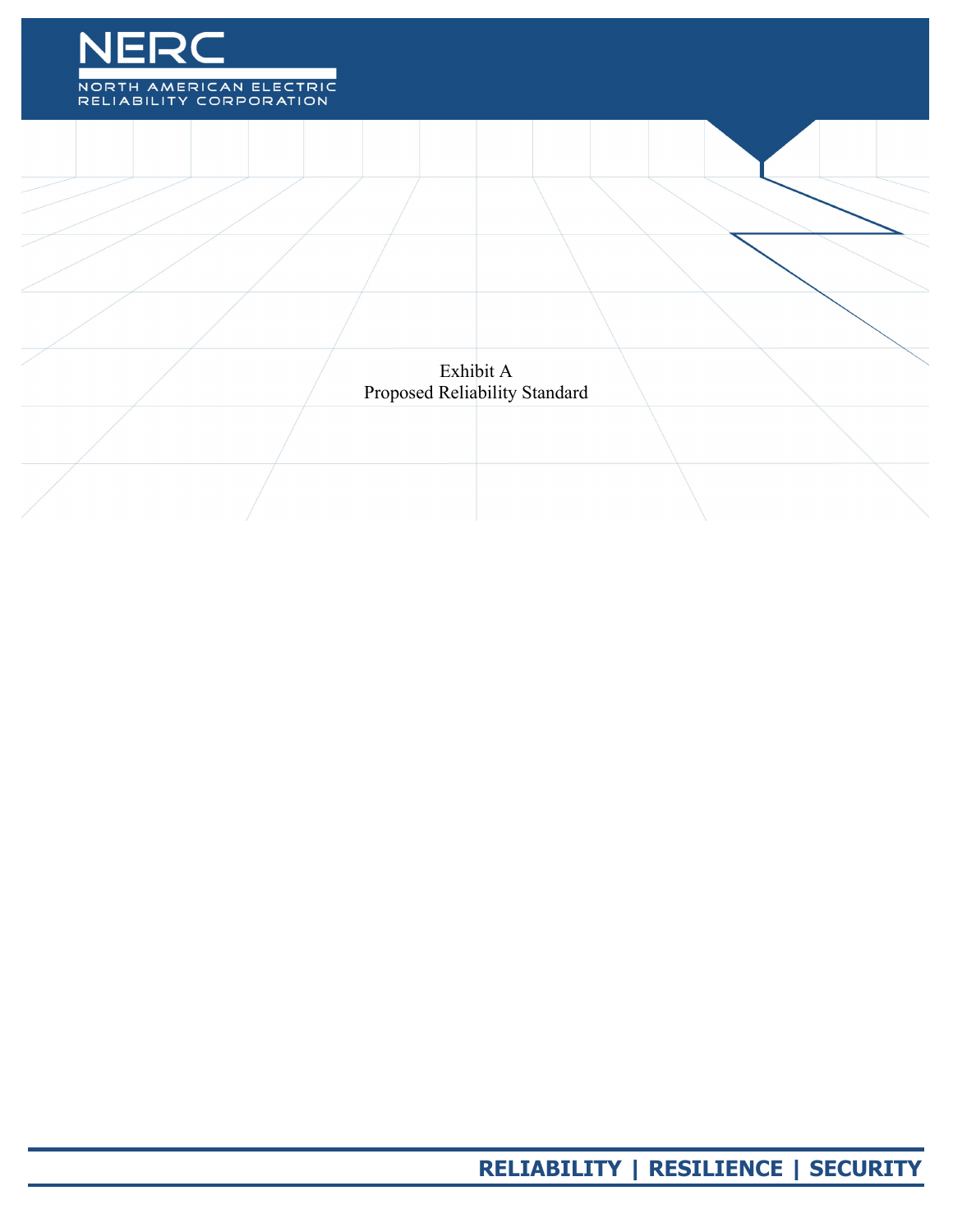

Exhibit A Proposed Reliability Standard

CIP-014-3 Clean

**RELIABILITY | RESILIENCE | SECURITY**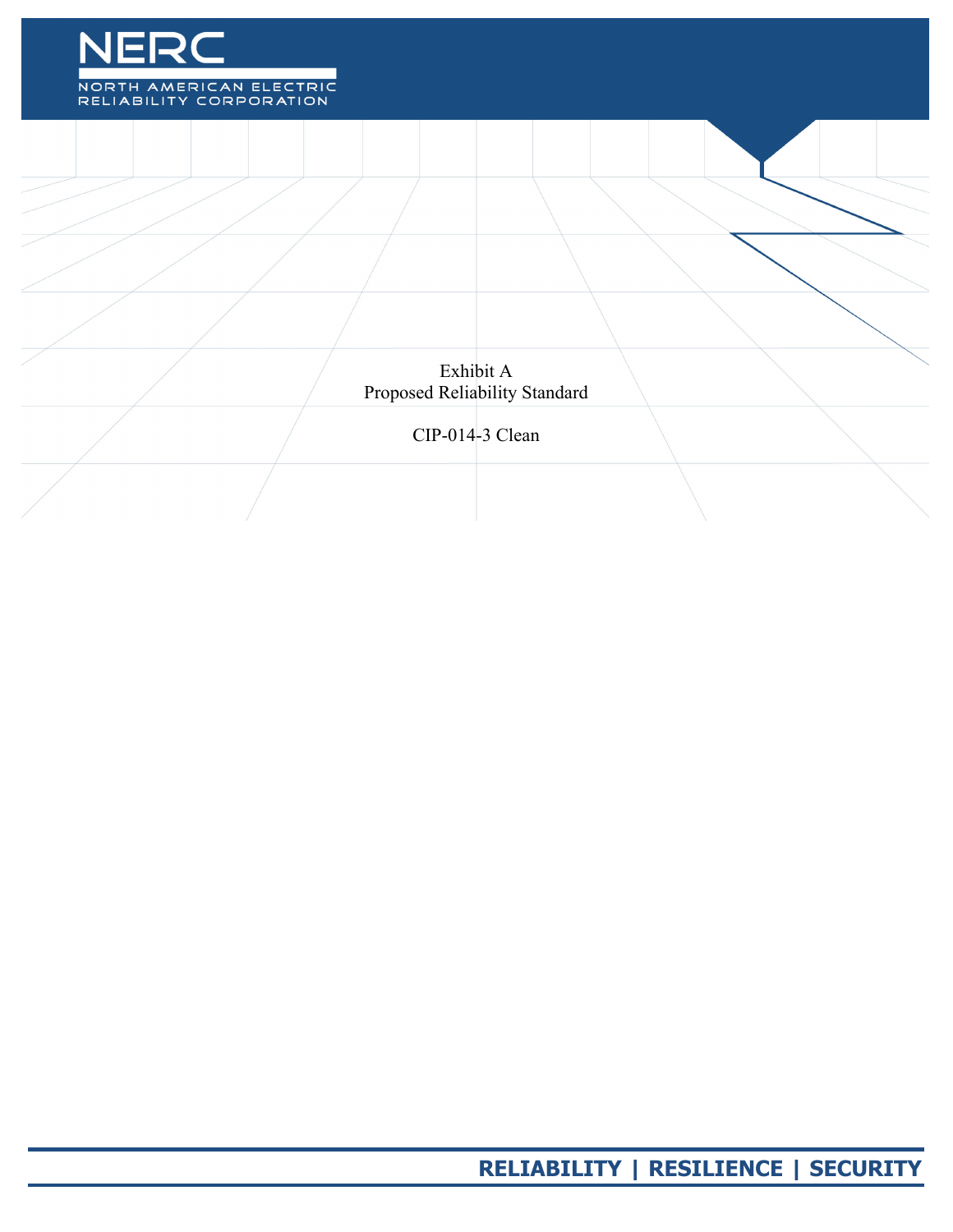### **A. Introduction**

- **1. Title:** Physical Security
- **2. Number:** CIP-014-3
- **3. Purpose:** To identify and protect Transmission stations and Transmission substations, and their associated primary control centers, that if rendered inoperable or damaged as a result of a physical attack could result in instability, uncontrolled separation, or Cascading within an Interconnection.

### **4. Applicability:**

### **4.1. Functional Entities:**

- **4.1.1** Transmission Owner that owns a Transmission station or Transmission substation that meets any of the following criteria:
	- **4.1.1.1** Transmission Facilities operated at 500 kV or higher. For the purpose of this criterion, the collector bus for a generation plant is not considered a Transmission Facility, but is part of the generation interconnection Facility.
	- **4.1.1.2** Transmission Facilities that are operating between 200 kV and 499 kV at a single station or substation, where the station or substation is connected at 200 kV or higher voltages to three or more other Transmission stations or substations and has an "aggregate weighted value" exceeding 3000 according to the table below. The "aggregate weighted value" for a single station or substation is determined by summing the "weight value per line" shown in the table below for each incoming and each outgoing BES Transmission Line that is connected to another Transmission station or substation. For the purpose of this criterion, the collector bus for a generation plant is not considered a Transmission Facility, but is part of the generation interconnection Facility.

| <b>Voltage Value of a Line</b>       | <b>Weight Value per Line</b> |
|--------------------------------------|------------------------------|
| less than 200 kV (not<br>applicable) | (not applicable)             |
| 200 kV to 299 kV                     | 700                          |
| 300 kV to 499 kV                     | 1300                         |
| 500 kV and above                     |                              |

**4.1.1.3** Transmission Facilities at a single station or substation location that are identified by its Reliability Coordinator, Planning Coordinator, or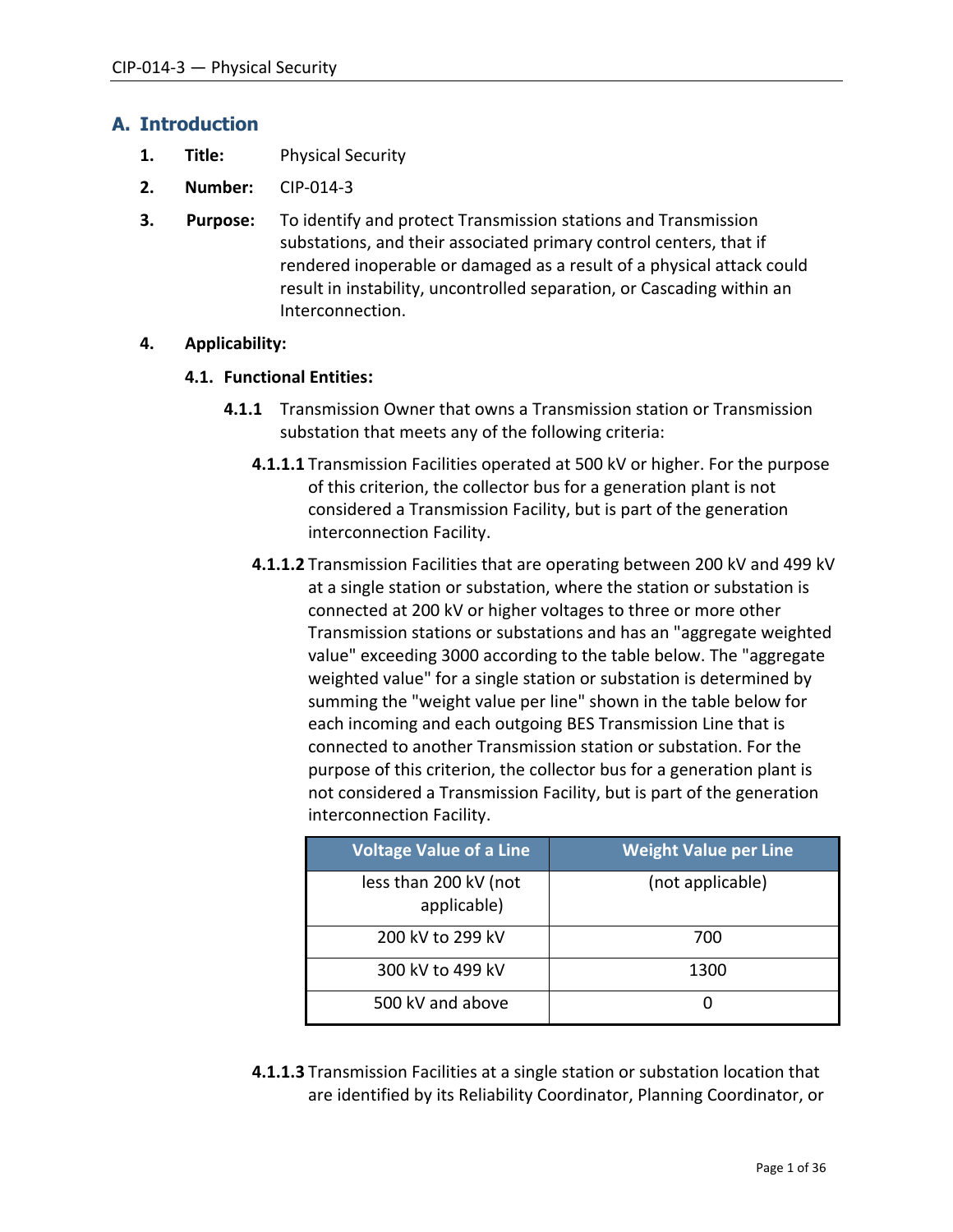Transmission Planner as critical to the derivation of Interconnection Reliability Operating Limits (IROLs) and their associated contingencies.

- **4.1.1.4** Transmission Facilities identified as essential to meeting Nuclear Plant Interface Requirements.
- **4.1.2** Transmission Operator.

**Exemption:** Facilities in a "protected area," as defined in 10 C.F.R. § 73.2, within the scope of a security plan approved or accepted by the Nuclear Regulatory Commission are not subject to this Standard; or, Facilities within the scope of a security plan approved or accepted by the Canadian Nuclear Safety Commission are not subject to this Standard.

### **5. Effective Dates:**

See Implementation Plan for CIP-014-2.

#### **6. Background:**

This Reliability Standard addresses the directives from the FERC order issued March 7, 2014, *Reliability Standards for Physical Security Measures*, 146 FERC ¶ 61,166 (2014), which required NERC to develop a physical security reliability standard(s) to identify and protect facilities that if rendered inoperable or damaged could result in instability, uncontrolled separation, or Cascading within an Interconnection.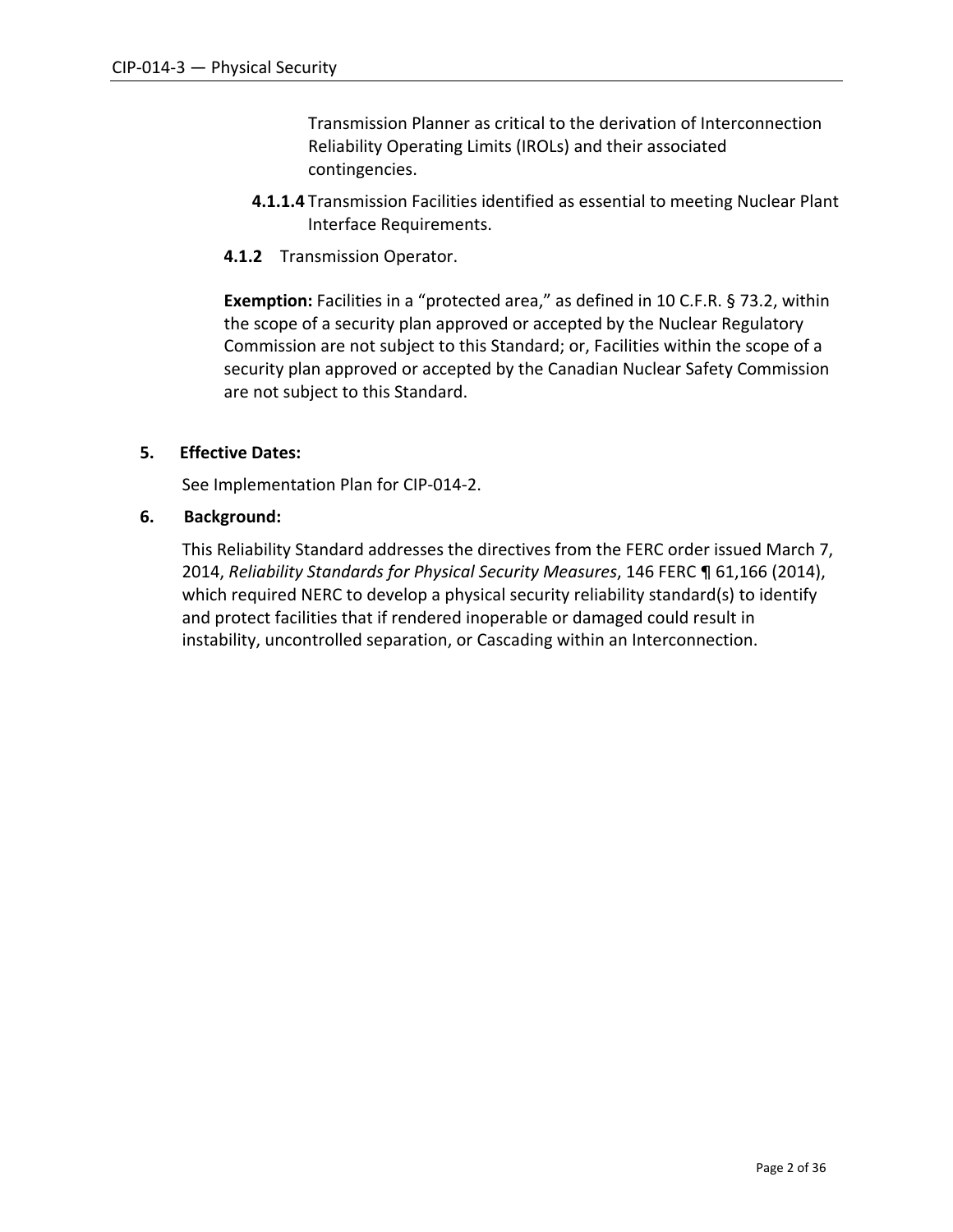### **B. Requirements and Measures**

- **R1.** Each Transmission Owner shall perform an initial risk assessment and subsequent risk assessments of its Transmission stations and Transmission substations (existing and planned to be in service within 24 months) that meet the criteria specified in Applicability Section 4.1.1. The initial and subsequent risk assessments shall consist of a transmission analysis or transmission analyses designed to identify the Transmission station(s) and Transmission substation(s) that if rendered inoperable or damaged could result in instability, uncontrolled separation, or Cascading within an Interconnection. *[VRF: High; Time-Horizon: Long-term Planning]*
	- **1.1.** Subsequent risk assessments shall be performed:
		- At least once every 30 calendar months for a Transmission Owner that has identified in its previous risk assessment (as verified according to Requirement R2) one or more Transmission stations or Transmission substations that if rendered inoperable or damaged could result in instability, uncontrolled separation, or Cascading within an Interconnection; or
		- At least once every 60 calendar months for a Transmission Owner that has not identified in its previous risk assessment (as verified according to Requirement R2) any Transmission stations or Transmission substations that if rendered inoperable or damaged could result in instability, uncontrolled separation, or Cascading within an Interconnection.
	- **1.2.** The Transmission Owner shall identify the primary control center that operationally controls each Transmission station or Transmission substation identified in the Requirement R1 risk assessment.
- **M1.** Examples of acceptable evidence may include, but are not limited to, dated written or electronic documentation of the risk assessment of its Transmission stations and Transmission substations (existing and planned to be in service within 24 months) that meet the criteria in Applicability Section 4.1.1 as specified in Requirement R1. Additionally, examples of acceptable evidence may include, but are not limited to, dated written or electronic documentation of the identification of the primary control center that operationally controls each Transmission station or Transmission substation identified in the Requirement R1 risk assessment as specified in Requirement R1, Part 1.2.
- **R2.** Each Transmission Owner shall have an unaffiliated third party verify the risk assessment performed under Requirement R1. The verification may occur concurrent with or after the risk assessment performed under Requirement R1. *[VRF: Medium; Time-Horizon: Long-term Planning]*
	- **2.1.** Each Transmission Owner shall select an unaffiliated verifying entity that is either: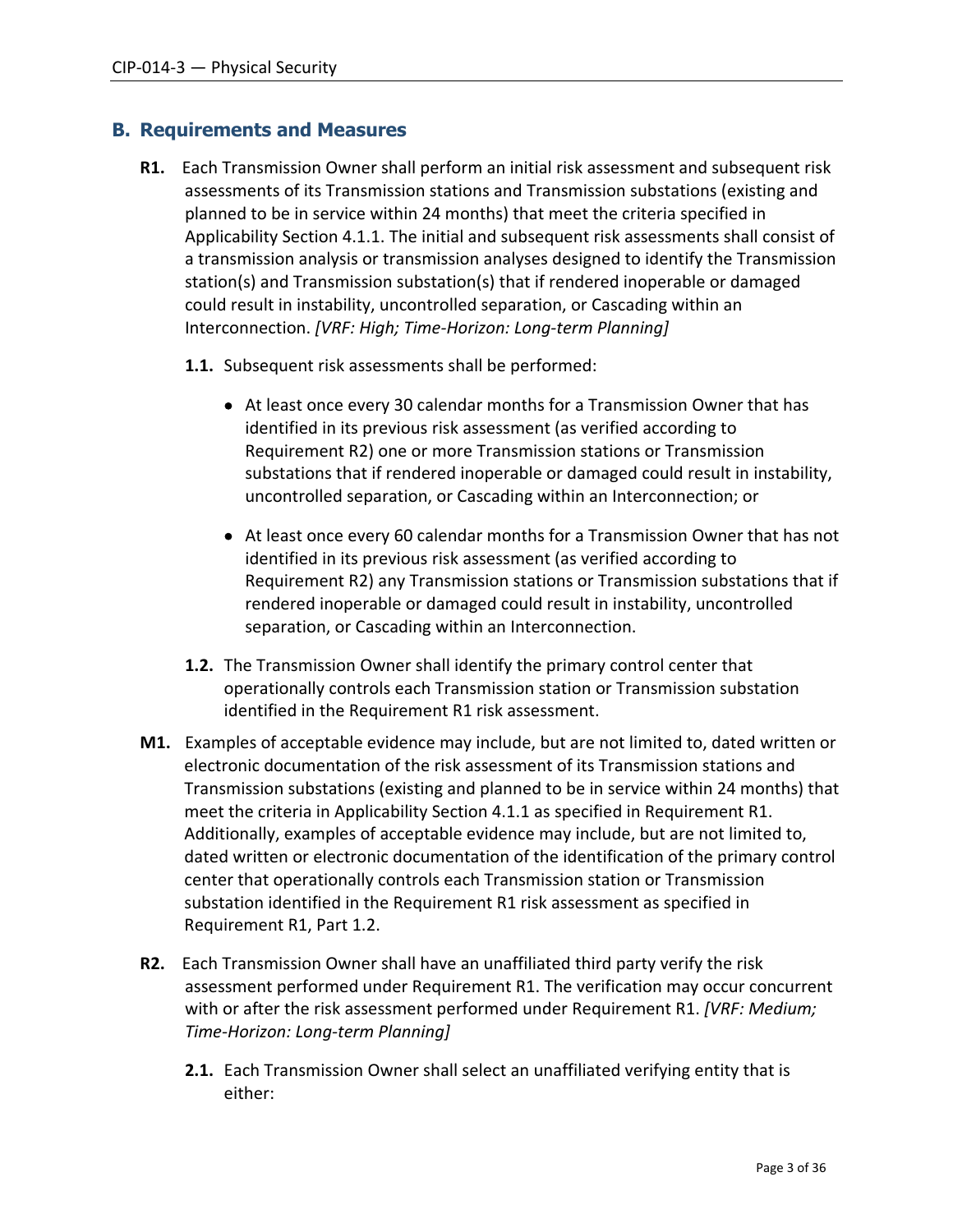- A registered Planning Coordinator, Transmission Planner, or Reliability Coordinator; or
- An entity that has transmission planning or analysis experience.
- **2.2.** The unaffiliated third party verification shall verify the Transmission Owner's risk assessment performed under Requirement R1, which may include recommendations for the addition or deletion of a Transmission station(s) or Transmission substation(s). The Transmission Owner shall ensure the verification is completed within 90 calendar days following the completion of the Requirement R1 risk assessment.
- **2.3.** If the unaffiliated verifying entity recommends that the Transmission Owner add a Transmission station(s) or Transmission substation(s) to, or remove a Transmission station(s) or Transmission substation(s) from, its identification under Requirement R1, the Transmission Owner shall either, within 60 calendar days of completion of the verification, for each recommended addition or removal of a Transmission station or Transmission substation:
	- Modify its identification under Requirement R1 consistent with the recommendation; or
	- Document the technical basis for not modifying the identification in accordance with the recommendation.
- **2.4.** Each Transmission Owner shall implement procedures, such as the use of nondisclosure agreements, for protecting sensitive or confidential information made available to the unaffiliated third party verifier and to protect or exempt sensitive or confidential information developed pursuant to this Reliability Standard from public disclosure.
- **M2.** Examples of acceptable evidence may include, but are not limited to, dated written or electronic documentation that the Transmission Owner completed an unaffiliated third party verification of the Requirement R1 risk assessment and satisfied all of the applicable provisions of Requirement R2, including, if applicable, documenting the technical basis for not modifying the Requirement R1 identification as specified under Part 2.3. Additionally, examples of evidence may include, but are not limited to, written or electronic documentation of procedures to protect information under Part 2.4.
- **R3.** For a primary control center(s) identified by the Transmission Owner according to Requirement R1, Part 1.2 that a) operationally controls an identified Transmission station or Transmission substation verified according to Requirement R2, and b) is not under the operational control of the Transmission Owner: the Transmission Owner shall, within seven calendar days following completion of Requirement R2, notify the Transmission Operator that has operational control of the primary control center of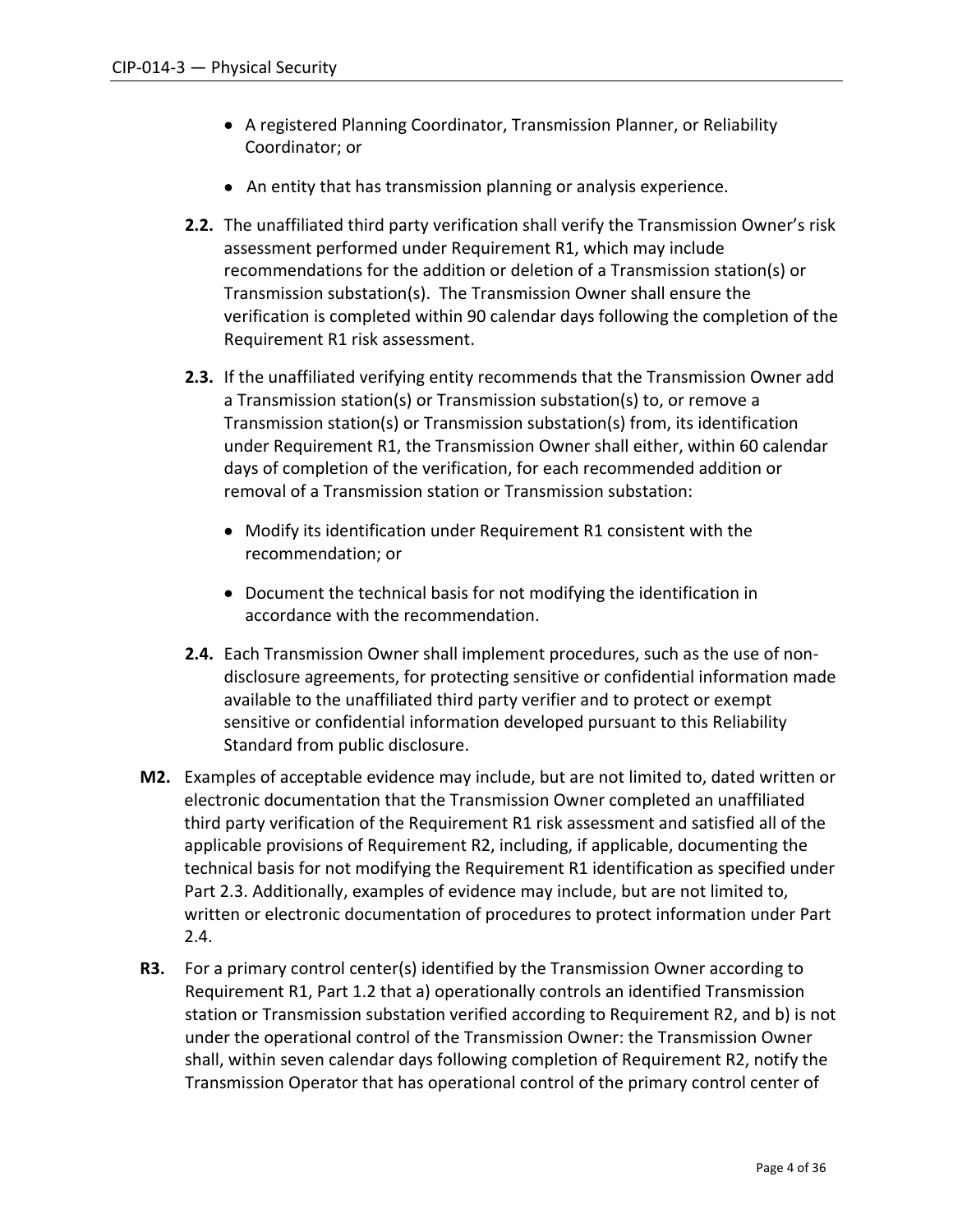such identification and the date of completion of Requirement R2. *[VRF: Lower; Time-Horizon: Long-term Planning]*

- **3.1.** If a Transmission station or Transmission substation previously identified under Requirement R1 and verified according to Requirement R2 is removed from the identification during a subsequent risk assessment performed according to Requirement R1 or a verification according to Requirement R2, then the Transmission Owner shall, within seven calendar days following the verification or the subsequent risk assessment, notify the Transmission Operator that has operational control of the primary control center of the removal.
- **M3.** Examples of acceptable evidence may include, but are not limited to, dated written or electronic notifications or communications that the Transmission Owner notified each Transmission Operator, as applicable, according to Requirement R3.
- **R4.** Each Transmission Owner that identified a Transmission station, Transmission substation, or a primary control center in Requirement R1 and verified according to Requirement R2, and each Transmission Operator notified by a Transmission Owner according to Requirement R3, shall conduct an evaluation of the potential threats and vulnerabilities of a physical attack to each of their respective Transmission station(s), Transmission substation(s), and primary control center(s) identified in Requirement R1 and verified according to Requirement R2. The evaluation shall consider the following: *[VRF: Medium; Time-Horizon: Operations Planning, Long-term Planning]*
	- **4.1.** Unique characteristics of the identified and verified Transmission station(s), Transmission substation(s), and primary control center(s);
	- **4.2.** Prior history of attack on similar facilities taking into account the frequency, geographic proximity, and severity of past physical security related events; and
	- **4.3.** Intelligence or threat warnings received from sources such as law enforcement, the Electric Reliability Organization (ERO), the Electricity Sector Information Sharing and Analysis Center (ES-ISAC), U.S. federal and/or Canadian governmental agencies, or their successors.
- **M4.** Examples of evidence may include, but are not limited to, dated written or electronic documentation that the Transmission Owner or Transmission Operator conducted an evaluation of the potential threats and vulnerabilities of a physical attack to their respective Transmission station(s), Transmission substation(s) and primary control center(s) as specified in Requirement R4.
- **R5.** Each Transmission Owner that identified a Transmission station, Transmission substation, or primary control center in Requirement R1 and verified according to Requirement R2, and each Transmission Operator notified by a Transmission Owner according to Requirement R3, shall develop and implement a documented physical security plan(s) that covers their respective Transmission station(s), Transmission substation(s), and primary control center(s). The physical security plan(s) shall be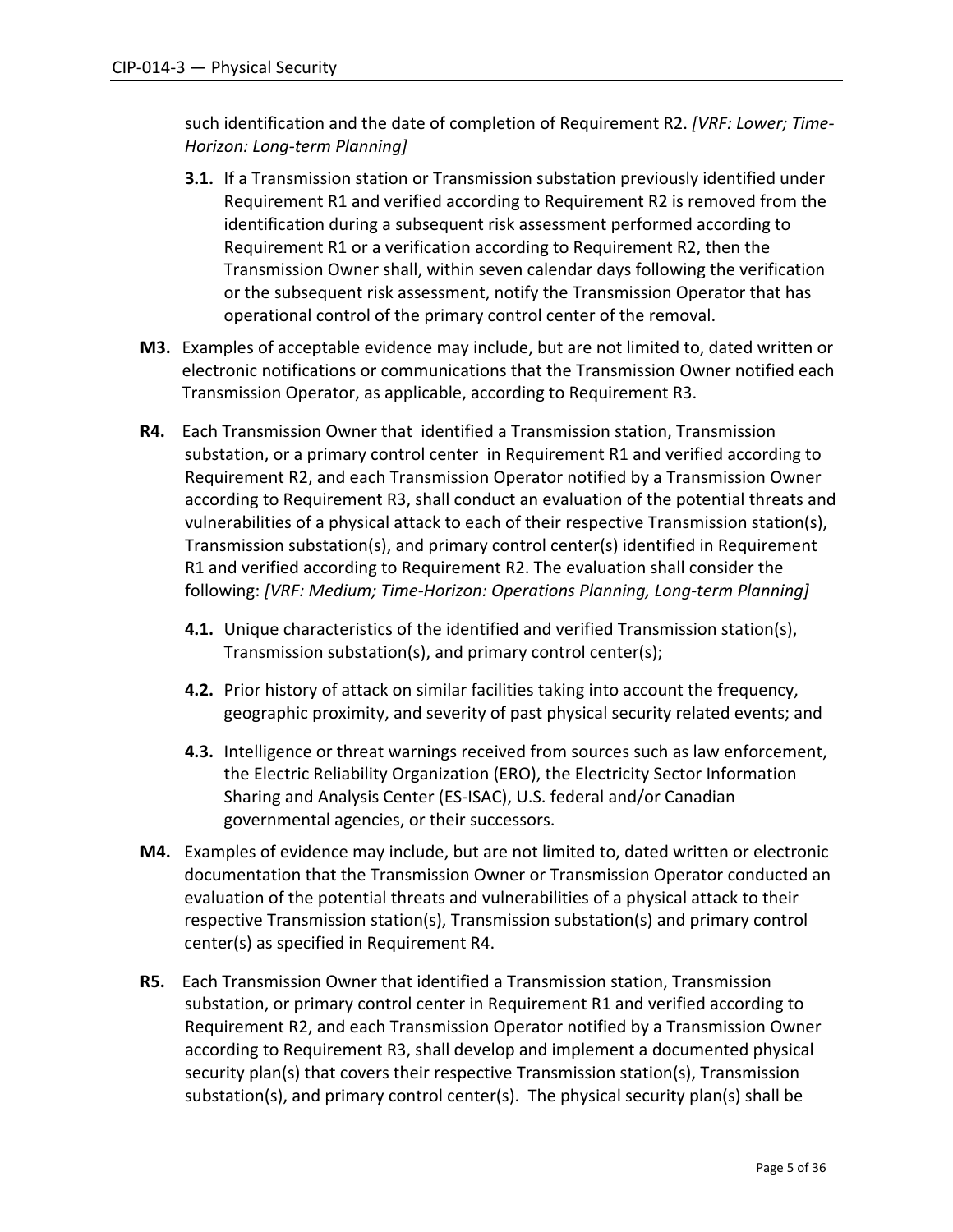developed within 120 calendar days following the completion of Requirement R2 and executed according to the timeline specified in the physical security plan(s). The physical security plan(s) shall include the following attributes: *[VRF: High; Time-Horizon: Long-term Planning]*

- **5.1.** Resiliency or security measures designed collectively to deter, detect, delay, assess, communicate, and respond to potential physical threats and vulnerabilities identified during the evaluation conducted in Requirement R4.
- **5.2.** Law enforcement contact and coordination information.
- **5.3.** A timeline for executing the physical security enhancements and modifications specified in the physical security plan.
- **5.4.** Provisions to evaluate evolving physical threats, and their corresponding security measures, to the Transmission station(s), Transmission substation(s), or primary control center(s).
- **M5.** Examples of evidence may include, but are not limited to, dated written or electronic documentation of its physical security plan(s) that covers their respective identified and verified Transmission station(s), Transmission substation(s), and primary control center(s) as specified in Requirement R5, and additional evidence demonstrating execution of the physical security plan according to the timeline specified in the physical security plan.
- **R6.** Each Transmission Owner that identified a Transmission station, Transmission substation, or primary control center in Requirement R1 and verified according to Requirement R2, and each Transmission Operator notified by a Transmission Owner according to Requirement R3, shall have an unaffiliated third party review the evaluation performed under Requirement R4 and the security plan(s) developed under Requirement R5. The review may occur concurrently with or after completion of the evaluation performed under Requirement R4 and the security plan development under Requirement R5. *[VRF: Medium; Time-Horizon: Long-term Planning]*
	- **6.1.** Each Transmission Owner and Transmission Operator shall select an unaffiliated third party reviewer from the following:
		- An entity or organization with electric industry physical security experience and whose review staff has at least one member who holds either a Certified Protection Professional (CPP) or Physical Security Professional (PSP) certification.
		- An entity or organization approved by the ERO.
		- A governmental agency with physical security expertise.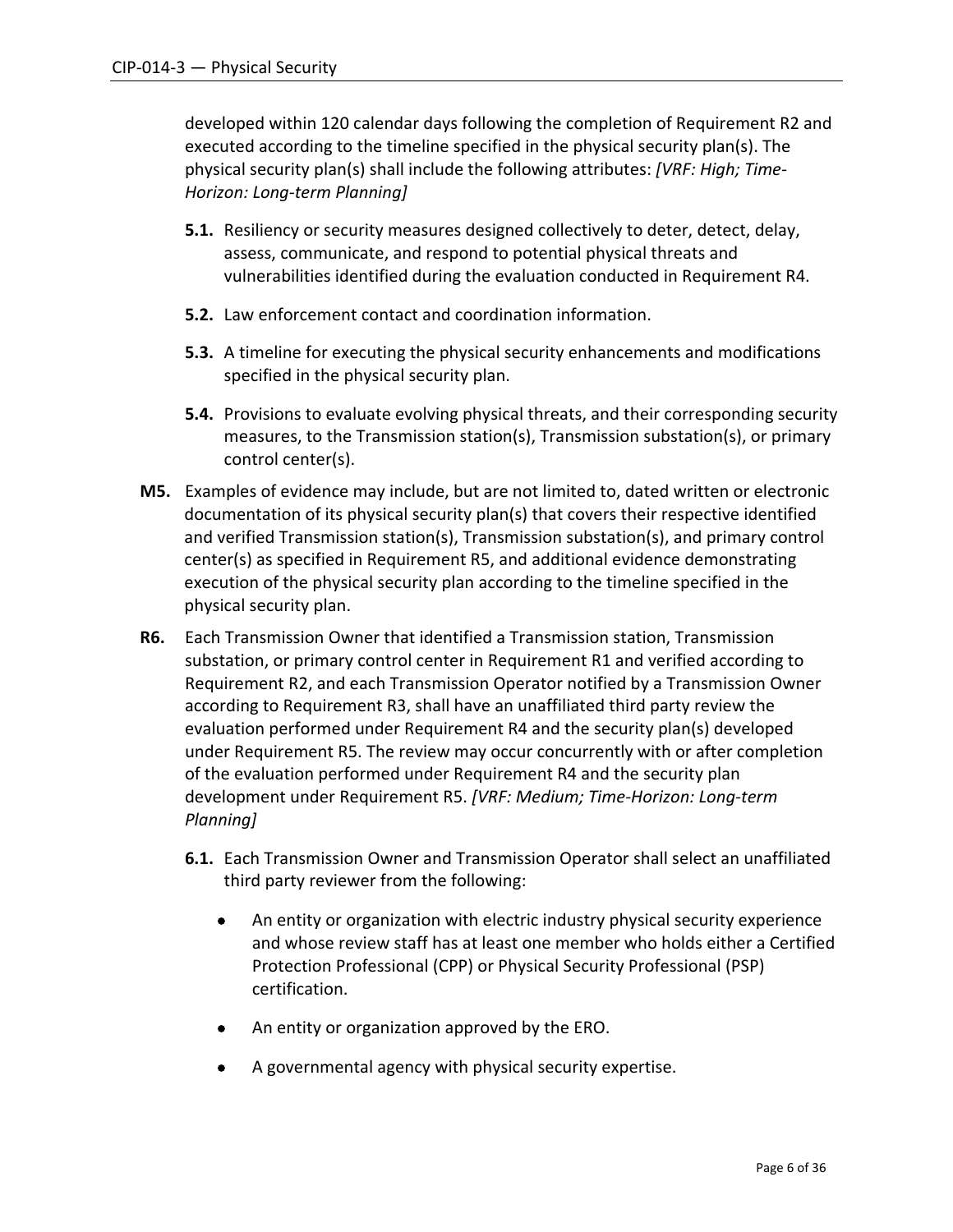- An entity or organization with demonstrated law enforcement, government, or military physical security expertise.
- **6.2.** The Transmission Owner or Transmission Operator, respectively, shall ensure that the unaffiliated third party review is completed within 90 calendar days of completing the security plan(s) developed in Requirement R5. The unaffiliated third party review may, but is not required to, include recommended changes to the evaluation performed under Requirement R4 or the security plan(s) developed under Requirement R5.
- **6.3.** If the unaffiliated third party reviewer recommends changes to the evaluation performed under Requirement R4 or security plan(s) developed under Requirement R5, the Transmission Owner or Transmission Operator shall, within 60 calendar days of the completion of the unaffiliated third party review, for each recommendation:
	- Modify its evaluation or security plan(s) consistent with the recommendation; or
	- Document the reason(s) for not modifying the evaluation or security plan(s) consistent with the recommendation.
- **6.4.** Each Transmission Owner and Transmission Operator shall implement procedures, such as the use of non-disclosure agreements, for protecting sensitive or confidential information made available to the unaffiliated third party reviewer and to protect or exempt sensitive or confidential information developed pursuant to this Reliability Standard from public disclosure.
- **M6.** Examples of evidence may include, but are not limited to, written or electronic documentation that the Transmission Owner or Transmission Operator had an unaffiliated third party review the evaluation performed under Requirement R4 and the security plan(s) developed under Requirement R5 as specified in Requirement R6 including, if applicable, documenting the reasons for not modifying the evaluation or security plan(s) in accordance with a recommendation under Part 6.3. Additionally, examples of evidence may include, but are not limited to, written or electronic documentation of procedures to protect information under Part 6.4.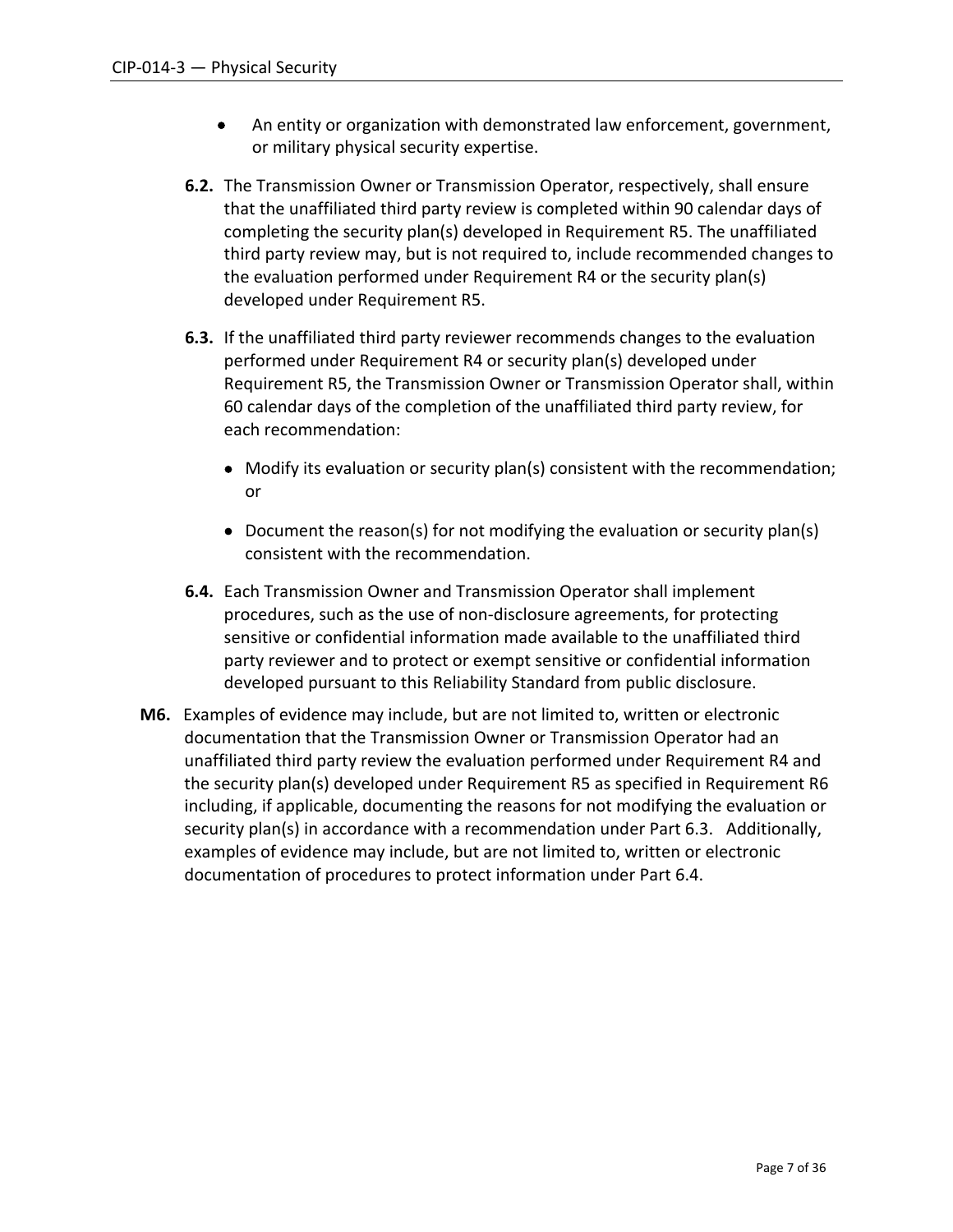### **C. Compliance**

#### **1. Compliance Monitoring Process**

#### **1.1. Compliance Enforcement Authority**

As defined in the NERC Rules of Procedure, "Compliance Enforcement Authority" (CEA) means NERC or the Regional Entity in their respective roles of monitoring and enforcing compliance with the NERC Reliability Standards.

#### **1.2. Evidence Retention**

The following evidence retention periods identify the period of time an entity is required to retain specific evidence to demonstrate compliance. For instances where the evidence retention period specified below is shorter than the time since the last audit, the CEA may ask an entity to provide other evidence during an on-site visit to show that it was compliant for the full time period since the last audit.

The Transmission Owner and Transmission Operator shall keep data or evidence to show compliance, as identified below, unless directed by its Compliance Enforcement Authority (CEA) to retain specific evidence for a longer period of time as part of an investigation.

The responsible entities shall retain documentation as evidence for three years.

If a Responsible Entity is found non-compliant, it shall keep information related to the non-compliance until mitigation is complete and approved, or for the time specified above, whichever is longer.

The CEA shall keep the last audit records and all requested and submitted subsequent audit records, subject to the confidentiality provisions of Section 1500 of the Rules of Procedure and the provisions of Section 1.4 below.

#### **1.3. Compliance Monitoring and Assessment Processes:**

Compliance Audits Self-Certifications Spot Checking Compliance Violation Investigations Self-Reporting Complaints Text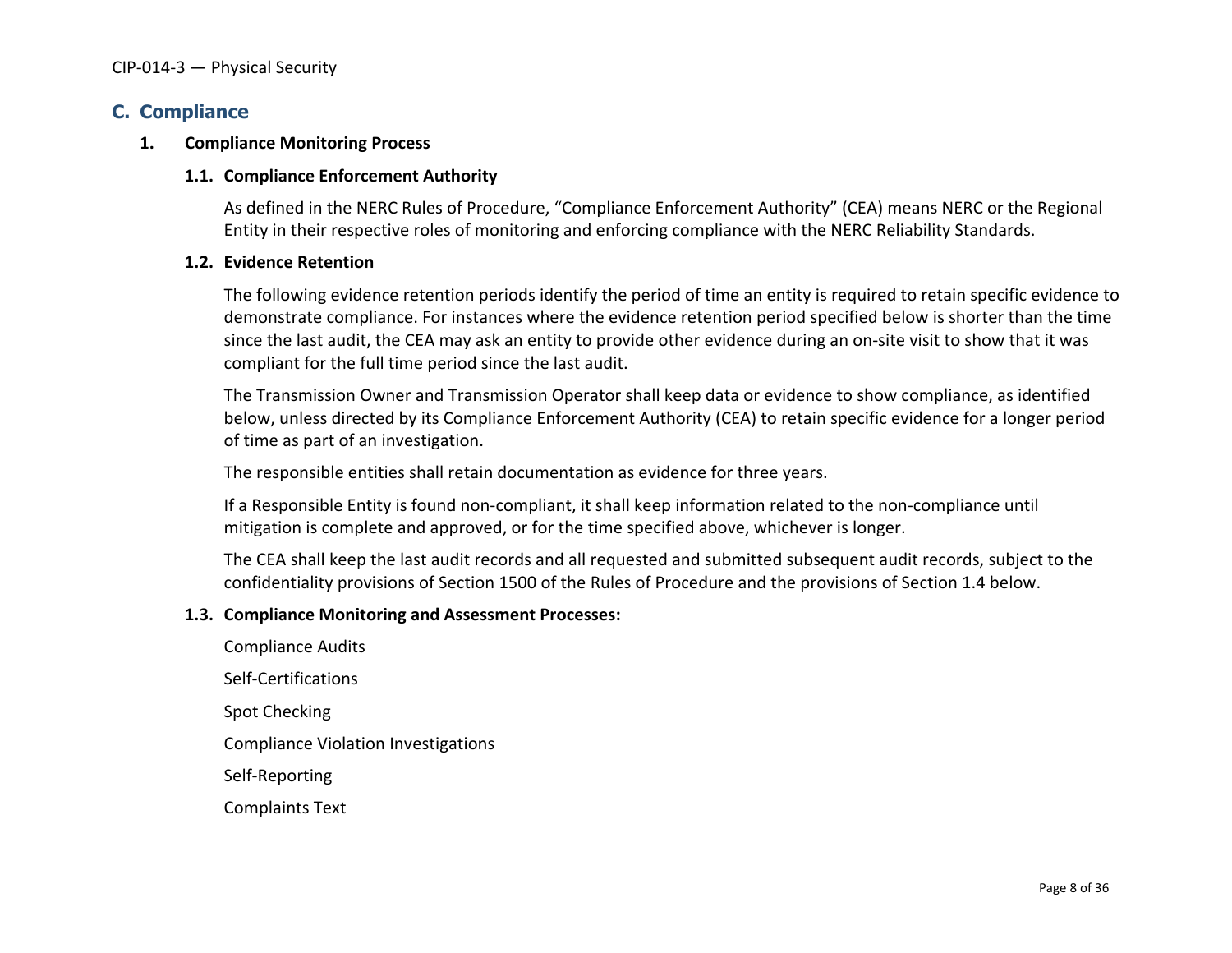# **2. Table of Compliance Elements**

| R# | <b>Time</b>                  | <b>VRF</b>  |                                                                                                                                                                                                                                                                                                                                                                                                                                                                                          |                                                                                                                                                                                                                                                                                                                                                                                                                                                                                                     | <b>Violation Severity Levels (CIP-014-3)</b>                                                                                                                                                                                                                                                                                                                                                                                                                                                                            |                                                                                                                                                                                                                                                                                                                                                                                                                                                                        |
|----|------------------------------|-------------|------------------------------------------------------------------------------------------------------------------------------------------------------------------------------------------------------------------------------------------------------------------------------------------------------------------------------------------------------------------------------------------------------------------------------------------------------------------------------------------|-----------------------------------------------------------------------------------------------------------------------------------------------------------------------------------------------------------------------------------------------------------------------------------------------------------------------------------------------------------------------------------------------------------------------------------------------------------------------------------------------------|-------------------------------------------------------------------------------------------------------------------------------------------------------------------------------------------------------------------------------------------------------------------------------------------------------------------------------------------------------------------------------------------------------------------------------------------------------------------------------------------------------------------------|------------------------------------------------------------------------------------------------------------------------------------------------------------------------------------------------------------------------------------------------------------------------------------------------------------------------------------------------------------------------------------------------------------------------------------------------------------------------|
|    | <b>Horizon</b>               |             | <b>Lower VSL</b>                                                                                                                                                                                                                                                                                                                                                                                                                                                                         | <b>Moderate VSL</b>                                                                                                                                                                                                                                                                                                                                                                                                                                                                                 | <b>High VSL</b>                                                                                                                                                                                                                                                                                                                                                                                                                                                                                                         | <b>Severe VSL</b>                                                                                                                                                                                                                                                                                                                                                                                                                                                      |
| R1 | Long-term<br><b>Planning</b> | <b>High</b> | The Transmission<br>Owner performed an<br>initial risk<br>assessment but did<br>so after the date<br>specified in the<br>implementation plan<br>for performing the<br>initial risk<br>assessment but less<br>than or equal to two<br>calendar months<br>after that date;<br><b>OR</b><br>The Transmission<br>Owner that has<br>identified in its<br>previous risk<br>assessment one or<br>more Transmission<br>stations or<br>Transmission<br>substations that if<br>rendered inoperable | The Transmission<br>Owner performed an<br>initial risk assessment<br>but did so more than<br>two calendar months<br>after the date<br>specified in the<br>implementation plan<br>for performing the<br>initial risk assessment<br>but less than or equal<br>to four calendar<br>months after that<br>date;<br><b>OR</b><br>The Transmission<br>Owner that has<br>identified in its<br>previous risk<br>assessment one or<br>more Transmission<br>stations or<br>Transmission<br>substations that if | The Transmission<br>Owner performed an<br>initial risk assessment<br>but did so more than<br>four calendar months<br>after the date<br>specified in the<br>implementation plan<br>for performing the<br>initial risk assessment<br>but less than or equal<br>to six calendar months<br>after that date;<br><b>OR</b><br>The Transmission<br>Owner that has<br>identified in its<br>previous risk<br>assessment one or<br>more Transmission<br>stations or<br>Transmission<br>substations that if<br>rendered inoperable | The Transmission<br>Owner performed an<br>initial risk<br>assessment but did<br>so more than six<br>calendar months<br>after the date<br>specified in the<br>implementation plan<br>for performing the<br>initial risk<br>assessment;<br><b>OR</b><br>The Transmission<br>Owner failed to<br>perform an initial<br>risk assessment;<br><b>OR</b><br>The Transmission<br>Owner that has<br>identified in its<br>previous risk<br>assessment one or<br>more Transmission |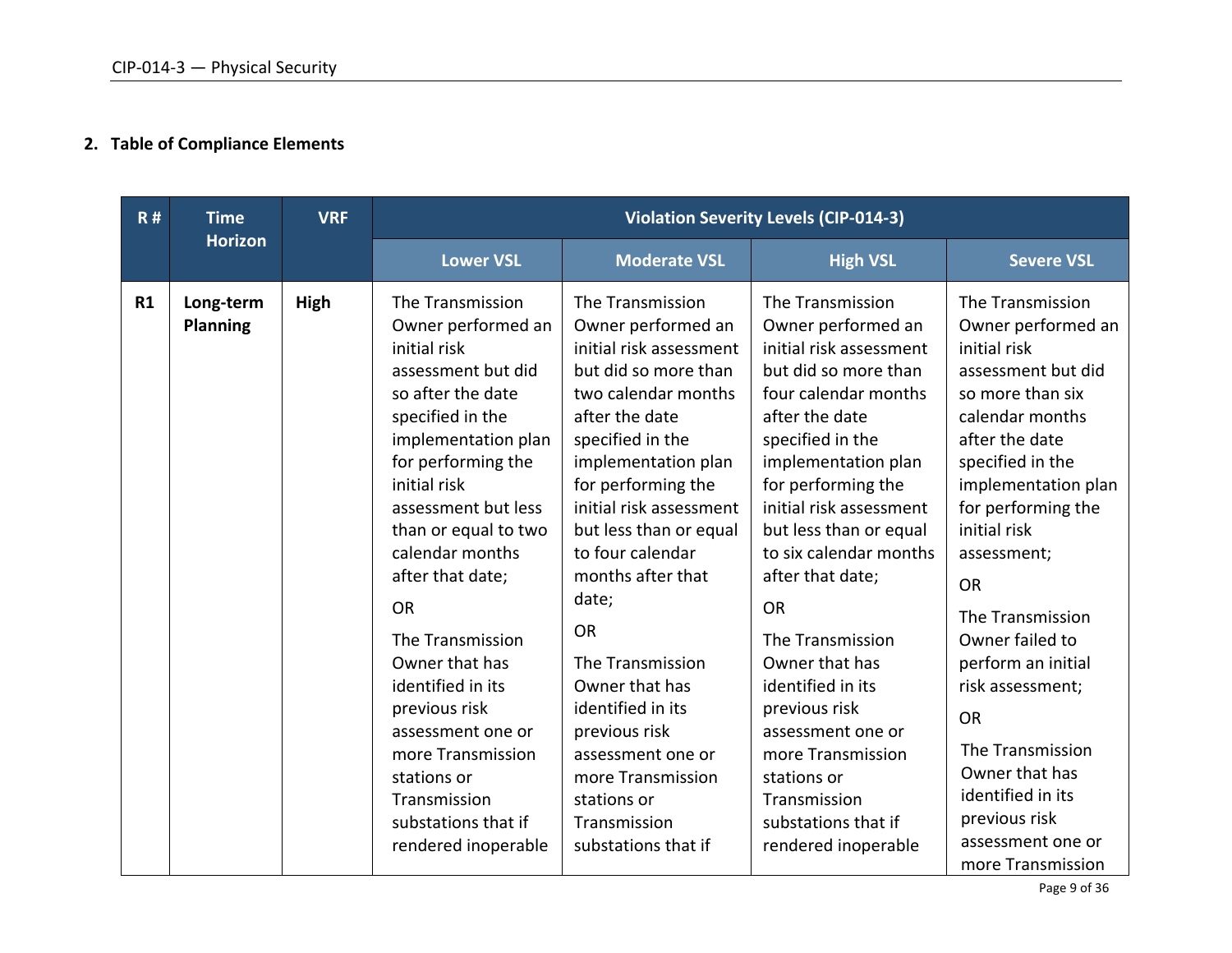| R# | <b>Time</b>    | <b>VRF</b> |                                                                                                                                                                                                                                                                                                                                                                                                                                                                                                                                                                                         |                                                                                                                                                                                                                                                                                                                                                                                                                                                                                                                                                                                                                    | <b>Violation Severity Levels (CIP-014-3)</b>                                                                                                                                                                                                                                                                                                                                                                                                                                                                                                                                                                   |                                                                                                                                                                                                                                                                                                                                                                                                                                                                                                                                                                                        |
|----|----------------|------------|-----------------------------------------------------------------------------------------------------------------------------------------------------------------------------------------------------------------------------------------------------------------------------------------------------------------------------------------------------------------------------------------------------------------------------------------------------------------------------------------------------------------------------------------------------------------------------------------|--------------------------------------------------------------------------------------------------------------------------------------------------------------------------------------------------------------------------------------------------------------------------------------------------------------------------------------------------------------------------------------------------------------------------------------------------------------------------------------------------------------------------------------------------------------------------------------------------------------------|----------------------------------------------------------------------------------------------------------------------------------------------------------------------------------------------------------------------------------------------------------------------------------------------------------------------------------------------------------------------------------------------------------------------------------------------------------------------------------------------------------------------------------------------------------------------------------------------------------------|----------------------------------------------------------------------------------------------------------------------------------------------------------------------------------------------------------------------------------------------------------------------------------------------------------------------------------------------------------------------------------------------------------------------------------------------------------------------------------------------------------------------------------------------------------------------------------------|
|    | <b>Horizon</b> |            | <b>Lower VSL</b>                                                                                                                                                                                                                                                                                                                                                                                                                                                                                                                                                                        | <b>Moderate VSL</b>                                                                                                                                                                                                                                                                                                                                                                                                                                                                                                                                                                                                | <b>High VSL</b>                                                                                                                                                                                                                                                                                                                                                                                                                                                                                                                                                                                                | <b>Severe VSL</b>                                                                                                                                                                                                                                                                                                                                                                                                                                                                                                                                                                      |
|    |                |            | or damaged could<br>result in instability,<br>uncontrolled<br>separation, or<br>Cascading within an<br>Interconnection<br>performed a<br>subsequent risk<br>assessment but did<br>so after 30 calendar<br>months but less than<br>or equal to 32<br>calendar months;<br><b>OR</b><br>The Transmission<br>Owner that has not<br>identified in its<br>previous risk<br>assessment any<br>Transmission<br>stations or<br>Transmission<br>substations that if<br>rendered inoperable<br>or damaged could<br>result in instability,<br>uncontrolled<br>separation, or<br>Cascading within an | rendered inoperable<br>or damaged could<br>result in instability,<br>uncontrolled<br>separation, or<br>Cascading within an<br>Interconnection<br>performed a<br>subsequent risk<br>assessment but did so<br>after 32 calendar<br>months but less than<br>or equal to 34<br>calendar months;<br><b>OR</b><br>The Transmission<br>Owner that has not<br>identified in its<br>previous risk<br>assessment any<br><b>Transmission stations</b><br>or Transmission<br>substations that if<br>rendered inoperable<br>or damaged could<br>result in instability,<br>uncontrolled<br>separation, or<br>Cascading within an | or damaged could<br>result in instability,<br>uncontrolled<br>separation, or<br>Cascading within an<br>Interconnection<br>performed a<br>subsequent risk<br>assessment but did so<br>after 34 calendar<br>months but less than<br>or equal to 36<br>calendar months;<br><b>OR</b><br>The Transmission<br>Owner that has not<br>identified in its<br>previous risk<br>assessment any<br><b>Transmission stations</b><br>or Transmission<br>substations that if<br>rendered inoperable<br>or damaged could<br>result in instability,<br>uncontrolled<br>separation, or<br>Cascading within an<br>Interconnection | stations or<br>Transmission<br>substations that if<br>rendered inoperable<br>or damaged could<br>result in instability,<br>uncontrolled<br>separation, or<br>Cascading within an<br>Interconnection<br>performed a<br>subsequent risk<br>assessment but did<br>so after more than<br>36 calendar months;<br><b>OR</b><br>The Transmission<br>Owner that has<br>identified in its<br>previous risk<br>assessment one or<br>more Transmission<br>stations or<br>Transmission<br>substations that if<br>rendered inoperable<br>or damaged could<br>result in instability,<br>uncontrolled |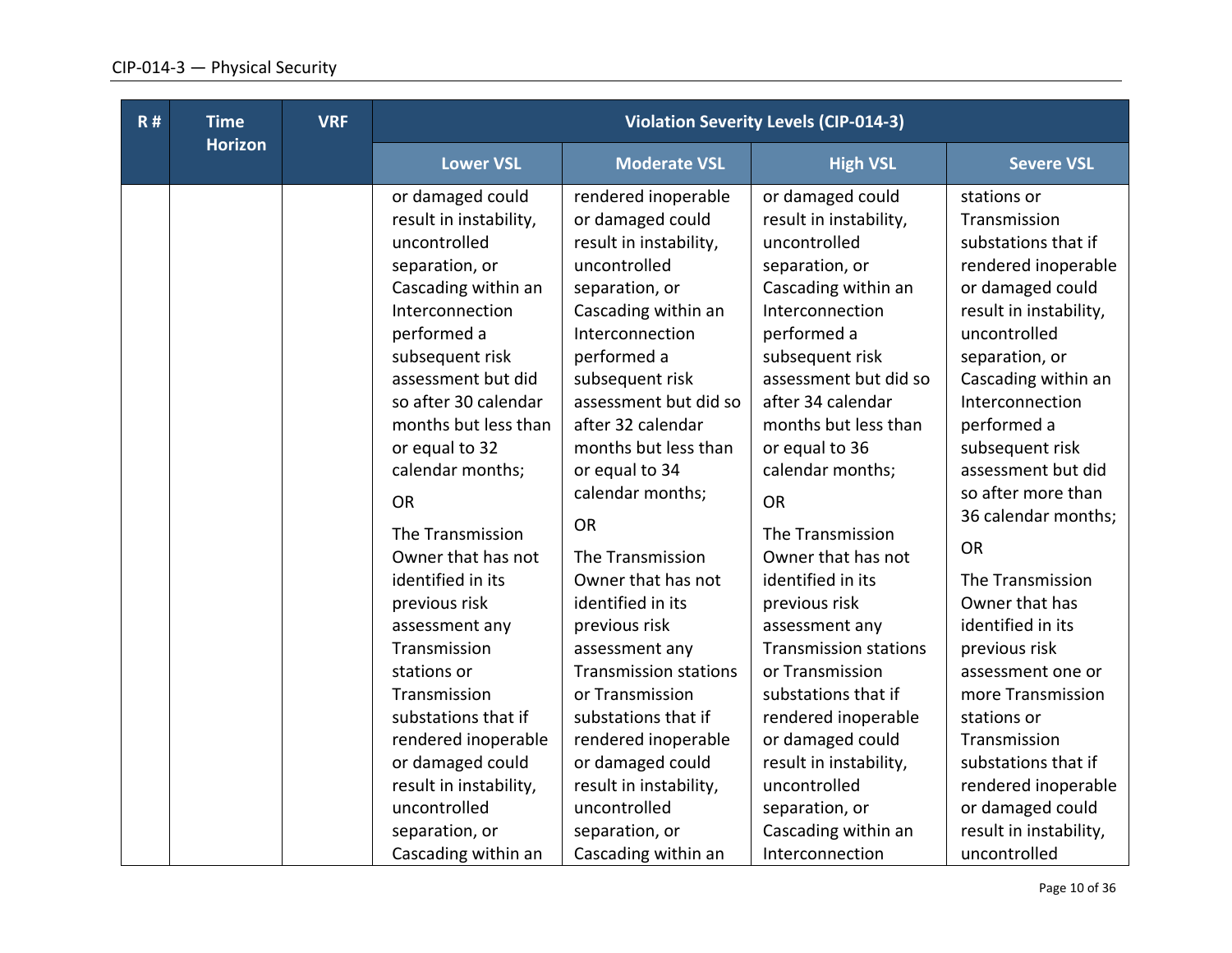| R# | <b>Time</b><br><b>Horizon</b> | <b>VRF</b> |                                                                                                                                                               |                                                                                                                                                               | <b>Violation Severity Levels (CIP-014-3)</b>                                                                                                                                                                                                              |                                                                                                                                                                                                                                                                                                                                                                                                                                                                                                                                                      |  |
|----|-------------------------------|------------|---------------------------------------------------------------------------------------------------------------------------------------------------------------|---------------------------------------------------------------------------------------------------------------------------------------------------------------|-----------------------------------------------------------------------------------------------------------------------------------------------------------------------------------------------------------------------------------------------------------|------------------------------------------------------------------------------------------------------------------------------------------------------------------------------------------------------------------------------------------------------------------------------------------------------------------------------------------------------------------------------------------------------------------------------------------------------------------------------------------------------------------------------------------------------|--|
|    |                               |            | <b>Lower VSL</b>                                                                                                                                              | <b>Moderate VSL</b>                                                                                                                                           | <b>High VSL</b>                                                                                                                                                                                                                                           | <b>Severe VSL</b>                                                                                                                                                                                                                                                                                                                                                                                                                                                                                                                                    |  |
|    |                               |            | Interconnection<br>performed a<br>subsequent risk<br>assessment but did<br>so after 60 calendar<br>months but less than<br>or equal to 62<br>calendar months. | Interconnection<br>performed a<br>subsequent risk<br>assessment but did so<br>after 62 calendar<br>months but less than<br>or equal to 64<br>calendar months. | performed a<br>subsequent risk<br>assessment but did so<br>after 64 calendar<br>months but less than<br>or equal to 66<br>calendar months;<br><b>OR</b><br>The Transmission<br>Owner performed a<br>risk assessment but<br>failed to include Part<br>1.2. | separation, or<br>Cascading within an<br>Interconnection<br>failed to perform a<br>risk assessment;<br>OR<br>The Transmission<br>Owner that has not<br>identified in its<br>previous risk<br>assessment any<br>Transmission<br>stations or<br>Transmission<br>substations that if<br>rendered inoperable<br>or damaged could<br>result in instability,<br>uncontrolled<br>separation, or<br>Cascading within an<br>Interconnection<br>performed a<br>subsequent risk<br>assessment but did<br>so after more than<br>66 calendar months;<br><b>OR</b> |  |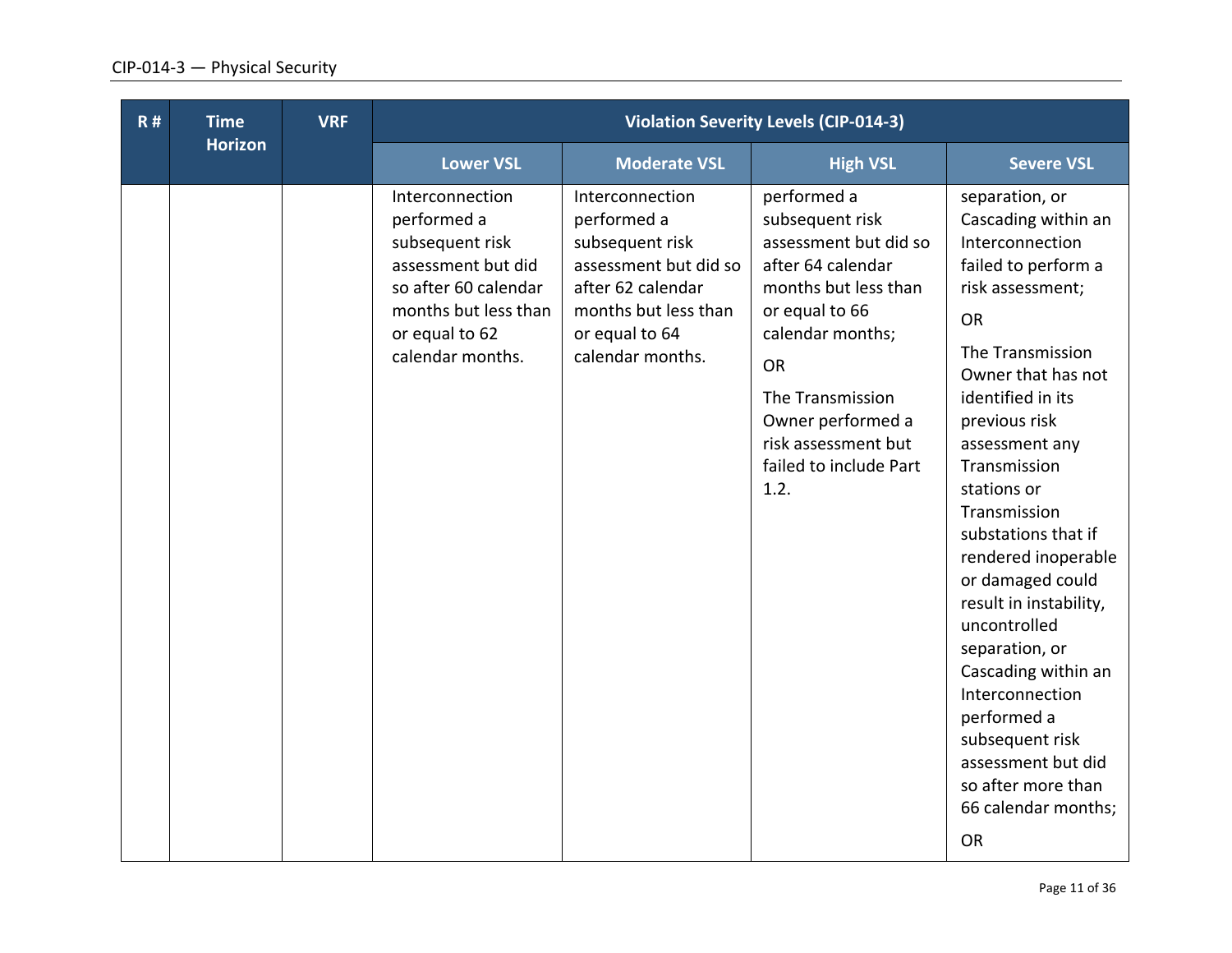| R#             | <b>Time</b><br><b>Horizon</b> | <b>VRF</b>    |                                                                                                                                                                                                                                     |                                                                                                                                                                                                                                   | <b>Violation Severity Levels (CIP-014-3)</b>                                                                                                                                                                                   |                                                                                                                                                                                                                                                                                                                                                                                    |
|----------------|-------------------------------|---------------|-------------------------------------------------------------------------------------------------------------------------------------------------------------------------------------------------------------------------------------|-----------------------------------------------------------------------------------------------------------------------------------------------------------------------------------------------------------------------------------|--------------------------------------------------------------------------------------------------------------------------------------------------------------------------------------------------------------------------------|------------------------------------------------------------------------------------------------------------------------------------------------------------------------------------------------------------------------------------------------------------------------------------------------------------------------------------------------------------------------------------|
|                |                               |               | <b>Lower VSL</b>                                                                                                                                                                                                                    | <b>Moderate VSL</b>                                                                                                                                                                                                               | <b>High VSL</b>                                                                                                                                                                                                                | <b>Severe VSL</b>                                                                                                                                                                                                                                                                                                                                                                  |
|                |                               |               |                                                                                                                                                                                                                                     |                                                                                                                                                                                                                                   |                                                                                                                                                                                                                                | The Transmission<br>Owner that has not<br>identified in its<br>previous risk<br>assessment any<br><b>Transmission station</b><br>and Transmission<br>substations that if<br>rendered inoperable<br>or damaged could<br>result in instability,<br>uncontrolled<br>separation, or<br>Cascading within an<br>Interconnection<br>failed to perform a<br>subsequent risk<br>assessment. |
| R <sub>2</sub> | Long-term<br><b>Planning</b>  | <b>Medium</b> | The Transmission<br>Owner had an<br>unaffiliated third<br>party verify the risk<br>assessment<br>performed under<br>Requirement R1 but<br>did so in more than<br>90 calendar days but<br>less than or equal to<br>100 calendar days | The Transmission<br>Owner had an<br>unaffiliated third<br>party verify the risk<br>assessment<br>performed under<br>Requirement R1 but<br>did so more than 100<br>calendar days but<br>less than or equal to<br>110 calendar days | The Transmission<br>Owner had an<br>unaffiliated third party<br>verify the risk<br>assessment performed<br>under Requirement R1<br>but did so more than<br>110 calendar days but<br>less than or equal to<br>120 calendar days | The Transmission<br>Owner had an<br>unaffiliated third<br>party verify the risk<br>assessment<br>performed under<br>Requirement R1 but<br>did so more than<br>120 calendar days<br>following                                                                                                                                                                                       |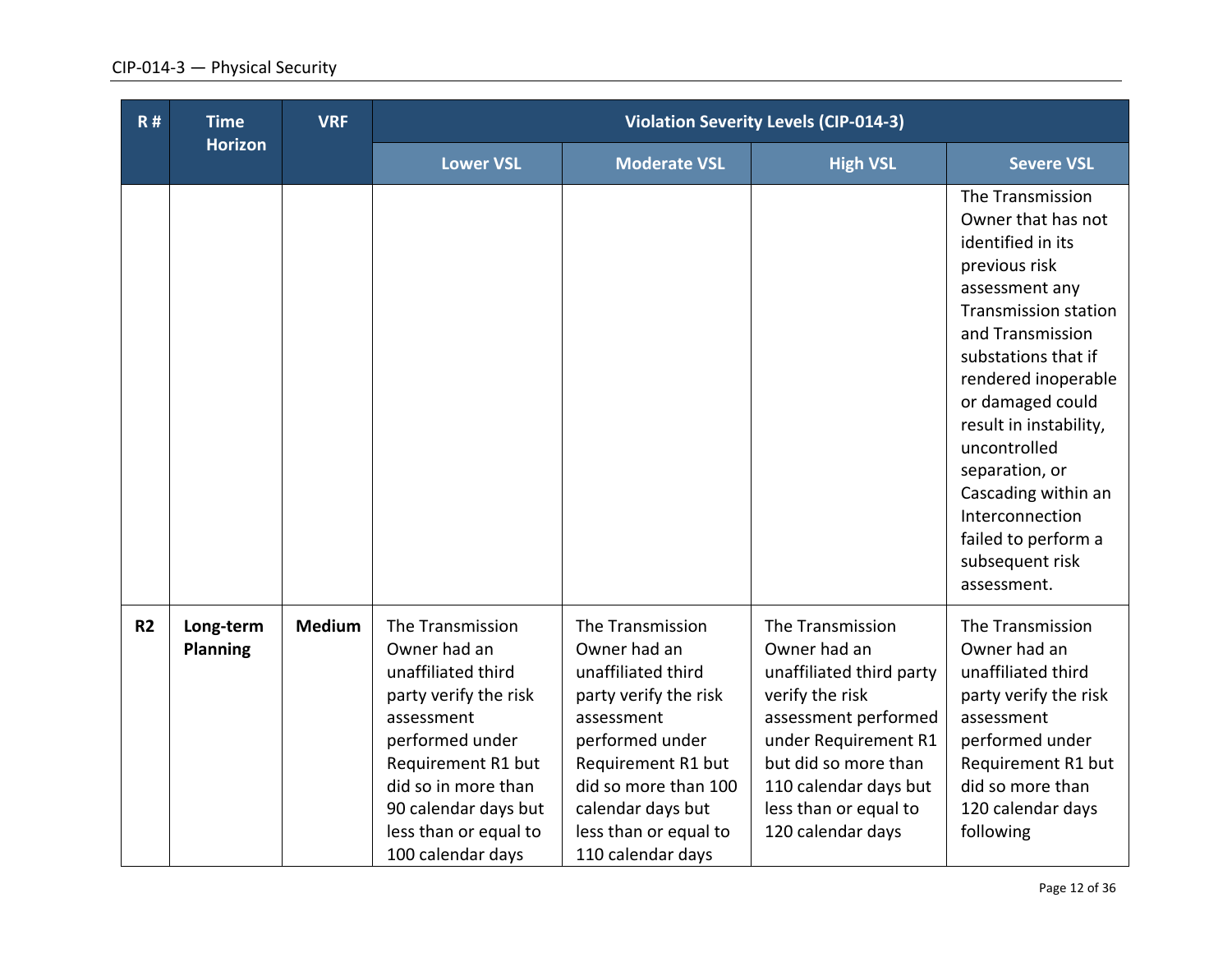| <b>Horizon</b><br><b>Lower VSL</b><br><b>Moderate VSL</b><br><b>Severe VSL</b><br><b>High VSL</b><br>following completion<br>following completion<br>following completion<br>completion of<br>of Requirement R1;<br>of Requirement R1;<br>of Requirement R1;<br>Requirement R1;<br><b>OR</b><br><b>OR</b><br><b>OR</b><br>Or<br>The Transmission<br>The Transmission<br>The Transmission<br>The Transmission<br>Owner had an<br>Owner had an<br>Owner had an<br>unaffiliated third<br>unaffiliated third<br>unaffiliated third party<br>verify the risk<br>party verify the risk<br>party verify the risk<br>assessment performed<br>assessment<br>assessment<br>assessment<br>performed under<br>performed under<br>under Requirement R1<br>performed under<br>and modified or<br>Requirement R1 and<br>Requirement R1 and<br>Requirement R1;<br>modified or<br>modified or<br>documented the<br><b>OR</b><br>documented the<br>documented the<br>technical basis for not<br>The Transmission<br>technical basis for<br>technical basis for<br>modifying its<br>Owner had an<br>identification under<br>not modifying its<br>not modifying its<br>unaffiliated third<br>identification under<br>identification under<br>Requirement R1 as<br>required by Part 2.3<br>Requirement R1 as<br>Requirement R1 as<br>assessment<br>but did so more than<br>required by Part 2.3<br>required by Part 2.3<br>performed under<br>but did so more than<br>but did so more than<br>80 calendar days from<br>60 calendar days and<br>70 calendar days and<br>completion of the<br>less than or equal to<br>less than or equal to<br>third party<br>procedures for<br>70 calendar days<br>80 calendar days<br>verification;<br>protecting | R# | <b>Time</b> | <b>VRF</b> |                    |                    | <b>Violation Severity Levels (CIP-014-3)</b> |                                                                                                                                                                      |
|-------------------------------------------------------------------------------------------------------------------------------------------------------------------------------------------------------------------------------------------------------------------------------------------------------------------------------------------------------------------------------------------------------------------------------------------------------------------------------------------------------------------------------------------------------------------------------------------------------------------------------------------------------------------------------------------------------------------------------------------------------------------------------------------------------------------------------------------------------------------------------------------------------------------------------------------------------------------------------------------------------------------------------------------------------------------------------------------------------------------------------------------------------------------------------------------------------------------------------------------------------------------------------------------------------------------------------------------------------------------------------------------------------------------------------------------------------------------------------------------------------------------------------------------------------------------------------------------------------------------------------------------------------------------------------------------------------------------------------|----|-------------|------------|--------------------|--------------------|----------------------------------------------|----------------------------------------------------------------------------------------------------------------------------------------------------------------------|
|                                                                                                                                                                                                                                                                                                                                                                                                                                                                                                                                                                                                                                                                                                                                                                                                                                                                                                                                                                                                                                                                                                                                                                                                                                                                                                                                                                                                                                                                                                                                                                                                                                                                                                                               |    |             |            |                    |                    |                                              |                                                                                                                                                                      |
| the third party<br>the third party<br>The Transmission<br>2.4.<br>verification.<br>verification.<br>Owner had an<br>unaffiliated third party                                                                                                                                                                                                                                                                                                                                                                                                                                                                                                                                                                                                                                                                                                                                                                                                                                                                                                                                                                                                                                                                                                                                                                                                                                                                                                                                                                                                                                                                                                                                                                                  |    |             |            | from completion of | from completion of | <b>OR</b>                                    | Owner failed to have<br>an unaffiliated third<br>party verify the risk<br>party verify the risk<br>Requirement R1 but<br>failed to implement<br>information per Part |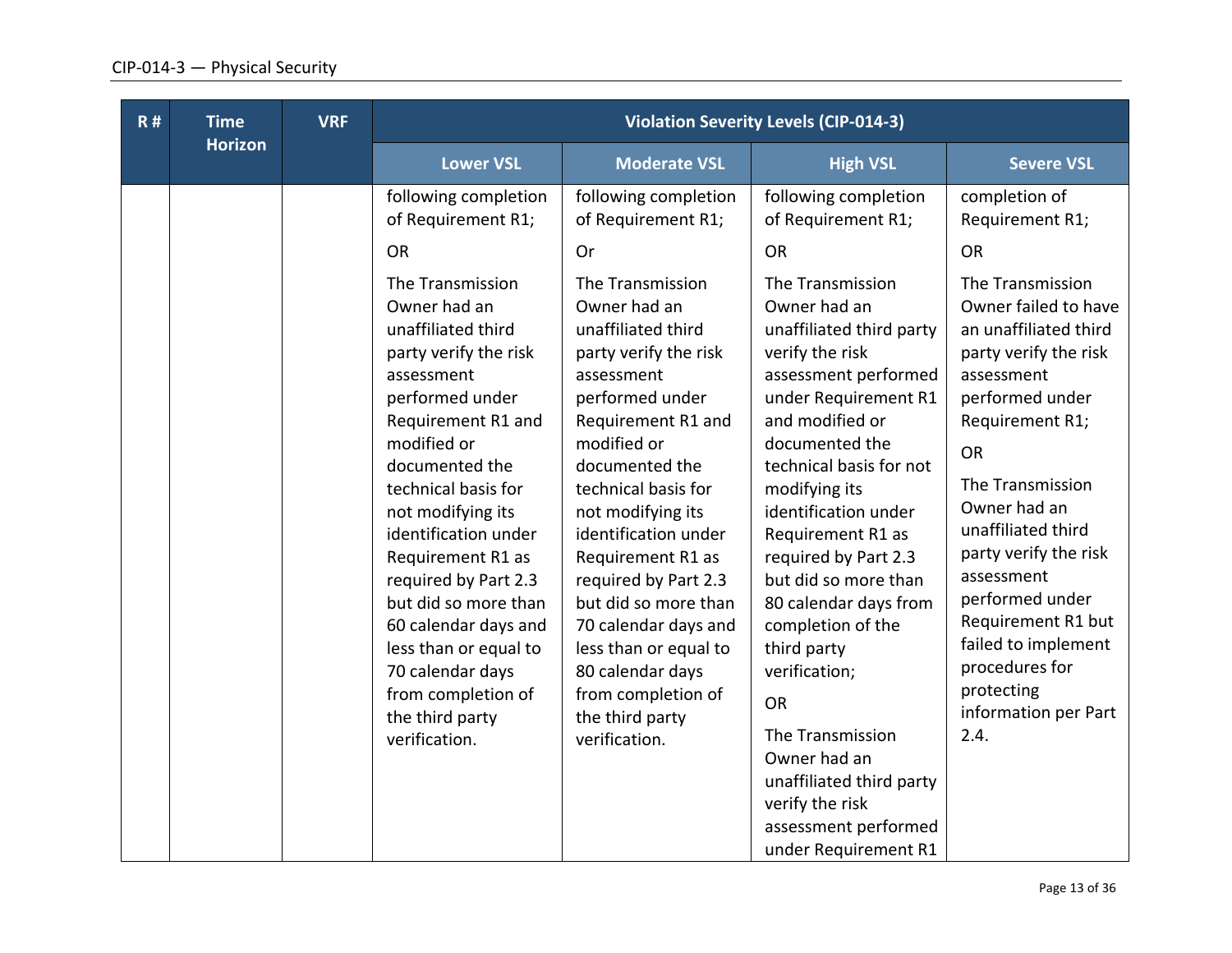| R#             | <b>Time</b>                  | <b>VRF</b><br><b>Horizon</b> |                                                                                                                                                                                                                                                                                                                                                                                                                               |                                                                                                                                                                                                                                                                                                                                                                                                                            | <b>Violation Severity Levels (CIP-014-3)</b>                                                                                                                                                                                                                                                                                                                                                                                                                              |                                                                                                                                                                                                                                                                                                                                                                                     |
|----------------|------------------------------|------------------------------|-------------------------------------------------------------------------------------------------------------------------------------------------------------------------------------------------------------------------------------------------------------------------------------------------------------------------------------------------------------------------------------------------------------------------------|----------------------------------------------------------------------------------------------------------------------------------------------------------------------------------------------------------------------------------------------------------------------------------------------------------------------------------------------------------------------------------------------------------------------------|---------------------------------------------------------------------------------------------------------------------------------------------------------------------------------------------------------------------------------------------------------------------------------------------------------------------------------------------------------------------------------------------------------------------------------------------------------------------------|-------------------------------------------------------------------------------------------------------------------------------------------------------------------------------------------------------------------------------------------------------------------------------------------------------------------------------------------------------------------------------------|
|                |                              |                              | <b>Lower VSL</b>                                                                                                                                                                                                                                                                                                                                                                                                              | <b>Moderate VSL</b>                                                                                                                                                                                                                                                                                                                                                                                                        | <b>High VSL</b>                                                                                                                                                                                                                                                                                                                                                                                                                                                           | <b>Severe VSL</b>                                                                                                                                                                                                                                                                                                                                                                   |
|                |                              |                              |                                                                                                                                                                                                                                                                                                                                                                                                                               |                                                                                                                                                                                                                                                                                                                                                                                                                            | but failed to modify or<br>document the<br>technical basis for not<br>modifying its<br>identification under<br>R1 as required by Part<br>2.3.                                                                                                                                                                                                                                                                                                                             |                                                                                                                                                                                                                                                                                                                                                                                     |
| R <sub>3</sub> | Long-term<br><b>Planning</b> | <b>Lower</b>                 | The Transmission<br>Owner notified the<br>Transmission<br>Operator that<br>operates the primary<br>control center as<br>specified in<br>Requirement R3 but<br>did so more than<br>seven calendar days<br>and less than or equal<br>to nine calendar days<br>following the<br>completion of<br>Requirement R2;<br><b>OR</b><br>The Transmission<br>Owner notified the<br>Transmission<br>Operator that<br>operates the primary | The Transmission<br>Owner notified the<br>Transmission<br>Operator that<br>operates the primary<br>control center as<br>specified in<br>Requirement R3 but<br>did so more than nine<br>calendar days and<br>less than or equal to<br>11 calendar days<br>following the<br>completion of<br>Requirement R2;<br><b>OR</b><br>The Transmission<br>Owner notified the<br>Transmission<br>Operator that<br>operates the primary | The Transmission<br>Owner notified the<br><b>Transmission Operator</b><br>that operates the<br>primary control center<br>as specified in<br>Requirement R3 but<br>did so more than 11<br>calendar days and less<br>than or equal to 13<br>calendar days<br>following the<br>completion of<br>Requirement R2;<br><b>OR</b><br>The Transmission<br>Owner notified the<br><b>Transmission Operator</b><br>that operates the<br>primary control center<br>of the removal from | The Transmission<br>Owner notified the<br>Transmission<br>Operator that<br>operates the primary<br>control center as<br>specified in<br>Requirement R3 but<br>did so more than 13<br>calendar days<br>following the<br>completion of<br>Requirement R2;<br><b>OR</b><br>The Transmission<br>Owner failed to<br>notify the<br>Transmission<br>Operator that it<br>operates a control |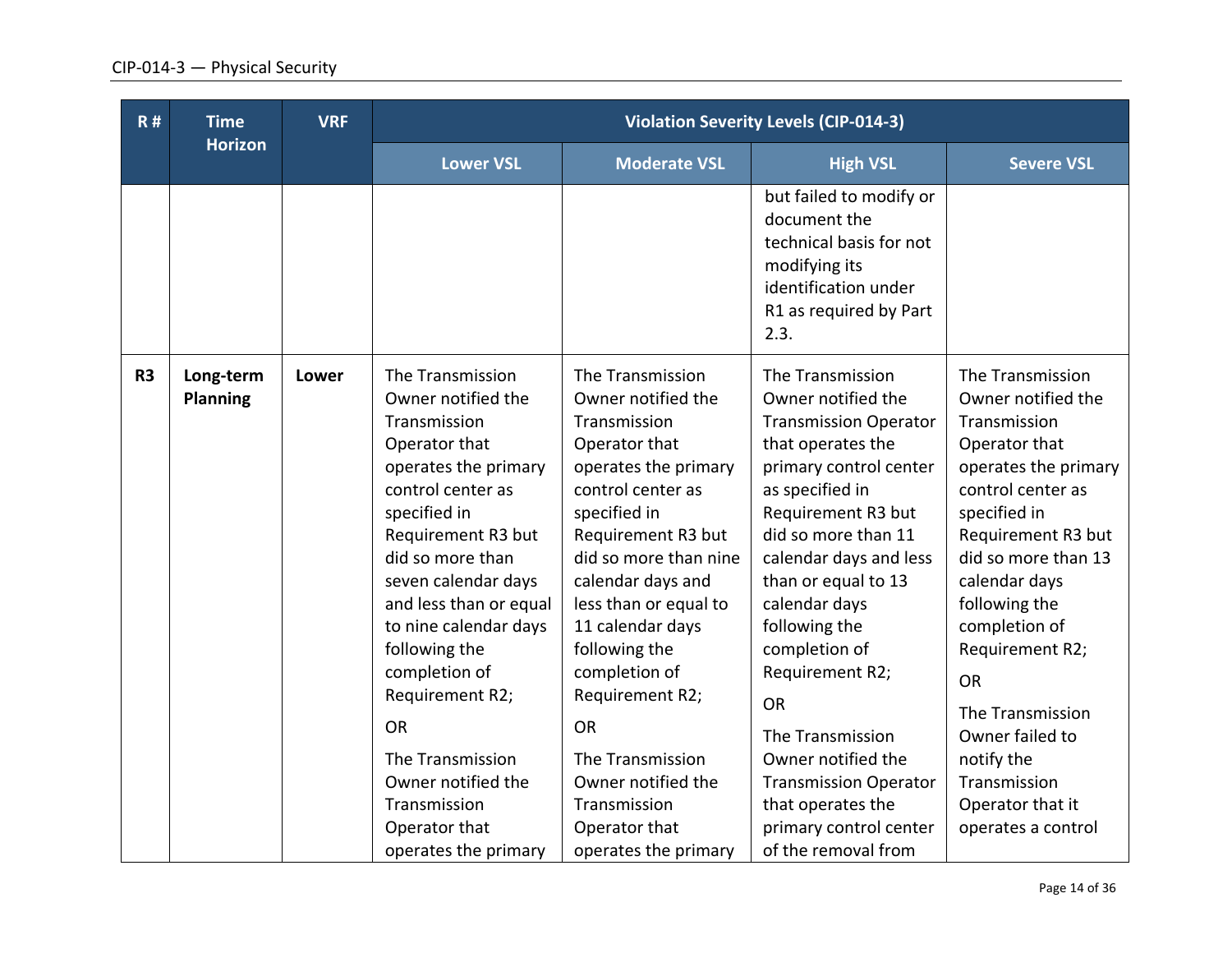| R# | <b>Time</b>    | <b>VRF</b> |                                                                                                                                                                                                                                                              |                                                                                                                                                                                                                                                           | <b>Violation Severity Levels (CIP-014-3)</b>                                                                                                                                                                   |                                                                                                                                                                                                                                                                                                                                                                   |
|----|----------------|------------|--------------------------------------------------------------------------------------------------------------------------------------------------------------------------------------------------------------------------------------------------------------|-----------------------------------------------------------------------------------------------------------------------------------------------------------------------------------------------------------------------------------------------------------|----------------------------------------------------------------------------------------------------------------------------------------------------------------------------------------------------------------|-------------------------------------------------------------------------------------------------------------------------------------------------------------------------------------------------------------------------------------------------------------------------------------------------------------------------------------------------------------------|
|    | <b>Horizon</b> |            | <b>Lower VSL</b>                                                                                                                                                                                                                                             | <b>Moderate VSL</b>                                                                                                                                                                                                                                       | <b>High VSL</b>                                                                                                                                                                                                | <b>Severe VSL</b>                                                                                                                                                                                                                                                                                                                                                 |
|    |                |            | control center of the<br>removal from the<br>identification in<br>Requirement R1 but<br>did so more than<br>seven calendar days<br>and less than or equal<br>to nine calendar days<br>following the<br>verification or the<br>subsequent risk<br>assessment. | control center of the<br>removal from the<br>identification in<br>Requirement R1 but<br>did so more than nine<br>calendar days and<br>less than or equal to<br>11 calendar days<br>following the<br>verification or the<br>subsequent risk<br>assessment. | the identification in<br>Requirement R1 but<br>did so more than 11<br>calendar days and less<br>than or equal to 13<br>calendar days<br>following the<br>verification or the<br>subsequent risk<br>assessment. | center identified in<br>Requirement R1;<br><b>OR</b><br>The Transmission<br>Owner notified the<br>Transmission<br>Operator that<br>operates the primary<br>control center of the<br>removal from the<br>identification in<br>Requirement R1 but<br>did so more than 13<br>calendar days<br>following the<br>verification or the<br>subsequent risk<br>assessment. |
|    |                |            |                                                                                                                                                                                                                                                              |                                                                                                                                                                                                                                                           |                                                                                                                                                                                                                | <b>OR</b><br>The Transmission<br>Owner failed to<br>notify the<br>Transmission<br>Operator that<br>operates the primary<br>control center of the<br>removal from the                                                                                                                                                                                              |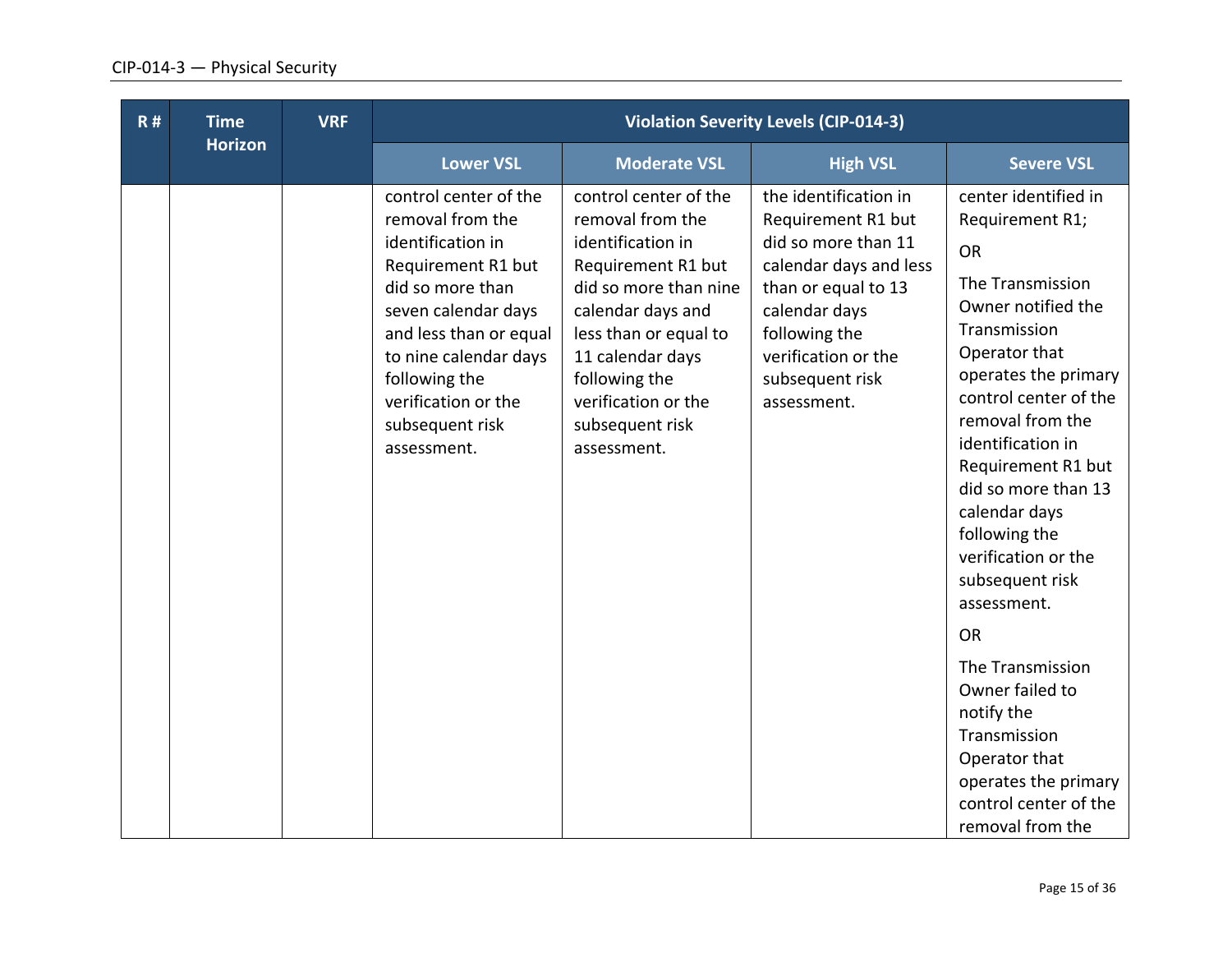| R# | <b>Time</b>                                                    | <b>VRF</b>    |                  |                                                                                                                                                                                                                                                                                                                                                               | <b>Violation Severity Levels (CIP-014-3)</b>                                                                                                                                                                                                                                                                                                               |                                                                                                                                                                                                                                                                                                                                                                                                                                                                                             |
|----|----------------------------------------------------------------|---------------|------------------|---------------------------------------------------------------------------------------------------------------------------------------------------------------------------------------------------------------------------------------------------------------------------------------------------------------------------------------------------------------|------------------------------------------------------------------------------------------------------------------------------------------------------------------------------------------------------------------------------------------------------------------------------------------------------------------------------------------------------------|---------------------------------------------------------------------------------------------------------------------------------------------------------------------------------------------------------------------------------------------------------------------------------------------------------------------------------------------------------------------------------------------------------------------------------------------------------------------------------------------|
|    | <b>Horizon</b>                                                 |               | <b>Lower VSL</b> | <b>Moderate VSL</b>                                                                                                                                                                                                                                                                                                                                           | <b>High VSL</b>                                                                                                                                                                                                                                                                                                                                            | <b>Severe VSL</b>                                                                                                                                                                                                                                                                                                                                                                                                                                                                           |
|    |                                                                |               |                  |                                                                                                                                                                                                                                                                                                                                                               |                                                                                                                                                                                                                                                                                                                                                            | identification in<br>Requirement R1.                                                                                                                                                                                                                                                                                                                                                                                                                                                        |
| R4 | <b>Operations</b><br>Planning,<br>Long-term<br><b>Planning</b> | <b>Medium</b> | N/A              | The Responsible<br>Entity conducted an<br>evaluation of the<br>potential physical<br>threats and<br>vulnerabilities to<br>each of its<br>Transmission<br>station(s),<br>Transmission<br>substation(s), and<br>primary control<br>center(s) identified<br>in Requirement R1<br>but failed to<br>consider one of<br>Parts 4.1 through 4.3<br>in the evaluation. | The Responsible<br>Entity conducted an<br>evaluation of the<br>potential physical<br>threats and<br>vulnerabilities to<br>each of its<br>Transmission<br>station(s),<br>Transmission<br>substation(s), and<br>primary control<br>center(s) identified in<br>Requirement R1 but<br>failed to consider two<br>of Parts 4.1 through<br>4.3 in the evaluation. | The Responsible<br>Entity failed to<br>conduct an<br>evaluation of the<br>potential physical<br>threats and<br>vulnerabilities to<br>each of its<br>Transmission<br>station(s),<br>Transmission<br>substation(s), and<br>primary control<br>center(s) identified<br>in Requirement R1;<br><b>OR</b><br>The Responsible<br>Entity conducted an<br>evaluation of the<br>potential physical<br>threats and<br>vulnerabilities to<br>each of its<br>Transmission<br>station(s),<br>Transmission |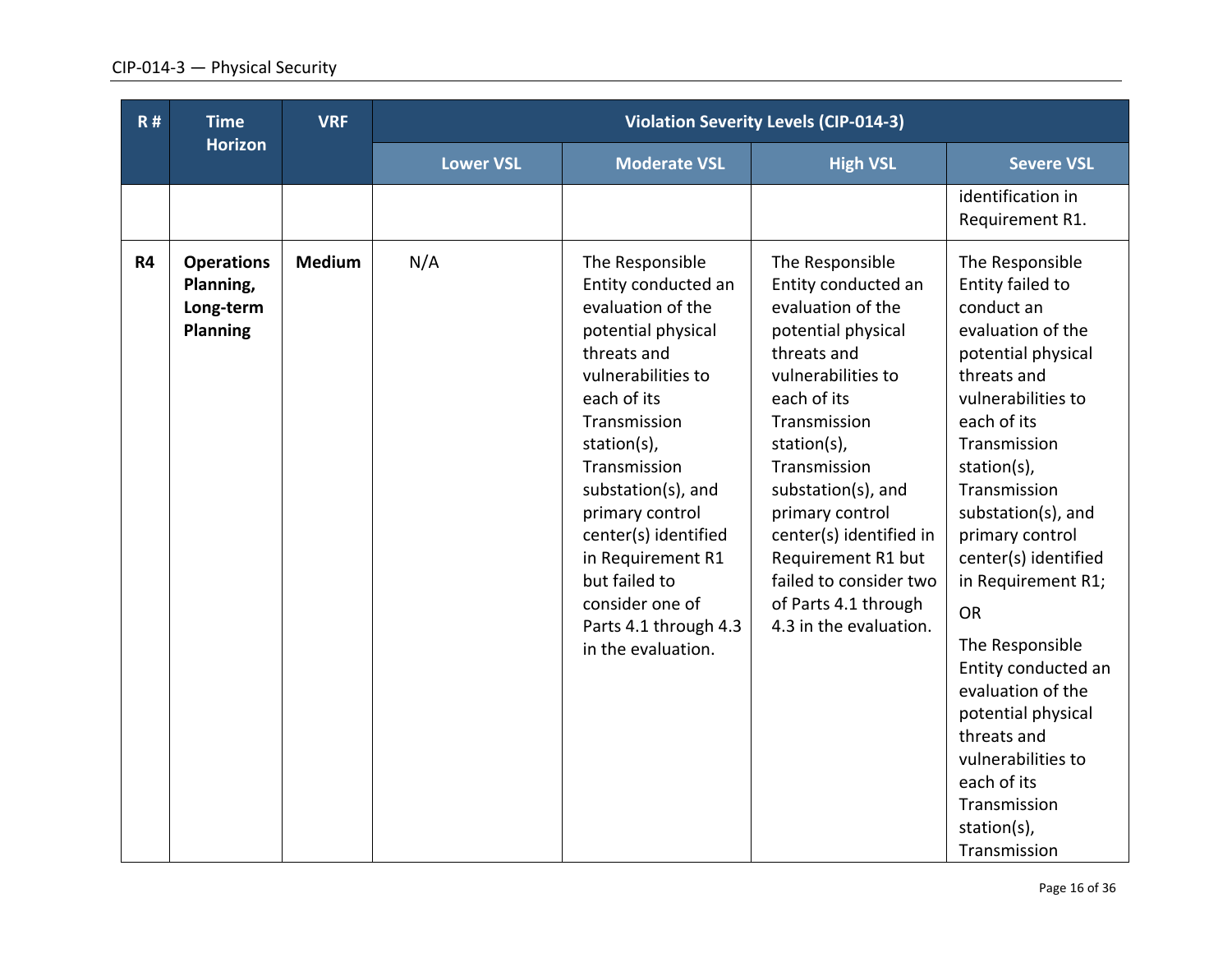| R#        | <b>Time</b>                  | <b>VRF</b> |                                                                                                                                                                                                                                                                                                                                                                                                                        |                                                                                                                                                                                                                                                                                                                                                                                                                        | <b>Violation Severity Levels (CIP-014-3)</b>                                                                                                                                                                                                                                                                                                                                                                           |                                                                                                                                                                                                                                                                                                                                                                                                |
|-----------|------------------------------|------------|------------------------------------------------------------------------------------------------------------------------------------------------------------------------------------------------------------------------------------------------------------------------------------------------------------------------------------------------------------------------------------------------------------------------|------------------------------------------------------------------------------------------------------------------------------------------------------------------------------------------------------------------------------------------------------------------------------------------------------------------------------------------------------------------------------------------------------------------------|------------------------------------------------------------------------------------------------------------------------------------------------------------------------------------------------------------------------------------------------------------------------------------------------------------------------------------------------------------------------------------------------------------------------|------------------------------------------------------------------------------------------------------------------------------------------------------------------------------------------------------------------------------------------------------------------------------------------------------------------------------------------------------------------------------------------------|
|           | <b>Horizon</b>               |            | <b>Lower VSL</b>                                                                                                                                                                                                                                                                                                                                                                                                       | <b>Moderate VSL</b>                                                                                                                                                                                                                                                                                                                                                                                                    | <b>High VSL</b>                                                                                                                                                                                                                                                                                                                                                                                                        | <b>Severe VSL</b>                                                                                                                                                                                                                                                                                                                                                                              |
|           |                              |            |                                                                                                                                                                                                                                                                                                                                                                                                                        |                                                                                                                                                                                                                                                                                                                                                                                                                        |                                                                                                                                                                                                                                                                                                                                                                                                                        | substation(s), and<br>primary control<br>center(s) identified<br>in Requirement R1<br>but failed to<br>consider Parts 4.1<br>through 4.3.                                                                                                                                                                                                                                                      |
| <b>R5</b> | Long-term<br><b>Planning</b> | High       | The Responsible<br>Entity developed and<br>implemented a<br>documented physical<br>security plan(s) that<br>covers each of its<br>Transmission<br>station(s),<br>Transmission<br>substation(s), and<br>primary control<br>center(s) identified in<br>Requirement R1 but<br>did so more than 120<br>calendar days but<br>less than or equal to<br>130 calendar days<br>after completing<br>Requirement R2;<br><b>OR</b> | The Responsible<br>Entity developed and<br>implemented a<br>documented physical<br>security plan(s) that<br>covers each of its<br>Transmission<br>station(s),<br>Transmission<br>substation(s), and<br>primary control<br>center(s) identified in<br>Requirement R1 but<br>did so more than 130<br>calendar days but<br>less than or equal to<br>140 calendar days<br>after completing<br>Requirement R2;<br><b>OR</b> | The Responsible Entity<br>developed and<br>implemented a<br>documented physical<br>security plan(s) that<br>covers each of its<br>Transmission<br>station(s),<br>Transmission<br>substation(s), and<br>primary control<br>center(s) identified in<br>Requirement R1 but<br>did so more than 140<br>calendar days but less<br>than or equal to 150<br>calendar days after<br>completing<br>Requirement R2;<br><b>OR</b> | The Responsible<br>Entity developed and<br>implemented a<br>documented<br>physical security<br>plan(s) that covers<br>each of its<br>Transmission<br>station(s),<br>Transmission<br>substation(s), and<br>primary control<br>center(s) identified<br>in Requirement R1<br>but did so more than<br>150 calendar days<br>after completing the<br>verification in<br>Requirement R2;<br><b>OR</b> |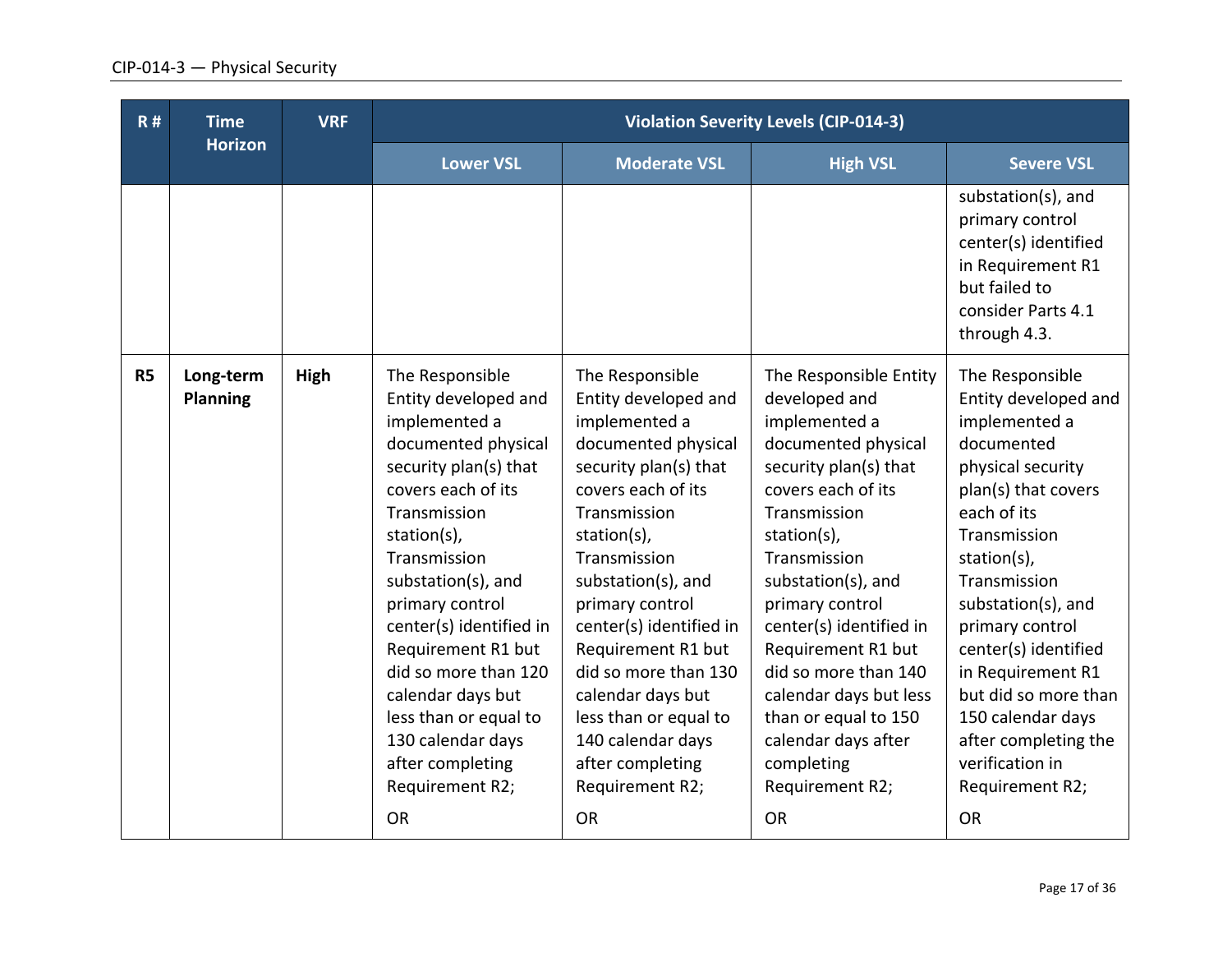| R# | <b>Time</b>    | <b>VRF</b> |                                                                                                                                                                                                                                                                                                                                                                                     |                                                                                                                                                                                                                                                                                                                                                                                     | <b>Violation Severity Levels (CIP-014-3)</b>                                                                                                                                                                                                                                                                                                                                          |                                                                                                                                                                                                                                                                                                                                      |
|----|----------------|------------|-------------------------------------------------------------------------------------------------------------------------------------------------------------------------------------------------------------------------------------------------------------------------------------------------------------------------------------------------------------------------------------|-------------------------------------------------------------------------------------------------------------------------------------------------------------------------------------------------------------------------------------------------------------------------------------------------------------------------------------------------------------------------------------|---------------------------------------------------------------------------------------------------------------------------------------------------------------------------------------------------------------------------------------------------------------------------------------------------------------------------------------------------------------------------------------|--------------------------------------------------------------------------------------------------------------------------------------------------------------------------------------------------------------------------------------------------------------------------------------------------------------------------------------|
|    | <b>Horizon</b> |            | <b>Lower VSL</b>                                                                                                                                                                                                                                                                                                                                                                    | <b>Moderate VSL</b>                                                                                                                                                                                                                                                                                                                                                                 | <b>High VSL</b>                                                                                                                                                                                                                                                                                                                                                                       | <b>Severe VSL</b>                                                                                                                                                                                                                                                                                                                    |
|    |                |            | The Responsible<br>Entity developed and<br>implemented a<br>documented physical<br>security plan(s) that<br>covers its<br>Transmission<br>station(s),<br>Transmission<br>substation(s), and<br>primary control<br>center(s) identified in<br>Requirement R1 and<br>verified according to<br>Requirement R2 but<br>failed to include one<br>of Parts 5.1 through<br>5.4 in the plan. | The Responsible<br>Entity developed and<br>implemented a<br>documented physical<br>security plan(s) that<br>covers its<br>Transmission<br>station(s),<br>Transmission<br>substation(s), and<br>primary control<br>center(s) identified in<br>Requirement R1 and<br>verified according to<br>Requirement R2 but<br>failed to include two<br>of Parts 5.1 through<br>5.4 in the plan. | The Responsible Entity<br>developed and<br>implemented a<br>documented physical<br>security plan(s) that<br>covers its<br>Transmission<br>station(s),<br>Transmission<br>substation(s), and<br>primary control<br>center(s) identified in<br>Requirement R1 and<br>verified according to<br>Requirement R2 but<br>failed to include three<br>of Parts 5.1 through<br>5.4 in the plan. | The Responsible<br>Entity failed to<br>develop and<br>implement a<br>documented<br>physical security<br>plan(s) that covers<br>its Transmission<br>station(s),<br>Transmission<br>substation(s), and<br>primary control<br>center(s) identified<br>in Requirement R1<br>and verified<br>according to<br>Requirement R2.<br><b>OR</b> |
|    |                |            |                                                                                                                                                                                                                                                                                                                                                                                     |                                                                                                                                                                                                                                                                                                                                                                                     |                                                                                                                                                                                                                                                                                                                                                                                       | The Responsible<br>Entity developed and<br>implemented a<br>documented<br>physical security<br>plan(s) that covers<br>its Transmission<br>station(s),<br>Transmission<br>substation(s), and<br>primary control                                                                                                                       |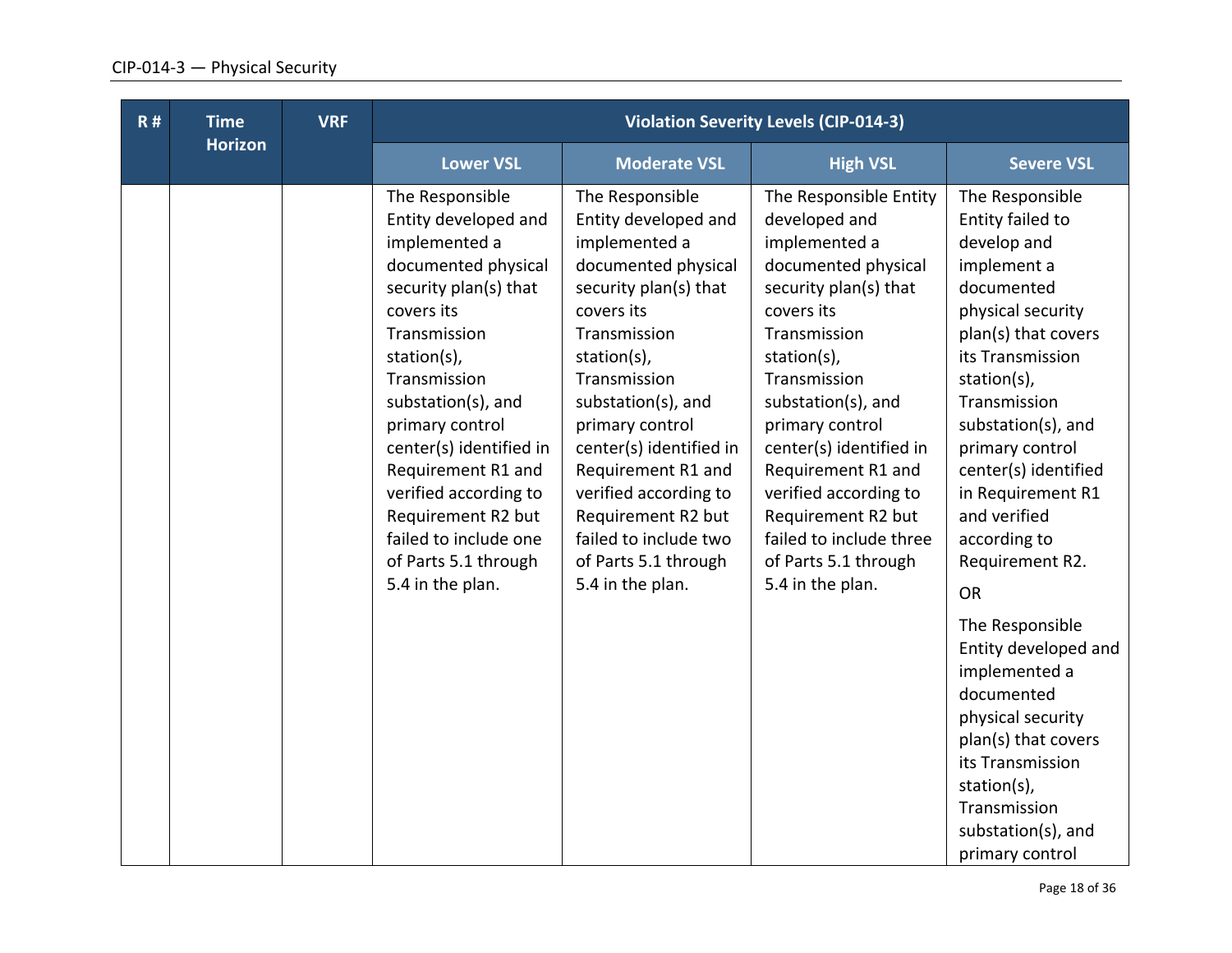| R#        | <b>Time</b>                  | <b>VRF</b>    |                                                                                                                                                                                                                                                                                                                                                                                                                                       |                                                                                                                                                                                                                                                                                                                                                                                                                      | <b>Violation Severity Levels (CIP-014-3)</b>                                                                                                                                                                                                                                                                                                                                                                                                                              |                                                                                                                                                                                                                                                                                                                                                                                                              |
|-----------|------------------------------|---------------|---------------------------------------------------------------------------------------------------------------------------------------------------------------------------------------------------------------------------------------------------------------------------------------------------------------------------------------------------------------------------------------------------------------------------------------|----------------------------------------------------------------------------------------------------------------------------------------------------------------------------------------------------------------------------------------------------------------------------------------------------------------------------------------------------------------------------------------------------------------------|---------------------------------------------------------------------------------------------------------------------------------------------------------------------------------------------------------------------------------------------------------------------------------------------------------------------------------------------------------------------------------------------------------------------------------------------------------------------------|--------------------------------------------------------------------------------------------------------------------------------------------------------------------------------------------------------------------------------------------------------------------------------------------------------------------------------------------------------------------------------------------------------------|
|           | <b>Horizon</b>               |               | <b>Lower VSL</b>                                                                                                                                                                                                                                                                                                                                                                                                                      | <b>Moderate VSL</b>                                                                                                                                                                                                                                                                                                                                                                                                  | <b>High VSL</b>                                                                                                                                                                                                                                                                                                                                                                                                                                                           | <b>Severe VSL</b>                                                                                                                                                                                                                                                                                                                                                                                            |
|           |                              |               |                                                                                                                                                                                                                                                                                                                                                                                                                                       |                                                                                                                                                                                                                                                                                                                                                                                                                      |                                                                                                                                                                                                                                                                                                                                                                                                                                                                           | center(s) identified<br>in Requirement R1<br>and verified<br>according to<br>Requirement 2 but<br>failed to include<br>Parts 5.1 through 5.4<br>in the plan.                                                                                                                                                                                                                                                 |
| <b>R6</b> | Long-term<br><b>Planning</b> | <b>Medium</b> | The Responsible<br>Entity had an<br>unaffiliated third<br>party review the<br>evaluation performed<br>under Requirement<br>R4 and the security<br>plan(s) developed<br>under Requirement<br>R5 but did so in more<br>than 90 calendar days<br>but less than or equal<br>to 100 calendar days;<br><b>OR</b><br>The Responsible<br>Entity had an<br>unaffiliated third<br>party review the<br>evaluation performed<br>under Requirement | The Responsible<br>Entity had an<br>unaffiliated third<br>party review the<br>evaluation performed<br>under Requirement<br>R4 and the security<br>plan(s) developed<br>under Requirement<br>R5 but did so in more<br>than 100 calendar<br>days but less than or<br>equal to 110 calendar<br>days;<br><b>OR</b><br>The Responsible<br>Entity had an<br>unaffiliated third<br>party review the<br>evaluation performed | The Responsible Entity<br>had an unaffiliated<br>third party review the<br>evaluation performed<br>under Requirement R4<br>and the security<br>plan(s) developed<br>under Requirement R5<br>but did so more than<br>110 calendar days but<br>less than or equal to<br>120 calendar days;<br><b>OR</b><br>The Responsible Entity<br>had an unaffiliated<br>third party review the<br>evaluation performed<br>under Requirement R4<br>and the security<br>plan(s) developed | The Responsible<br>Entity failed to have<br>an unaffiliated third<br>party review the<br>evaluation<br>performed under<br>Requirement R4 and<br>the security plan(s)<br>developed under<br>Requirement R5 in<br>more than 120<br>calendar days;<br><b>OR</b><br>The Responsible<br>Entity failed to have<br>an unaffiliated third<br>party review the<br>evaluation<br>performed under<br>Requirement R4 and |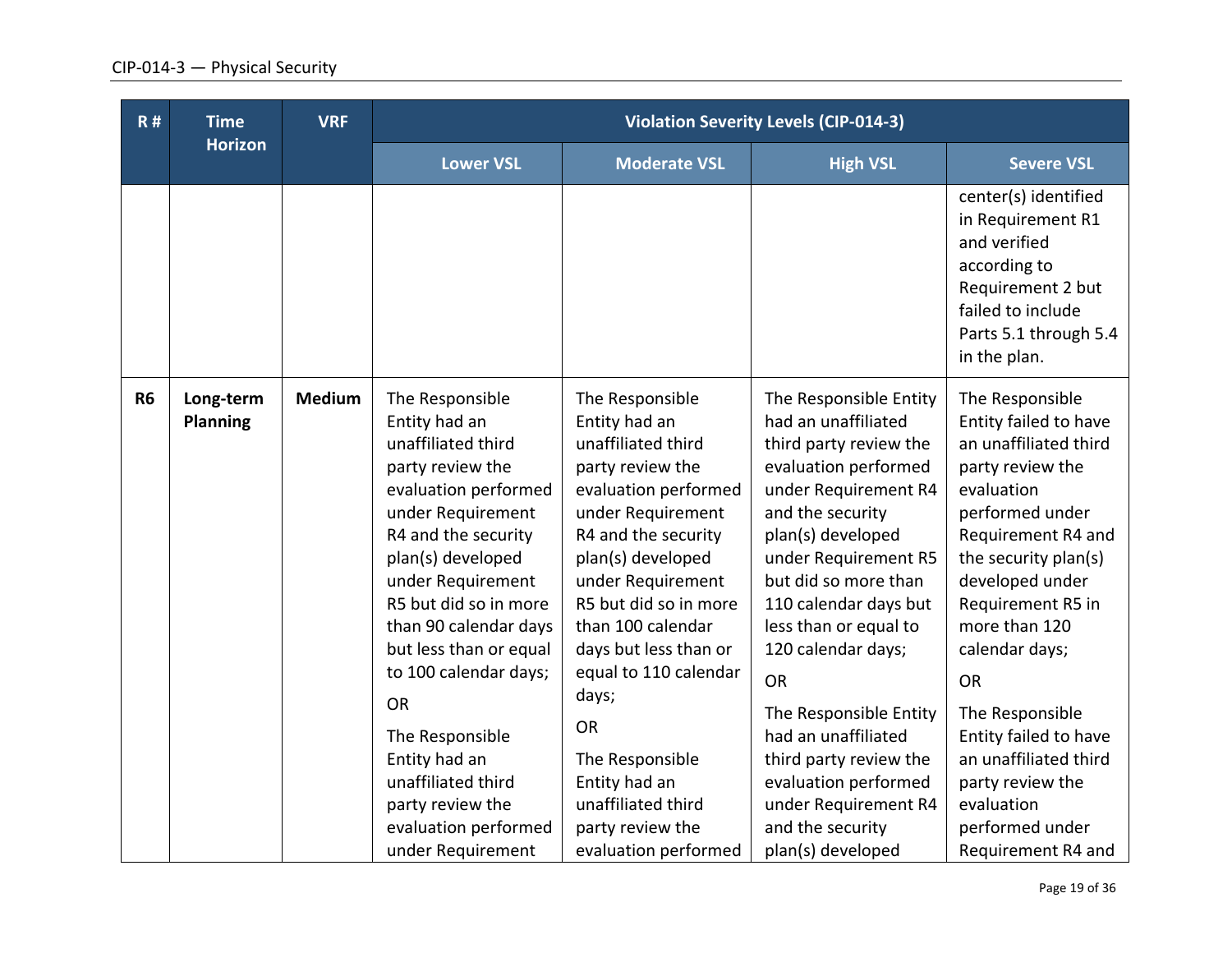| R# | <b>Time</b>    | <b>VRF</b> | <b>Violation Severity Levels (CIP-014-3)</b>                                                                                                                                                                                                                                                                                                   |                                                                                                                                                                                                                                                                                                                                                                     |                                                                                                                                                                                                                                                                                                                                                                                                                                                                                                                                                                         |                                                                                                                                                                                                                                                                                                                                                                      |
|----|----------------|------------|------------------------------------------------------------------------------------------------------------------------------------------------------------------------------------------------------------------------------------------------------------------------------------------------------------------------------------------------|---------------------------------------------------------------------------------------------------------------------------------------------------------------------------------------------------------------------------------------------------------------------------------------------------------------------------------------------------------------------|-------------------------------------------------------------------------------------------------------------------------------------------------------------------------------------------------------------------------------------------------------------------------------------------------------------------------------------------------------------------------------------------------------------------------------------------------------------------------------------------------------------------------------------------------------------------------|----------------------------------------------------------------------------------------------------------------------------------------------------------------------------------------------------------------------------------------------------------------------------------------------------------------------------------------------------------------------|
|    | <b>Horizon</b> |            | <b>Lower VSL</b>                                                                                                                                                                                                                                                                                                                               | <b>Moderate VSL</b>                                                                                                                                                                                                                                                                                                                                                 | <b>High VSL</b>                                                                                                                                                                                                                                                                                                                                                                                                                                                                                                                                                         | <b>Severe VSL</b>                                                                                                                                                                                                                                                                                                                                                    |
|    |                |            | R4 and the security<br>plan(s) developed<br>under Requirement<br>R5 and modified or<br>documented the<br>reason for not<br>modifying the<br>security plan(s) as<br>specified in Part 6.3<br>but did so more than<br>60 calendar days and<br>less than or equal to<br>70 calendar days<br>following completion<br>of the third party<br>review. | under Requirement<br>R4 and the security<br>plan(s) developed<br>under Requirement<br>R5 and modified or<br>documented the<br>reason for not<br>modifying the<br>security plan(s) as<br>specified in Part 6.3<br>but did so more than<br>70 calendar days and<br>less than or equal to<br>80 calendar days<br>following completion<br>of the third party<br>review. | under Requirement R5<br>and modified or<br>documented the<br>reason for not<br>modifying the security<br>plan(s) as specified in<br>Part 6.3 but did so<br>more than 80 calendar<br>days following<br>completion of the<br>third party review;<br><b>OR</b><br>The Responsible Entity<br>had an unaffiliated<br>third party review the<br>evaluation performed<br>under Requirement R4<br>and the security<br>plan(s) developed<br>under Requirement R5<br>but did not document<br>the reason for not<br>modifying the security<br>plan(s) as specified in<br>Part 6.3. | the security plan(s)<br>developed under<br>Requirement R5;<br><b>OR</b><br>The Responsible<br>Entity had an<br>unaffiliated third<br>party review the<br>evaluation<br>performed under<br>Requirement R4 and<br>the security plan(s)<br>developed under<br>Requirement R5 but<br>failed to implement<br>procedures for<br>protecting<br>information per Part<br>6.4. |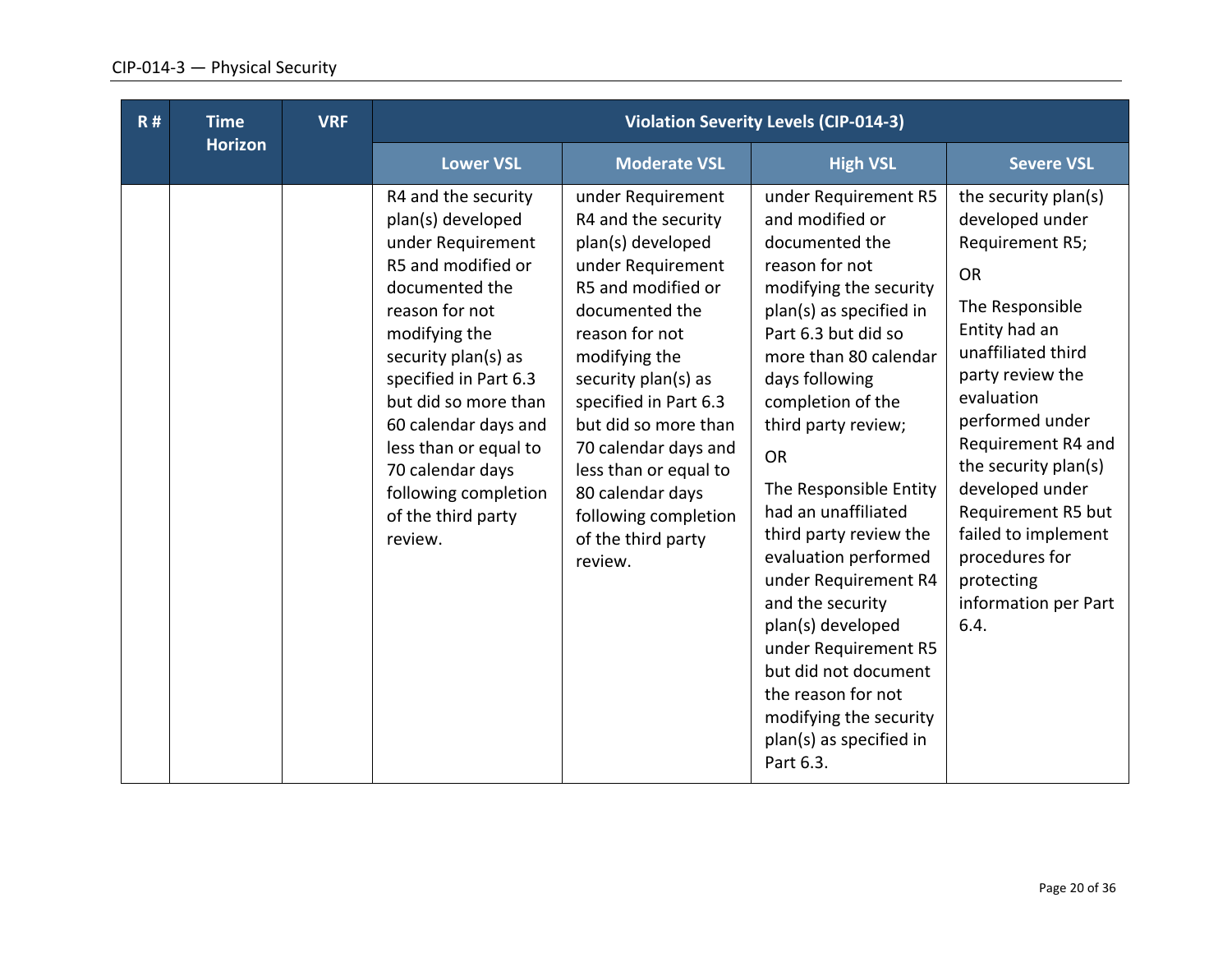# **D. Regional Variances**

None.

**E. Interpretations**

None.

# **F. Associated Documents**

None.

# **Version History**

| <b>Version</b> | <b>Date</b>         | <b>Action</b>                                                       | <b>Change Tracking</b> |
|----------------|---------------------|---------------------------------------------------------------------|------------------------|
| 1              | October 1,<br>2015  | Effective Date                                                      | <b>New</b>             |
| $\overline{2}$ | April 16, 2015      | Revised to meet FERC Order 802<br>directive to remove "widespread". | Revision               |
| $\overline{2}$ | May 7, 2015         | Adopted by the NERC Board of Trustees                               |                        |
| 2              | July 14, 2015       | FERC Letter Order in Docket No.<br>RD15-4-000 approving CIP-014-2   |                        |
| 3              | January 19,<br>2022 | Revised to remove Compliance Section<br>1.4                         | Revision               |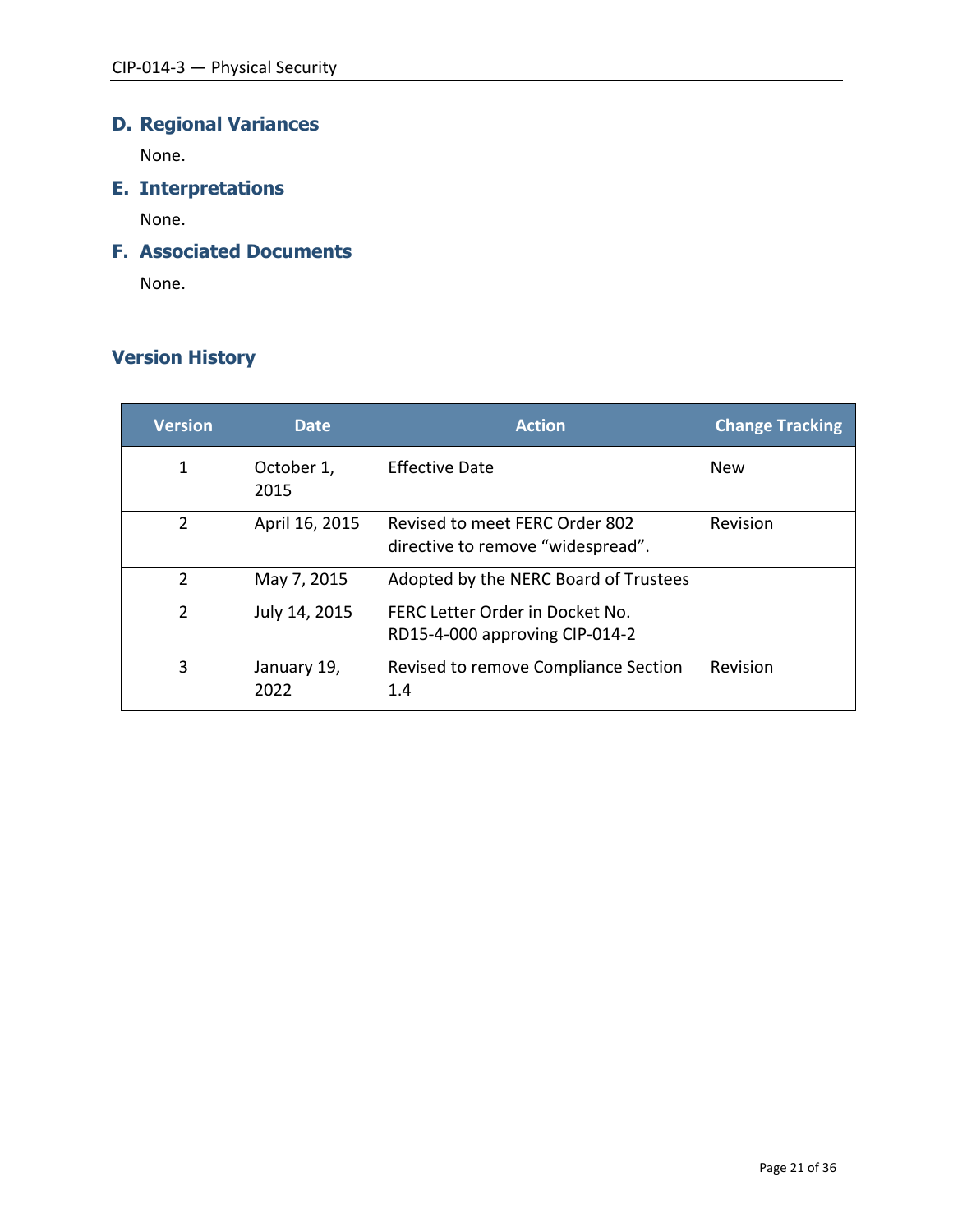## **Guidelines and Technical Basis**

### **Section 4 Applicability**

The purpose of Reliability Standard CIP-014 is to protect Transmission stations and Transmission substations, and their associated primary control centers that if rendered inoperable or damaged as a result of a physical attack could result in instability, uncontrolled separation, or Cascading within an Interconnection. To properly include those entities that own or operate such Facilities, the Reliability Standard CIP-014 first applies to Transmission Owners that own Transmission Facilities that meet the specific criteria in Applicability Section 4.1.1.1 through 4.1.1.4. The Facilities described in Applicability Section 4.1.1.1 through 4.1.1.4 mirror those Transmission Facilities that meet the bright line criteria for "Medium Impact" Transmission Facilities under Attachment 1 of Reliability Standard CIP-002-5.1. Each Transmission Owner that owns Transmission Facilities that meet the criteria in Section 4.1.1.1 through 4.1.1.4 is required to perform a risk assessment as specified in Requirement R1 to identify its Transmission stations and Transmission substations, and their associated primary control centers, that if rendered inoperable or damaged as a result of a physical attack could result in instability, uncontrolled separation, or Cascading within an Interconnection. The Standard Drafting Team (SDT) expects this population will be small and that many Transmission Owners that meet the applicability of this standard will not actually identify any such Facilities. Only those Transmission Owners with Transmission stations or Transmission substations identified in the risk assessment (and verified under Requirement R2) have performance obligations under Requirements R3 through R6.

This standard also applies to Transmission Operators. A Transmission Operator's obligations under the standard, however, are only triggered if the Transmission Operator is notified by an applicable Transmission Owner under Requirement R3 that the Transmission Operator operates a primary control center that operationally controls a Transmission station(s) or Transmission substation(s) identified in the Requirement R1 risk assessment. A primary control center operationally controls a Transmission station or Transmission substation when the control center's electronic actions can cause direct physical action at the identified Transmission station or Transmission substation, such as opening a breaker, as opposed to a control center that only has information from the Transmission station or Transmission substation and must coordinate direct action through another entity. Only Transmission Operators who are notified that they have primary control centers under this standard have performance obligations under Requirements R4 through R6. In other words, primary control center for purposes of this Standard is the control center that the Transmission Owner or Transmission Operator, respectively, uses as its primary, permanently-manned site to physically operate a Transmission station or Transmission substation that is identified in Requirement R1 and verified in Requirement R2. Control centers that provide back-up capability are not applicable, as they are a form of resiliency and intentionally redundant.

The SDT considered several options for bright line criteria that could be used to determine applicability and provide an initial threshold that defines the set of Transmission stations and Transmission substations that would meet the directives of the FERC order on physical security (*i.e.*, those that could cause instability, uncontrolled separation, or Cascading within an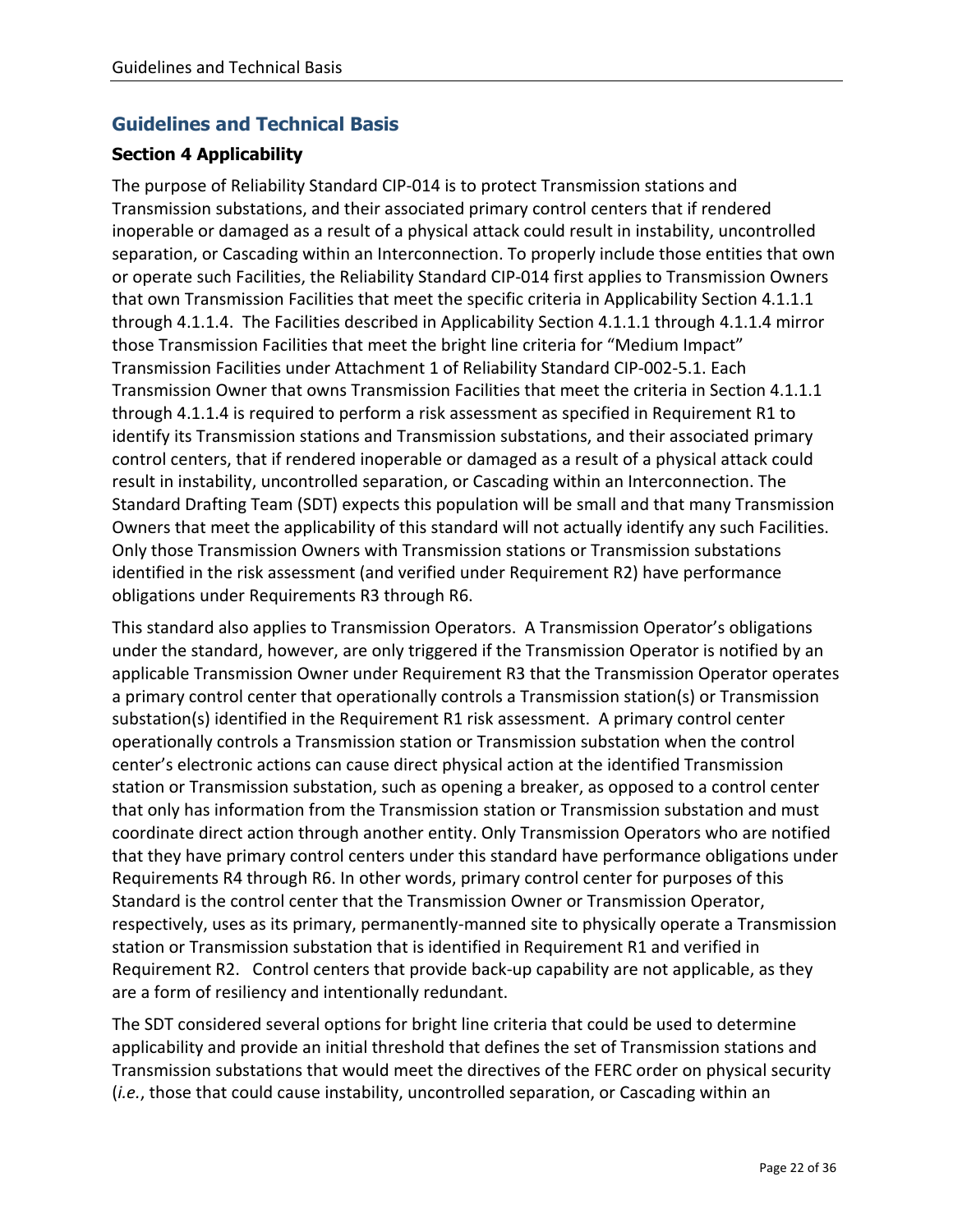Interconnection). The SDT determined that using the criteria for Medium Impact Transmission Facilities in Attachment 1 of CIP-002-5.1 would provide a conservative threshold for defining which Transmission stations and Transmission substations must be included in the risk assessment in Requirement R1 of CIP-014. Additionally, the SDT concluded that using the CIP-002-5.1 Medium Impact criteria was appropriate because it has been approved by stakeholders, NERC, and FERC, and its use provides a technically sound basis to determine which Transmission Owners should conduct the risk assessment. As described in CIP-002-5.1, the failure of a Transmission station or Transmission substation that meets the Medium Impact criteria could have the capability to result in exceeding one or more Interconnection Reliability Operating Limits (IROLs). The SDT understands that using this bright line criteria to determine applicability may require some Transmission Owners to perform risk assessments under Requirement R1 that will result in a finding that none of their Transmission stations or Transmission substations would pose a risk of instability, uncontrolled separation, or Cascading within an Interconnection. However, the SDT determined that higher bright lines could not be technically justified to ensure inclusion of all Transmission stations and Transmission substations, and their associated primary control centers that, if rendered inoperable or damaged as a result of a physical attack could result in instability, uncontrolled separation, or Cascading within an Interconnection. Further guidance and technical basis for the bright line criteria for Medium Impact Facilities can be found in the Guidelines and Technical Basis section of CIP-002-5.1.

Additionally, the SDT determined that it was not necessary to include Generator Operators and Generator Owners in the Reliability Standard. First, Transmission stations or Transmission substations interconnecting generation facilities are considered when determining applicability. Transmission Owners will consider those Transmission stations and Transmission substations that include a Transmission station on the high side of the Generator Step-up transformer (GSU) using Applicability Section 4.1.1.1 and 4.1.1.2. As an example, a Transmission station or Transmission substation identified as a Transmission Owner facility that interconnects generation will be subject to the Requirement R1 risk assessment if it operates at 500kV or greater or if it is connected at 200 kV – 499kV to three or more other Transmission stations or Transmission substations and has an "aggregate weighted value" exceeding 3000 according to the table in Applicability Section 4.1.1.2. Second, the Transmission analysis or analyses conducted under Requirement R1 should take into account the impact of the loss of generation connected to applicable Transmission stations or Transmission substations. Additionally, the FERC order does not explicitly mention generation assets and is reasonably understood to focus on the most critical Transmission Facilities. The diagram below shows an example of a station.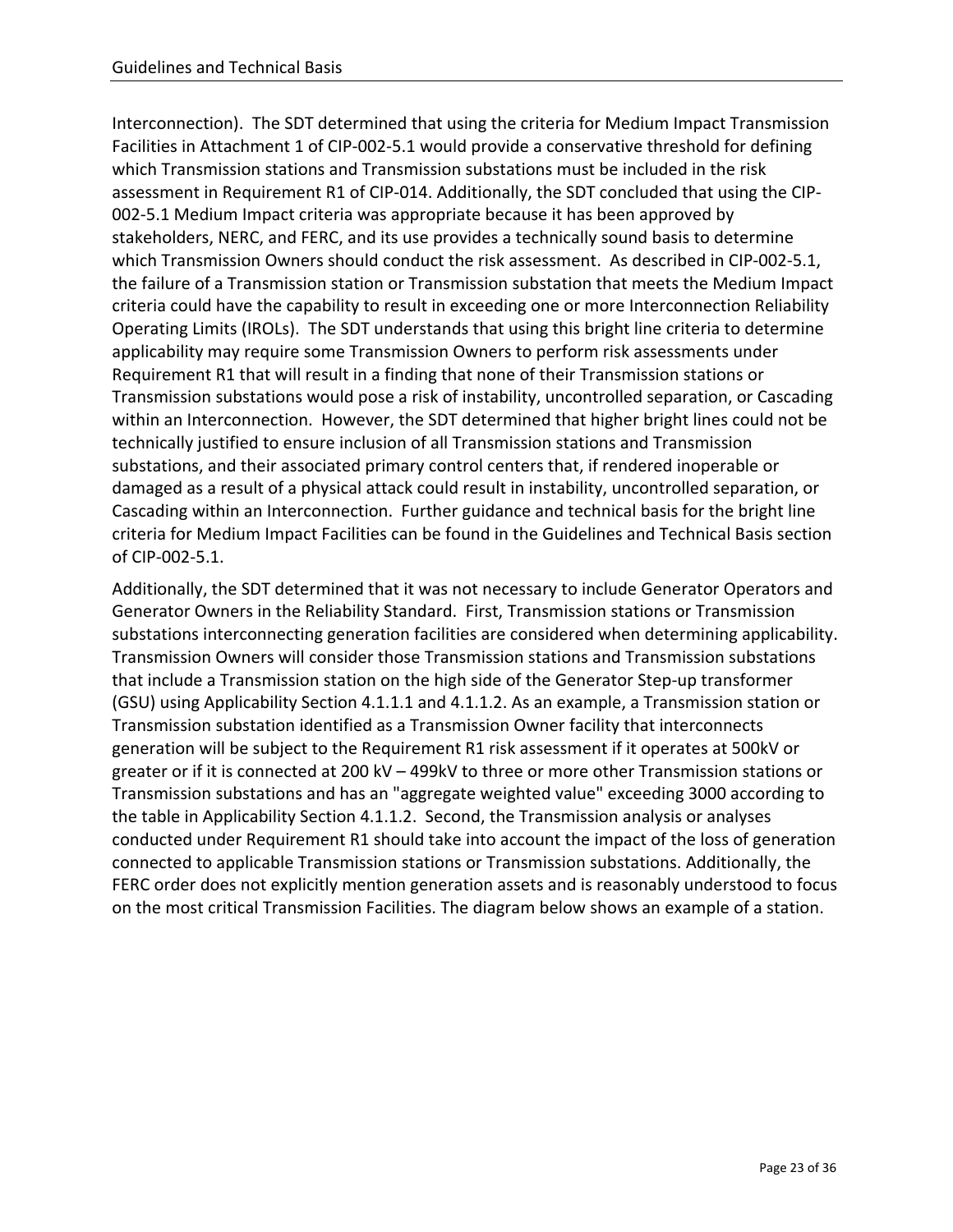

Also, the SDT uses the phrase "Transmission stations or Transmission substations" to recognize the existence of both stations and substations. Many entities in industry consider a substation to be a location with physical borders (i.e. fence, wall, etc.) that contains at least an autotransformer. Locations also exist that do not contain autotransformers, and many entities in industry refer to those locations as stations (switching stations or switchyards). Therefore, the SDT chose to use both "station" and "substation" to refer to the locations where groups of Transmission Facilities exist.

On the issue of joint ownership, the SDT recognizes that this issue is not unique to CIP-014, and expects that the applicable Transmission Owners and Transmission Operators will develop memorandums of understanding, agreements, Coordinated Functional Registrations, or procedures, etc., to designate responsibilities under CIP-014 when joint ownership is at issue, which is similar to what many entities have completed for other Reliability Standards.

The language contained in the applicability section regarding the collector bus is directly copied from CIP-002-5.1, Attachment 1, and has no additional meaning within the CIP-014 standard.

### **Requirement R1**

The initial risk assessment required under Requirement R1 must be completed on or before the effective date of the standard. Subsequent risk assessments are to be performed at least once every 30 or 60 months depending on the results of the previous risk assessment per Requirement R1, Part 1.1. In performing the risk assessment under Requirement R1, the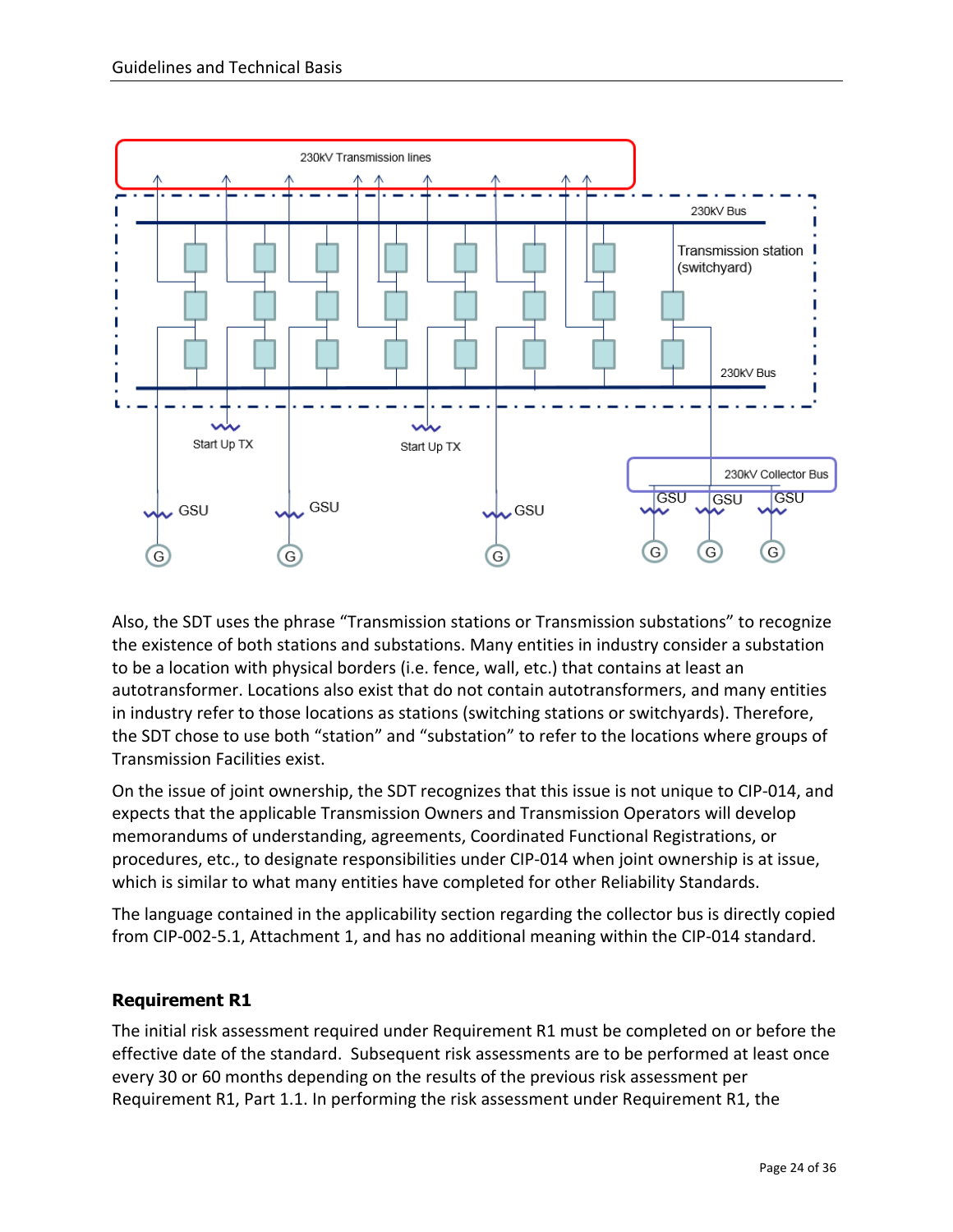Transmission Owner should first identify their population of Transmission stations and Transmission substations that meet the criteria contained in Applicability Section 4.1.1. Requirement R1 then requires the Transmission Owner to perform a risk assessment, consisting of a transmission analysis, to determine which of those Transmission stations and Transmission Substations if rendered inoperable or damaged could result in instability, uncontrolled separation, or Cascading within an Interconnection. The requirement is not to require identification of, and thus, not intended to bring within the scope of the standard a Transmission station or Transmission substation unless the applicable Transmission Owner determines through technical studies and analyses based on objective analysis, technical expertise, operating experience and experienced judgment that the loss of such facility would have a critical impact on the operation of the Interconnection in the event the asset is rendered inoperable or damaged. In the November 20, 2014 Order, FERC reiterated that "only an instability that has a "critical impact on the operation of the interconnection" warrants finding that the facility causing the instability is critical under Requirement R1." The Transmission Owner may determine the criteria for critical impact by considering, among other criteria, any of the following:

- Criteria or methodology used by Transmission Planners or Planning Coordinators in TPL-001-4, Requirement R6
- NERC EOP-004-2 reporting criteria
- Area or magnitude of potential impact

The standard does not mandate the specific analytical method for performing the risk assessment. The Transmission Owner has the discretion to choose the specific method that best suites its needs. As an example, an entity may perform a Power Flow analysis and stability analysis at a variety of load levels.

### Performing Risk Assessments

The Transmission Owner has the discretion to select a transmission analysis method that fits its facts and system circumstances. To mandate a specific approach is not technically desirable and may lead to results that fail to adequately consider regional, topological, and system circumstances. The following guidance is only an example on how a Transmission Owner may perform a power flow and/or stability analysis to identify those Transmission stations and Transmission substations that if rendered inoperable or damaged as a result of a physical attack could result in instability, uncontrolled separation, or Cascading within an Interconnection. An entity could remove all lines, without regard to the voltage level, to a single Transmission station or Transmission substation and review the simulation results to assess system behavior to determine if Cascading of Transmission Facilities, uncontrolled separation, or voltage or frequency instability is likely to occur over a significant area of the Interconnection. Using engineering judgment, the Transmission Owner (possibly in consultation with regional planning or operation committees and/or ISO/RTO committee input) should develop criteria (e.g. imposing a fault near the removed Transmission station or Transmission substation) to identify a contingency or parameters that result in potential instability, uncontrolled separation, or Cascading within an Interconnection. Regional consultation on these matters is likely to be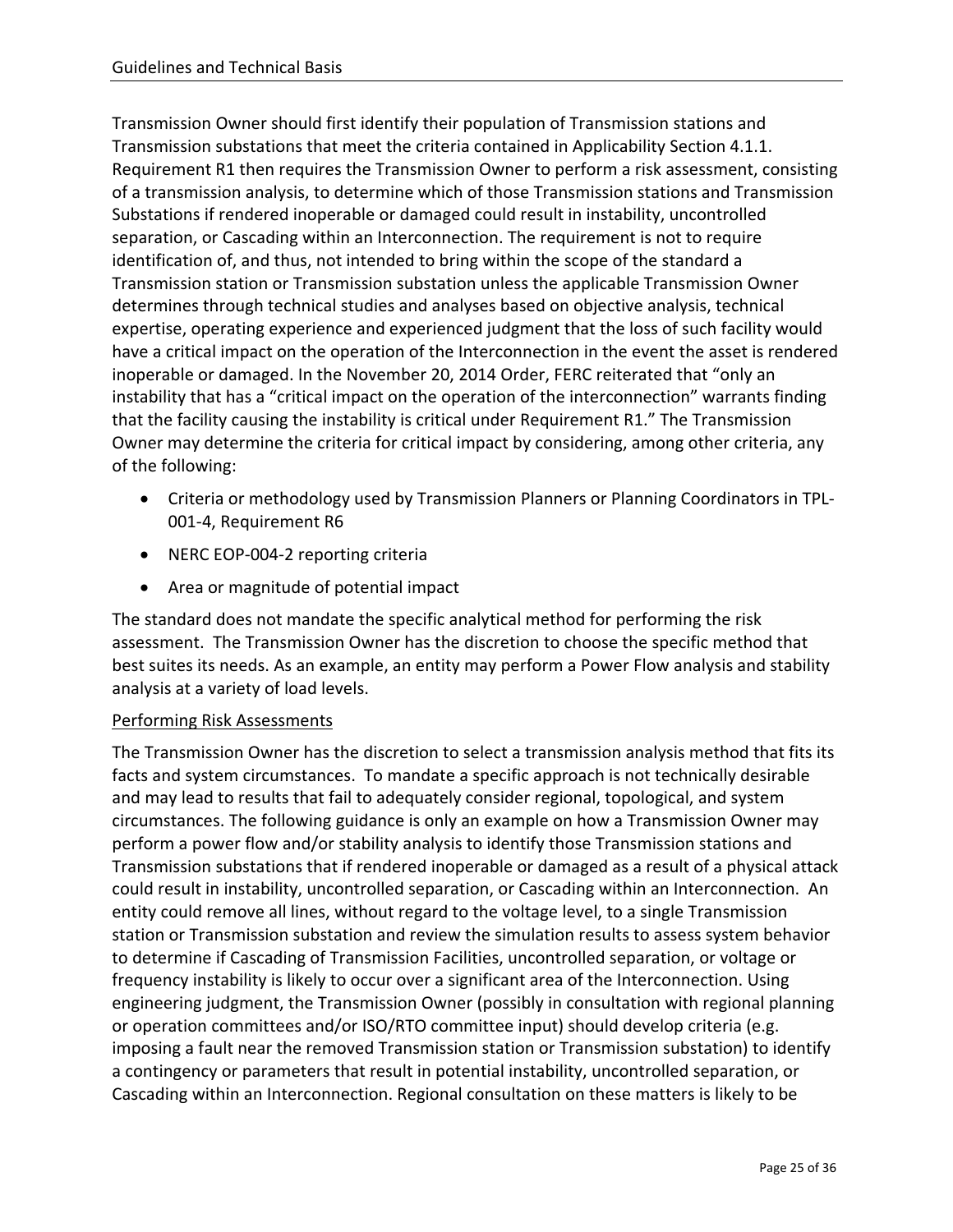helpful and informative, given that the inputs for the risk assessment and the attributes of what constitutes instability, uncontrolled separation, or Cascading within an Interconnection will likely vary from region-to-region or from ISO-to-ISO based on topology, system characteristics, and system configurations. Criteria could also include post-contingency facilities loadings above a certain emergency rating or failure of a power flow case to converge. Available special protection systems (SPS), if any, could be applied to determine if the system experiences any additional instability which may result in uncontrolled separation. Example criteria may include:

- (a) Thermal overloads beyond facility emergency ratings;
- (b) Voltage deviation exceeding ± 10%; or
- (c) Cascading outage/voltage collapse; or
- (d) Frequency below under-frequency load shed points

### Periodicity

A Transmission Owner who identifies one or more Transmission stations or Transmission substations (as verified under Requirement R2) that if rendered inoperable or damaged could result in instability, uncontrolled separation, or Cascading within an Interconnection is required to conduct a risk assessment at least once every 30 months. This period ensures that the risk assessment remains current with projected conditions and configurations in the planned system. This risk assessment, as the initial assessment, must consider applicable planned Transmission stations and Transmission substations to be in service within 24 months. The 30 month timeframe aligns with the 24 month planned to be in service date because the Transmission Owner is provided the flexibility, depending on its planning cycle and the frequency in which it may plan to construct a new Transmission station or Transmission substation to more closely align these dates. The requirement is to conduct the risk assessment at least once every 30 months, so for a Transmission Owner that believes it is better to conduct a risk assessment once every 24 months, because of its planning cycle, it has the flexibility to do so.

Transmission Owners that have not identified any Transmission stations or Transmission substations (as verified under Requirement R2) that if rendered inoperable or damaged could result in instability, uncontrolled separation, or Cascading within an Interconnection are unlikely to see changes to their risk assessment in the Near-Term Planning Horizon. Consequently, a 60 month periodicity for completing a subsequent risk assessment is specified.

### Identification of Primary Control Centers

After completing the risk assessment specified in Requirement R1, it is important to additionally identify the primary control center that operationally controls each Transmission station or Transmission substation that if rendered inoperable or damaged could result in instability, uncontrolled separation, or Cascading within an Interconnection. A primary control center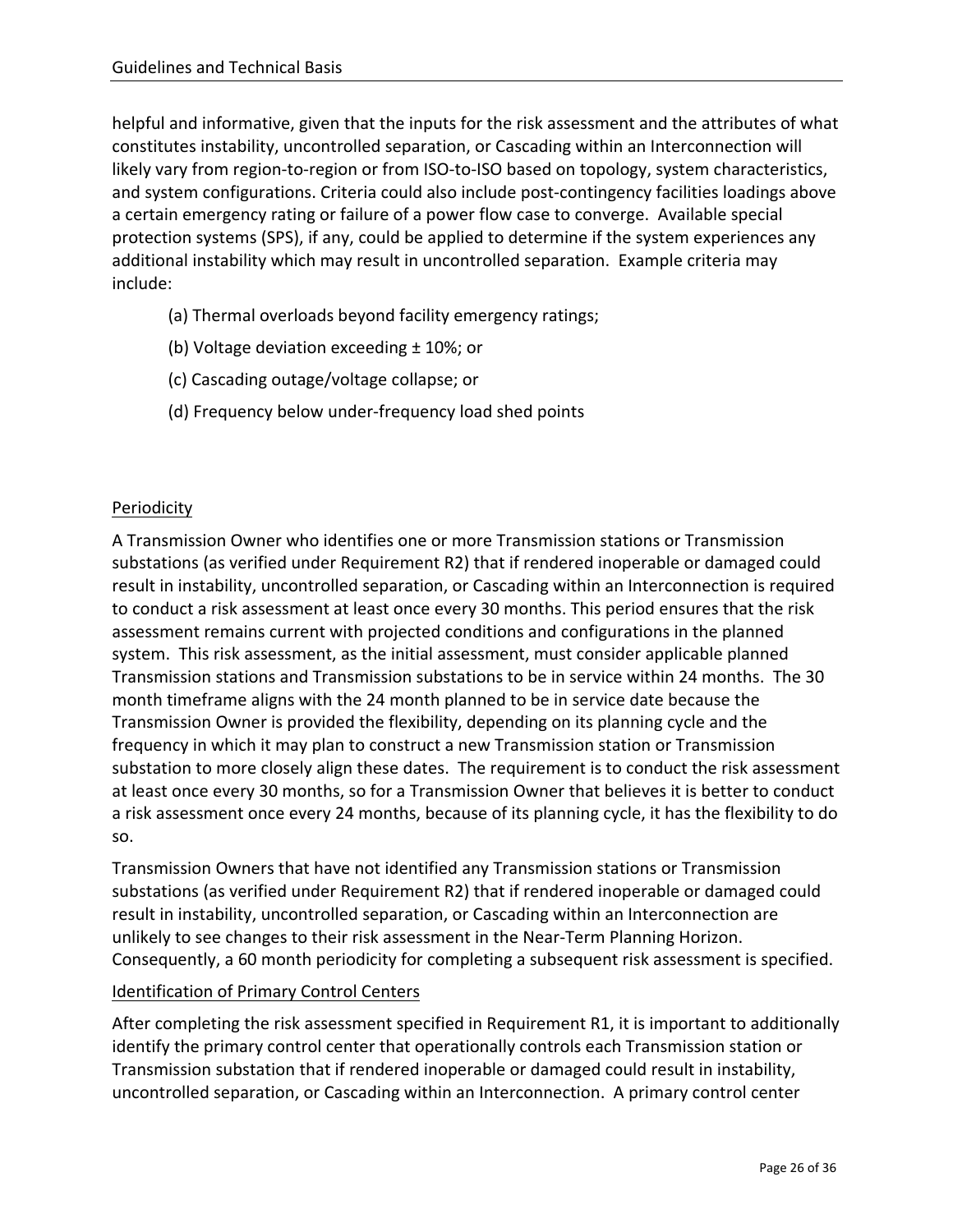"operationally controls" a Transmission station or Transmission substation when the control center's electronic actions can cause direct physical actions at the identified Transmission station and Transmission substation, such as opening a breaker.

### **Requirement R2**

This requirement specifies verification of the risk assessment performed under Requirement R1 by an entity other than the owner or operator of the Requirement R1 risk assessment.

A verification of the risk assessment by an unaffiliated third party, as specified in Requirement R2, could consist of:

- 1. Certifying that the Requirement R1 risk assessment considers the Transmission stations and Transmission substations identified in Applicability Section 4.1.1.
- 2. Review of the model used to conduct the risk assessment to ensure it contains sufficient system topology to identify Transmission stations and Transmission substations that if rendered inoperable or damaged could cause instability, uncontrolled separation, or Cascading within an Interconnection.
- 3. Review of the Requirement R1 risk assessment methodology.

This requirement provides the flexibility for a Transmission Owner to select from unaffiliated registered and non-registered entities with transmission planning or analysis experience to perform the verification of the Requirement R1 risk assessment. The term unaffiliated means that the selected verifying entity cannot be a corporate affiliate (*i.e.,* the verifying or third party reviewer cannot be an entity that corporately controls, is controlled by or is under common control with, the Transmission Owner). The verifying entity also cannot be a division of the Transmission Owner that operates as a functional unit.

The prohibition on registered entities using a corporate affiliate to conduct the verification, however, does not prohibit a governmental entity (e.g., a city, a municipality, a U.S. federal power marketing agency, or any other political subdivision of U.S. or Canadian federal, state, or provincial governments) from selecting as the verifying entity another governmental entity within the same political subdivision. For instance, a U.S. federal power marketing agency may select as its verifier another U.S. federal agency to conduct its verification so long as the selected entity has transmission planning or analysis experience. Similarly, a Transmission Owner owned by a Canadian province can use a separate agency of that province to perform the verification. The verifying entity, however, must still be a third party and cannot be a division of the registered entity that operates as a functional unit.

Requirement R2 also provides that the "verification may occur concurrent with or after the risk assessment performed under Requirement R1." This provision is designed to provide the Transmission Owner the flexibility to work with the verifying entity throughout (*i.e.,* concurrent with) the risk assessment, which for some Transmission Owners may be more efficient and effective. In other words, a Transmission Owner could collaborate with their unaffiliated verifying entity to perform the risk assessment under Requirement R1 such that both Requirement R1 and Requirement R2 are satisfied concurrently. The intent of Requirement R2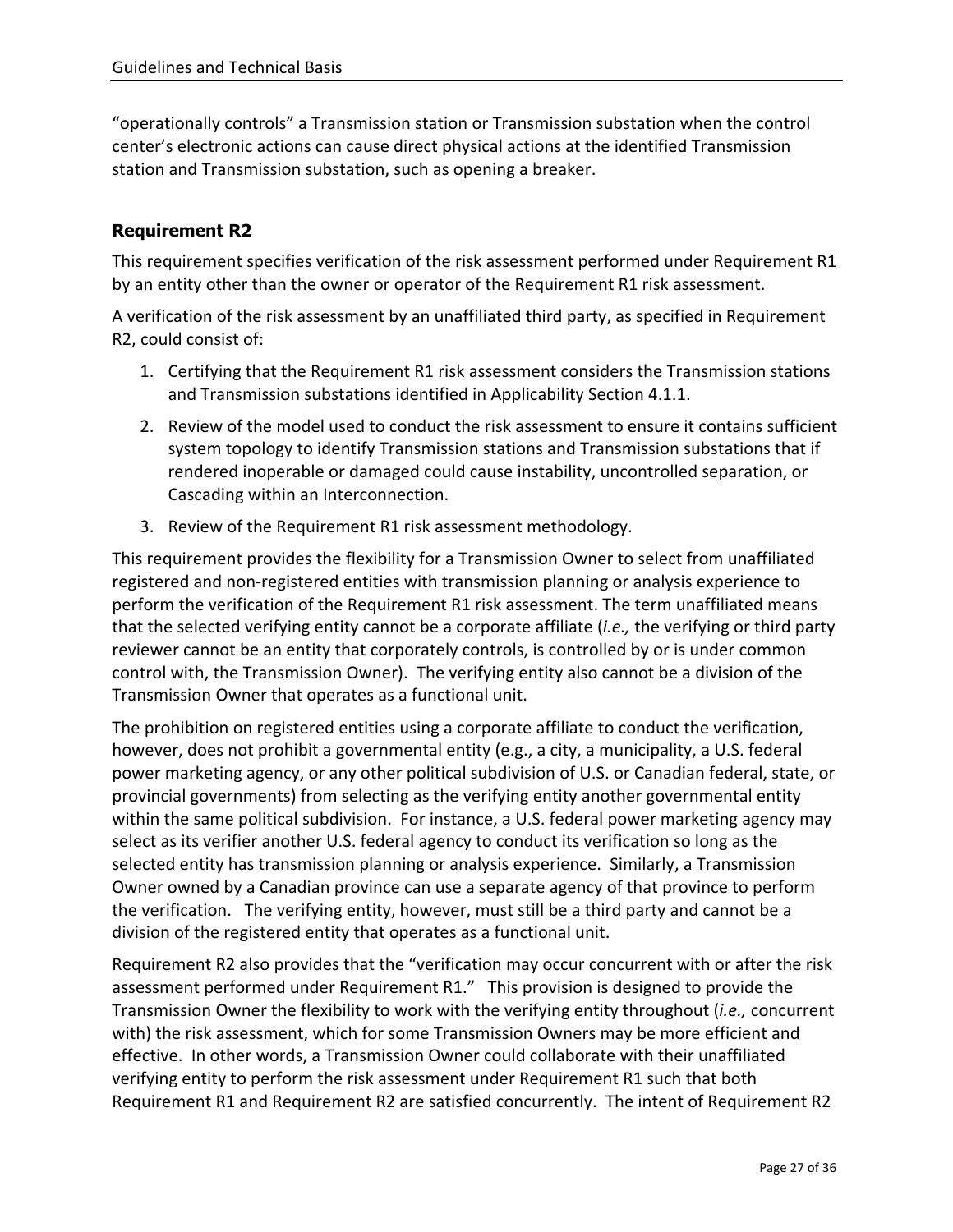is to have an entity other than the owner or operator of the facility to be involved in the risk assessment process and have an opportunity to provide input. Accordingly, Requirement R2 is designed to allow entities the discretion to have a two-step process, where the Transmission Owner performs the risk assessment and subsequently has a third party review that assessment, or a one-step process, where the entity collaborates with a third party to perform the risk assessment.

Characteristics to consider in selecting a third party reviewer could include:

- Registered Entity with applicable planning and reliability functions.
- Experience in power system studies and planning.
- The entity's understanding of the MOD standards, TPL standards, and facility ratings as they pertain to planning studies.
- The entity's familiarity with the Interconnection within which the Transmission Owner is located.

With respect to the requirement that Transmission owners develop and implement procedures for protecting confidential and sensitive information, the Transmission Owner could have a method for identifying documents that require confidential treatment. One mechanism for protecting confidential or sensitive information is to prohibit removal of sensitive or confidential information from the Transmission Owner's site. Transmission Owners could include such a prohibition in a non-disclosure agreement with the verifying entity.

A Technical feasibility study is not required in the Requirement R2 documentation of the technical basis for not modifying the identification in accordance with the recommendation.

On the issue of the difference between a verifier in Requirement R2 and a reviewer in Requirement R6, the SDT indicates that the verifier will confirm that the risk assessment was completed in accordance with Requirement R1, including the number of Transmission stations and substations identified, while the reviewer in Requirement R6 is providing expertise on the manner in which the evaluation of threats was conducted in accordance with Requirement R4, and the physical security plan in accordance with Requirement R5. In the latter situation there is no verification of a technical analysis, rather an application of experience and expertise to provide guidance or recommendations, if needed.

Parts 2.4 and 6.4 require the entities to have procedures to protect the confidentiality of sensitive or confidential information. Those procedures may include the following elements:

- 1. Control and retention of information on site for third party verifiers/reviewers.
- 2. Only "need to know" employees, etc., get the information.
- 3. Marking documents as confidential
- 4. Securely storing and destroying information when no longer needed.
- 5. Not releasing information outside the entity without, for example, General Counsel sign-off.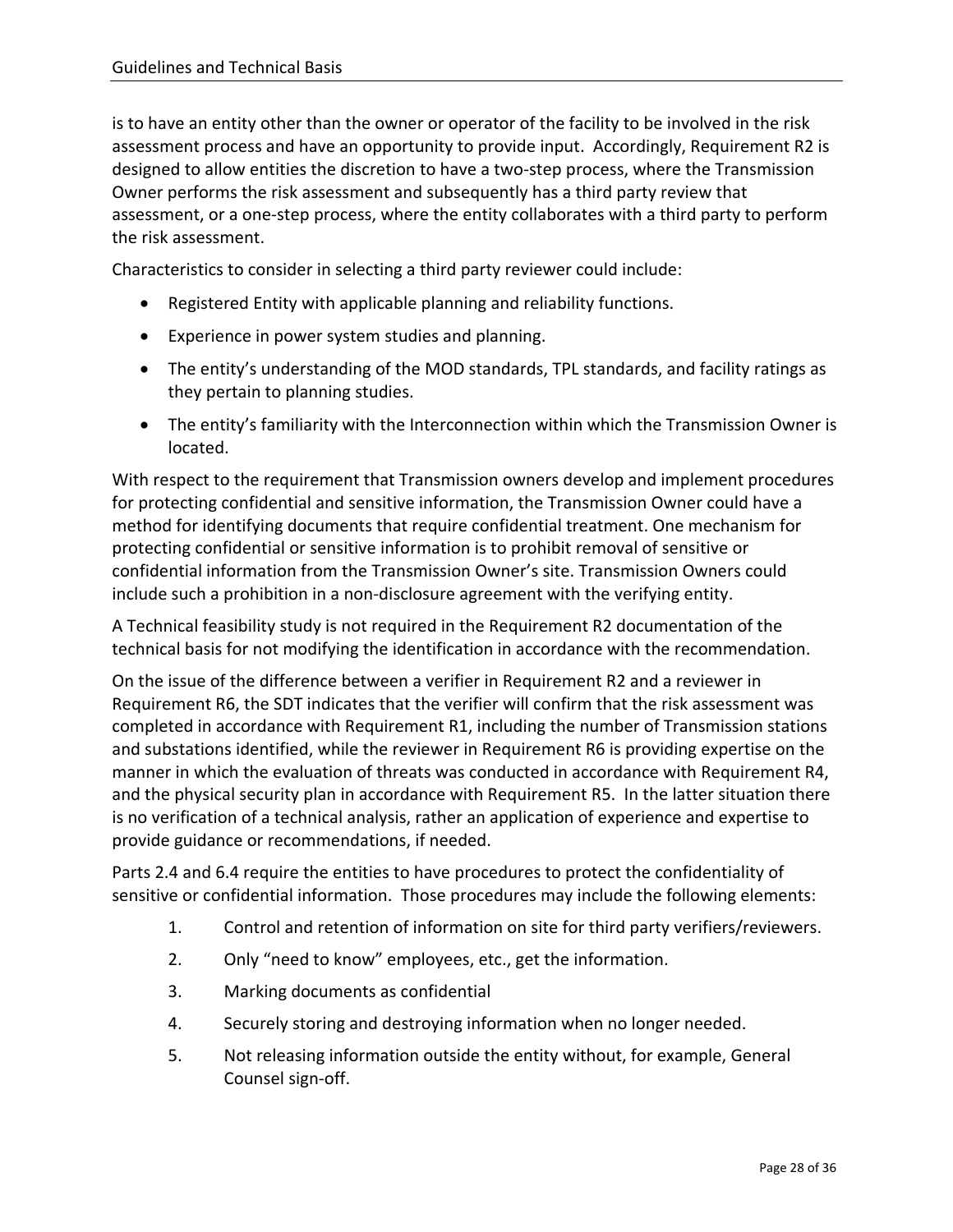#### **Requirement R3**

Some Transmission Operators will have obligations under this standard for certain primary control centers. Those obligations, however, are contingent upon a Transmission Owner first completing the risk assessment specified by Requirement R1 and the verification specified by Requirement R2. Requirement R3 is intended to ensure that a Transmission Operator that has operational control of a primary control center identified in Requirement R1 receive notice so that the Transmission Operator may fulfill the rest of the obligations required in Requirements R4 through R6. Since the timing obligations in Requirements R4 through R6 are based upon completion of Requirement R2, the Transmission Owner must also include within the notice the date of completion of Requirement R2. Similarly, the Transmission Owner must notify the Transmission Operator of any removals from identification that result from a subsequent risk assessment under Requirement R1 or as a result of the verification process under Requirement R2.

### **Requirement R4**

This requirement requires owners and operators of facilities identified by the Requirement R1 risk assessment and that are verified under Requirement R2 to conduct an assessment of potential threats and vulnerabilities to those Transmission stations, Transmission substations, and primary control centers using a tailored evaluation process. Threats and vulnerabilities may vary from facility to facility based on any number of factors that include, but are not limited to, location, size, function, existing physical security protections, and attractiveness as a target.

In order to effectively conduct a threat and vulnerability assessment, the asset owner may be the best source to determine specific site vulnerabilities, but current and evolving threats may best be determined by others in the intelligence or law enforcement communities. A number of resources have been identified in the standard, but many others exist and asset owners are not limited to where they may turn for assistance. Additional resources may include state or local fusion centers, U.S. Department of Homeland Security, Federal Bureau of Investigations (FBI), Public Safety Canada, Royal Canadian Mounted Police, and InfraGard chapters coordinated by the FBI.

The Responsible Entity is required to take a number of factors into account in Parts 4.1 to 4.3 in order to make a risk-based evaluation under Requirement R4.

To assist in determining the current threat for a facility, the prior history of attacks on similarly protected facilities should be considered when assessing probability and likelihood of occurrence at the facility in question.

Resources that may be useful in conducting threat and vulnerability assessments include:

- NERC Security Guideline for the Electricity Sector: Physical Security.
- NERC Security Guideline: Physical Security Response.
- ASIS International General Risk Assessment Guidelines.
- ASIS International Facilities Physical Security Measure Guideline.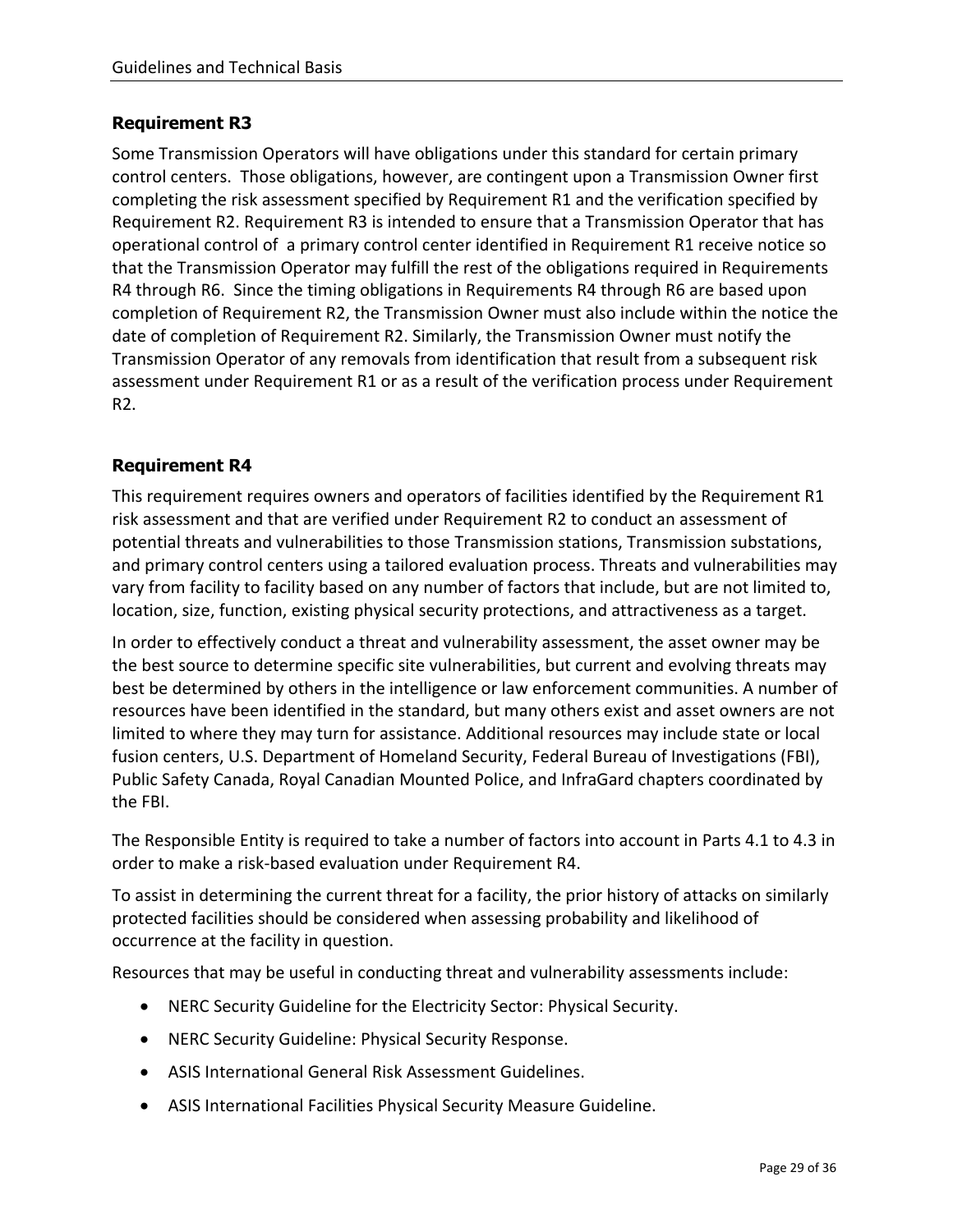- ASIS International Security Management Standard: Physical Asset Protection.
- Whole Building Design Guide Threat/Vulnerability Assessments.

### **Requirement R5**

This requirement specifies development and implementation of a security plan(s) designed to protect against attacks to the facilities identified in Requirement R1 based on the assessment performed under Requirement R4.

Requirement R5 specifies the following attributes for the physical security plan:

• *Resiliency or security measures designed collectively to deter, detect, delay, assess, communicate, and respond to potential physical threats and vulnerabilities identified during the evaluation conducted in Requirement R4.*

Resiliency may include, among other things:

- a. System topology changes,
- b. Spare equipment,
- c. Construction of a new Transmission station or Transmission substation.

While most security measures will work together to collectively harden the entire site, some may be allocated to protect specific critical components. For example, if protection from gunfire is considered necessary, the entity may only install ballistic protection for critical components, not the entire site.

• *Law enforcement contact and coordination information.*

Examples of such information may be posting 9-1-1 for emergency calls and providing substation safety and familiarization training for local and federal law enforcement, fire department, and Emergency Medical Services.

• *A timeline for executing the physical security enhancements and modifications specified in the physical security plan.*

Entities have the flexibility to prioritize the implementation of the various resiliency or security enhancements and modifications in their security plan according to risk, resources, or other factors. The requirement to include a timeline in the physical security plan for executing the actual physical security enhancements and modifications does not also require that the enhancements and modifications be completed within 120 days. The actual timeline may extend beyond the 120 days, depending on the amount of work to be completed.

• *Provisions to evaluate evolving physical threats, and their corresponding security measures, to the Transmission station(s), Transmission substation(s), or primary control center(s).*

A registered entity's physical security plan should include processes and responsibilities for obtaining and handling alerts, intelligence, and threat warnings from various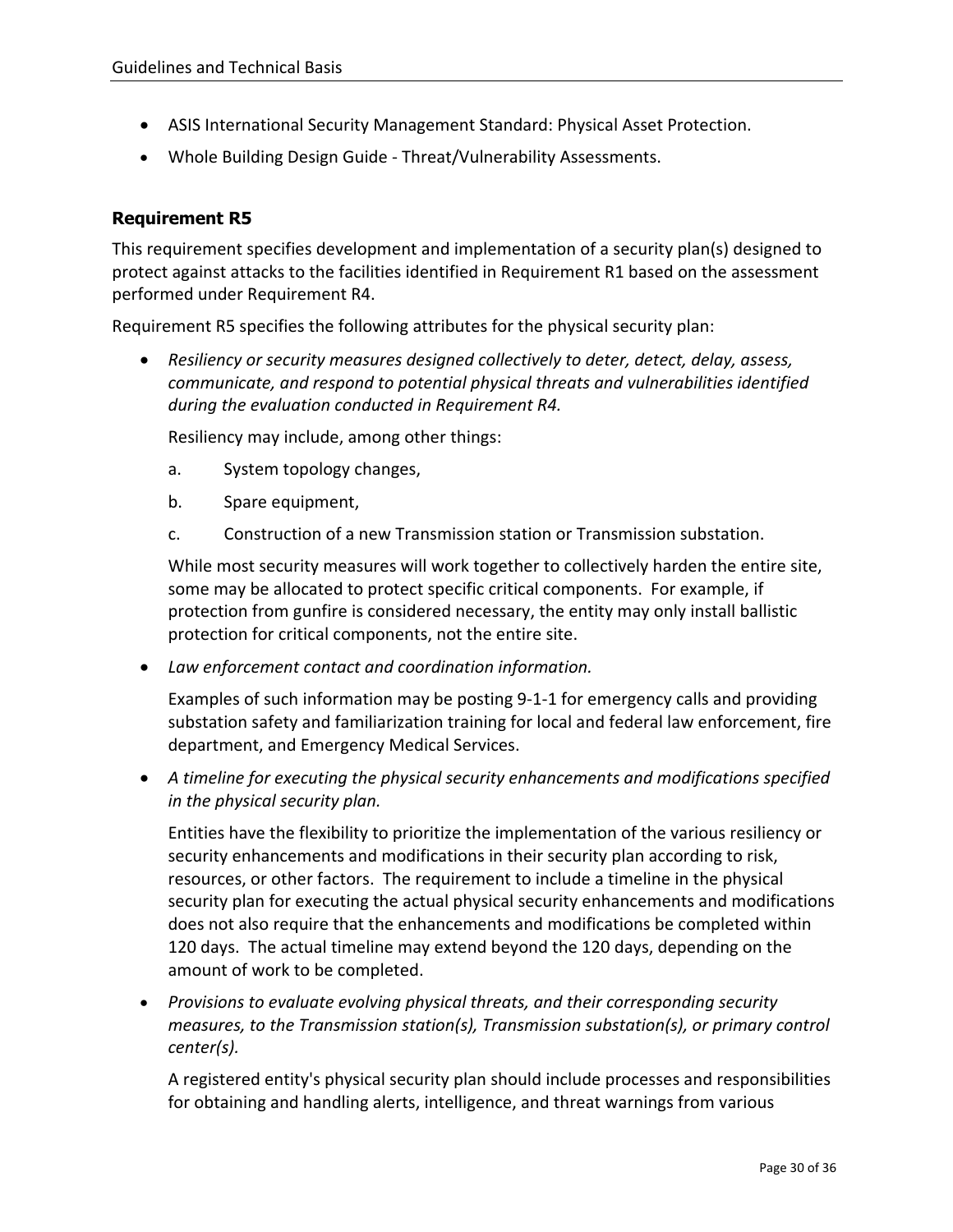sources. Some of these sources could include the ERO, ES-ISAC, and US and/or Canadian federal agencies. This information should be used to reevaluate or consider changes in the security plan and corresponding security measures of the security plan found in R5.

Incremental changes made to the physical security plan prior to the next required third party review do not require additional third party reviews.

### **Requirement R6**

This requirement specifies review by an entity other than the Transmission Owner or Transmission Operator with appropriate expertise for the evaluation performed according to Requirement R4 and the security plan(s) developed according to Requirement R5. As with Requirement R2, the term unaffiliated means that the selected third party reviewer cannot be a corporate affiliate (*i.e.,* the third party reviewer cannot be an entity that corporately controls, is controlled by or is under common control with, the Transmission Operator). A third party reviewer also cannot be a division of the Transmission Operator that operates as a functional unit.

As noted in the guidance for Requirement R2, the prohibition on registered entities using a corporate affiliate to conduct the review, however, does not prohibit a governmental entity from selecting as the third party reviewer another governmental entity within the same political subdivision. For instance, a city or municipality may use its local enforcement agency, so long as the local law enforcement agency satisfies the criteria in Requirement R6. The third party reviewer, however, must still be a third party and cannot be a division of the registered entity that operates as a functional unit.

The Responsible Entity can select from several possible entities to perform the review:

• *An entity or organization with electric industry physical security experience and whose review staff has at least one member who holds either a Certified Protection Professional (CPP) or Physical Security Professional (PSP) certification.*

In selecting CPP and PSP for use in this standard, the SDT believed it was important that if a private entity such as a consulting or security firm was engaged to conduct the third party review, they must tangibly demonstrate competence to conduct the review. This includes electric industry physical security experience and either of the premier security industry certifications sponsored by ASIS International. The ASIS certification program was initiated in 1977, and those that hold the CPP certification are board certified in security management. Those that hold the PSP certification are board certified in physical security.

- *An entity or organization approved by the ERO.*
- *A governmental agency with physical security expertise.*
- *An entity or organization with demonstrated law enforcement, government, or military physical security expertise.*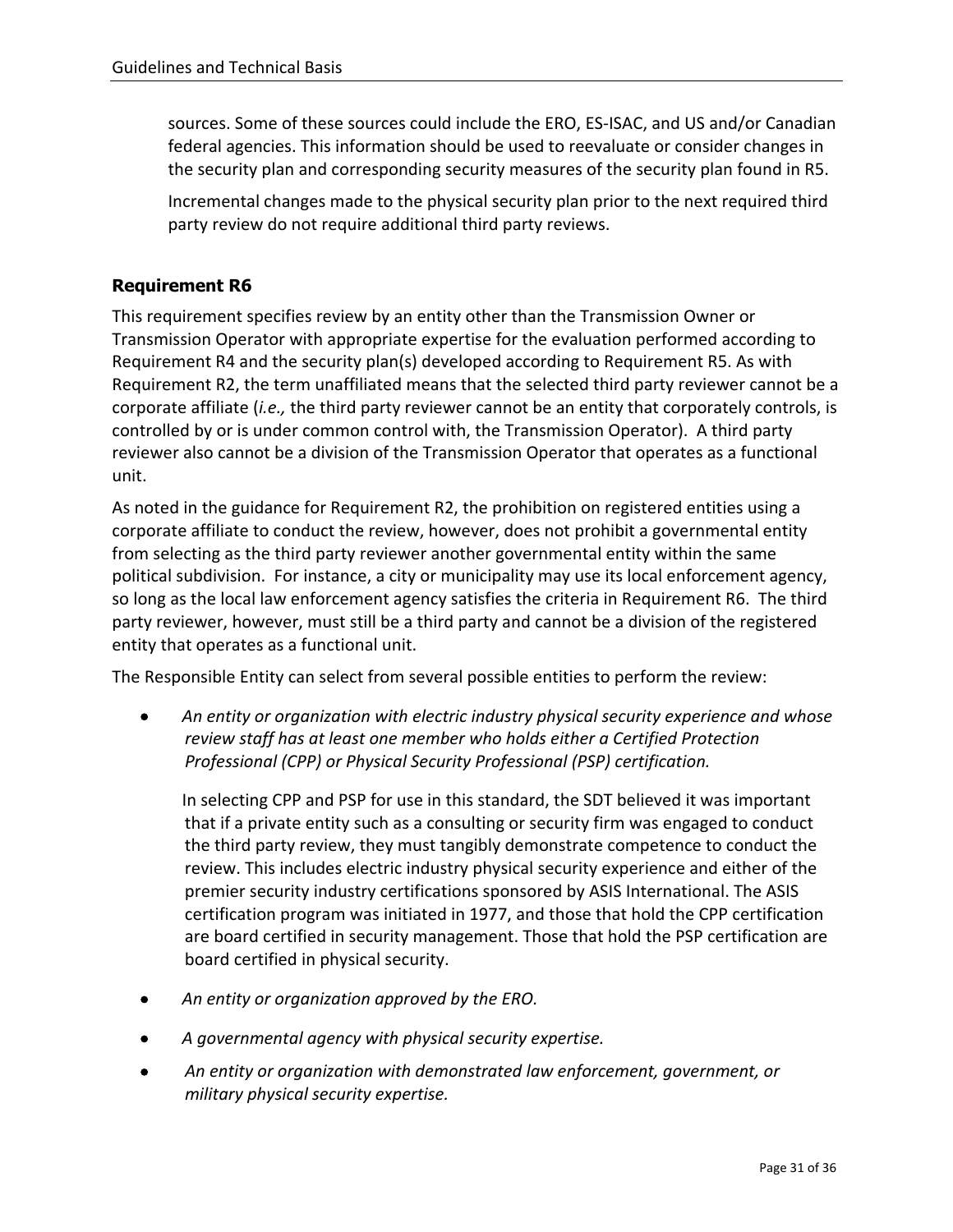As with the verification under Requirement R2, Requirement R6 provides that the "review may occur concurrently with or after completion of the evaluation performed under Requirement R4 and the security plan development under Requirement R5." This provision is designed to provide applicable Transmission Owners and Transmission Operators the flexibility to work with the third party reviewer throughout (*i.e.,* concurrent with) the evaluation performed according to Requirement R4 and the security plan(s) developed according to Requirement R5, which for some Responsible Entities may be more efficient and effective. In other words, a Transmission Owner or Transmission Operator could collaborate with their unaffiliated third party reviewer to perform an evaluation of potential threats and vulnerabilities (Requirement R4) and develop a security plan (Requirement R5) to satisfy Requirements R4 through R6 simultaneously. The intent of Requirement R6 is to have an entity other than the owner or operator of the facility to be involved in the Requirement R4 evaluation and the development of the Requirement R5 security plans and have an opportunity to provide input on the evaluation and the security plan. Accordingly, Requirement R6 is designed to allow entities the discretion to have a two-step process, where the Transmission Owner performs the evaluation and develops the security plan itself and then has a third party review that assessment, or a one-step process, where the entity collaborates with a third party to perform the evaluation and develop the security plan.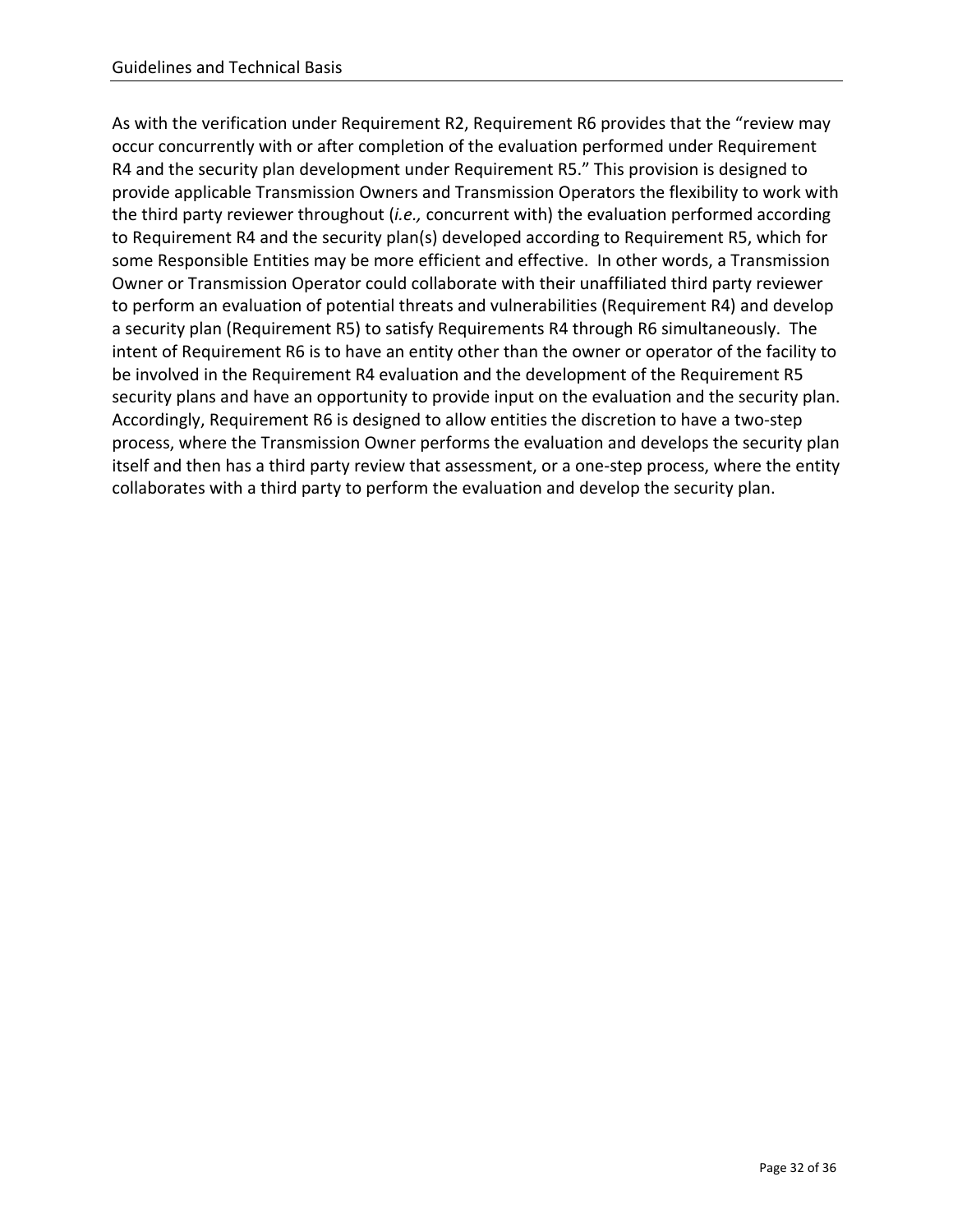### **Timeline**

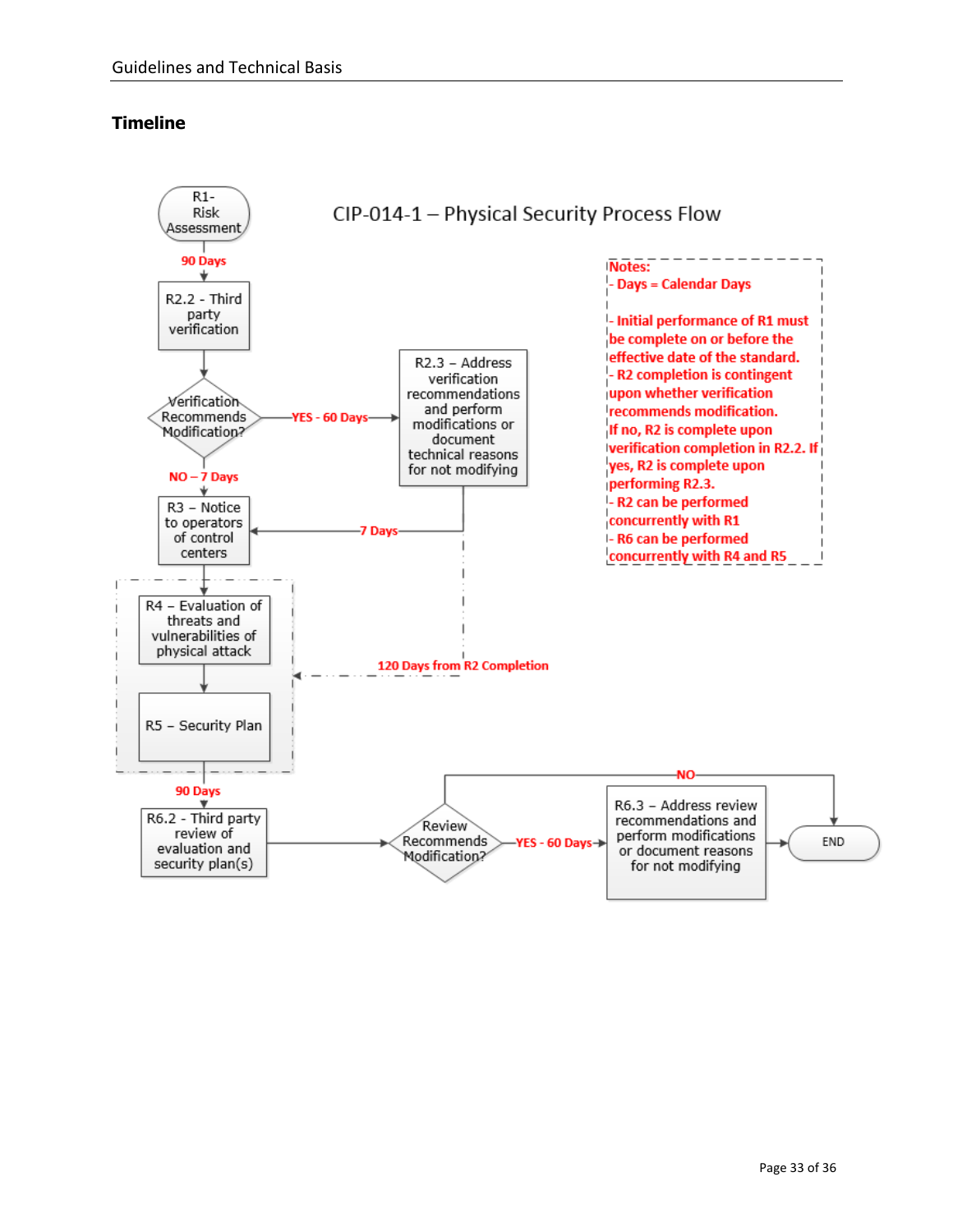# **Rationale**

During development of this standard, text boxes were embedded within the standard to explain the rationale for various parts of the standard. Upon BOT approval, the text from the rationale text boxes was moved to this section.

### **Rationale for Requirement R1:**

This requirement meets the FERC directive from paragraph 6 of its March 7, 2014 order on physical security to perform a risk assessment to identify which facilities if rendered inoperable or damaged could impact an Interconnection through instability, uncontrolled separation, or cascading failures. The requirement is not intended to bring within the scope of the standard a Transmission station or Transmission substation unless the applicable Transmission Owner determines through technical studies and analyses based on objective analysis, technical expertise, operating experience and experienced judgment that the loss of such facility would have a critical impact on the operation of the Interconnection in the event the asset is rendered inoperable or damaged. In the November 20, 2014 Order, FERC reiterated that "only an instability that has a "critical impact on the operation of the interconnection" warrants finding that the facility causing the instability is critical under Requirement R1." The Transmission Owner may determine the criteria for critical impact by considering, among other criteria, any of the following:

- Criteria or methodology used by Transmission Planners or Planning Coordinators in TPL-001-4, Requirement R6
- NERC EOP-004-2 reporting criteria
- Area or magnitude of potential impact

Requirement R1 also meets the FERC directive for periodic reevaluation of the risk assessment by requiring the risk assessment to be performed every 30 months (or 60 months for an entity that has not identified in a previous risk assessment any Transmission stations or Transmission substations that if rendered inoperable or damaged could result in instability, uncontrolled separation, or Cascading within an Interconnection).

After identifying each Transmission station and Transmission substation that meets the criteria in Requirement R1, it is important to additionally identify the primary control center that operationally controls that Transmission station or Transmission substation (*i.e.,* the control center whose electronic actions can cause direct physical actions at the identified Transmission station and Transmission substation, such as opening a breaker, compared to a control center that only has the ability to monitor the Transmission station and Transmission substation and, therefore, must coordinate direct physical action through another entity).

### **Rationale for Requirement R2:**

This requirement meets the FERC directive from paragraph 11 in the order on physical security requiring verification by an entity other than the owner or operator of the risk assessment performed under Requirement R1.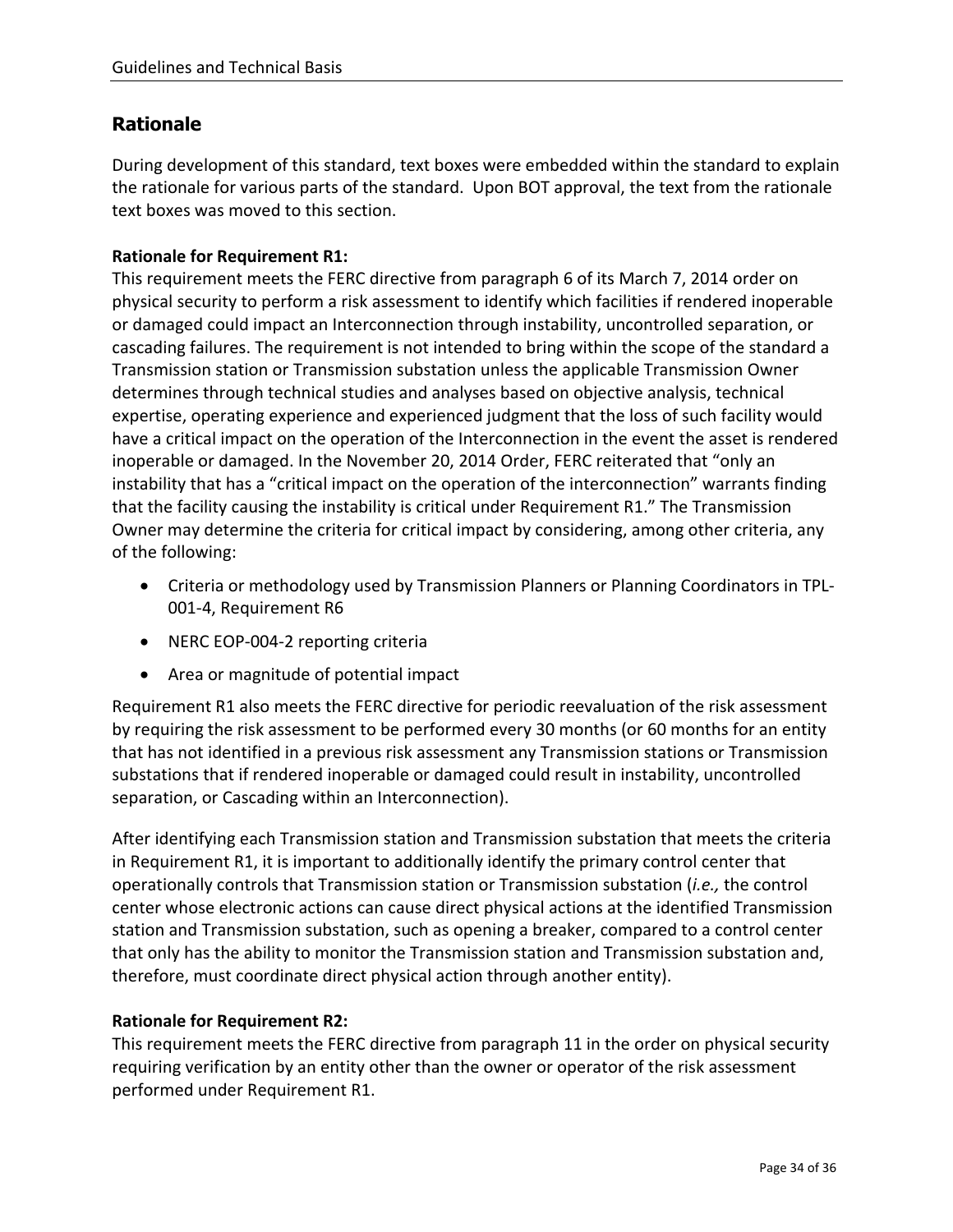This requirement provides the flexibility for a Transmission Owner to select registered and nonregistered entities with transmission planning or analysis experience to perform the verification of the Requirement R1 risk assessment. The term "unaffiliated" means that the selected verifying entity cannot be a corporate affiliate (*i.e.*, the verifying entity cannot be an entity that controls, is controlled by, or is under common control with, the Transmission owner). The verifying entity also cannot be a division of the Transmission Owner that operates as a functional unit. The term "unaffiliated" is not intended to prohibit a governmental entity from using another government entity to be a verifier under Requirement R2.

Requirement R2 also provides the Transmission Owner the flexibility to work with the verifying entity throughout the Requirement R1 risk assessment, which for some Transmission Owners may be more efficient and effective. In other words, a Transmission Owner could coordinate with their unaffiliated verifying entity to perform a Requirement R1 risk assessment to satisfy both Requirement R1 and Requirement R2 concurrently.

Planning Coordinator is a functional entity listed in Part 2.1. The Planning Coordinator and Planning Authority are the same entity as shown in the NERC Glossary of Terms Used in NERC Reliability Standards.

## **Rationale for Requirement R3:**

Some Transmission Operators will have obligations under this standard for certain primary control centers. Those obligations, however, are contingent upon a Transmission Owner first identifying which Transmission stations and Transmission substations meet the criteria specified by Requirement R1, as verified according to Requirement R2. This requirement is intended to ensure that a Transmission Operator that has operational control of a primary control center identified in Requirement R1, Part 1.2 of a Transmission station or Transmission substation verified according to Requirement R2 receives notice of such identification so that the Transmission Operator may timely fulfill its resulting obligations under Requirements R4 through R6. Since the timing obligations in Requirements R4 through R6 are based upon completion of Requirement R2, the Transmission Owner must also include notice of the date of completion of Requirement R2. Similarly, the Transmission Owner must notify the Transmission Operator of any removals from identification that result from a subsequent risk assessment under Requirement R1 or the verification process under Requirement R2.

#### **Rationale for Requirement R4**:

This requirement meets the FERC directive from paragraph 8 in the order on physical security that the reliability standard must require tailored evaluation of potential threats and vulnerabilities to facilities identified in Requirement R1 and verified according to Requirement R2. Threats and vulnerabilities may vary from facility to facility based on factors such as the facility's location, size, function, existing protections, and attractiveness of the target. As such, the requirement does not mandate a one-size-fits-all approach but requires entities to account for the unique characteristics of their facilities.

Requirement R4 does not explicitly state when the evaluation of threats and vulnerabilities must occur or be completed. However, Requirement R5 requires that the entity's security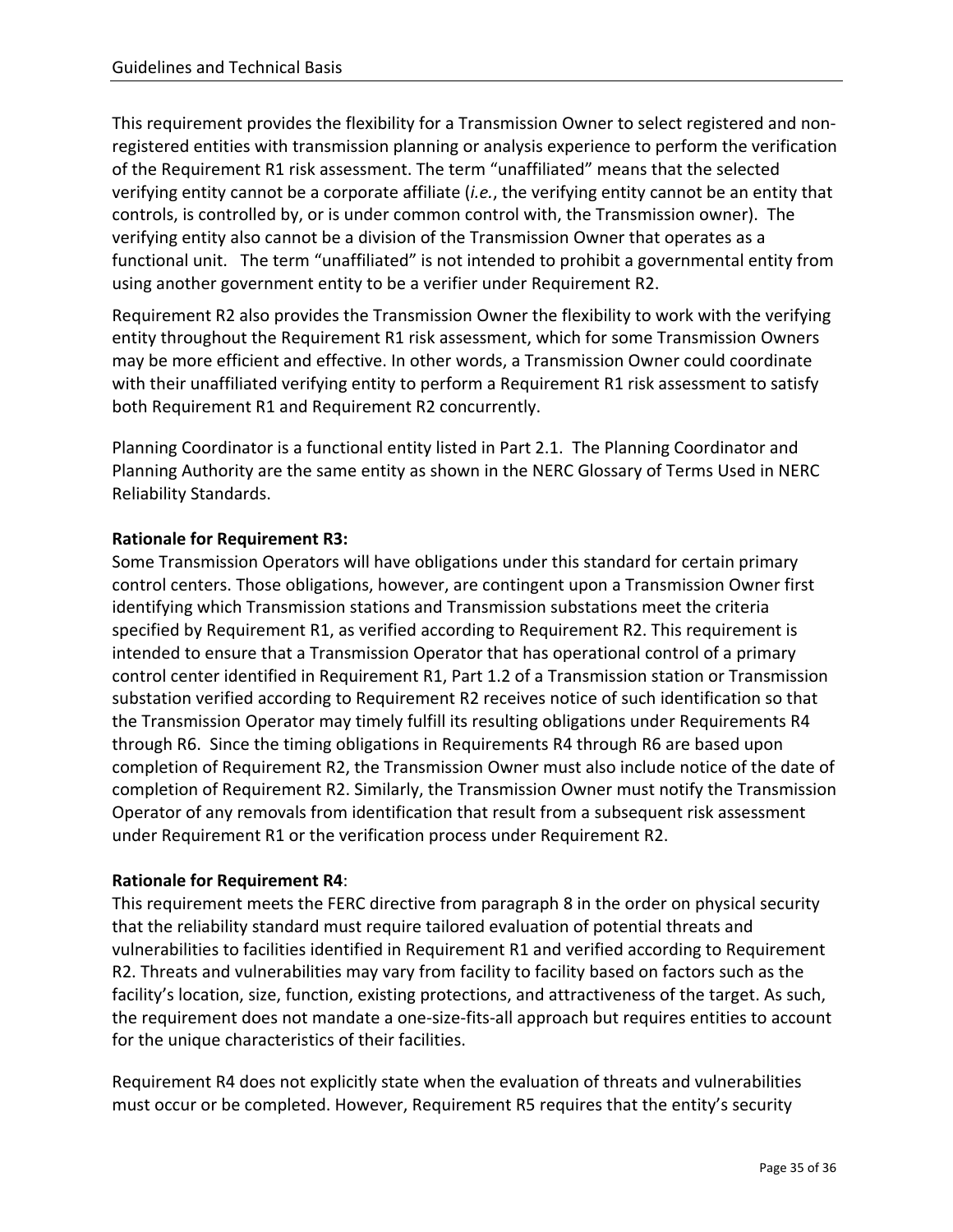plan(s), which is dependent on the Requirement R4 evaluation, must be completed within 120 calendar days following completion of Requirement R2. Thus, an entity has the flexibility when to complete the Requirement R4 evaluation, provided that it is completed in time to comply with the requirement in Requirement R5 to develop a physical security plan 120 calendar days following completion of Requirement R2.

#### **Rationale for Requirement R5:**

This requirement meets the FERC directive from paragraph 9 in the order on physical security requiring the development and implementation of a security plan(s) designed to protect against attacks to the facilities identified in Requirement R1 based on the assessment performed under Requirement R4.

#### **Rationale for Requirement R6:**

This requirement meets the FERC directive from paragraph 11 in the order on physical security requiring review by an entity other than the owner or operator with appropriate expertise of the evaluation performed according to Requirement R4 and the security plan(s) developed according to Requirement R5.

As with the verification required by Requirement R2, Requirement R6 provides Transmission Owners and Transmission Operators the flexibility to work with the third party reviewer throughout the Requirement R4 evaluation and the development of the Requirement R5 security plan(s). This would allow entities to satisfy their obligations under Requirement R6 concurrent with the satisfaction of their obligations under Requirements R4 and R5.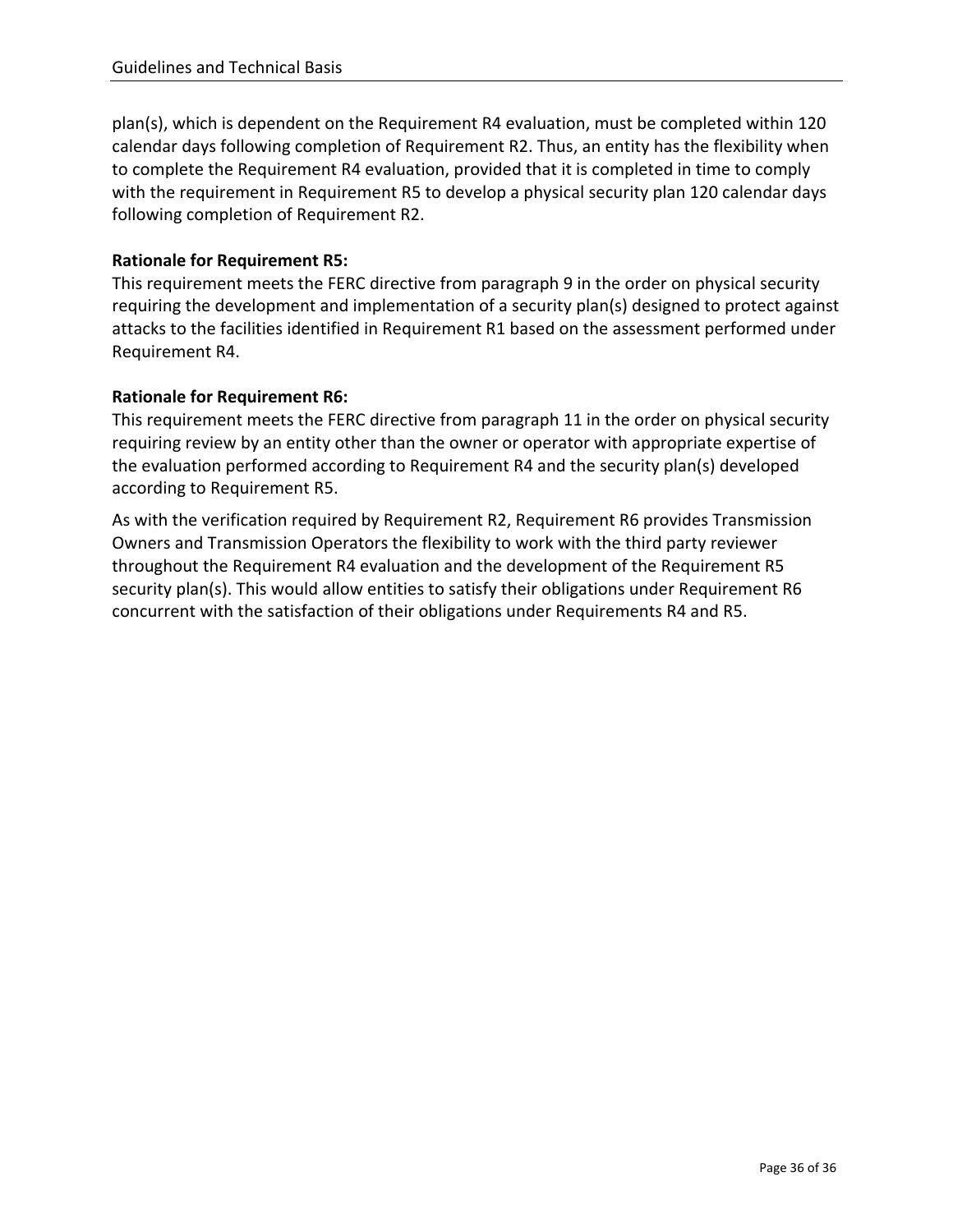

Exhibit A Proposed Reliability Standard

## CIP-014-3 Redline

**RELIABILITY | RESILIENCE | SECURITY**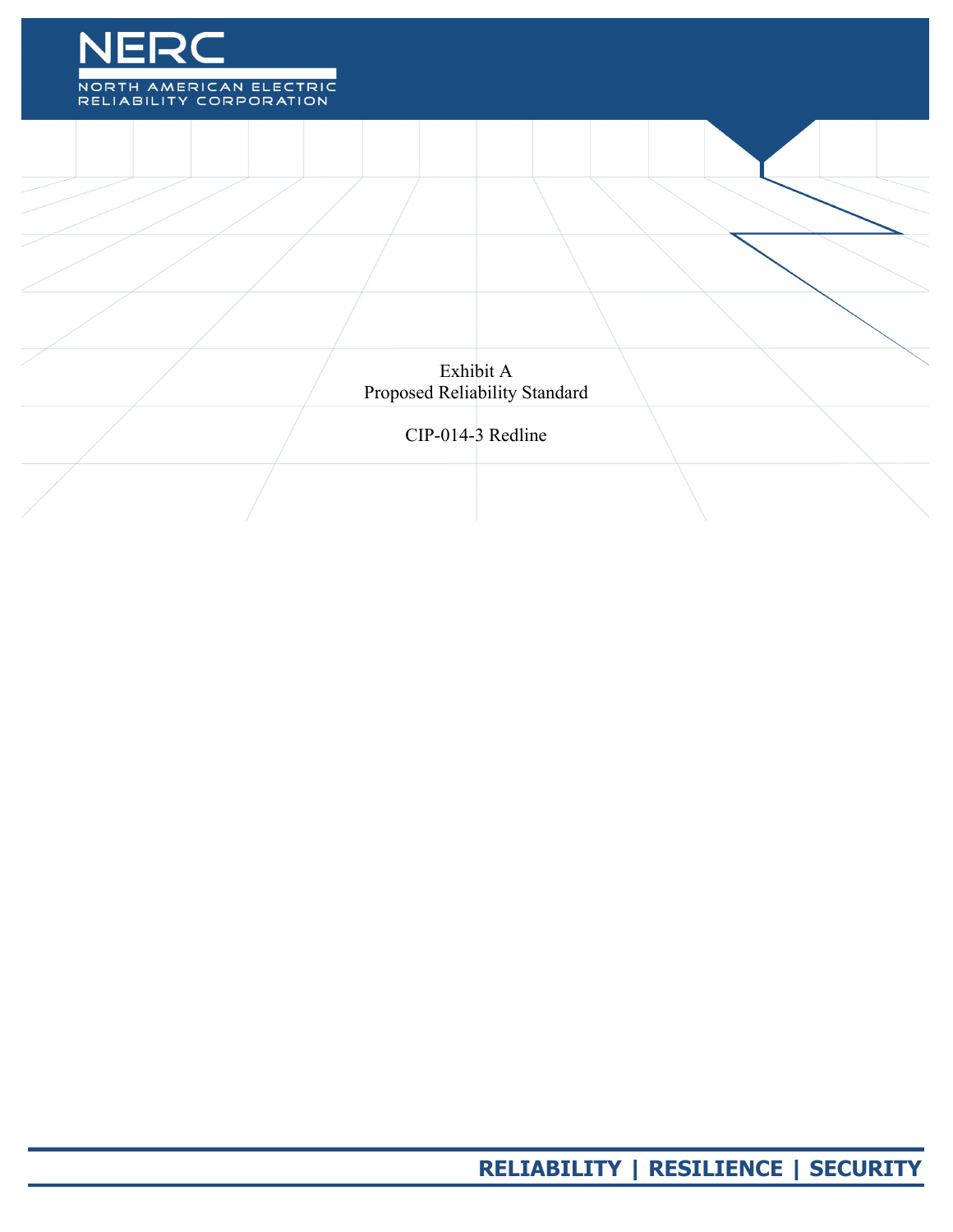## **A. Introduction**

- **1. Title:** Physical Security
- **2. Number:** CIP-014-32
- **3. Purpose:** To identify and protect Transmission stations and Transmission substations, and their associated primary control centers, that if rendered inoperable or damaged as a result of a physical attack could result in instability, uncontrolled separation, or Cascading within an Interconnection.

#### **4. Applicability:**

#### **4.1. Functional Entities:**

- **4.1.1** Transmission Owner that owns a Transmission station or Transmission substation that meets any of the following criteria:
	- **4.1.1.1** Transmission Facilities operated at 500 kV or higher. For the purpose of this criterion, the collector bus for a generation plant is not considered a Transmission Facility, but is part of the generation interconnection Facility.
	- **4.1.1.2** Transmission Facilities that are operating between 200 kV and 499 kV at a single station or substation, where the station or substation is connected at 200 kV or higher voltages to three or more other Transmission stations or substations and has an "aggregate weighted value" exceeding 3000 according to the table below. The "aggregate weighted value" for a single station or substation is determined by summing the "weight value per line" shown in the table below for each incoming and each outgoing BES Transmission Line that is connected to another Transmission station or substation. For the purpose of this criterion, the collector bus for a generation plant is not considered a Transmission Facility, but is part of the generation interconnection Facility.

| <b>Voltage Value of a Line</b>       | <b>Weight Value per Line</b> |
|--------------------------------------|------------------------------|
| less than 200 kV (not<br>applicable) | (not applicable)             |
| 200 kV to 299 kV                     | 700                          |
| 300 kV to 499 kV                     | 1300                         |
| 500 kV and above                     |                              |

**4.1.1.3** Transmission Facilities at a single station or substation location that are identified by its Reliability Coordinator, Planning Coordinator, or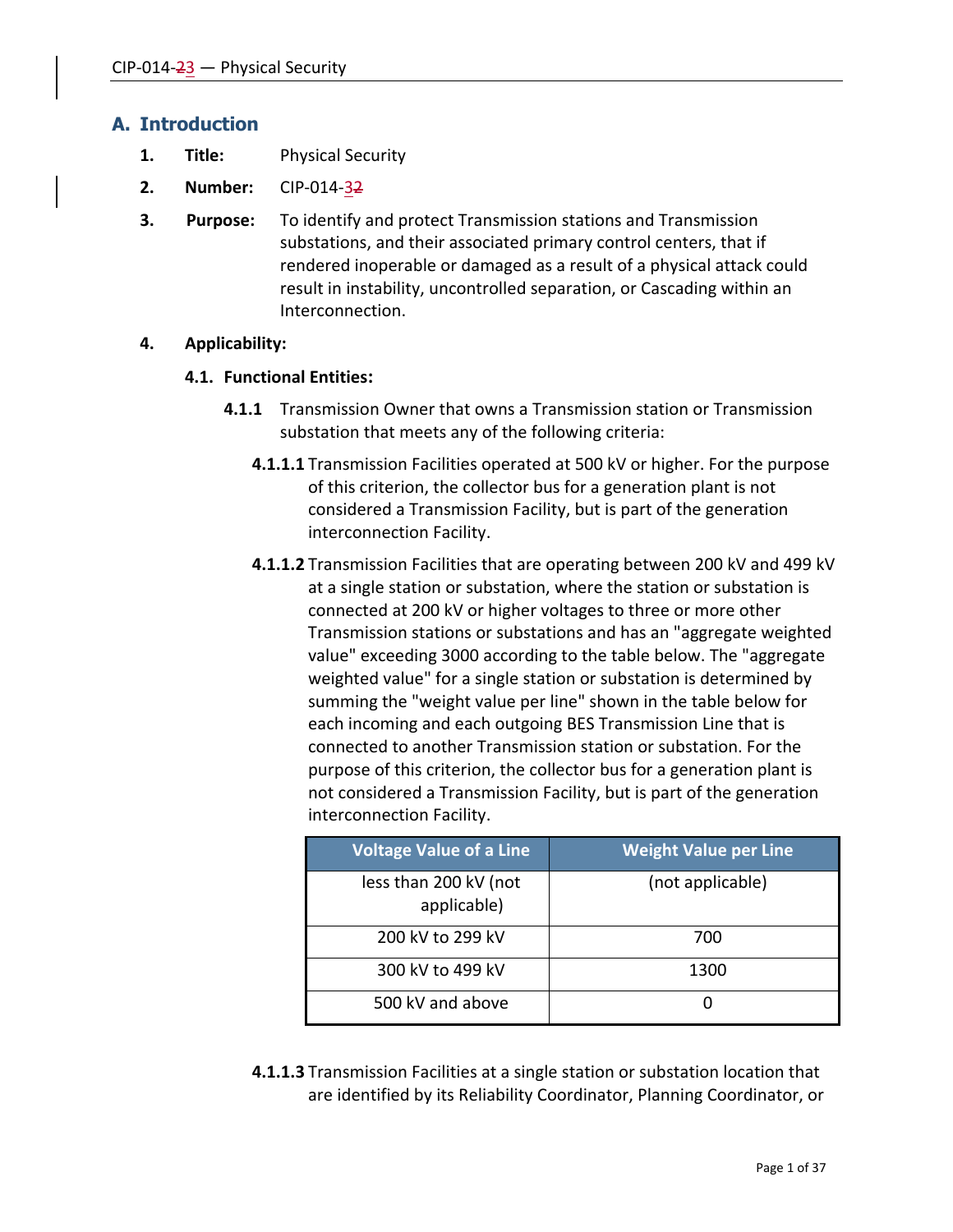Transmission Planner as critical to the derivation of Interconnection Reliability Operating Limits (IROLs) and their associated contingencies.

- **4.1.1.4** Transmission Facilities identified as essential to meeting Nuclear Plant Interface Requirements.
- **4.1.2** Transmission Operator.

**Exemption:** Facilities in a "protected area," as defined in 10 C.F.R. § 73.2, within the scope of a security plan approved or accepted by the Nuclear Regulatory Commission are not subject to this Standard; or, Facilities within the scope of a security plan approved or accepted by the Canadian Nuclear Safety Commission are not subject to this Standard.

#### **5. Effective Dates:**

See Implementation Plan for CIP-014-2.

#### **6. Background:**

This Reliability Standard addresses the directives from the FERC order issued March 7, 2014, *Reliability Standards for Physical Security Measures*, 146 FERC ¶ 61,166 (2014), which required NERC to develop a physical security reliability standard(s) to identify and protect facilities that if rendered inoperable or damaged could result in instability, uncontrolled separation, or Cascading within an Interconnection.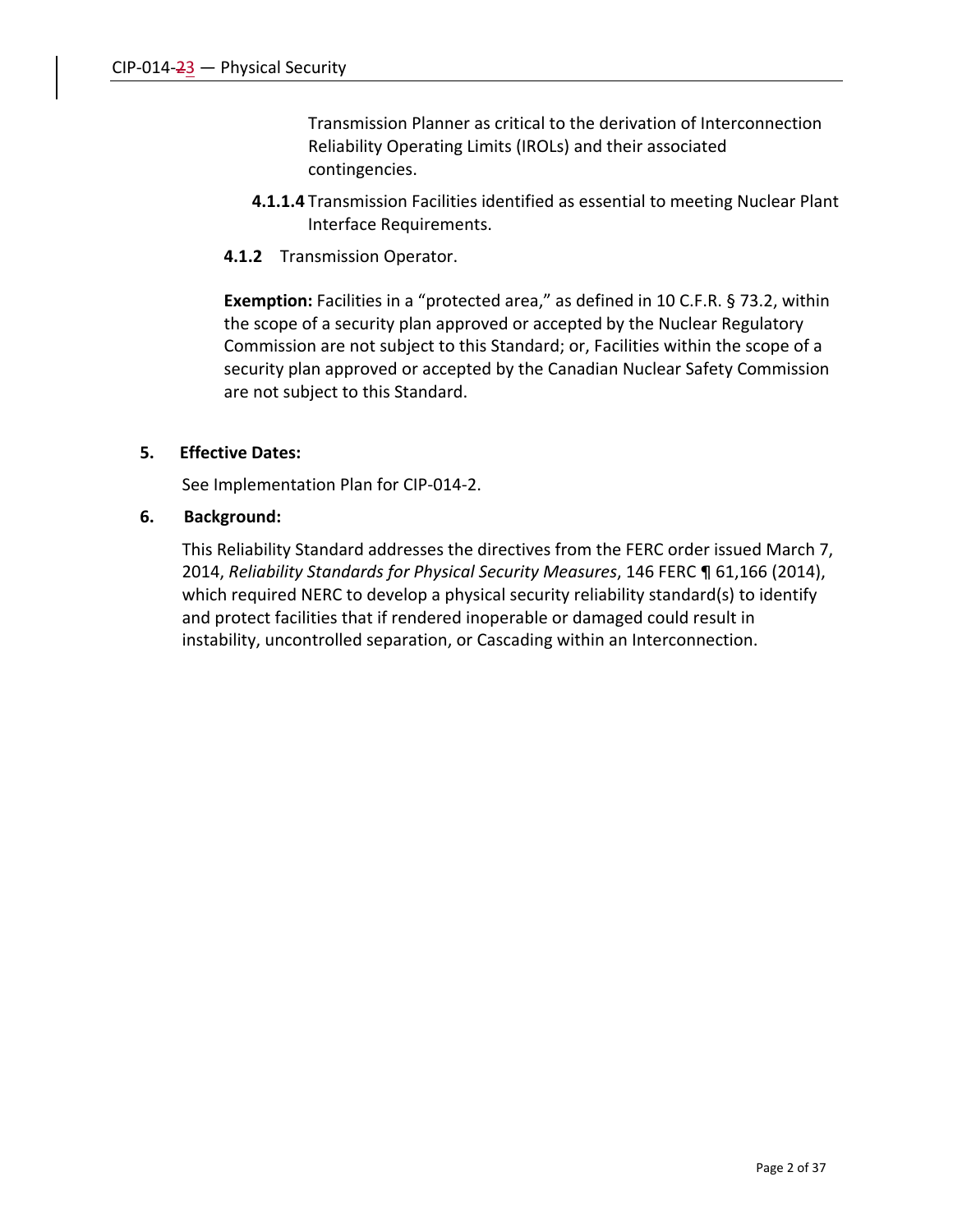## **B. Requirements and Measures**

- **R1.** Each Transmission Owner shall perform an initial risk assessment and subsequent risk assessments of its Transmission stations and Transmission substations (existing and planned to be in service within 24 months) that meet the criteria specified in Applicability Section 4.1.1. The initial and subsequent risk assessments shall consist of a transmission analysis or transmission analyses designed to identify the Transmission station(s) and Transmission substation(s) that if rendered inoperable or damaged could result in instability, uncontrolled separation, or Cascading within an Interconnection. *[VRF: High; Time-Horizon: Long-term Planning]*
	- **1.1.** Subsequent risk assessments shall be performed:
		- At least once every 30 calendar months for a Transmission Owner that has identified in its previous risk assessment (as verified according to Requirement R2) one or more Transmission stations or Transmission substations that if rendered inoperable or damaged could result in instability, uncontrolled separation, or Cascading within an Interconnection; or
		- At least once every 60 calendar months for a Transmission Owner that has not identified in its previous risk assessment (as verified according to Requirement R2) any Transmission stations or Transmission substations that if rendered inoperable or damaged could result in instability, uncontrolled separation, or Cascading within an Interconnection.
	- **1.2.** The Transmission Owner shall identify the primary control center that operationally controls each Transmission station or Transmission substation identified in the Requirement R1 risk assessment.
- **M1.** Examples of acceptable evidence may include, but are not limited to, dated written or electronic documentation of the risk assessment of its Transmission stations and Transmission substations (existing and planned to be in service within 24 months) that meet the criteria in Applicability Section 4.1.1 as specified in Requirement R1. Additionally, examples of acceptable evidence may include, but are not limited to, dated written or electronic documentation of the identification of the primary control center that operationally controls each Transmission station or Transmission substation identified in the Requirement R1 risk assessment as specified in Requirement R1, Part 1.2.
- **R2.** Each Transmission Owner shall have an unaffiliated third party verify the risk assessment performed under Requirement R1. The verification may occur concurrent with or after the risk assessment performed under Requirement R1. *[VRF: Medium; Time-Horizon: Long-term Planning]*
	- **2.1.** Each Transmission Owner shall select an unaffiliated verifying entity that is either: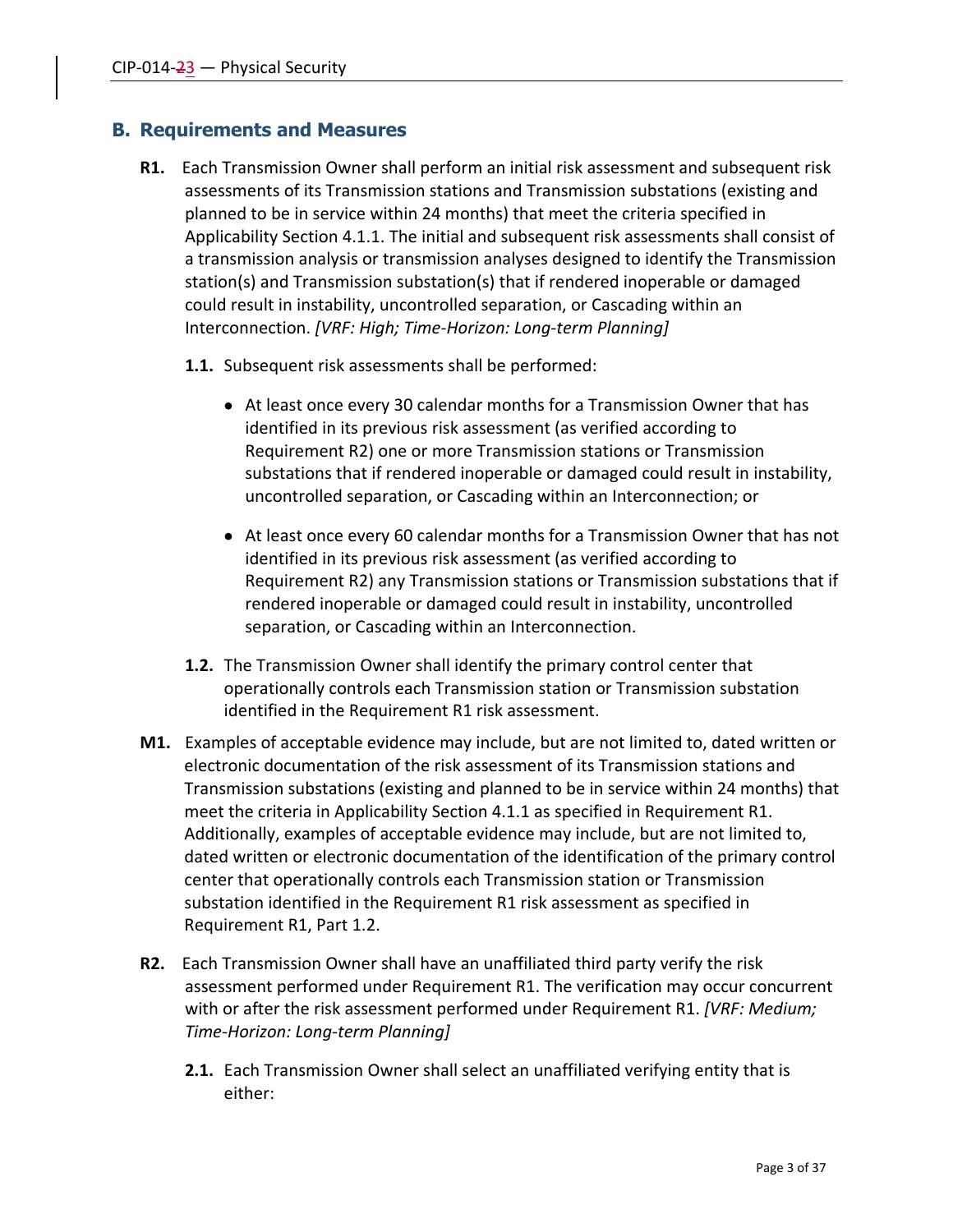- A registered Planning Coordinator, Transmission Planner, or Reliability Coordinator; or
- An entity that has transmission planning or analysis experience.
- **2.2.** The unaffiliated third party verification shall verify the Transmission Owner's risk assessment performed under Requirement R1, which may include recommendations for the addition or deletion of a Transmission station(s) or Transmission substation(s). The Transmission Owner shall ensure the verification is completed within 90 calendar days following the completion of the Requirement R1 risk assessment.
- **2.3.** If the unaffiliated verifying entity recommends that the Transmission Owner add a Transmission station(s) or Transmission substation(s) to, or remove a Transmission station(s) or Transmission substation(s) from, its identification under Requirement R1, the Transmission Owner shall either, within 60 calendar days of completion of the verification, for each recommended addition or removal of a Transmission station or Transmission substation:
	- Modify its identification under Requirement R1 consistent with the recommendation; or
	- Document the technical basis for not modifying the identification in accordance with the recommendation.
- **2.4.** Each Transmission Owner shall implement procedures, such as the use of nondisclosure agreements, for protecting sensitive or confidential information made available to the unaffiliated third party verifier and to protect or exempt sensitive or confidential information developed pursuant to this Reliability Standard from public disclosure.
- **M2.** Examples of acceptable evidence may include, but are not limited to, dated written or electronic documentation that the Transmission Owner completed an unaffiliated third party verification of the Requirement R1 risk assessment and satisfied all of the applicable provisions of Requirement R2, including, if applicable, documenting the technical basis for not modifying the Requirement R1 identification as specified under Part 2.3. Additionally, examples of evidence may include, but are not limited to, written or electronic documentation of procedures to protect information under Part 2.4.
- **R3.** For a primary control center(s) identified by the Transmission Owner according to Requirement R1, Part 1.2 that a) operationally controls an identified Transmission station or Transmission substation verified according to Requirement R2, and b) is not under the operational control of the Transmission Owner: the Transmission Owner shall, within seven calendar days following completion of Requirement R2, notify the Transmission Operator that has operational control of the primary control center of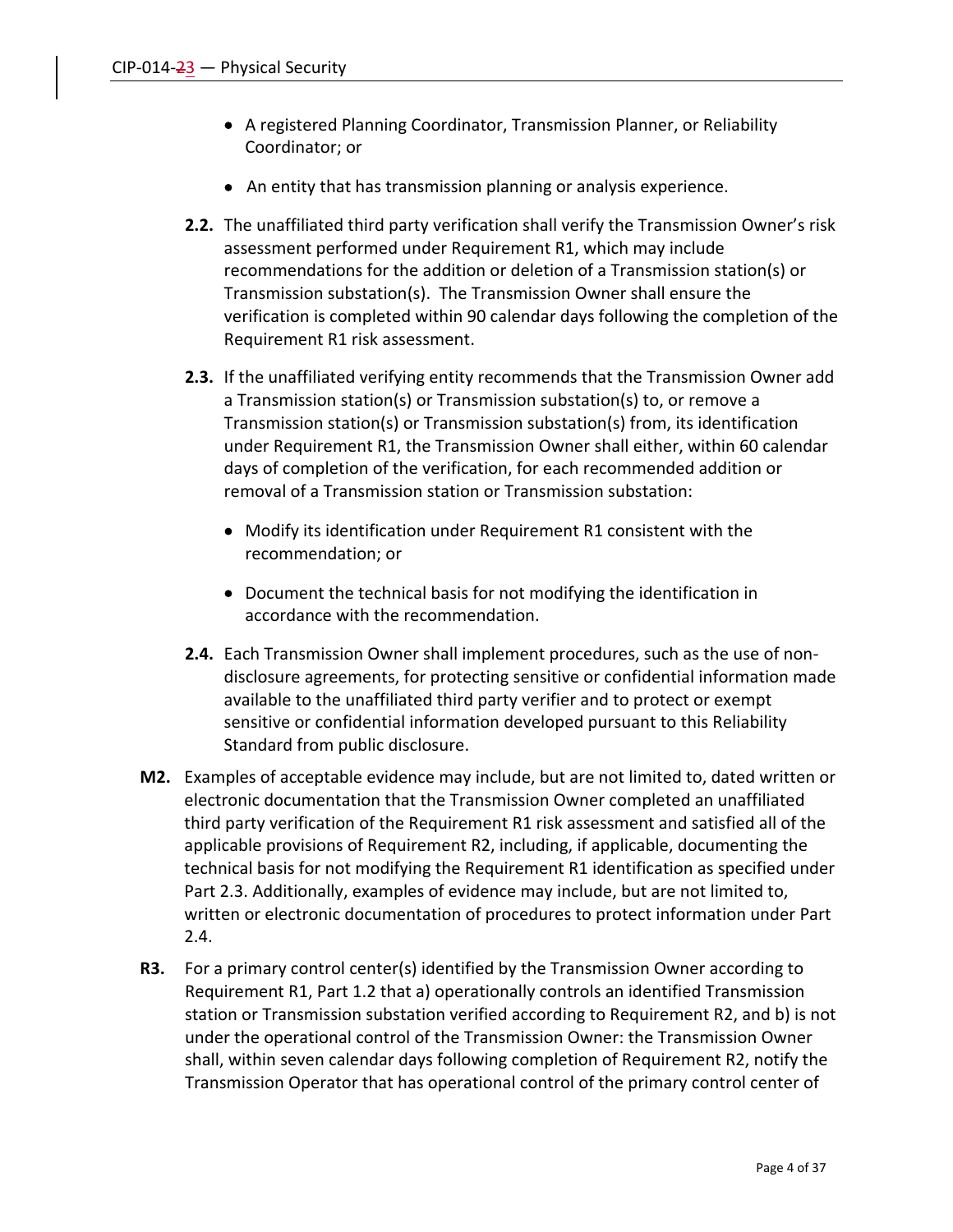such identification and the date of completion of Requirement R2. *[VRF: Lower; Time-Horizon: Long-term Planning]*

- **3.1.** If a Transmission station or Transmission substation previously identified under Requirement R1 and verified according to Requirement R2 is removed from the identification during a subsequent risk assessment performed according to Requirement R1 or a verification according to Requirement R2, then the Transmission Owner shall, within seven calendar days following the verification or the subsequent risk assessment, notify the Transmission Operator that has operational control of the primary control center of the removal.
- **M3.** Examples of acceptable evidence may include, but are not limited to, dated written or electronic notifications or communications that the Transmission Owner notified each Transmission Operator, as applicable, according to Requirement R3.
- **R4.** Each Transmission Owner that identified a Transmission station, Transmission substation, or a primary control center in Requirement R1 and verified according to Requirement R2, and each Transmission Operator notified by a Transmission Owner according to Requirement R3, shall conduct an evaluation of the potential threats and vulnerabilities of a physical attack to each of their respective Transmission station(s), Transmission substation(s), and primary control center(s) identified in Requirement R1 and verified according to Requirement R2. The evaluation shall consider the following: *[VRF: Medium; Time-Horizon: Operations Planning, Long-term Planning]*
	- **4.1.** Unique characteristics of the identified and verified Transmission station(s), Transmission substation(s), and primary control center(s);
	- **4.2.** Prior history of attack on similar facilities taking into account the frequency, geographic proximity, and severity of past physical security related events; and
	- **4.3.** Intelligence or threat warnings received from sources such as law enforcement, the Electric Reliability Organization (ERO), the Electricity Sector Information Sharing and Analysis Center (ES-ISAC), U.S. federal and/or Canadian governmental agencies, or their successors.
- **M4.** Examples of evidence may include, but are not limited to, dated written or electronic documentation that the Transmission Owner or Transmission Operator conducted an evaluation of the potential threats and vulnerabilities of a physical attack to their respective Transmission station(s), Transmission substation(s) and primary control center(s) as specified in Requirement R4.
- **R5.** Each Transmission Owner that identified a Transmission station, Transmission substation, or primary control center in Requirement R1 and verified according to Requirement R2, and each Transmission Operator notified by a Transmission Owner according to Requirement R3, shall develop and implement a documented physical security plan(s) that covers their respective Transmission station(s), Transmission substation(s), and primary control center(s). The physical security plan(s) shall be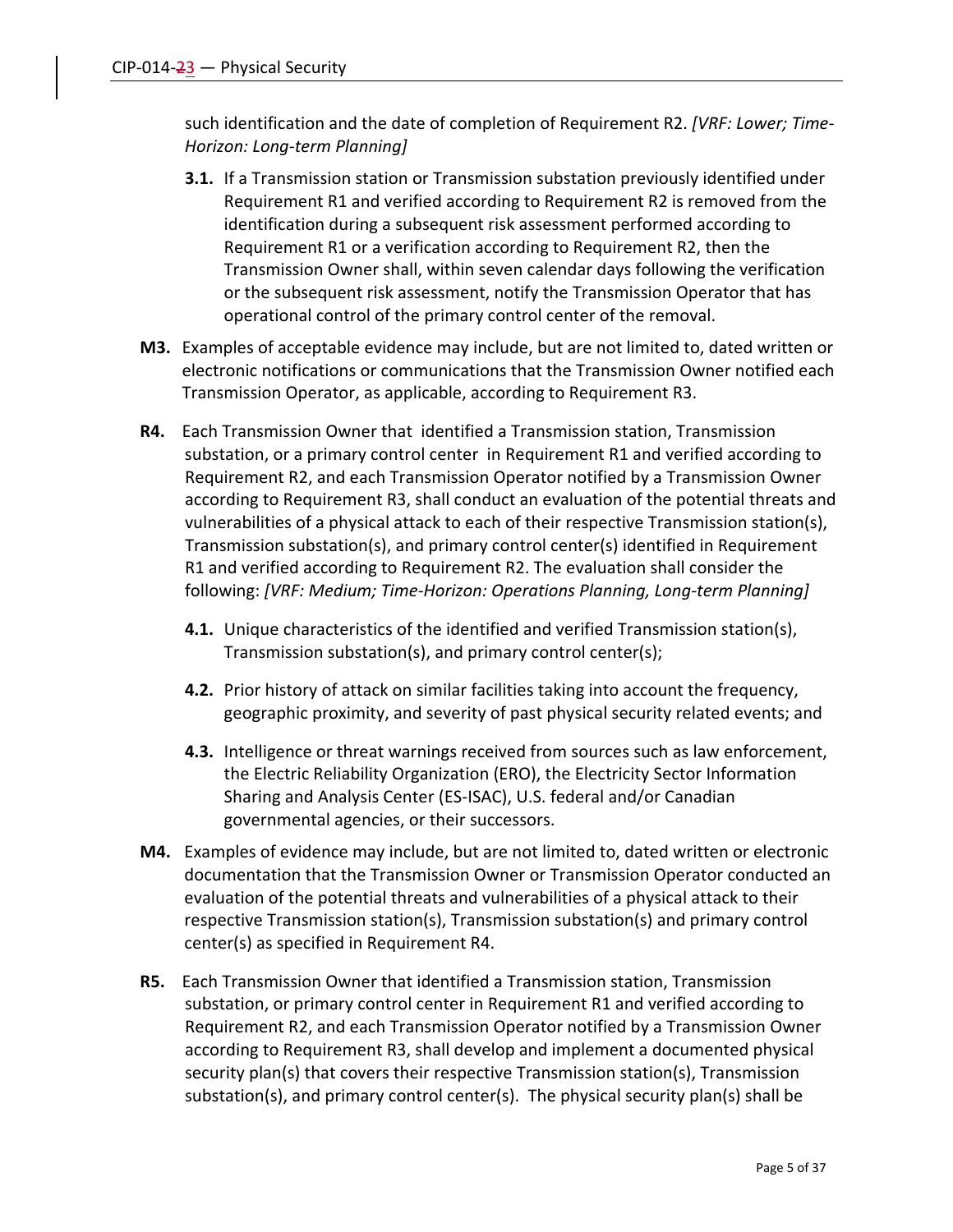developed within 120 calendar days following the completion of Requirement R2 and executed according to the timeline specified in the physical security plan(s). The physical security plan(s) shall include the following attributes: *[VRF: High; Time-Horizon: Long-term Planning]*

- **5.1.** Resiliency or security measures designed collectively to deter, detect, delay, assess, communicate, and respond to potential physical threats and vulnerabilities identified during the evaluation conducted in Requirement R4.
- **5.2.** Law enforcement contact and coordination information.
- **5.3.** A timeline for executing the physical security enhancements and modifications specified in the physical security plan.
- **5.4.** Provisions to evaluate evolving physical threats, and their corresponding security measures, to the Transmission station(s), Transmission substation(s), or primary control center(s).
- **M5.** Examples of evidence may include, but are not limited to, dated written or electronic documentation of its physical security plan(s) that covers their respective identified and verified Transmission station(s), Transmission substation(s), and primary control center(s) as specified in Requirement R5, and additional evidence demonstrating execution of the physical security plan according to the timeline specified in the physical security plan.
- **R6.** Each Transmission Owner that identified a Transmission station, Transmission substation, or primary control center in Requirement R1 and verified according to Requirement R2, and each Transmission Operator notified by a Transmission Owner according to Requirement R3, shall have an unaffiliated third party review the evaluation performed under Requirement R4 and the security plan(s) developed under Requirement R5. The review may occur concurrently with or after completion of the evaluation performed under Requirement R4 and the security plan development under Requirement R5. *[VRF: Medium; Time-Horizon: Long-term Planning]*
	- **6.1.** Each Transmission Owner and Transmission Operator shall select an unaffiliated third party reviewer from the following:
		- An entity or organization with electric industry physical security experience and whose review staff has at least one member who holds either a Certified Protection Professional (CPP) or Physical Security Professional (PSP) certification.
		- An entity or organization approved by the ERO.
		- A governmental agency with physical security expertise.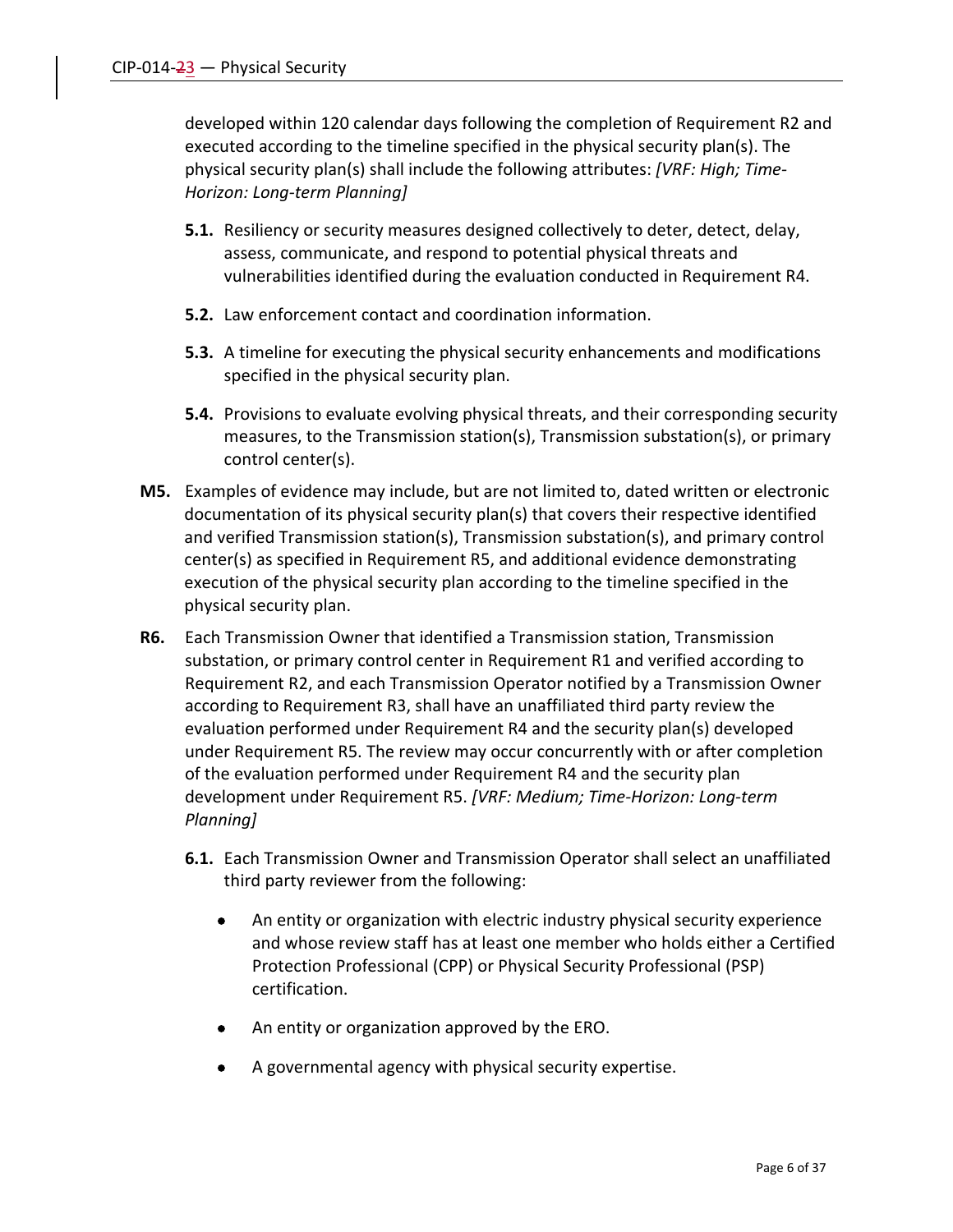- An entity or organization with demonstrated law enforcement, government, or military physical security expertise.
- **6.2.** The Transmission Owner or Transmission Operator, respectively, shall ensure that the unaffiliated third party review is completed within 90 calendar days of completing the security plan(s) developed in Requirement R5. The unaffiliated third party review may, but is not required to, include recommended changes to the evaluation performed under Requirement R4 or the security plan(s) developed under Requirement R5.
- **6.3.** If the unaffiliated third party reviewer recommends changes to the evaluation performed under Requirement R4 or security plan(s) developed under Requirement R5, the Transmission Owner or Transmission Operator shall, within 60 calendar days of the completion of the unaffiliated third party review, for each recommendation:
	- Modify its evaluation or security plan(s) consistent with the recommendation; or
	- Document the reason(s) for not modifying the evaluation or security plan(s) consistent with the recommendation.
- **6.4.** Each Transmission Owner and Transmission Operator shall implement procedures, such as the use of non-disclosure agreements, for protecting sensitive or confidential information made available to the unaffiliated third party reviewer and to protect or exempt sensitive or confidential information developed pursuant to this Reliability Standard from public disclosure.
- **M6.** Examples of evidence may include, but are not limited to, written or electronic documentation that the Transmission Owner or Transmission Operator had an unaffiliated third party review the evaluation performed under Requirement R4 and the security plan(s) developed under Requirement R5 as specified in Requirement R6 including, if applicable, documenting the reasons for not modifying the evaluation or security plan(s) in accordance with a recommendation under Part 6.3. Additionally, examples of evidence may include, but are not limited to, written or electronic documentation of procedures to protect information under Part 6.4.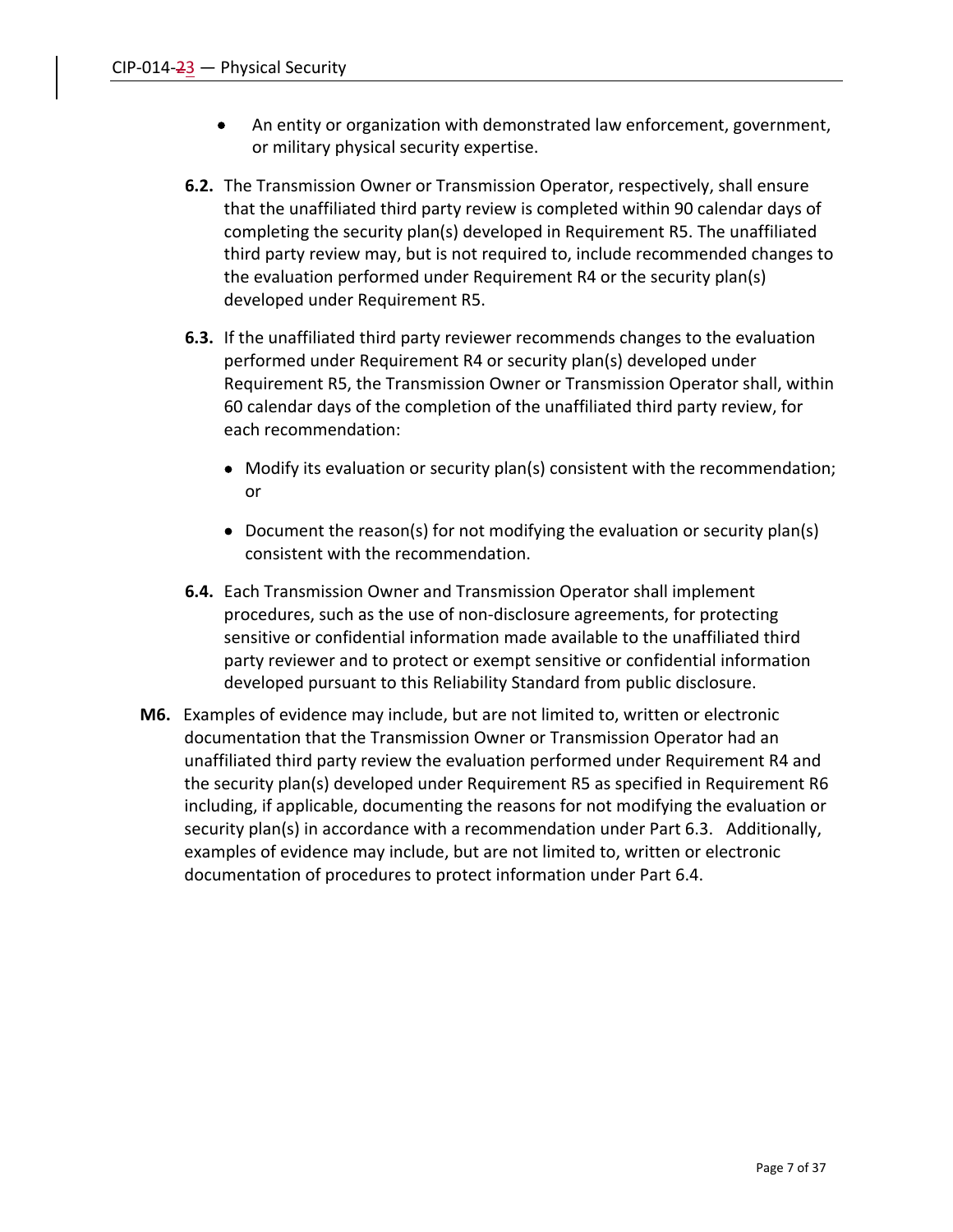## **C. Compliance**

#### **1. Compliance Monitoring Process**

#### **1.1. Compliance Enforcement Authority**

As defined in the NERC Rules of Procedure, "Compliance Enforcement Authority" (CEA) means NERC or the Regional Entity in their respective roles of monitoring and enforcing compliance with the NERC Reliability Standards.

#### **1.2. Evidence Retention**

The following evidence retention periods identify the period of time an entity is required to retain specific evidence to demonstrate compliance. For instances where the evidence retention period specified below is shorter than the time since the last audit, the CEA may ask an entity to provide other evidence during an on-site visit to show that it was compliant for the full time period since the last audit.

The Transmission Owner and Transmission Operator shall keep data or evidence to show compliance, as identified below, unless directed by its Compliance Enforcement Authority (CEA) to retain specific evidence for a longer period of time as part of an investigation.

The responsible entities shall retain documentation as evidence for three years.

If a Responsible Entity is found non-compliant, it shall keep information related to the non-compliance until mitigation is complete and approved, or for the time specified above, whichever is longer.

The CEA shall keep the last audit records and all requested and submitted subsequent audit records, subject to the confidentiality provisions of Section 1500 of the Rules of Procedure and the provisions of Section 1.4 below.

#### **1.3. Compliance Monitoring and Assessment Processes:**

Compliance Audits Self-Certifications Spot Checking Compliance Violation Investigations Self-Reporting Complaints Text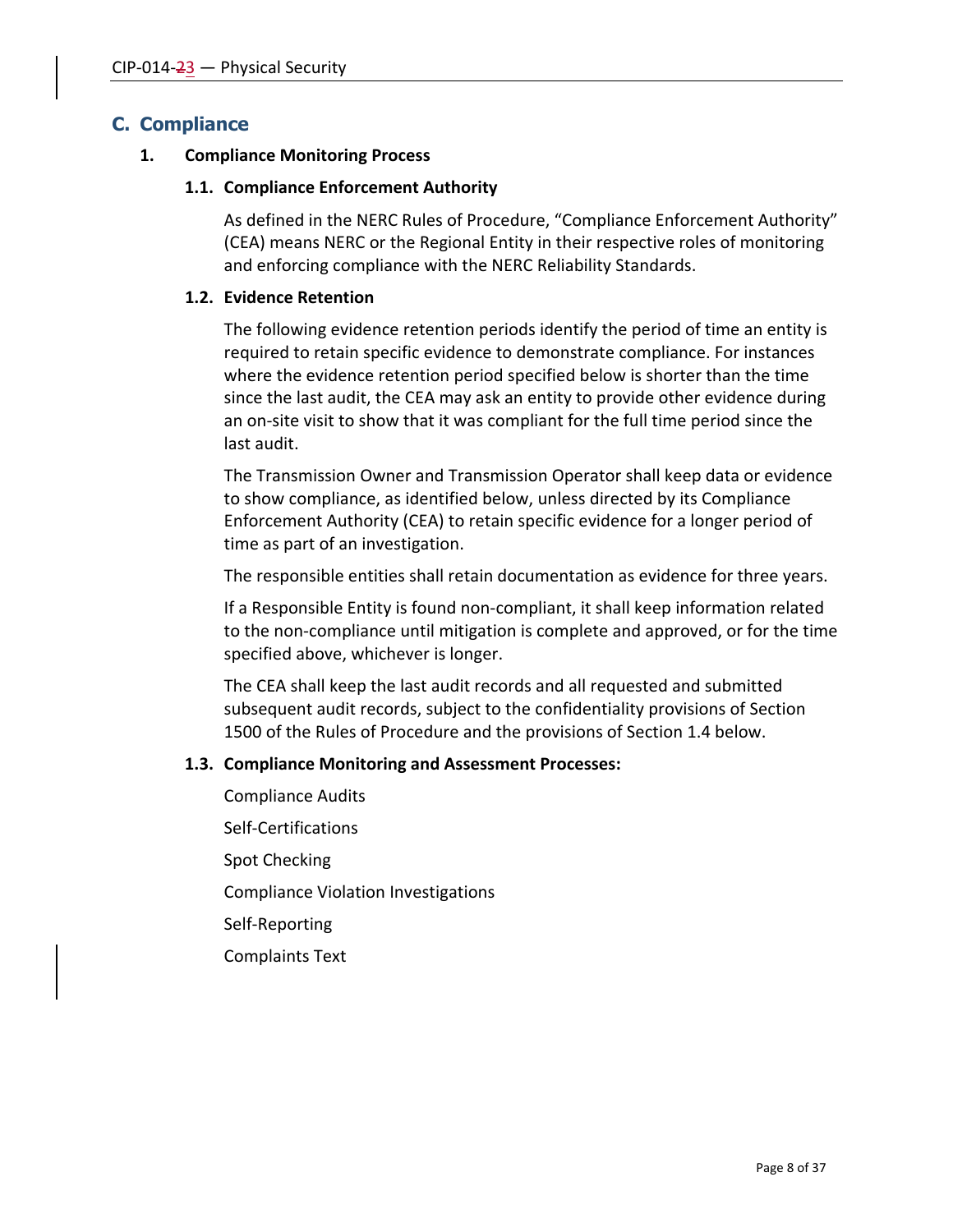#### **1.4. Additional Compliance Information**

Confidentiality: To protect the confidentiality and sensitive nature of the evidence for demonstrating compliance with this standard, all evidence will be retained at the Transmission Owner's and Transmission Operator's facilities.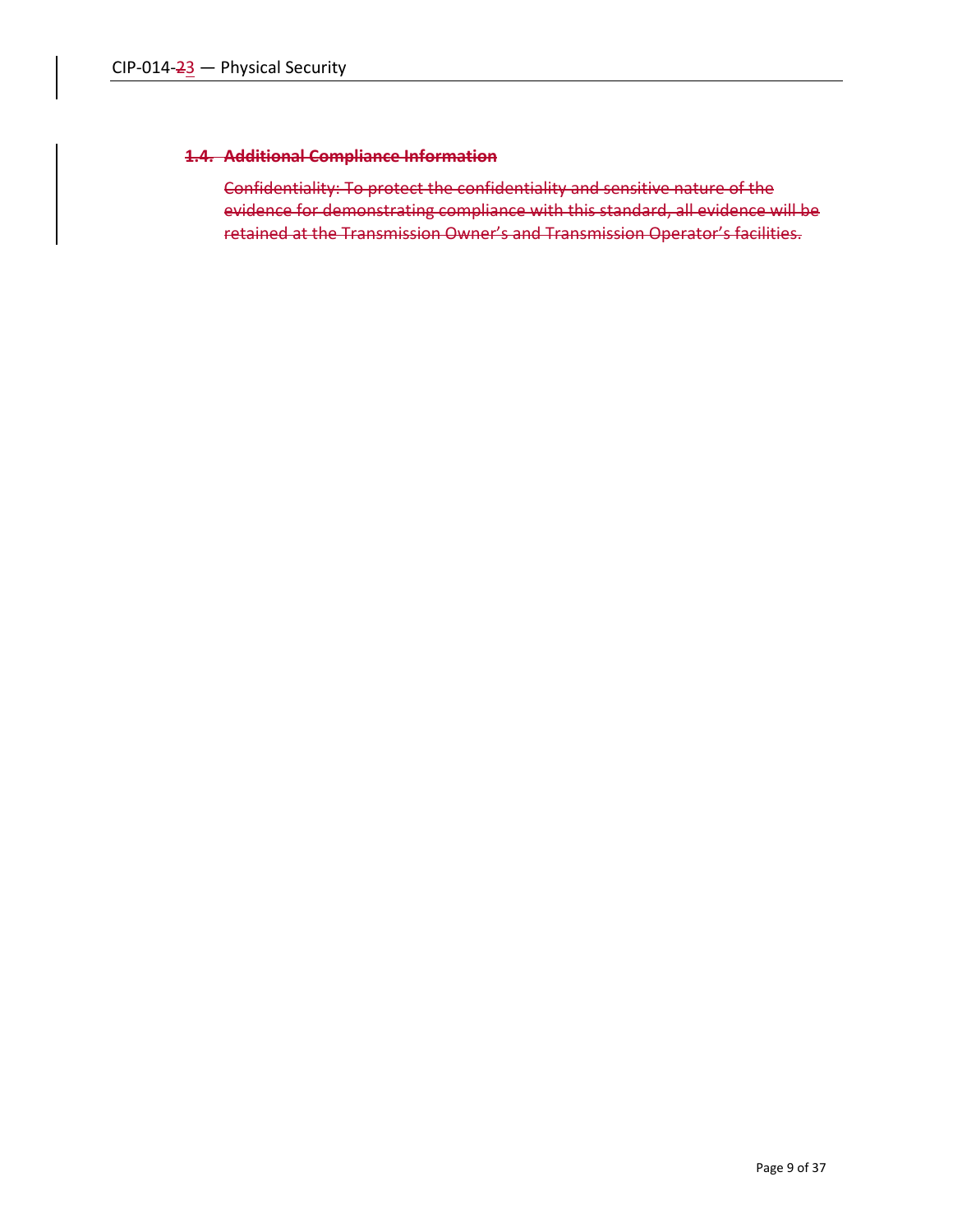# **2. Table of Compliance Elements**

| R# | <b>VRF</b><br><b>Time</b>    |      |                                                                                                                                                                                                                                                                                                                                                                                                                                                                                                                                        |                                                                                                                                                                                                                                                                                                                                                                                                                                                                                                                                                | Violation Severity Levels (CIP-014-13)                                                                                                                                                                                                                                                                                                                                                                                                                                                                                                                                |                                                                                                                                                                                                                                                                                                                                                                                                                                                                                       |
|----|------------------------------|------|----------------------------------------------------------------------------------------------------------------------------------------------------------------------------------------------------------------------------------------------------------------------------------------------------------------------------------------------------------------------------------------------------------------------------------------------------------------------------------------------------------------------------------------|------------------------------------------------------------------------------------------------------------------------------------------------------------------------------------------------------------------------------------------------------------------------------------------------------------------------------------------------------------------------------------------------------------------------------------------------------------------------------------------------------------------------------------------------|-----------------------------------------------------------------------------------------------------------------------------------------------------------------------------------------------------------------------------------------------------------------------------------------------------------------------------------------------------------------------------------------------------------------------------------------------------------------------------------------------------------------------------------------------------------------------|---------------------------------------------------------------------------------------------------------------------------------------------------------------------------------------------------------------------------------------------------------------------------------------------------------------------------------------------------------------------------------------------------------------------------------------------------------------------------------------|
|    | <b>Horizon</b>               |      | <b>Lower VSL</b>                                                                                                                                                                                                                                                                                                                                                                                                                                                                                                                       | <b>Moderate VSL</b>                                                                                                                                                                                                                                                                                                                                                                                                                                                                                                                            | <b>High VSL</b>                                                                                                                                                                                                                                                                                                                                                                                                                                                                                                                                                       | <b>Severe VSL</b>                                                                                                                                                                                                                                                                                                                                                                                                                                                                     |
| R1 | Long-term<br><b>Planning</b> | High | The Transmission<br>Owner performed an<br>initial risk<br>assessment but did<br>so after the date<br>specified in the<br>implementation plan<br>for performing the<br>initial risk<br>assessment but less<br>than or equal to two<br>calendar months<br>after that date;<br><b>OR</b><br>The Transmission<br>Owner that has<br>identified in its<br>previous risk<br>assessment one or<br>more Transmission<br>stations or<br>Transmission<br>substations that if<br>rendered inoperable<br>or damaged could<br>result in instability, | The Transmission<br>Owner performed an<br>initial risk assessment<br>but did so more than<br>two calendar months<br>after the date<br>specified in the<br>implementation plan<br>for performing the<br>initial risk assessment<br>but less than or equal<br>to four calendar<br>months after that<br>date;<br><b>OR</b><br>The Transmission<br>Owner that has<br>identified in its<br>previous risk<br>assessment one or<br>more Transmission<br>stations or<br>Transmission<br>substations that if<br>rendered inoperable<br>or damaged could | The Transmission<br>Owner performed an<br>initial risk assessment<br>but did so more than<br>four calendar months<br>after the date<br>specified in the<br>implementation plan<br>for performing the<br>initial risk assessment<br>but less than or equal<br>to six calendar months<br>after that date;<br><b>OR</b><br>The Transmission<br>Owner that has<br>identified in its<br>previous risk<br>assessment one or<br>more Transmission<br>stations or<br>Transmission<br>substations that if<br>rendered inoperable<br>or damaged could<br>result in instability, | The Transmission<br>Owner performed an<br>initial risk<br>assessment but did<br>so more than six<br>calendar months<br>after the date<br>specified in the<br>implementation plan<br>for performing the<br>initial risk<br>assessment;<br><b>OR</b><br>The Transmission<br>Owner failed to<br>perform an initial<br>risk assessment;<br><b>OR</b><br>The Transmission<br>Owner that has<br>identified in its<br>previous risk<br>assessment one or<br>more Transmission<br>stations or |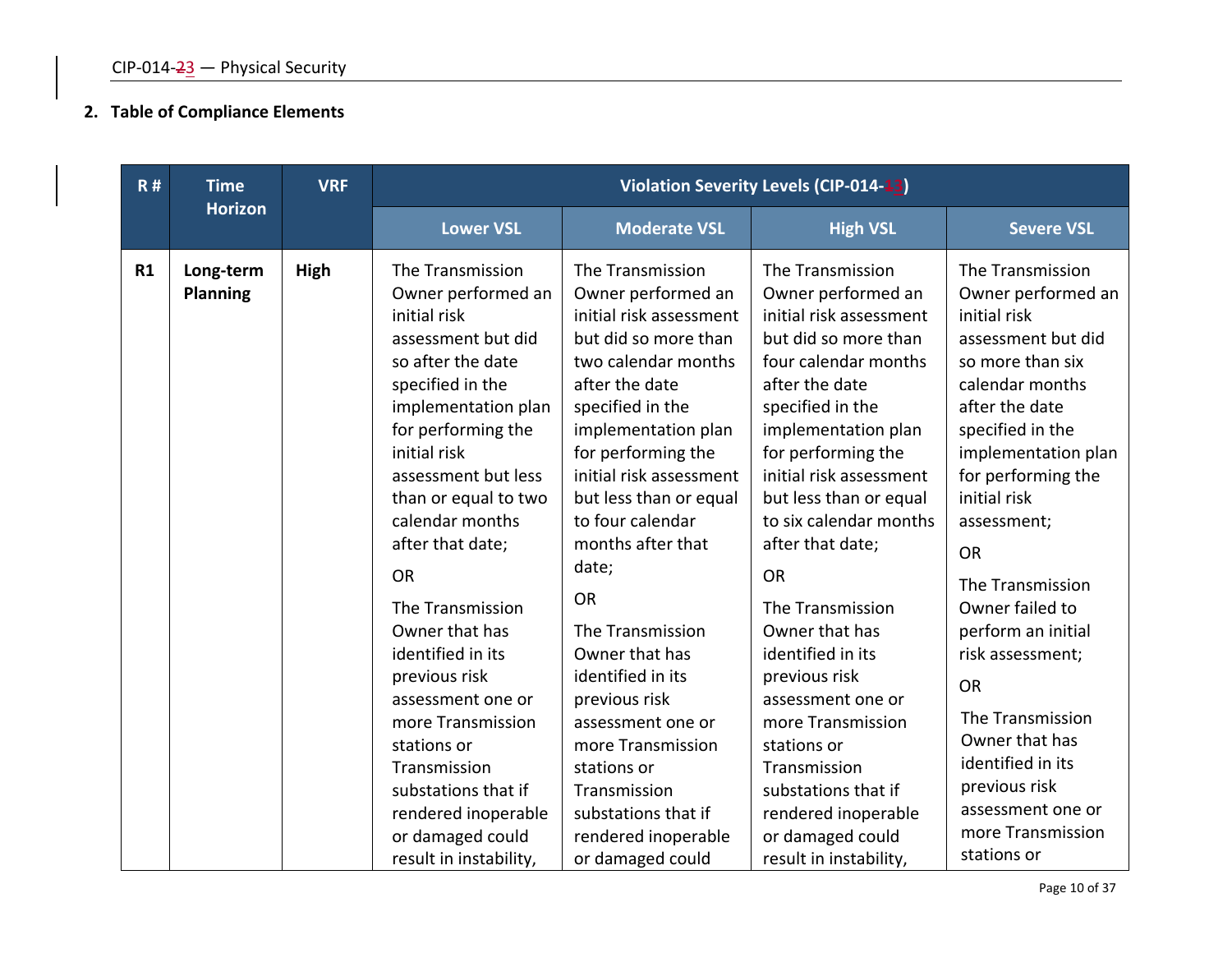| <b>R#</b> | <b>Time</b>    | <b>VRF</b> |                                                                                                                                                                                                                                                                                                                                                                                                                                                                                                                                                                             |                                                                                                                                                                                                                                                                                                                                                                                                                                                                                                                                                                                                           | <b>Violation Severity Levels (CIP-014-13)</b>                                                                                                                                                                                                                                                                                                                                                                                                                                                                                                                                                      |                                                                                                                                                                                                                                                                                                                                                                                                                                                                                                                                                                                           |
|-----------|----------------|------------|-----------------------------------------------------------------------------------------------------------------------------------------------------------------------------------------------------------------------------------------------------------------------------------------------------------------------------------------------------------------------------------------------------------------------------------------------------------------------------------------------------------------------------------------------------------------------------|-----------------------------------------------------------------------------------------------------------------------------------------------------------------------------------------------------------------------------------------------------------------------------------------------------------------------------------------------------------------------------------------------------------------------------------------------------------------------------------------------------------------------------------------------------------------------------------------------------------|----------------------------------------------------------------------------------------------------------------------------------------------------------------------------------------------------------------------------------------------------------------------------------------------------------------------------------------------------------------------------------------------------------------------------------------------------------------------------------------------------------------------------------------------------------------------------------------------------|-------------------------------------------------------------------------------------------------------------------------------------------------------------------------------------------------------------------------------------------------------------------------------------------------------------------------------------------------------------------------------------------------------------------------------------------------------------------------------------------------------------------------------------------------------------------------------------------|
|           | <b>Horizon</b> |            | <b>Lower VSL</b>                                                                                                                                                                                                                                                                                                                                                                                                                                                                                                                                                            | <b>Moderate VSL</b>                                                                                                                                                                                                                                                                                                                                                                                                                                                                                                                                                                                       | <b>High VSL</b>                                                                                                                                                                                                                                                                                                                                                                                                                                                                                                                                                                                    | <b>Severe VSL</b>                                                                                                                                                                                                                                                                                                                                                                                                                                                                                                                                                                         |
|           |                |            | uncontrolled<br>separation, or<br>Cascading within an<br>Interconnection<br>performed a<br>subsequent risk<br>assessment but did<br>so after 30 calendar<br>months but less than<br>or equal to 32<br>calendar months;<br><b>OR</b><br>The Transmission<br>Owner that has not<br>identified in its<br>previous risk<br>assessment any<br>Transmission<br>stations or<br>Transmission<br>substations that if<br>rendered inoperable<br>or damaged could<br>result in instability,<br>uncontrolled<br>separation, or<br>Cascading within an<br>Interconnection<br>performed a | result in instability,<br>uncontrolled<br>separation, or<br>Cascading within an<br>Interconnection<br>performed a<br>subsequent risk<br>assessment but did so<br>after 32 calendar<br>months but less than<br>or equal to 34<br>calendar months;<br><b>OR</b><br>The Transmission<br>Owner that has not<br>identified in its<br>previous risk<br>assessment any<br><b>Transmission stations</b><br>or Transmission<br>substations that if<br>rendered inoperable<br>or damaged could<br>result in instability,<br>uncontrolled<br>separation, or<br>Cascading within an<br>Interconnection<br>performed a | uncontrolled<br>separation, or<br>Cascading within an<br>Interconnection<br>performed a<br>subsequent risk<br>assessment but did so<br>after 34 calendar<br>months but less than<br>or equal to 36<br>calendar months;<br><b>OR</b><br>The Transmission<br>Owner that has not<br>identified in its<br>previous risk<br>assessment any<br><b>Transmission stations</b><br>or Transmission<br>substations that if<br>rendered inoperable<br>or damaged could<br>result in instability,<br>uncontrolled<br>separation, or<br>Cascading within an<br>Interconnection<br>performed a<br>subsequent risk | Transmission<br>substations that if<br>rendered inoperable<br>or damaged could<br>result in instability,<br>uncontrolled<br>separation, or<br>Cascading within an<br>Interconnection<br>performed a<br>subsequent risk<br>assessment but did<br>so after more than<br>36 calendar months;<br><b>OR</b><br>The Transmission<br>Owner that has<br>identified in its<br>previous risk<br>assessment one or<br>more Transmission<br>stations or<br>Transmission<br>substations that if<br>rendered inoperable<br>or damaged could<br>result in instability,<br>uncontrolled<br>separation, or |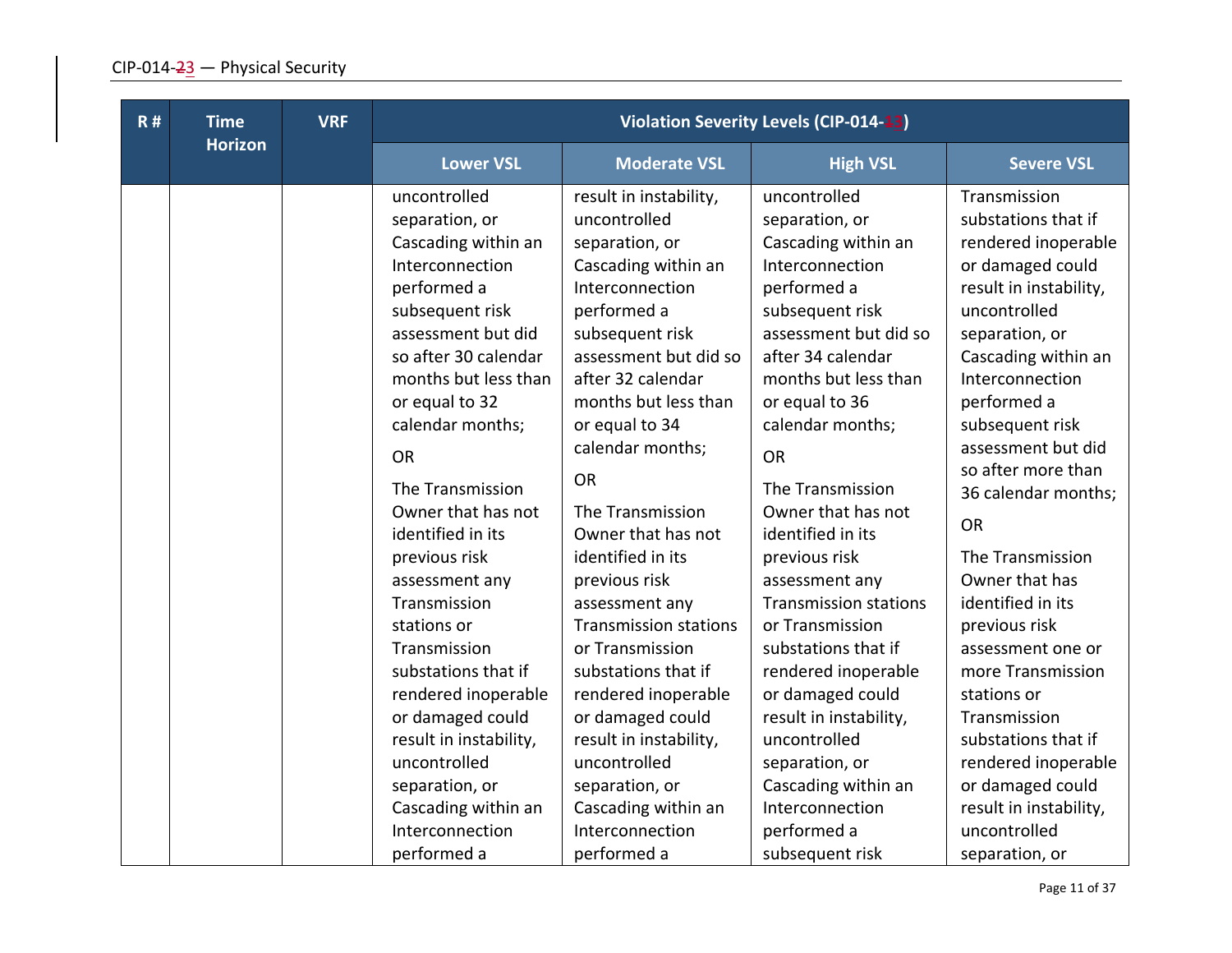| R# | <b>Time</b>    | <b>VRF</b> | <b>Violation Severity Levels (CIP-014-13)</b>                                                                               |                                                                                                                             |                                                                                                                                                                                                                  |                                                                                                                                                                                                                                                                                                                                                                                                                                                                                                                                           |  |
|----|----------------|------------|-----------------------------------------------------------------------------------------------------------------------------|-----------------------------------------------------------------------------------------------------------------------------|------------------------------------------------------------------------------------------------------------------------------------------------------------------------------------------------------------------|-------------------------------------------------------------------------------------------------------------------------------------------------------------------------------------------------------------------------------------------------------------------------------------------------------------------------------------------------------------------------------------------------------------------------------------------------------------------------------------------------------------------------------------------|--|
|    | <b>Horizon</b> |            | <b>Lower VSL</b>                                                                                                            | <b>Moderate VSL</b>                                                                                                         | <b>High VSL</b>                                                                                                                                                                                                  | <b>Severe VSL</b>                                                                                                                                                                                                                                                                                                                                                                                                                                                                                                                         |  |
|    |                |            | subsequent risk<br>assessment but did<br>so after 60 calendar<br>months but less than<br>or equal to 62<br>calendar months. | subsequent risk<br>assessment but did so<br>after 62 calendar<br>months but less than<br>or equal to 64<br>calendar months. | assessment but did so<br>after 64 calendar<br>months but less than<br>or equal to 66<br>calendar months;<br>OR<br>The Transmission<br>Owner performed a<br>risk assessment but<br>failed to include Part<br>1.2. | Cascading within an<br>Interconnection<br>failed to perform a<br>risk assessment;<br><b>OR</b><br>The Transmission<br>Owner that has not<br>identified in its<br>previous risk<br>assessment any<br>Transmission<br>stations or<br>Transmission<br>substations that if<br>rendered inoperable<br>or damaged could<br>result in instability,<br>uncontrolled<br>separation, or<br>Cascading within an<br>Interconnection<br>performed a<br>subsequent risk<br>assessment but did<br>so after more than<br>66 calendar months;<br><b>OR</b> |  |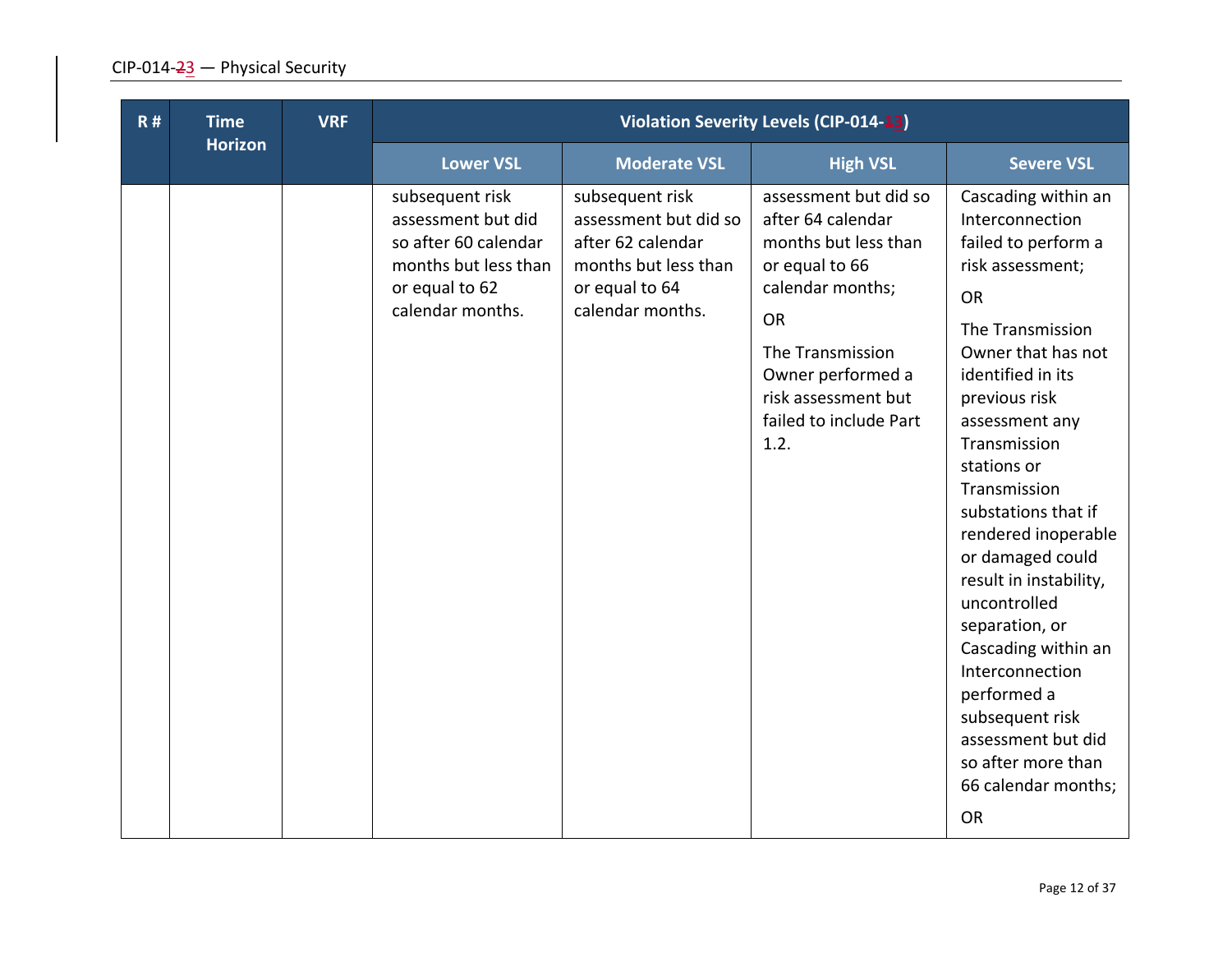| R#             | <b>Time</b>                  | <b>VRF</b>    |                                                                                                                                                                                                                                     |                                                                                                                                                                                                                                   | <b>Violation Severity Levels (CIP-014-13)</b>                                                                                                                                                                                  |                                                                                                                                                                                                                                                                                                                                                                                    |
|----------------|------------------------------|---------------|-------------------------------------------------------------------------------------------------------------------------------------------------------------------------------------------------------------------------------------|-----------------------------------------------------------------------------------------------------------------------------------------------------------------------------------------------------------------------------------|--------------------------------------------------------------------------------------------------------------------------------------------------------------------------------------------------------------------------------|------------------------------------------------------------------------------------------------------------------------------------------------------------------------------------------------------------------------------------------------------------------------------------------------------------------------------------------------------------------------------------|
|                | <b>Horizon</b>               |               | <b>Lower VSL</b>                                                                                                                                                                                                                    | <b>Moderate VSL</b>                                                                                                                                                                                                               | <b>High VSL</b>                                                                                                                                                                                                                | <b>Severe VSL</b>                                                                                                                                                                                                                                                                                                                                                                  |
|                |                              |               |                                                                                                                                                                                                                                     |                                                                                                                                                                                                                                   |                                                                                                                                                                                                                                | The Transmission<br>Owner that has not<br>identified in its<br>previous risk<br>assessment any<br><b>Transmission station</b><br>and Transmission<br>substations that if<br>rendered inoperable<br>or damaged could<br>result in instability,<br>uncontrolled<br>separation, or<br>Cascading within an<br>Interconnection<br>failed to perform a<br>subsequent risk<br>assessment. |
| R <sub>2</sub> | Long-term<br><b>Planning</b> | <b>Medium</b> | The Transmission<br>Owner had an<br>unaffiliated third<br>party verify the risk<br>assessment<br>performed under<br>Requirement R1 but<br>did so in more than<br>90 calendar days but<br>less than or equal to<br>100 calendar days | The Transmission<br>Owner had an<br>unaffiliated third<br>party verify the risk<br>assessment<br>performed under<br>Requirement R1 but<br>did so more than 100<br>calendar days but<br>less than or equal to<br>110 calendar days | The Transmission<br>Owner had an<br>unaffiliated third party<br>verify the risk<br>assessment performed<br>under Requirement R1<br>but did so more than<br>110 calendar days but<br>less than or equal to<br>120 calendar days | The Transmission<br>Owner had an<br>unaffiliated third<br>party verify the risk<br>assessment<br>performed under<br>Requirement R1 but<br>did so more than<br>120 calendar days<br>following                                                                                                                                                                                       |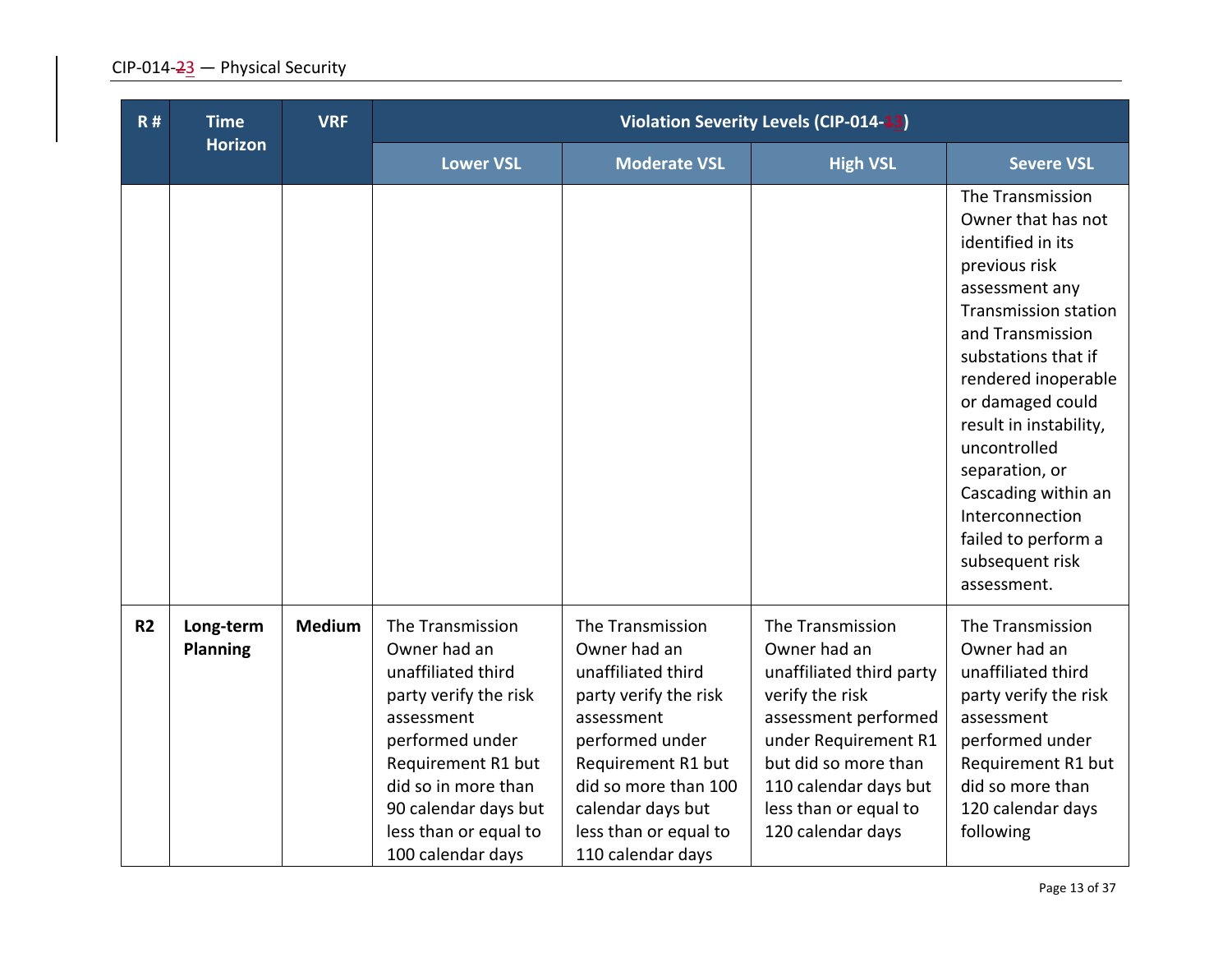| R# | <b>Time</b>    | <b>VRF</b> |                                                                                                                                                                                                                                                                                                                                                                                                                                                                                                            |                                                                                                                                                                                                                                                                                                                                                                                                                                                                                                     | <b>Violation Severity Levels (CIP-014-13)</b>                                                                                                                                                                                                                                                                                                                                                                                                                                                                                                                                                          |                                                                                                                                                                                                                                                                                                                                                                                                                                               |
|----|----------------|------------|------------------------------------------------------------------------------------------------------------------------------------------------------------------------------------------------------------------------------------------------------------------------------------------------------------------------------------------------------------------------------------------------------------------------------------------------------------------------------------------------------------|-----------------------------------------------------------------------------------------------------------------------------------------------------------------------------------------------------------------------------------------------------------------------------------------------------------------------------------------------------------------------------------------------------------------------------------------------------------------------------------------------------|--------------------------------------------------------------------------------------------------------------------------------------------------------------------------------------------------------------------------------------------------------------------------------------------------------------------------------------------------------------------------------------------------------------------------------------------------------------------------------------------------------------------------------------------------------------------------------------------------------|-----------------------------------------------------------------------------------------------------------------------------------------------------------------------------------------------------------------------------------------------------------------------------------------------------------------------------------------------------------------------------------------------------------------------------------------------|
|    | <b>Horizon</b> |            | <b>Lower VSL</b>                                                                                                                                                                                                                                                                                                                                                                                                                                                                                           | <b>Moderate VSL</b>                                                                                                                                                                                                                                                                                                                                                                                                                                                                                 | <b>High VSL</b>                                                                                                                                                                                                                                                                                                                                                                                                                                                                                                                                                                                        | <b>Severe VSL</b>                                                                                                                                                                                                                                                                                                                                                                                                                             |
|    |                |            | following completion<br>of Requirement R1;<br><b>OR</b><br>The Transmission<br>Owner had an<br>unaffiliated third<br>party verify the risk<br>assessment<br>performed under<br>Requirement R1 and<br>modified or<br>documented the<br>technical basis for<br>not modifying its<br>identification under<br>Requirement R1 as<br>required by Part 2.3<br>but did so more than<br>60 calendar days and<br>less than or equal to<br>70 calendar days<br>from completion of<br>the third party<br>verification. | following completion<br>of Requirement R1;<br>Or<br>The Transmission<br>Owner had an<br>unaffiliated third<br>party verify the risk<br>assessment<br>performed under<br>Requirement R1 and<br>modified or<br>documented the<br>technical basis for<br>not modifying its<br>identification under<br>Requirement R1 as<br>required by Part 2.3<br>but did so more than<br>70 calendar days and<br>less than or equal to<br>80 calendar days<br>from completion of<br>the third party<br>verification. | following completion<br>of Requirement R1;<br><b>OR</b><br>The Transmission<br>Owner had an<br>unaffiliated third party<br>verify the risk<br>assessment performed<br>under Requirement R1<br>and modified or<br>documented the<br>technical basis for not<br>modifying its<br>identification under<br>Requirement R1 as<br>required by Part 2.3<br>but did so more than<br>80 calendar days from<br>completion of the<br>third party<br>verification;<br><b>OR</b><br>The Transmission<br>Owner had an<br>unaffiliated third party<br>verify the risk<br>assessment performed<br>under Requirement R1 | completion of<br>Requirement R1;<br><b>OR</b><br>The Transmission<br>Owner failed to have<br>an unaffiliated third<br>party verify the risk<br>assessment<br>performed under<br>Requirement R1;<br><b>OR</b><br>The Transmission<br>Owner had an<br>unaffiliated third<br>party verify the risk<br>assessment<br>performed under<br>Requirement R1 but<br>failed to implement<br>procedures for<br>protecting<br>information per Part<br>2.4. |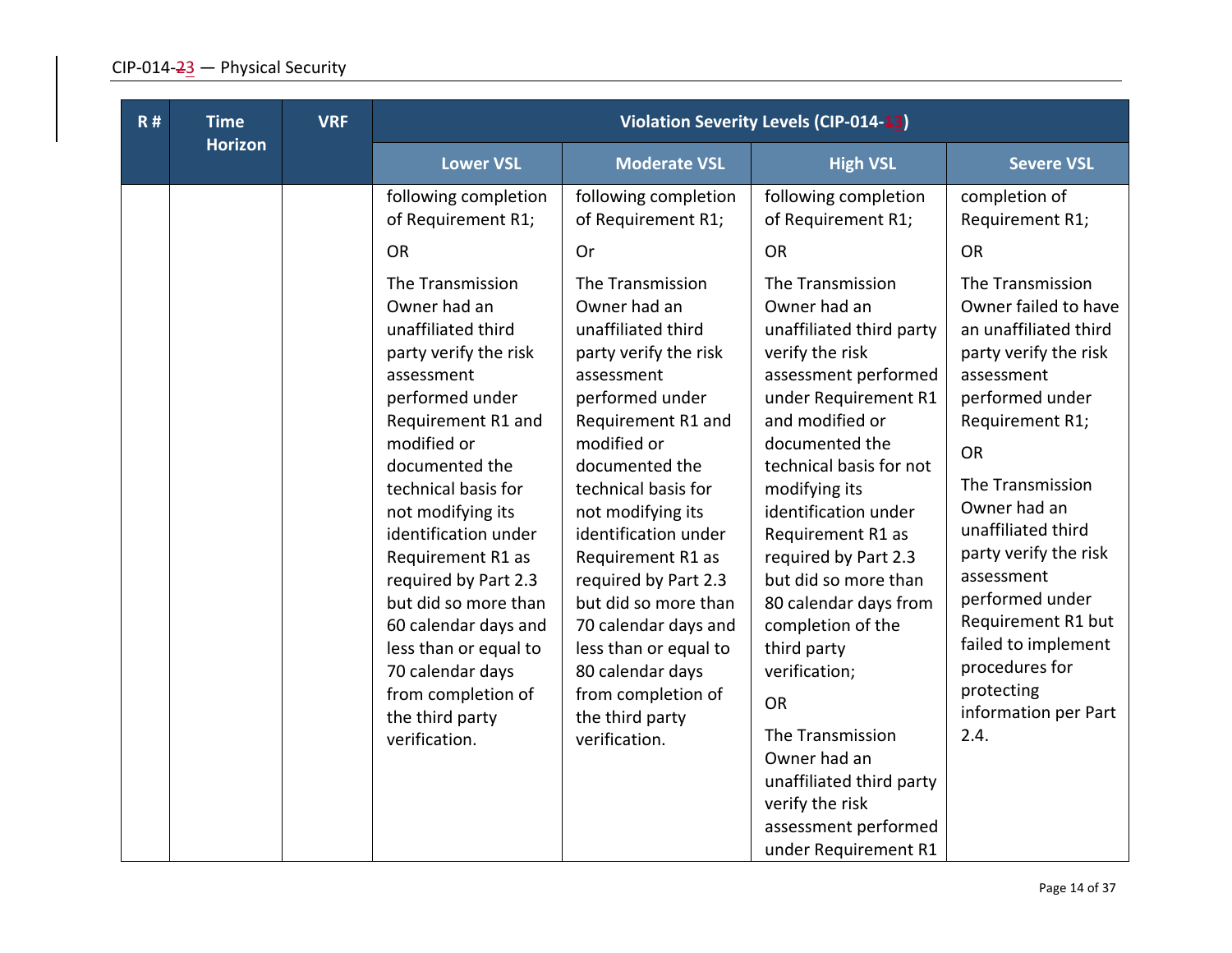| R#             | <b>Time</b>                  | <b>VRF</b> |                                                                                                                                                                                                                                                                                                                                                                                                                               |                                                                                                                                                                                                                                                                                                                                                                                                                            | Violation Severity Levels (CIP-014-13)                                                                                                                                                                                                                                                                                                                                                                                                                                    |                                                                                                                                                                                                                                                                                                                                                                                     |
|----------------|------------------------------|------------|-------------------------------------------------------------------------------------------------------------------------------------------------------------------------------------------------------------------------------------------------------------------------------------------------------------------------------------------------------------------------------------------------------------------------------|----------------------------------------------------------------------------------------------------------------------------------------------------------------------------------------------------------------------------------------------------------------------------------------------------------------------------------------------------------------------------------------------------------------------------|---------------------------------------------------------------------------------------------------------------------------------------------------------------------------------------------------------------------------------------------------------------------------------------------------------------------------------------------------------------------------------------------------------------------------------------------------------------------------|-------------------------------------------------------------------------------------------------------------------------------------------------------------------------------------------------------------------------------------------------------------------------------------------------------------------------------------------------------------------------------------|
|                | <b>Horizon</b>               |            | <b>Lower VSL</b>                                                                                                                                                                                                                                                                                                                                                                                                              | <b>Moderate VSL</b>                                                                                                                                                                                                                                                                                                                                                                                                        | <b>High VSL</b>                                                                                                                                                                                                                                                                                                                                                                                                                                                           | <b>Severe VSL</b>                                                                                                                                                                                                                                                                                                                                                                   |
|                |                              |            |                                                                                                                                                                                                                                                                                                                                                                                                                               |                                                                                                                                                                                                                                                                                                                                                                                                                            | but failed to modify or<br>document the<br>technical basis for not<br>modifying its<br>identification under<br>R1 as required by Part<br>2.3.                                                                                                                                                                                                                                                                                                                             |                                                                                                                                                                                                                                                                                                                                                                                     |
| R <sub>3</sub> | Long-term<br><b>Planning</b> | Lower      | The Transmission<br>Owner notified the<br>Transmission<br>Operator that<br>operates the primary<br>control center as<br>specified in<br>Requirement R3 but<br>did so more than<br>seven calendar days<br>and less than or equal<br>to nine calendar days<br>following the<br>completion of<br>Requirement R2;<br><b>OR</b><br>The Transmission<br>Owner notified the<br>Transmission<br>Operator that<br>operates the primary | The Transmission<br>Owner notified the<br>Transmission<br>Operator that<br>operates the primary<br>control center as<br>specified in<br>Requirement R3 but<br>did so more than nine<br>calendar days and<br>less than or equal to<br>11 calendar days<br>following the<br>completion of<br>Requirement R2;<br><b>OR</b><br>The Transmission<br>Owner notified the<br>Transmission<br>Operator that<br>operates the primary | The Transmission<br>Owner notified the<br><b>Transmission Operator</b><br>that operates the<br>primary control center<br>as specified in<br>Requirement R3 but<br>did so more than 11<br>calendar days and less<br>than or equal to 13<br>calendar days<br>following the<br>completion of<br>Requirement R2;<br><b>OR</b><br>The Transmission<br>Owner notified the<br><b>Transmission Operator</b><br>that operates the<br>primary control center<br>of the removal from | The Transmission<br>Owner notified the<br>Transmission<br>Operator that<br>operates the primary<br>control center as<br>specified in<br>Requirement R3 but<br>did so more than 13<br>calendar days<br>following the<br>completion of<br>Requirement R2;<br><b>OR</b><br>The Transmission<br>Owner failed to<br>notify the<br>Transmission<br>Operator that it<br>operates a control |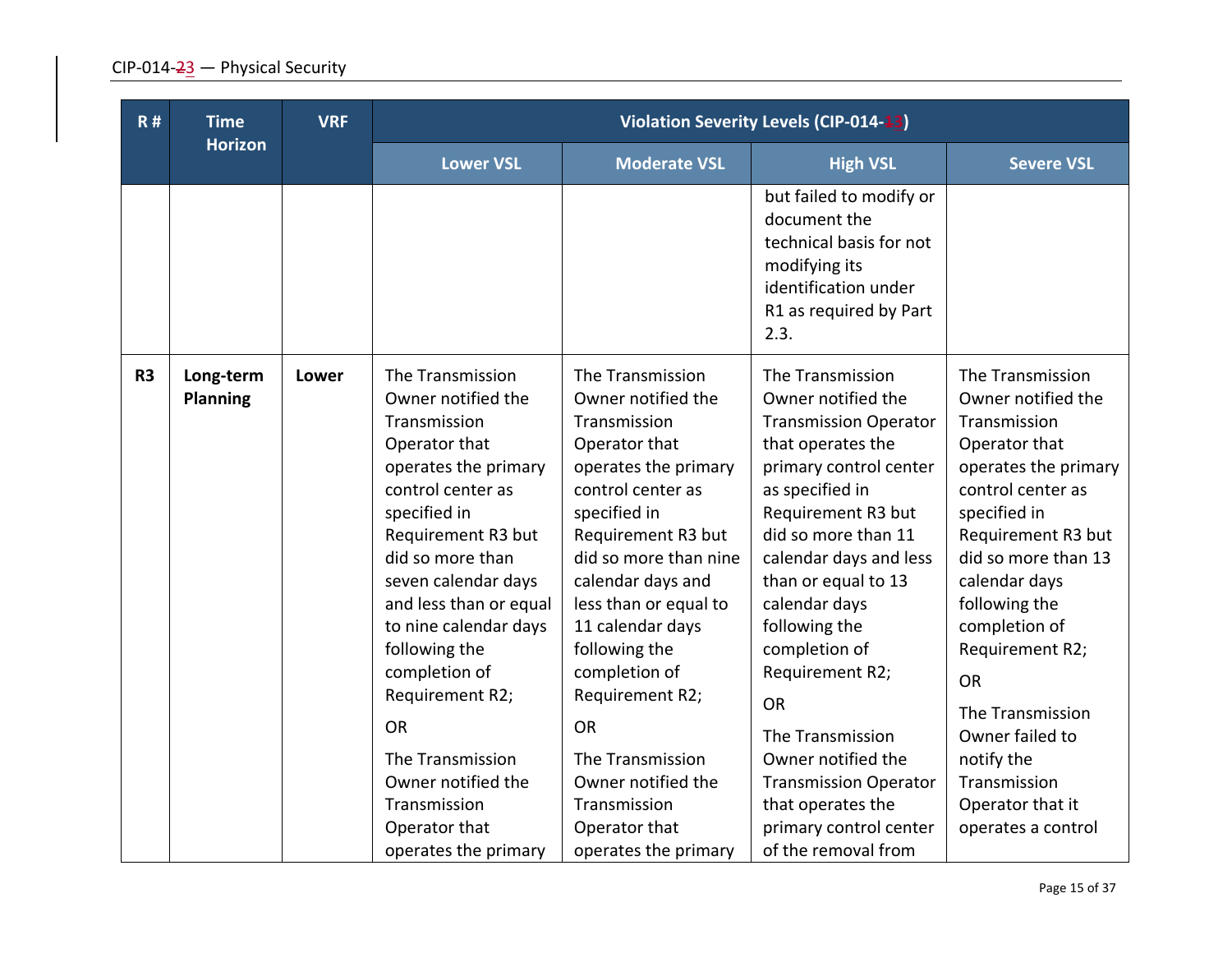| R# | <b>Time</b>    | <b>VRF</b> |                                                                                                                                                                                                                                                              |                                                                                                                                                                                                                                                           | <b>Violation Severity Levels (CIP-014-13)</b>                                                                                                                                                                  |                                                                                                                                                                                                                                                                                                                                                                   |
|----|----------------|------------|--------------------------------------------------------------------------------------------------------------------------------------------------------------------------------------------------------------------------------------------------------------|-----------------------------------------------------------------------------------------------------------------------------------------------------------------------------------------------------------------------------------------------------------|----------------------------------------------------------------------------------------------------------------------------------------------------------------------------------------------------------------|-------------------------------------------------------------------------------------------------------------------------------------------------------------------------------------------------------------------------------------------------------------------------------------------------------------------------------------------------------------------|
|    | <b>Horizon</b> |            | <b>Lower VSL</b>                                                                                                                                                                                                                                             | <b>Moderate VSL</b>                                                                                                                                                                                                                                       | <b>High VSL</b>                                                                                                                                                                                                | <b>Severe VSL</b>                                                                                                                                                                                                                                                                                                                                                 |
|    |                |            | control center of the<br>removal from the<br>identification in<br>Requirement R1 but<br>did so more than<br>seven calendar days<br>and less than or equal<br>to nine calendar days<br>following the<br>verification or the<br>subsequent risk<br>assessment. | control center of the<br>removal from the<br>identification in<br>Requirement R1 but<br>did so more than nine<br>calendar days and<br>less than or equal to<br>11 calendar days<br>following the<br>verification or the<br>subsequent risk<br>assessment. | the identification in<br>Requirement R1 but<br>did so more than 11<br>calendar days and less<br>than or equal to 13<br>calendar days<br>following the<br>verification or the<br>subsequent risk<br>assessment. | center identified in<br>Requirement R1;<br><b>OR</b><br>The Transmission<br>Owner notified the<br>Transmission<br>Operator that<br>operates the primary<br>control center of the<br>removal from the<br>identification in<br>Requirement R1 but<br>did so more than 13<br>calendar days<br>following the<br>verification or the<br>subsequent risk<br>assessment. |
|    |                |            |                                                                                                                                                                                                                                                              |                                                                                                                                                                                                                                                           |                                                                                                                                                                                                                | <b>OR</b>                                                                                                                                                                                                                                                                                                                                                         |
|    |                |            |                                                                                                                                                                                                                                                              |                                                                                                                                                                                                                                                           |                                                                                                                                                                                                                | The Transmission<br>Owner failed to<br>notify the<br>Transmission<br>Operator that<br>operates the primary<br>control center of the<br>removal from the                                                                                                                                                                                                           |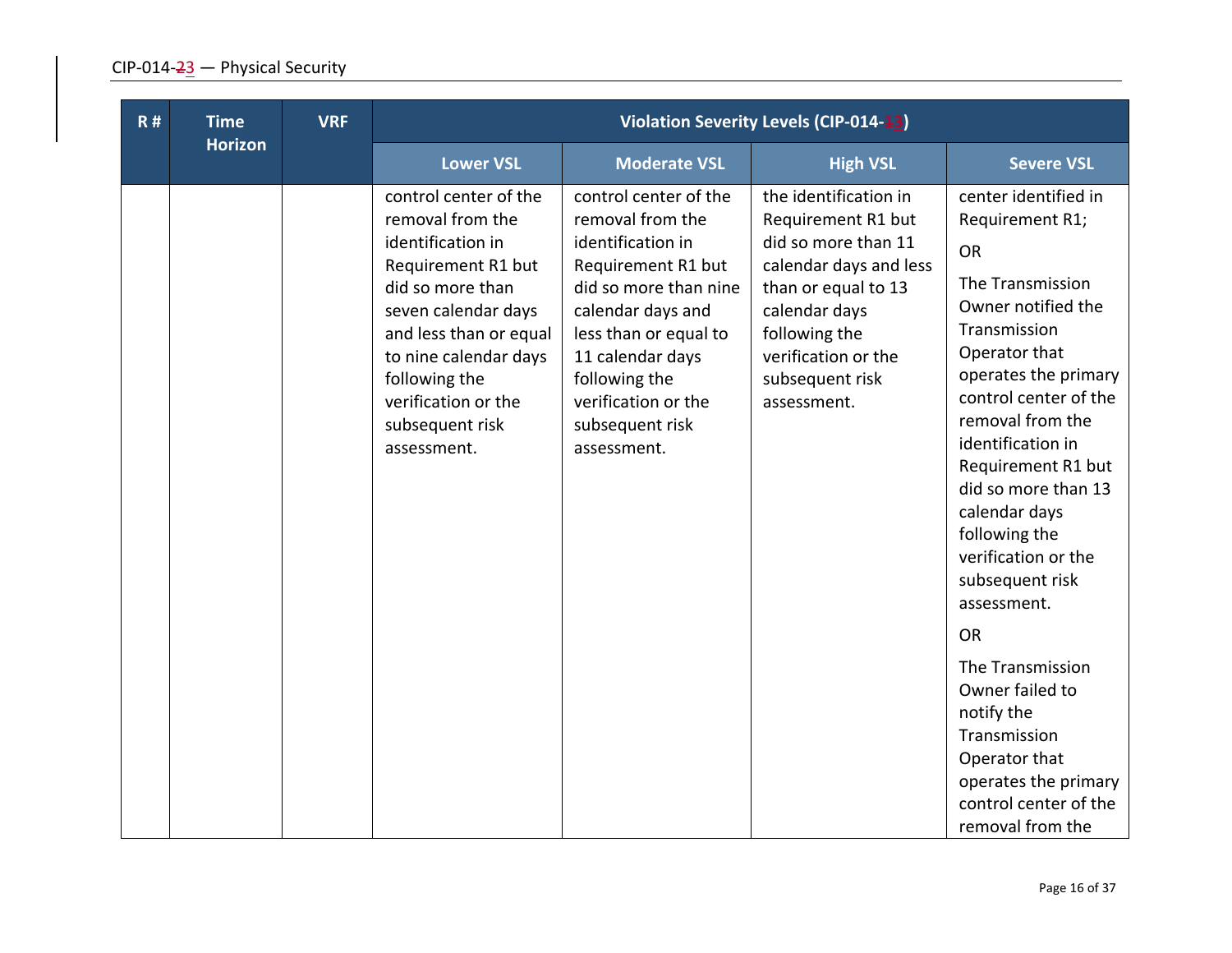| R#        | <b>Time</b>                                                    | <b>VRF</b>    | Violation Severity Levels (CIP-014-13) |                                                                                                                                                                                                                                                                                                                                                               |                                                                                                                                                                                                                                                                                                                                                            |                                                                                                                                                                                                                                                                                                                                                                                                                                                                                             |
|-----------|----------------------------------------------------------------|---------------|----------------------------------------|---------------------------------------------------------------------------------------------------------------------------------------------------------------------------------------------------------------------------------------------------------------------------------------------------------------------------------------------------------------|------------------------------------------------------------------------------------------------------------------------------------------------------------------------------------------------------------------------------------------------------------------------------------------------------------------------------------------------------------|---------------------------------------------------------------------------------------------------------------------------------------------------------------------------------------------------------------------------------------------------------------------------------------------------------------------------------------------------------------------------------------------------------------------------------------------------------------------------------------------|
|           | <b>Horizon</b>                                                 |               | <b>Lower VSL</b>                       | <b>Moderate VSL</b>                                                                                                                                                                                                                                                                                                                                           | <b>High VSL</b>                                                                                                                                                                                                                                                                                                                                            | <b>Severe VSL</b>                                                                                                                                                                                                                                                                                                                                                                                                                                                                           |
|           |                                                                |               |                                        |                                                                                                                                                                                                                                                                                                                                                               |                                                                                                                                                                                                                                                                                                                                                            | identification in<br>Requirement R1.                                                                                                                                                                                                                                                                                                                                                                                                                                                        |
| <b>R4</b> | <b>Operations</b><br>Planning,<br>Long-term<br><b>Planning</b> | <b>Medium</b> | N/A                                    | The Responsible<br>Entity conducted an<br>evaluation of the<br>potential physical<br>threats and<br>vulnerabilities to<br>each of its<br>Transmission<br>station(s),<br>Transmission<br>substation(s), and<br>primary control<br>center(s) identified<br>in Requirement R1<br>but failed to<br>consider one of<br>Parts 4.1 through 4.3<br>in the evaluation. | The Responsible<br>Entity conducted an<br>evaluation of the<br>potential physical<br>threats and<br>vulnerabilities to<br>each of its<br>Transmission<br>station(s),<br>Transmission<br>substation(s), and<br>primary control<br>center(s) identified in<br>Requirement R1 but<br>failed to consider two<br>of Parts 4.1 through<br>4.3 in the evaluation. | The Responsible<br>Entity failed to<br>conduct an<br>evaluation of the<br>potential physical<br>threats and<br>vulnerabilities to<br>each of its<br>Transmission<br>station(s),<br>Transmission<br>substation(s), and<br>primary control<br>center(s) identified<br>in Requirement R1;<br><b>OR</b><br>The Responsible<br>Entity conducted an<br>evaluation of the<br>potential physical<br>threats and<br>vulnerabilities to<br>each of its<br>Transmission<br>station(s),<br>Transmission |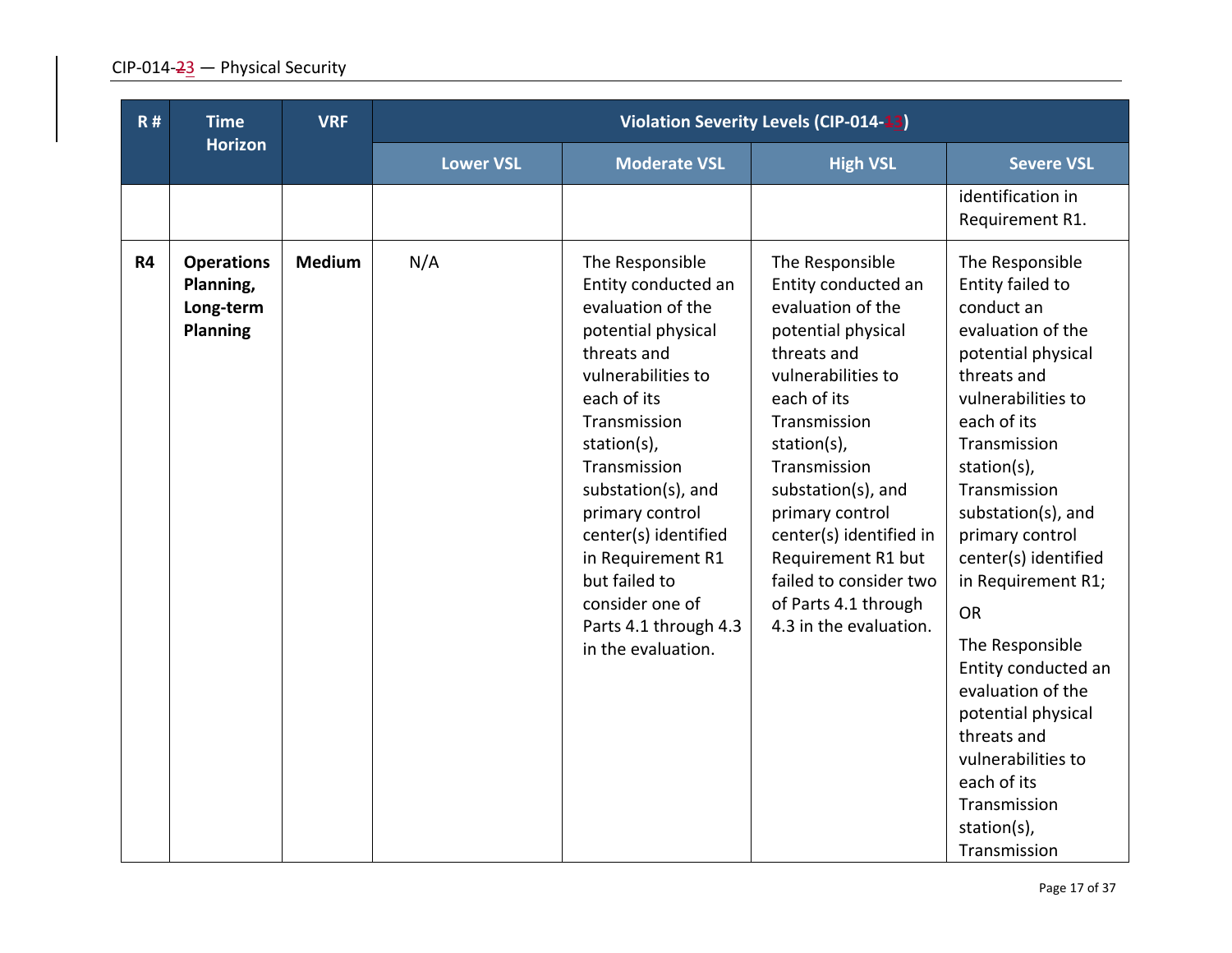| R#        | <b>Time</b><br><b>Horizon</b> | <b>VRF</b> |                                                                                                                                                                                                                                                                                                                                                                                                                        |                                                                                                                                                                                                                                                                                                                                                                                                                        | <b>Violation Severity Levels (CIP-014-13)</b>                                                                                                                                                                                                                                                                                                                                                                          |                                                                                                                                                                                                                                                                                                                                                                                                |
|-----------|-------------------------------|------------|------------------------------------------------------------------------------------------------------------------------------------------------------------------------------------------------------------------------------------------------------------------------------------------------------------------------------------------------------------------------------------------------------------------------|------------------------------------------------------------------------------------------------------------------------------------------------------------------------------------------------------------------------------------------------------------------------------------------------------------------------------------------------------------------------------------------------------------------------|------------------------------------------------------------------------------------------------------------------------------------------------------------------------------------------------------------------------------------------------------------------------------------------------------------------------------------------------------------------------------------------------------------------------|------------------------------------------------------------------------------------------------------------------------------------------------------------------------------------------------------------------------------------------------------------------------------------------------------------------------------------------------------------------------------------------------|
|           |                               |            | <b>Lower VSL</b>                                                                                                                                                                                                                                                                                                                                                                                                       | <b>Moderate VSL</b>                                                                                                                                                                                                                                                                                                                                                                                                    | <b>High VSL</b>                                                                                                                                                                                                                                                                                                                                                                                                        | <b>Severe VSL</b>                                                                                                                                                                                                                                                                                                                                                                              |
|           |                               |            |                                                                                                                                                                                                                                                                                                                                                                                                                        |                                                                                                                                                                                                                                                                                                                                                                                                                        |                                                                                                                                                                                                                                                                                                                                                                                                                        | substation(s), and<br>primary control<br>center(s) identified<br>in Requirement R1<br>but failed to<br>consider Parts 4.1<br>through 4.3.                                                                                                                                                                                                                                                      |
| <b>R5</b> | Long-term<br><b>Planning</b>  | High       | The Responsible<br>Entity developed and<br>implemented a<br>documented physical<br>security plan(s) that<br>covers each of its<br>Transmission<br>station(s),<br>Transmission<br>substation(s), and<br>primary control<br>center(s) identified in<br>Requirement R1 but<br>did so more than 120<br>calendar days but<br>less than or equal to<br>130 calendar days<br>after completing<br>Requirement R2;<br><b>OR</b> | The Responsible<br>Entity developed and<br>implemented a<br>documented physical<br>security plan(s) that<br>covers each of its<br>Transmission<br>station(s),<br>Transmission<br>substation(s), and<br>primary control<br>center(s) identified in<br>Requirement R1 but<br>did so more than 130<br>calendar days but<br>less than or equal to<br>140 calendar days<br>after completing<br>Requirement R2;<br><b>OR</b> | The Responsible Entity<br>developed and<br>implemented a<br>documented physical<br>security plan(s) that<br>covers each of its<br>Transmission<br>station(s),<br>Transmission<br>substation(s), and<br>primary control<br>center(s) identified in<br>Requirement R1 but<br>did so more than 140<br>calendar days but less<br>than or equal to 150<br>calendar days after<br>completing<br>Requirement R2;<br><b>OR</b> | The Responsible<br>Entity developed and<br>implemented a<br>documented<br>physical security<br>plan(s) that covers<br>each of its<br>Transmission<br>station(s),<br>Transmission<br>substation(s), and<br>primary control<br>center(s) identified<br>in Requirement R1<br>but did so more than<br>150 calendar days<br>after completing the<br>verification in<br>Requirement R2;<br><b>OR</b> |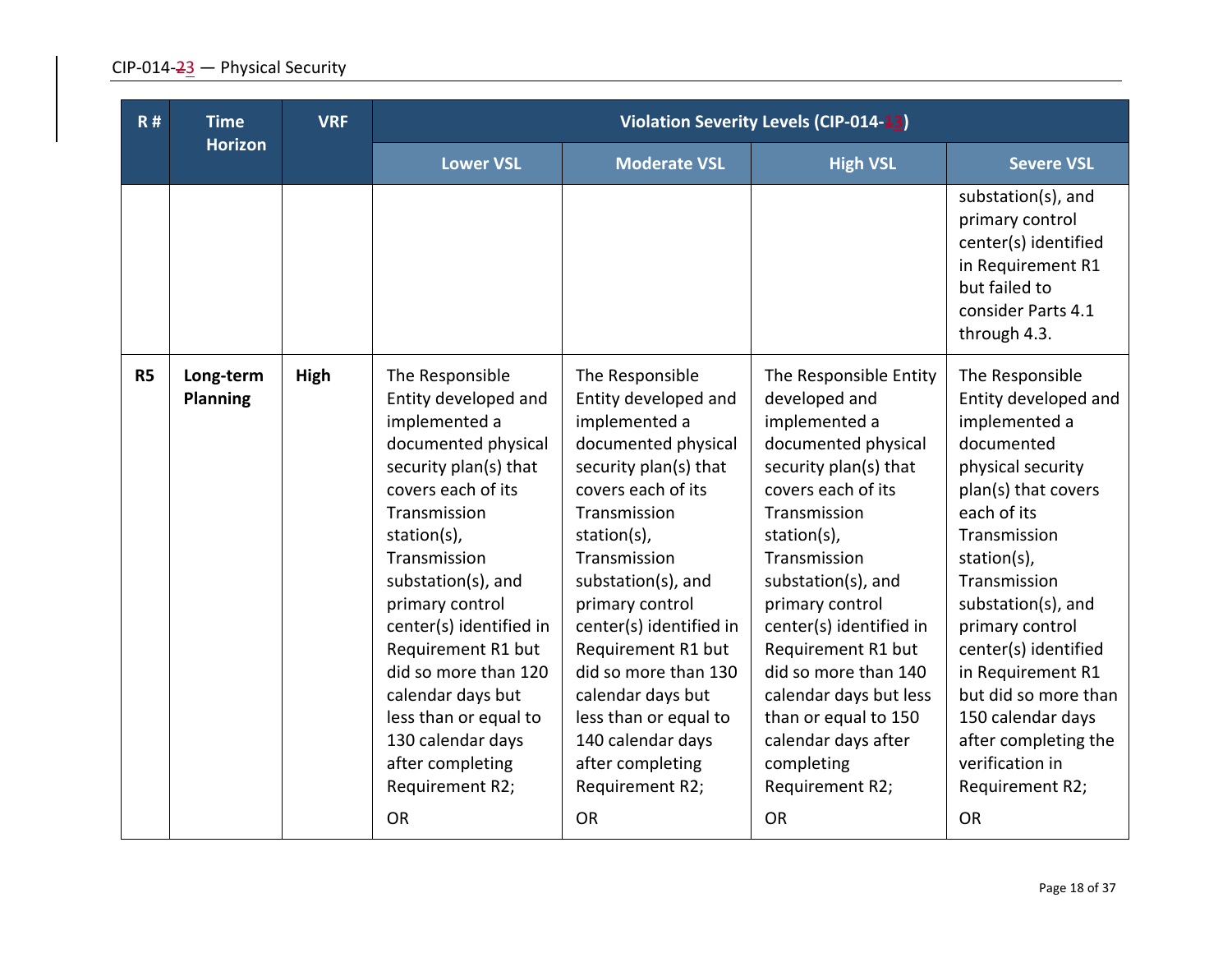| R# | <b>Time</b>    | <b>VRF</b> |                                                                                                                                                                                                                                                                                                                                                                                     |                                                                                                                                                                                                                                                                                                                                                                                     | <b>Violation Severity Levels (CIP-014-13)</b>                                                                                                                                                                                                                                                                                                                                         |                                                                                                                                                                                                                                                                                                                                      |
|----|----------------|------------|-------------------------------------------------------------------------------------------------------------------------------------------------------------------------------------------------------------------------------------------------------------------------------------------------------------------------------------------------------------------------------------|-------------------------------------------------------------------------------------------------------------------------------------------------------------------------------------------------------------------------------------------------------------------------------------------------------------------------------------------------------------------------------------|---------------------------------------------------------------------------------------------------------------------------------------------------------------------------------------------------------------------------------------------------------------------------------------------------------------------------------------------------------------------------------------|--------------------------------------------------------------------------------------------------------------------------------------------------------------------------------------------------------------------------------------------------------------------------------------------------------------------------------------|
|    | <b>Horizon</b> |            | <b>Lower VSL</b>                                                                                                                                                                                                                                                                                                                                                                    | <b>Moderate VSL</b>                                                                                                                                                                                                                                                                                                                                                                 | <b>High VSL</b>                                                                                                                                                                                                                                                                                                                                                                       | <b>Severe VSL</b>                                                                                                                                                                                                                                                                                                                    |
|    |                |            | The Responsible<br>Entity developed and<br>implemented a<br>documented physical<br>security plan(s) that<br>covers its<br>Transmission<br>station(s),<br>Transmission<br>substation(s), and<br>primary control<br>center(s) identified in<br>Requirement R1 and<br>verified according to<br>Requirement R2 but<br>failed to include one<br>of Parts 5.1 through<br>5.4 in the plan. | The Responsible<br>Entity developed and<br>implemented a<br>documented physical<br>security plan(s) that<br>covers its<br>Transmission<br>station(s),<br>Transmission<br>substation(s), and<br>primary control<br>center(s) identified in<br>Requirement R1 and<br>verified according to<br>Requirement R2 but<br>failed to include two<br>of Parts 5.1 through<br>5.4 in the plan. | The Responsible Entity<br>developed and<br>implemented a<br>documented physical<br>security plan(s) that<br>covers its<br>Transmission<br>station(s),<br>Transmission<br>substation(s), and<br>primary control<br>center(s) identified in<br>Requirement R1 and<br>verified according to<br>Requirement R2 but<br>failed to include three<br>of Parts 5.1 through<br>5.4 in the plan. | The Responsible<br>Entity failed to<br>develop and<br>implement a<br>documented<br>physical security<br>plan(s) that covers<br>its Transmission<br>station(s),<br>Transmission<br>substation(s), and<br>primary control<br>center(s) identified<br>in Requirement R1<br>and verified<br>according to<br>Requirement R2.<br><b>OR</b> |
|    |                |            |                                                                                                                                                                                                                                                                                                                                                                                     |                                                                                                                                                                                                                                                                                                                                                                                     |                                                                                                                                                                                                                                                                                                                                                                                       | The Responsible<br>Entity developed and<br>implemented a<br>documented<br>physical security<br>plan(s) that covers<br>its Transmission<br>station(s),<br>Transmission<br>substation(s), and<br>primary control                                                                                                                       |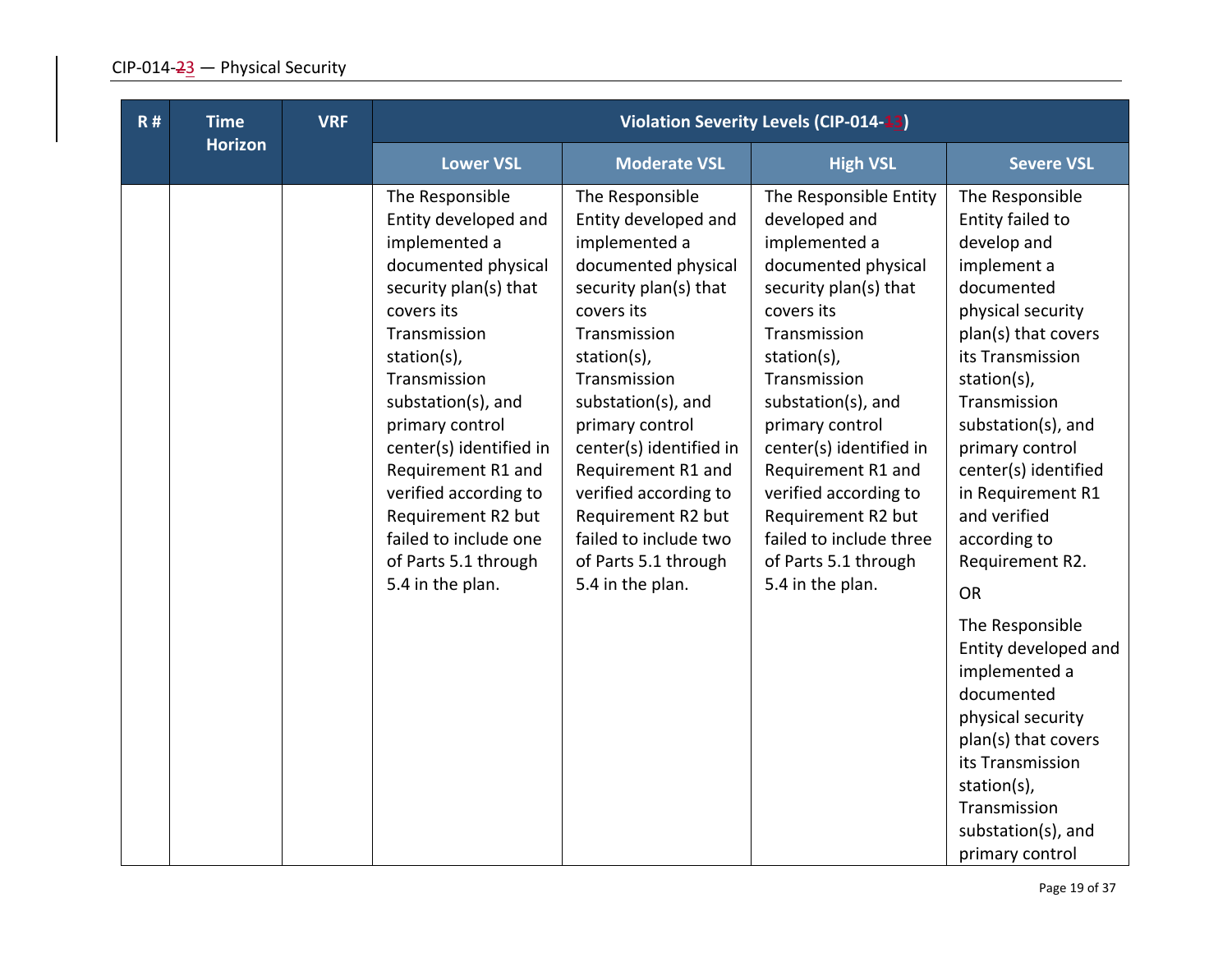| R#        | <b>Time</b>                  | <b>VRF</b>    | <b>Violation Severity Levels (CIP-014-13)</b>                                                                                                                                                                                                                                                                                                                                                                                         |                                                                                                                                                                                                                                                                                                                                                                                                                      |                                                                                                                                                                                                                                                                                                                                                                                                                                                                           |                                                                                                                                                                                                                                                                                                                                                                                                              |
|-----------|------------------------------|---------------|---------------------------------------------------------------------------------------------------------------------------------------------------------------------------------------------------------------------------------------------------------------------------------------------------------------------------------------------------------------------------------------------------------------------------------------|----------------------------------------------------------------------------------------------------------------------------------------------------------------------------------------------------------------------------------------------------------------------------------------------------------------------------------------------------------------------------------------------------------------------|---------------------------------------------------------------------------------------------------------------------------------------------------------------------------------------------------------------------------------------------------------------------------------------------------------------------------------------------------------------------------------------------------------------------------------------------------------------------------|--------------------------------------------------------------------------------------------------------------------------------------------------------------------------------------------------------------------------------------------------------------------------------------------------------------------------------------------------------------------------------------------------------------|
|           | <b>Horizon</b>               |               | <b>Lower VSL</b>                                                                                                                                                                                                                                                                                                                                                                                                                      | <b>Moderate VSL</b>                                                                                                                                                                                                                                                                                                                                                                                                  | <b>High VSL</b>                                                                                                                                                                                                                                                                                                                                                                                                                                                           | <b>Severe VSL</b>                                                                                                                                                                                                                                                                                                                                                                                            |
|           |                              |               |                                                                                                                                                                                                                                                                                                                                                                                                                                       |                                                                                                                                                                                                                                                                                                                                                                                                                      |                                                                                                                                                                                                                                                                                                                                                                                                                                                                           | center(s) identified<br>in Requirement R1<br>and verified<br>according to<br>Requirement 2 but<br>failed to include<br>Parts 5.1 through 5.4<br>in the plan.                                                                                                                                                                                                                                                 |
| <b>R6</b> | Long-term<br><b>Planning</b> | <b>Medium</b> | The Responsible<br>Entity had an<br>unaffiliated third<br>party review the<br>evaluation performed<br>under Requirement<br>R4 and the security<br>plan(s) developed<br>under Requirement<br>R5 but did so in more<br>than 90 calendar days<br>but less than or equal<br>to 100 calendar days;<br><b>OR</b><br>The Responsible<br>Entity had an<br>unaffiliated third<br>party review the<br>evaluation performed<br>under Requirement | The Responsible<br>Entity had an<br>unaffiliated third<br>party review the<br>evaluation performed<br>under Requirement<br>R4 and the security<br>plan(s) developed<br>under Requirement<br>R5 but did so in more<br>than 100 calendar<br>days but less than or<br>equal to 110 calendar<br>days;<br><b>OR</b><br>The Responsible<br>Entity had an<br>unaffiliated third<br>party review the<br>evaluation performed | The Responsible Entity<br>had an unaffiliated<br>third party review the<br>evaluation performed<br>under Requirement R4<br>and the security<br>plan(s) developed<br>under Requirement R5<br>but did so more than<br>110 calendar days but<br>less than or equal to<br>120 calendar days;<br><b>OR</b><br>The Responsible Entity<br>had an unaffiliated<br>third party review the<br>evaluation performed<br>under Requirement R4<br>and the security<br>plan(s) developed | The Responsible<br>Entity failed to have<br>an unaffiliated third<br>party review the<br>evaluation<br>performed under<br>Requirement R4 and<br>the security plan(s)<br>developed under<br>Requirement R5 in<br>more than 120<br>calendar days;<br><b>OR</b><br>The Responsible<br>Entity failed to have<br>an unaffiliated third<br>party review the<br>evaluation<br>performed under<br>Requirement R4 and |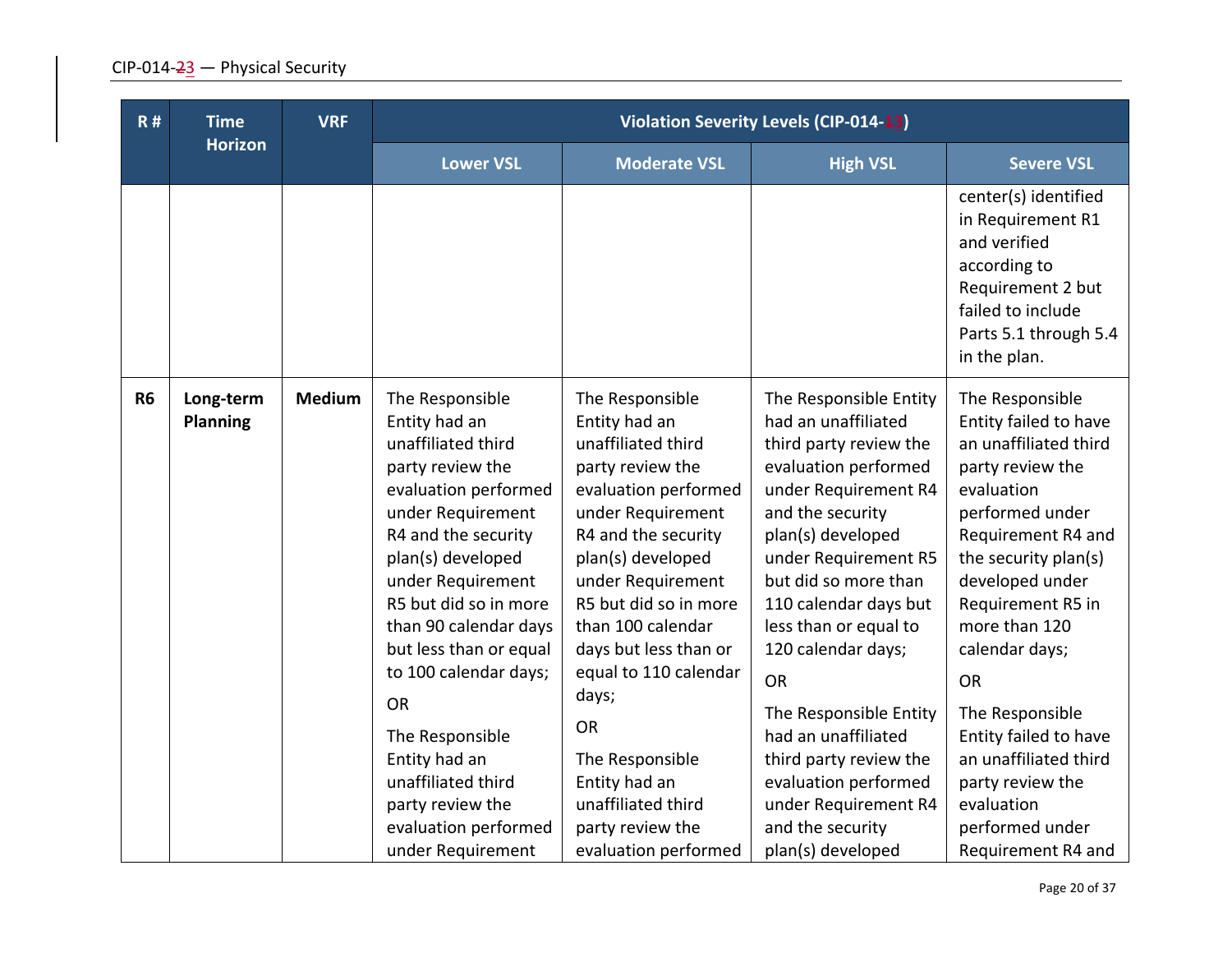| R# | <b>Time</b>    | <b>VRF</b> | <b>Violation Severity Levels (CIP-014-13)</b>                                                                                                                                                                                                                                                                                                  |                                                                                                                                                                                                                                                                                                                                                                     |                                                                                                                                                                                                                                                                                                                                                                                                                                                                                                                                                                         |                                                                                                                                                                                                                                                                                                                                                                      |
|----|----------------|------------|------------------------------------------------------------------------------------------------------------------------------------------------------------------------------------------------------------------------------------------------------------------------------------------------------------------------------------------------|---------------------------------------------------------------------------------------------------------------------------------------------------------------------------------------------------------------------------------------------------------------------------------------------------------------------------------------------------------------------|-------------------------------------------------------------------------------------------------------------------------------------------------------------------------------------------------------------------------------------------------------------------------------------------------------------------------------------------------------------------------------------------------------------------------------------------------------------------------------------------------------------------------------------------------------------------------|----------------------------------------------------------------------------------------------------------------------------------------------------------------------------------------------------------------------------------------------------------------------------------------------------------------------------------------------------------------------|
|    | <b>Horizon</b> |            | <b>Lower VSL</b>                                                                                                                                                                                                                                                                                                                               | <b>Moderate VSL</b>                                                                                                                                                                                                                                                                                                                                                 | <b>High VSL</b>                                                                                                                                                                                                                                                                                                                                                                                                                                                                                                                                                         | <b>Severe VSL</b>                                                                                                                                                                                                                                                                                                                                                    |
|    |                |            | R4 and the security<br>plan(s) developed<br>under Requirement<br>R5 and modified or<br>documented the<br>reason for not<br>modifying the<br>security plan(s) as<br>specified in Part 6.3<br>but did so more than<br>60 calendar days and<br>less than or equal to<br>70 calendar days<br>following completion<br>of the third party<br>review. | under Requirement<br>R4 and the security<br>plan(s) developed<br>under Requirement<br>R5 and modified or<br>documented the<br>reason for not<br>modifying the<br>security plan(s) as<br>specified in Part 6.3<br>but did so more than<br>70 calendar days and<br>less than or equal to<br>80 calendar days<br>following completion<br>of the third party<br>review. | under Requirement R5<br>and modified or<br>documented the<br>reason for not<br>modifying the security<br>plan(s) as specified in<br>Part 6.3 but did so<br>more than 80 calendar<br>days following<br>completion of the<br>third party review;<br><b>OR</b><br>The Responsible Entity<br>had an unaffiliated<br>third party review the<br>evaluation performed<br>under Requirement R4<br>and the security<br>plan(s) developed<br>under Requirement R5<br>but did not document<br>the reason for not<br>modifying the security<br>plan(s) as specified in<br>Part 6.3. | the security plan(s)<br>developed under<br>Requirement R5;<br><b>OR</b><br>The Responsible<br>Entity had an<br>unaffiliated third<br>party review the<br>evaluation<br>performed under<br>Requirement R4 and<br>the security plan(s)<br>developed under<br>Requirement R5 but<br>failed to implement<br>procedures for<br>protecting<br>information per Part<br>6.4. |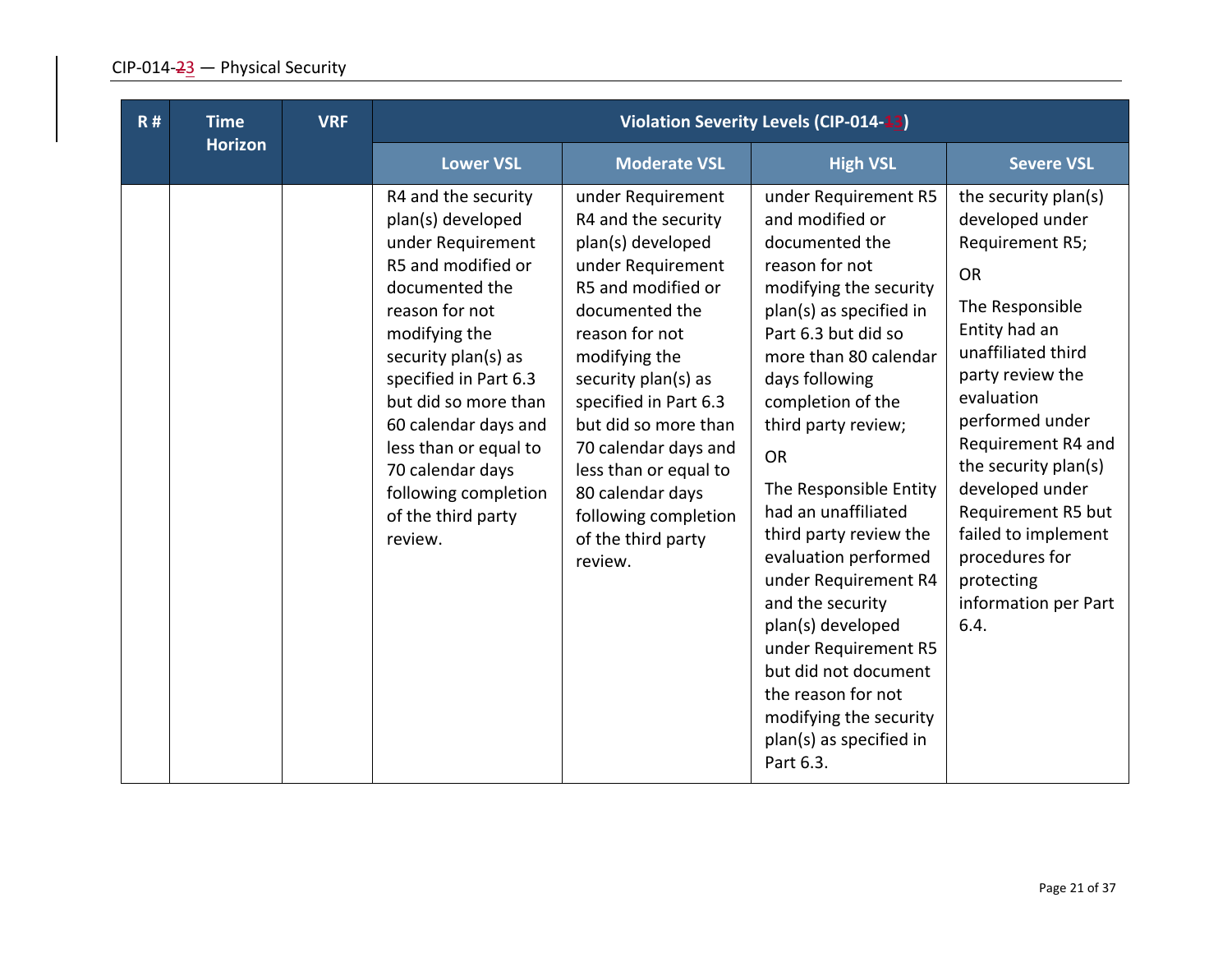# **D. Regional Variances**

None.

**E. Interpretations**

None.

## **F. Associated Documents**

None.

## **Version History**

| <b>Version</b> | <b>Date</b>         | <b>Action</b>                                                       | <b>Change Tracking</b> |
|----------------|---------------------|---------------------------------------------------------------------|------------------------|
| 1              | October 1,<br>2015  | Effective Date                                                      | <b>New</b>             |
| 2              | April 16, 2015      | Revised to meet FERC Order 802<br>directive to remove "widespread". | Revision               |
| $\overline{2}$ | May 7, 2015         | Adopted by the NERC Board of Trustees                               |                        |
| 2              | July 14, 2015       | FERC Letter Order in Docket No.<br>RD15-4-000 approving CIP-014-2   |                        |
| $\overline{3}$ | January 19,<br>2022 | <b>Revised to remove Compliance Section</b><br><u>1.4</u>           | <b>Revision</b>        |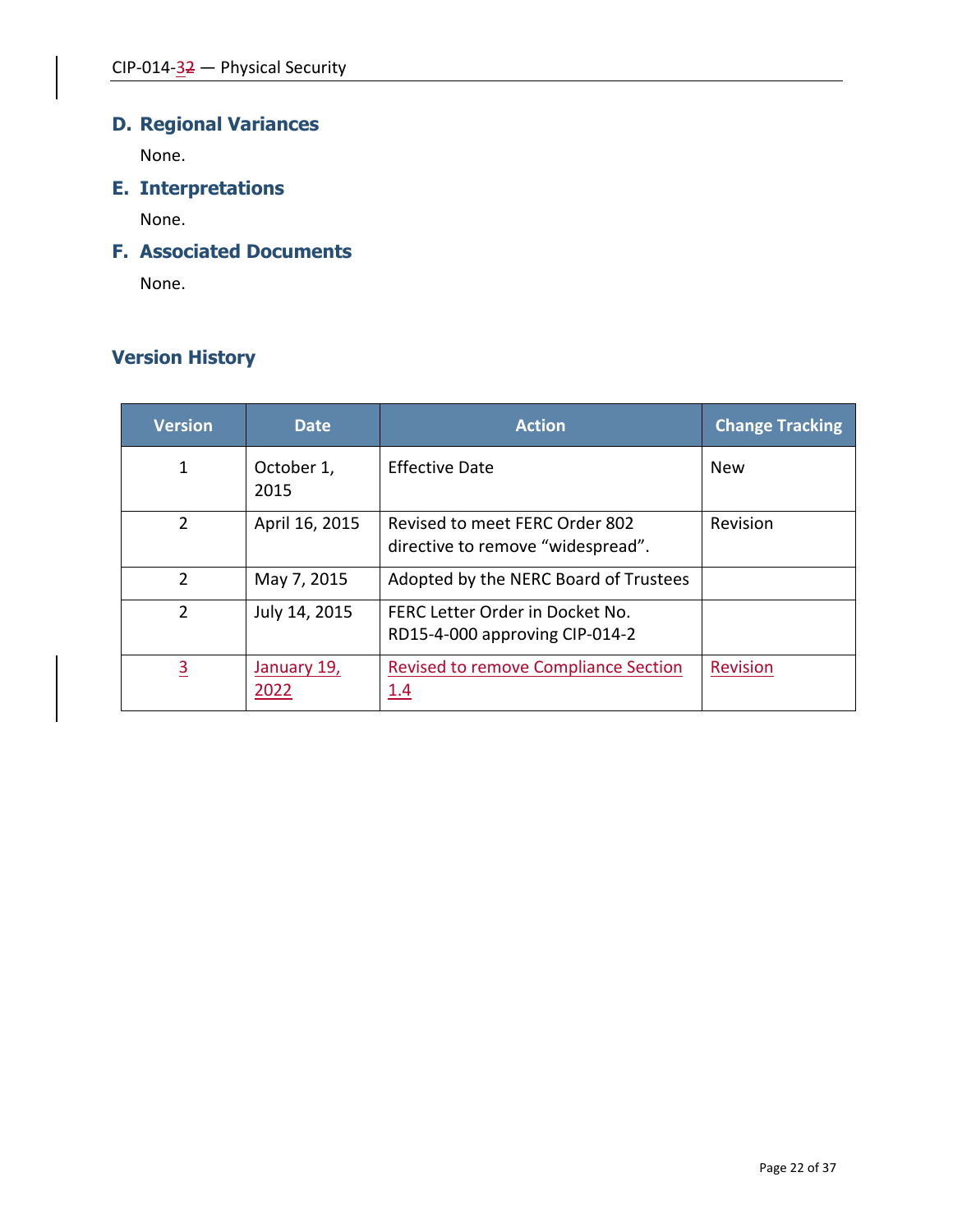## **Guidelines and Technical Basis**

#### **Section 4 Applicability**

The purpose of Reliability Standard CIP-014 is to protect Transmission stations and Transmission substations, and their associated primary control centers that if rendered inoperable or damaged as a result of a physical attack could result in instability, uncontrolled separation, or Cascading within an Interconnection. To properly include those entities that own or operate such Facilities, the Reliability Standard CIP-014 first applies to Transmission Owners that own Transmission Facilities that meet the specific criteria in Applicability Section 4.1.1.1 through 4.1.1.4. The Facilities described in Applicability Section 4.1.1.1 through 4.1.1.4 mirror those Transmission Facilities that meet the bright line criteria for "Medium Impact" Transmission Facilities under Attachment 1 of Reliability Standard CIP-002-5.1. Each Transmission Owner that owns Transmission Facilities that meet the criteria in Section 4.1.1.1 through 4.1.1.4 is required to perform a risk assessment as specified in Requirement R1 to identify its Transmission stations and Transmission substations, and their associated primary control centers, that if rendered inoperable or damaged as a result of a physical attack could result in instability, uncontrolled separation, or Cascading within an Interconnection. The Standard Drafting Team (SDT) expects this population will be small and that many Transmission Owners that meet the applicability of this standard will not actually identify any such Facilities. Only those Transmission Owners with Transmission stations or Transmission substations identified in the risk assessment (and verified under Requirement R2) have performance obligations under Requirements R3 through R6.

This standard also applies to Transmission Operators. A Transmission Operator's obligations under the standard, however, are only triggered if the Transmission Operator is notified by an applicable Transmission Owner under Requirement R3 that the Transmission Operator operates a primary control center that operationally controls a Transmission station(s) or Transmission substation(s) identified in the Requirement R1 risk assessment. A primary control center operationally controls a Transmission station or Transmission substation when the control center's electronic actions can cause direct physical action at the identified Transmission station or Transmission substation, such as opening a breaker, as opposed to a control center that only has information from the Transmission station or Transmission substation and must coordinate direct action through another entity. Only Transmission Operators who are notified that they have primary control centers under this standard have performance obligations under Requirements R4 through R6. In other words, primary control center for purposes of this Standard is the control center that the Transmission Owner or Transmission Operator, respectively, uses as its primary, permanently-manned site to physically operate a Transmission station or Transmission substation that is identified in Requirement R1 and verified in Requirement R2. Control centers that provide back-up capability are not applicable, as they are a form of resiliency and intentionally redundant.

The SDT considered several options for bright line criteria that could be used to determine applicability and provide an initial threshold that defines the set of Transmission stations and Transmission substations that would meet the directives of the FERC order on physical security (*i.e.*, those that could cause instability, uncontrolled separation, or Cascading within an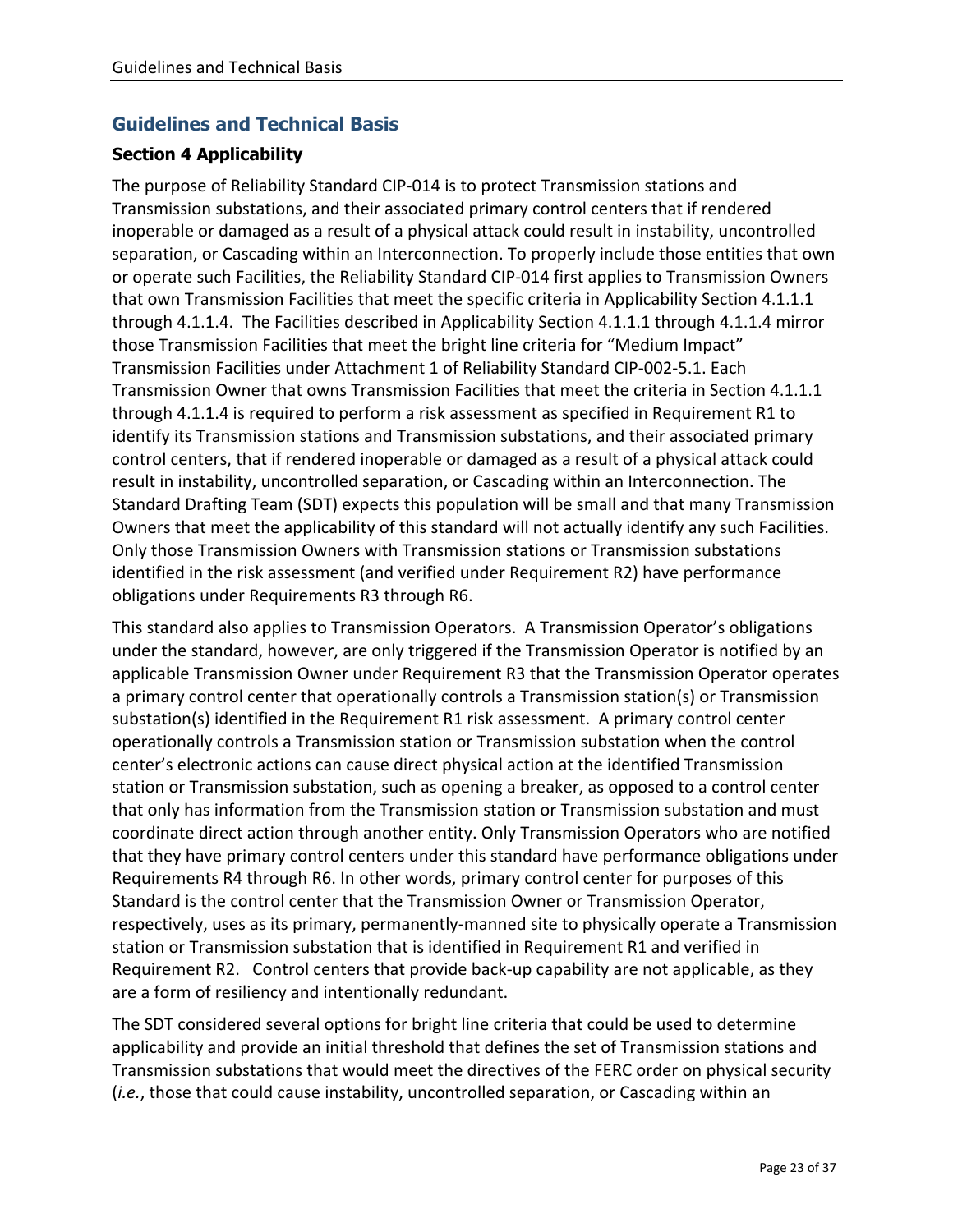Interconnection). The SDT determined that using the criteria for Medium Impact Transmission Facilities in Attachment 1 of CIP-002-5.1 would provide a conservative threshold for defining which Transmission stations and Transmission substations must be included in the risk assessment in Requirement R1 of CIP-014. Additionally, the SDT concluded that using the CIP-002-5.1 Medium Impact criteria was appropriate because it has been approved by stakeholders, NERC, and FERC, and its use provides a technically sound basis to determine which Transmission Owners should conduct the risk assessment. As described in CIP-002-5.1, the failure of a Transmission station or Transmission substation that meets the Medium Impact criteria could have the capability to result in exceeding one or more Interconnection Reliability Operating Limits (IROLs). The SDT understands that using this bright line criteria to determine applicability may require some Transmission Owners to perform risk assessments under Requirement R1 that will result in a finding that none of their Transmission stations or Transmission substations would pose a risk of instability, uncontrolled separation, or Cascading within an Interconnection. However, the SDT determined that higher bright lines could not be technically justified to ensure inclusion of all Transmission stations and Transmission substations, and their associated primary control centers that, if rendered inoperable or damaged as a result of a physical attack could result in instability, uncontrolled separation, or Cascading within an Interconnection. Further guidance and technical basis for the bright line criteria for Medium Impact Facilities can be found in the Guidelines and Technical Basis section of CIP-002-5.1.

Additionally, the SDT determined that it was not necessary to include Generator Operators and Generator Owners in the Reliability Standard. First, Transmission stations or Transmission substations interconnecting generation facilities are considered when determining applicability. Transmission Owners will consider those Transmission stations and Transmission substations that include a Transmission station on the high side of the Generator Step-up transformer (GSU) using Applicability Section 4.1.1.1 and 4.1.1.2. As an example, a Transmission station or Transmission substation identified as a Transmission Owner facility that interconnects generation will be subject to the Requirement R1 risk assessment if it operates at 500kV or greater or if it is connected at 200 kV – 499kV to three or more other Transmission stations or Transmission substations and has an "aggregate weighted value" exceeding 3000 according to the table in Applicability Section 4.1.1.2. Second, the Transmission analysis or analyses conducted under Requirement R1 should take into account the impact of the loss of generation connected to applicable Transmission stations or Transmission substations. Additionally, the FERC order does not explicitly mention generation assets and is reasonably understood to focus on the most critical Transmission Facilities. The diagram below shows an example of a station.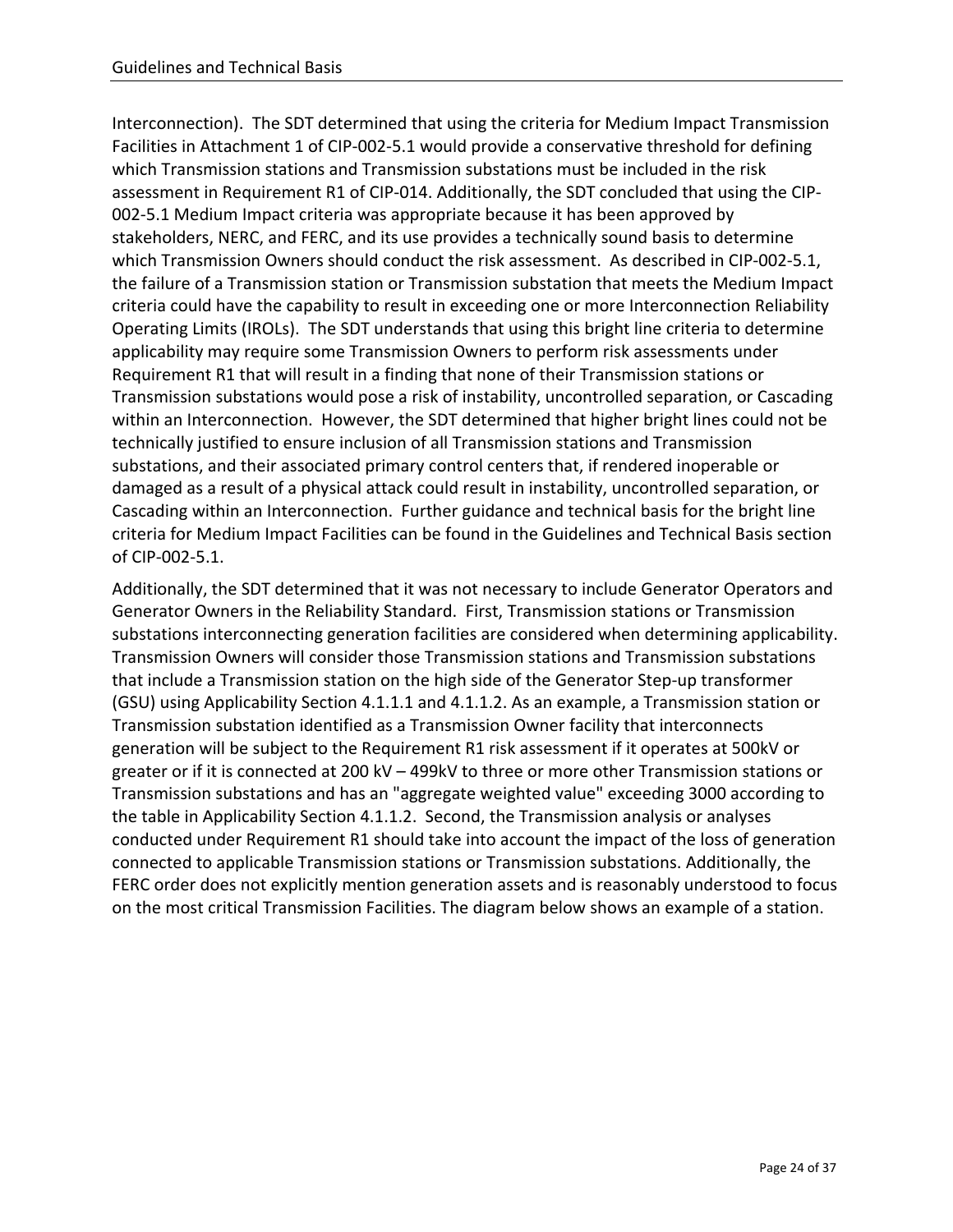

Also, the SDT uses the phrase "Transmission stations or Transmission substations" to recognize the existence of both stations and substations. Many entities in industry consider a substation to be a location with physical borders (i.e. fence, wall, etc.) that contains at least an autotransformer. Locations also exist that do not contain autotransformers, and many entities in industry refer to those locations as stations (switching stations or switchyards). Therefore, the SDT chose to use both "station" and "substation" to refer to the locations where groups of Transmission Facilities exist.

On the issue of joint ownership, the SDT recognizes that this issue is not unique to CIP-014, and expects that the applicable Transmission Owners and Transmission Operators will develop memorandums of understanding, agreements, Coordinated Functional Registrations, or procedures, etc., to designate responsibilities under CIP-014 when joint ownership is at issue, which is similar to what many entities have completed for other Reliability Standards.

The language contained in the applicability section regarding the collector bus is directly copied from CIP-002-5.1, Attachment 1, and has no additional meaning within the CIP-014 standard.

## **Requirement R1**

The initial risk assessment required under Requirement R1 must be completed on or before the effective date of the standard. Subsequent risk assessments are to be performed at least once every 30 or 60 months depending on the results of the previous risk assessment per Requirement R1, Part 1.1. In performing the risk assessment under Requirement R1, the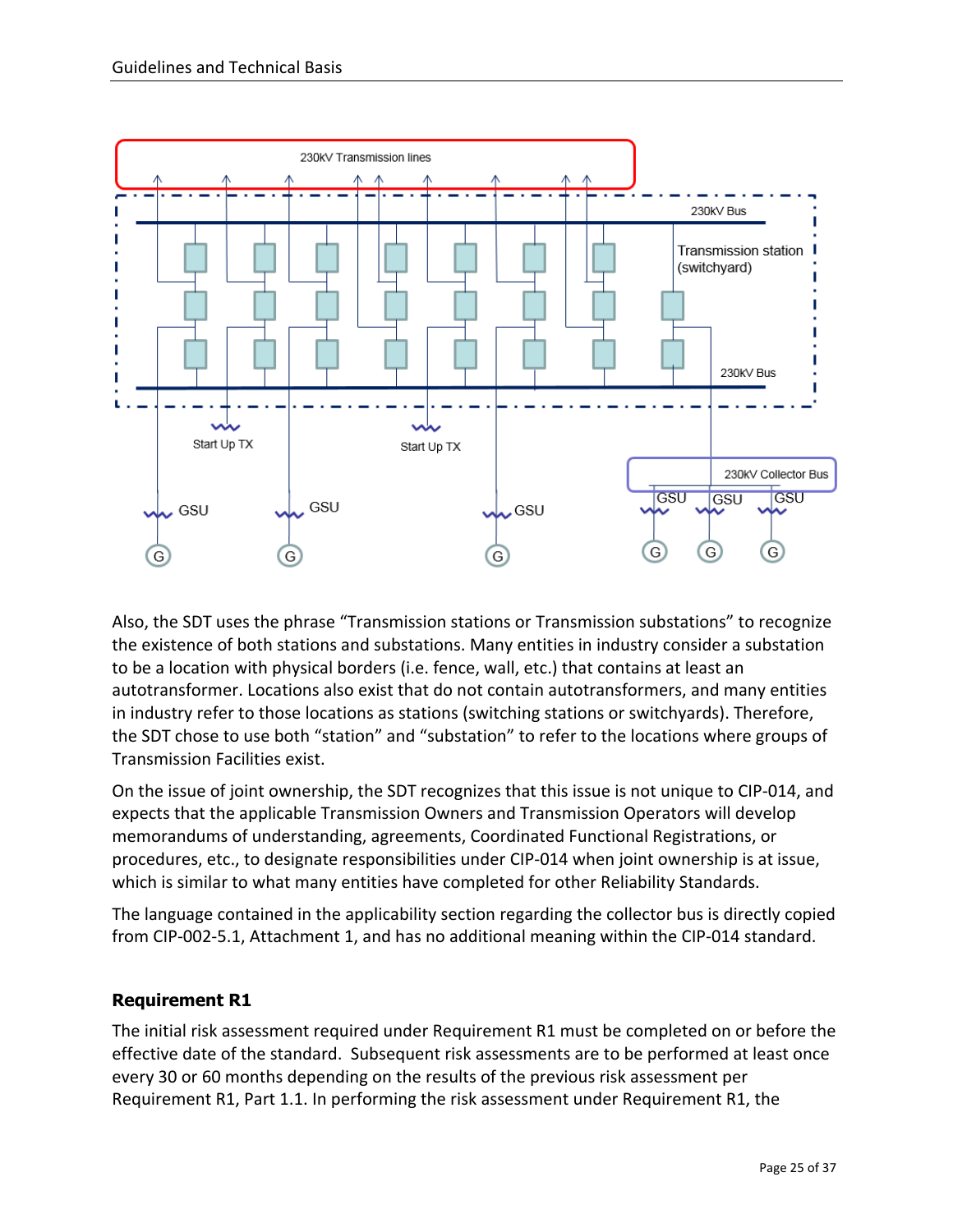Transmission Owner should first identify their population of Transmission stations and Transmission substations that meet the criteria contained in Applicability Section 4.1.1. Requirement R1 then requires the Transmission Owner to perform a risk assessment, consisting of a transmission analysis, to determine which of those Transmission stations and Transmission Substations if rendered inoperable or damaged could result in instability, uncontrolled separation, or Cascading within an Interconnection. The requirement is not to require identification of, and thus, not intended to bring within the scope of the standard a Transmission station or Transmission substation unless the applicable Transmission Owner determines through technical studies and analyses based on objective analysis, technical expertise, operating experience and experienced judgment that the loss of such facility would have a critical impact on the operation of the Interconnection in the event the asset is rendered inoperable or damaged. In the November 20, 2014 Order, FERC reiterated that "only an instability that has a "critical impact on the operation of the interconnection" warrants finding that the facility causing the instability is critical under Requirement R1." The Transmission Owner may determine the criteria for critical impact by considering, among other criteria, any of the following:

- Criteria or methodology used by Transmission Planners or Planning Coordinators in TPL-001-4, Requirement R6
- NERC EOP-004-2 reporting criteria
- Area or magnitude of potential impact

The standard does not mandate the specific analytical method for performing the risk assessment. The Transmission Owner has the discretion to choose the specific method that best suites its needs. As an example, an entity may perform a Power Flow analysis and stability analysis at a variety of load levels.

#### Performing Risk Assessments

The Transmission Owner has the discretion to select a transmission analysis method that fits its facts and system circumstances. To mandate a specific approach is not technically desirable and may lead to results that fail to adequately consider regional, topological, and system circumstances. The following guidance is only an example on how a Transmission Owner may perform a power flow and/or stability analysis to identify those Transmission stations and Transmission substations that if rendered inoperable or damaged as a result of a physical attack could result in instability, uncontrolled separation, or Cascading within an Interconnection. An entity could remove all lines, without regard to the voltage level, to a single Transmission station or Transmission substation and review the simulation results to assess system behavior to determine if Cascading of Transmission Facilities, uncontrolled separation, or voltage or frequency instability is likely to occur over a significant area of the Interconnection. Using engineering judgment, the Transmission Owner (possibly in consultation with regional planning or operation committees and/or ISO/RTO committee input) should develop criteria (e.g. imposing a fault near the removed Transmission station or Transmission substation) to identify a contingency or parameters that result in potential instability, uncontrolled separation, or Cascading within an Interconnection. Regional consultation on these matters is likely to be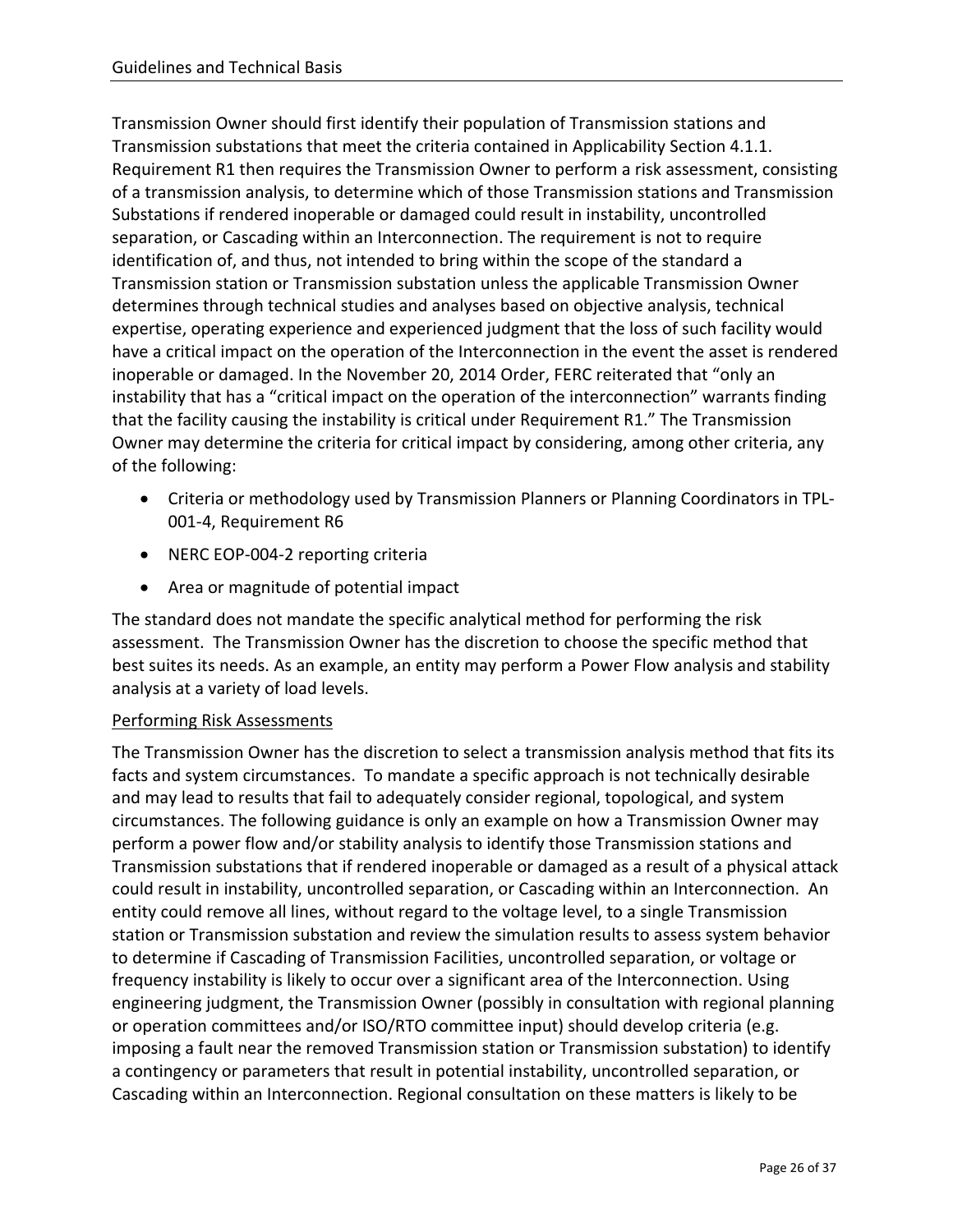helpful and informative, given that the inputs for the risk assessment and the attributes of what constitutes instability, uncontrolled separation, or Cascading within an Interconnection will likely vary from region-to-region or from ISO-to-ISO based on topology, system characteristics, and system configurations. Criteria could also include post-contingency facilities loadings above a certain emergency rating or failure of a power flow case to converge. Available special protection systems (SPS), if any, could be applied to determine if the system experiences any additional instability which may result in uncontrolled separation. Example criteria may include:

- (a) Thermal overloads beyond facility emergency ratings;
- (b) Voltage deviation exceeding ± 10%; or
- (c) Cascading outage/voltage collapse; or
- (d) Frequency below under-frequency load shed points

## Periodicity

A Transmission Owner who identifies one or more Transmission stations or Transmission substations (as verified under Requirement R2) that if rendered inoperable or damaged could result in instability, uncontrolled separation, or Cascading within an Interconnection is required to conduct a risk assessment at least once every 30 months. This period ensures that the risk assessment remains current with projected conditions and configurations in the planned system. This risk assessment, as the initial assessment, must consider applicable planned Transmission stations and Transmission substations to be in service within 24 months. The 30 month timeframe aligns with the 24 month planned to be in service date because the Transmission Owner is provided the flexibility, depending on its planning cycle and the frequency in which it may plan to construct a new Transmission station or Transmission substation to more closely align these dates. The requirement is to conduct the risk assessment at least once every 30 months, so for a Transmission Owner that believes it is better to conduct a risk assessment once every 24 months, because of its planning cycle, it has the flexibility to do so.

Transmission Owners that have not identified any Transmission stations or Transmission substations (as verified under Requirement R2) that if rendered inoperable or damaged could result in instability, uncontrolled separation, or Cascading within an Interconnection are unlikely to see changes to their risk assessment in the Near-Term Planning Horizon. Consequently, a 60 month periodicity for completing a subsequent risk assessment is specified.

#### Identification of Primary Control Centers

After completing the risk assessment specified in Requirement R1, it is important to additionally identify the primary control center that operationally controls each Transmission station or Transmission substation that if rendered inoperable or damaged could result in instability, uncontrolled separation, or Cascading within an Interconnection. A primary control center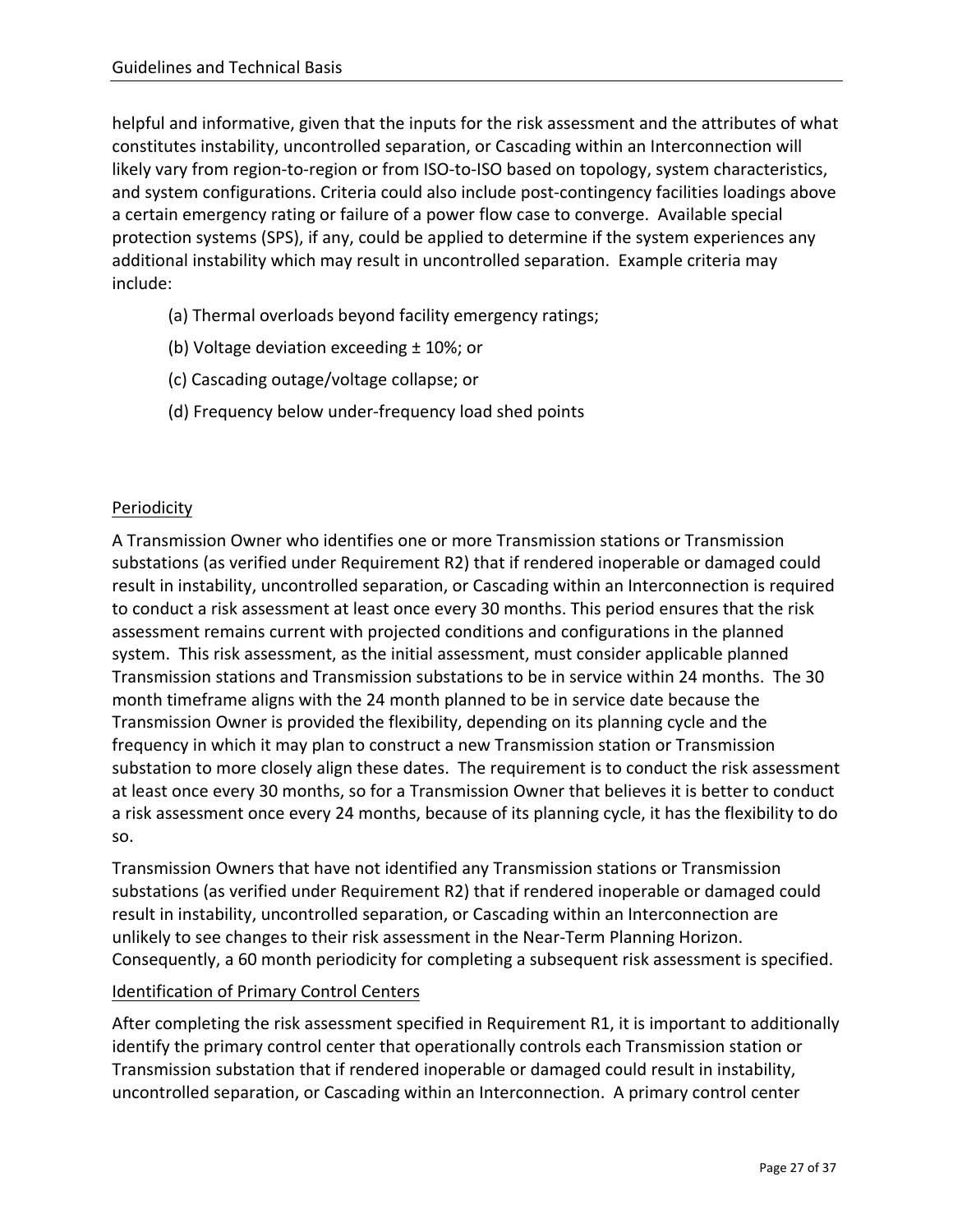"operationally controls" a Transmission station or Transmission substation when the control center's electronic actions can cause direct physical actions at the identified Transmission station and Transmission substation, such as opening a breaker.

## **Requirement R2**

This requirement specifies verification of the risk assessment performed under Requirement R1 by an entity other than the owner or operator of the Requirement R1 risk assessment.

A verification of the risk assessment by an unaffiliated third party, as specified in Requirement R2, could consist of:

- 1. Certifying that the Requirement R1 risk assessment considers the Transmission stations and Transmission substations identified in Applicability Section 4.1.1.
- 2. Review of the model used to conduct the risk assessment to ensure it contains sufficient system topology to identify Transmission stations and Transmission substations that if rendered inoperable or damaged could cause instability, uncontrolled separation, or Cascading within an Interconnection.
- 3. Review of the Requirement R1 risk assessment methodology.

This requirement provides the flexibility for a Transmission Owner to select from unaffiliated registered and non-registered entities with transmission planning or analysis experience to perform the verification of the Requirement R1 risk assessment. The term unaffiliated means that the selected verifying entity cannot be a corporate affiliate (*i.e.,* the verifying or third party reviewer cannot be an entity that corporately controls, is controlled by or is under common control with, the Transmission Owner). The verifying entity also cannot be a division of the Transmission Owner that operates as a functional unit.

The prohibition on registered entities using a corporate affiliate to conduct the verification, however, does not prohibit a governmental entity (e.g., a city, a municipality, a U.S. federal power marketing agency, or any other political subdivision of U.S. or Canadian federal, state, or provincial governments) from selecting as the verifying entity another governmental entity within the same political subdivision. For instance, a U.S. federal power marketing agency may select as its verifier another U.S. federal agency to conduct its verification so long as the selected entity has transmission planning or analysis experience. Similarly, a Transmission Owner owned by a Canadian province can use a separate agency of that province to perform the verification. The verifying entity, however, must still be a third party and cannot be a division of the registered entity that operates as a functional unit.

Requirement R2 also provides that the "verification may occur concurrent with or after the risk assessment performed under Requirement R1." This provision is designed to provide the Transmission Owner the flexibility to work with the verifying entity throughout (*i.e.,* concurrent with) the risk assessment, which for some Transmission Owners may be more efficient and effective. In other words, a Transmission Owner could collaborate with their unaffiliated verifying entity to perform the risk assessment under Requirement R1 such that both Requirement R1 and Requirement R2 are satisfied concurrently. The intent of Requirement R2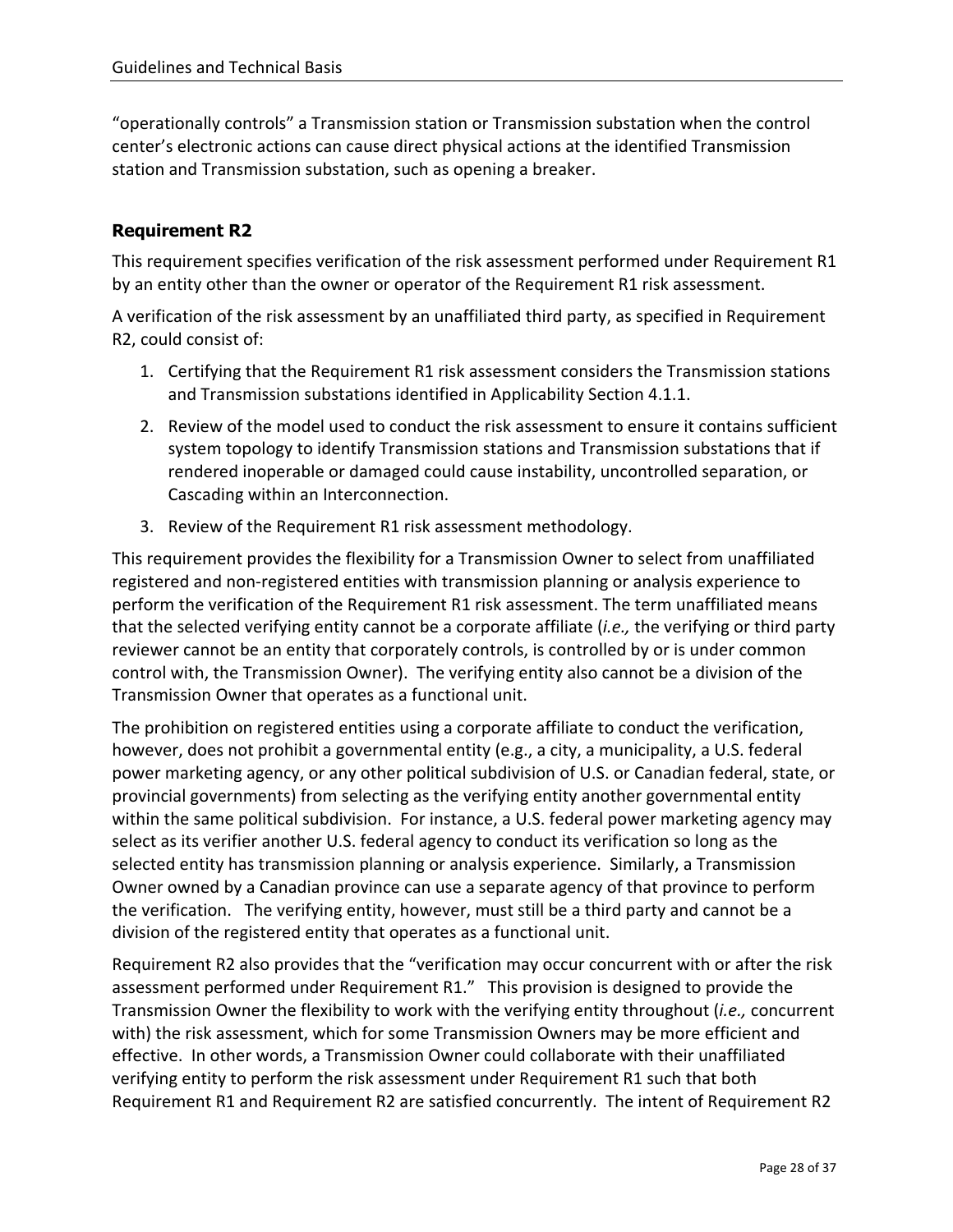is to have an entity other than the owner or operator of the facility to be involved in the risk assessment process and have an opportunity to provide input. Accordingly, Requirement R2 is designed to allow entities the discretion to have a two-step process, where the Transmission Owner performs the risk assessment and subsequently has a third party review that assessment, or a one-step process, where the entity collaborates with a third party to perform the risk assessment.

Characteristics to consider in selecting a third party reviewer could include:

- Registered Entity with applicable planning and reliability functions.
- Experience in power system studies and planning.
- The entity's understanding of the MOD standards, TPL standards, and facility ratings as they pertain to planning studies.
- The entity's familiarity with the Interconnection within which the Transmission Owner is located.

With respect to the requirement that Transmission owners develop and implement procedures for protecting confidential and sensitive information, the Transmission Owner could have a method for identifying documents that require confidential treatment. One mechanism for protecting confidential or sensitive information is to prohibit removal of sensitive or confidential information from the Transmission Owner's site. Transmission Owners could include such a prohibition in a non-disclosure agreement with the verifying entity.

A Technical feasibility study is not required in the Requirement R2 documentation of the technical basis for not modifying the identification in accordance with the recommendation.

On the issue of the difference between a verifier in Requirement R2 and a reviewer in Requirement R6, the SDT indicates that the verifier will confirm that the risk assessment was completed in accordance with Requirement R1, including the number of Transmission stations and substations identified, while the reviewer in Requirement R6 is providing expertise on the manner in which the evaluation of threats was conducted in accordance with Requirement R4, and the physical security plan in accordance with Requirement R5. In the latter situation there is no verification of a technical analysis, rather an application of experience and expertise to provide guidance or recommendations, if needed.

Parts 2.4 and 6.4 require the entities to have procedures to protect the confidentiality of sensitive or confidential information. Those procedures may include the following elements:

- 1. Control and retention of information on site for third party verifiers/reviewers.
- 2. Only "need to know" employees, etc., get the information.
- 3. Marking documents as confidential
- 4. Securely storing and destroying information when no longer needed.
- 5. Not releasing information outside the entity without, for example, General Counsel sign-off.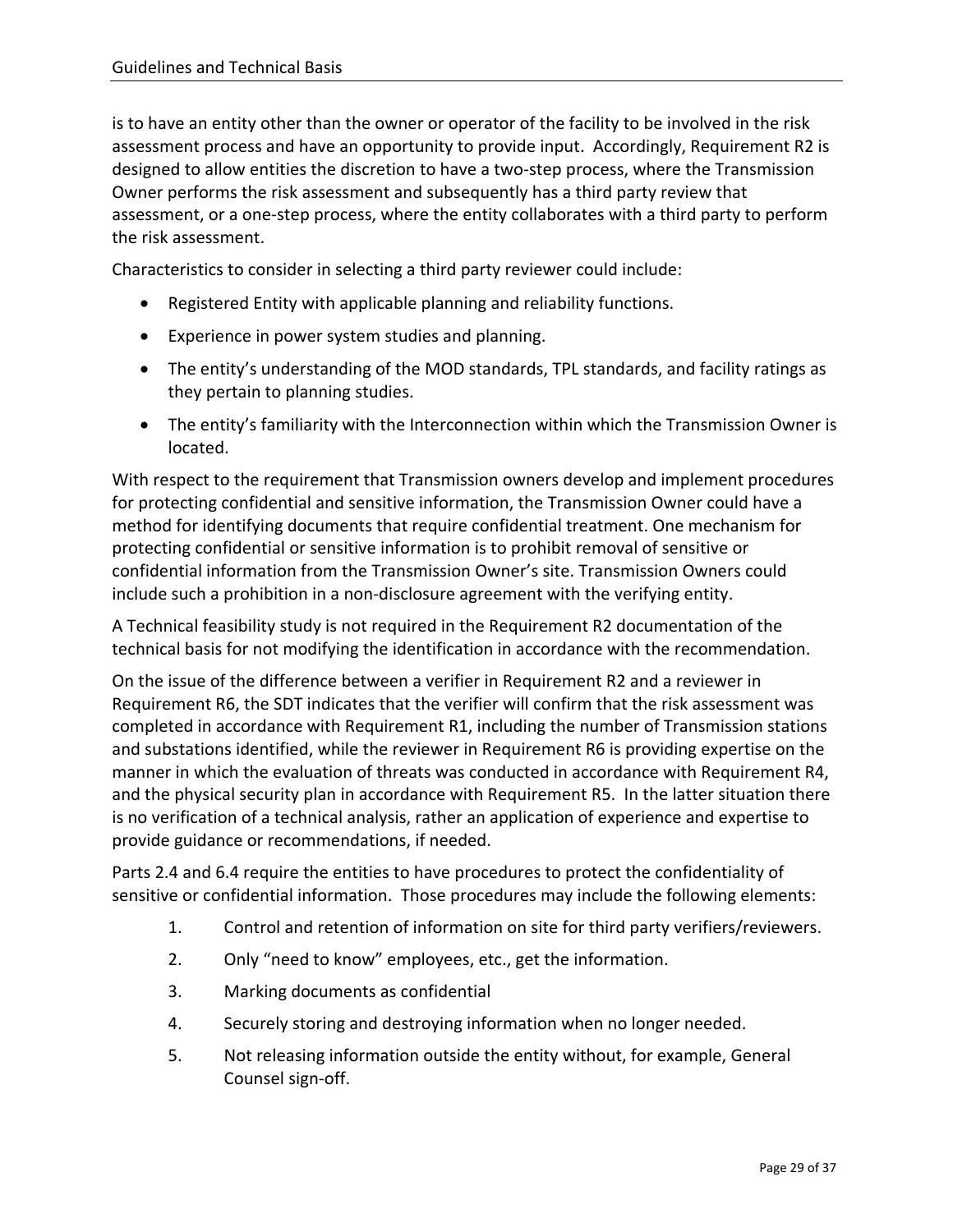#### **Requirement R3**

Some Transmission Operators will have obligations under this standard for certain primary control centers. Those obligations, however, are contingent upon a Transmission Owner first completing the risk assessment specified by Requirement R1 and the verification specified by Requirement R2. Requirement R3 is intended to ensure that a Transmission Operator that has operational control of a primary control center identified in Requirement R1 receive notice so that the Transmission Operator may fulfill the rest of the obligations required in Requirements R4 through R6. Since the timing obligations in Requirements R4 through R6 are based upon completion of Requirement R2, the Transmission Owner must also include within the notice the date of completion of Requirement R2. Similarly, the Transmission Owner must notify the Transmission Operator of any removals from identification that result from a subsequent risk assessment under Requirement R1 or as a result of the verification process under Requirement R2.

#### **Requirement R4**

This requirement requires owners and operators of facilities identified by the Requirement R1 risk assessment and that are verified under Requirement R2 to conduct an assessment of potential threats and vulnerabilities to those Transmission stations, Transmission substations, and primary control centers using a tailored evaluation process. Threats and vulnerabilities may vary from facility to facility based on any number of factors that include, but are not limited to, location, size, function, existing physical security protections, and attractiveness as a target.

In order to effectively conduct a threat and vulnerability assessment, the asset owner may be the best source to determine specific site vulnerabilities, but current and evolving threats may best be determined by others in the intelligence or law enforcement communities. A number of resources have been identified in the standard, but many others exist and asset owners are not limited to where they may turn for assistance. Additional resources may include state or local fusion centers, U.S. Department of Homeland Security, Federal Bureau of Investigations (FBI), Public Safety Canada, Royal Canadian Mounted Police, and InfraGard chapters coordinated by the FBI.

The Responsible Entity is required to take a number of factors into account in Parts 4.1 to 4.3 in order to make a risk-based evaluation under Requirement R4.

To assist in determining the current threat for a facility, the prior history of attacks on similarly protected facilities should be considered when assessing probability and likelihood of occurrence at the facility in question.

Resources that may be useful in conducting threat and vulnerability assessments include:

- NERC Security Guideline for the Electricity Sector: Physical Security.
- NERC Security Guideline: Physical Security Response.
- ASIS International General Risk Assessment Guidelines.
- ASIS International Facilities Physical Security Measure Guideline.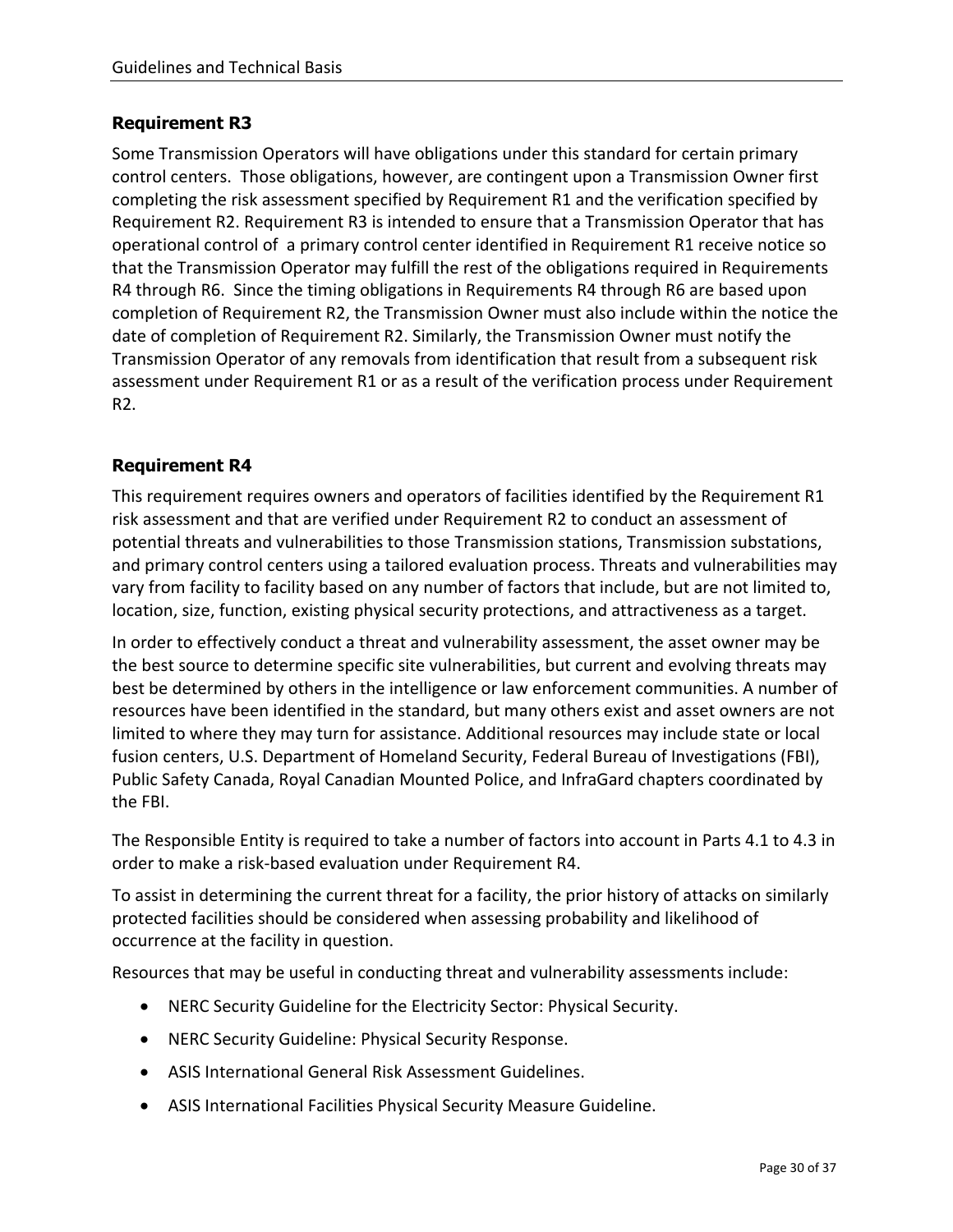- ASIS International Security Management Standard: Physical Asset Protection.
- Whole Building Design Guide Threat/Vulnerability Assessments.

#### **Requirement R5**

This requirement specifies development and implementation of a security plan(s) designed to protect against attacks to the facilities identified in Requirement R1 based on the assessment performed under Requirement R4.

Requirement R5 specifies the following attributes for the physical security plan:

• *Resiliency or security measures designed collectively to deter, detect, delay, assess, communicate, and respond to potential physical threats and vulnerabilities identified during the evaluation conducted in Requirement R4.*

Resiliency may include, among other things:

- a. System topology changes,
- b. Spare equipment,
- c. Construction of a new Transmission station or Transmission substation.

While most security measures will work together to collectively harden the entire site, some may be allocated to protect specific critical components. For example, if protection from gunfire is considered necessary, the entity may only install ballistic protection for critical components, not the entire site.

• *Law enforcement contact and coordination information.*

Examples of such information may be posting 9-1-1 for emergency calls and providing substation safety and familiarization training for local and federal law enforcement, fire department, and Emergency Medical Services.

• *A timeline for executing the physical security enhancements and modifications specified in the physical security plan.*

Entities have the flexibility to prioritize the implementation of the various resiliency or security enhancements and modifications in their security plan according to risk, resources, or other factors. The requirement to include a timeline in the physical security plan for executing the actual physical security enhancements and modifications does not also require that the enhancements and modifications be completed within 120 days. The actual timeline may extend beyond the 120 days, depending on the amount of work to be completed.

• *Provisions to evaluate evolving physical threats, and their corresponding security measures, to the Transmission station(s), Transmission substation(s), or primary control center(s).*

A registered entity's physical security plan should include processes and responsibilities for obtaining and handling alerts, intelligence, and threat warnings from various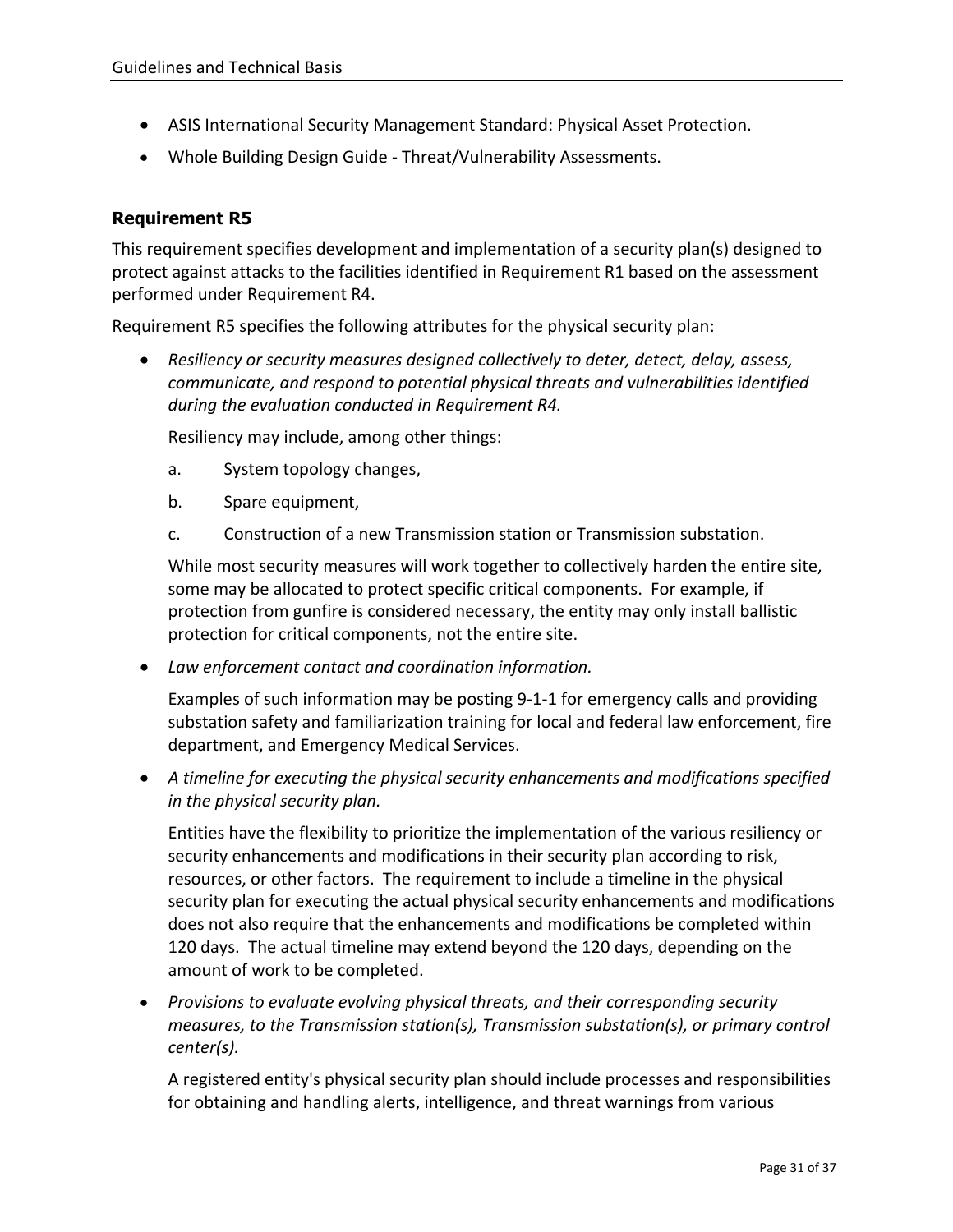sources. Some of these sources could include the ERO, ES-ISAC, and US and/or Canadian federal agencies. This information should be used to reevaluate or consider changes in the security plan and corresponding security measures of the security plan found in R5.

Incremental changes made to the physical security plan prior to the next required third party review do not require additional third party reviews.

## **Requirement R6**

This requirement specifies review by an entity other than the Transmission Owner or Transmission Operator with appropriate expertise for the evaluation performed according to Requirement R4 and the security plan(s) developed according to Requirement R5. As with Requirement R2, the term unaffiliated means that the selected third party reviewer cannot be a corporate affiliate (*i.e.,* the third party reviewer cannot be an entity that corporately controls, is controlled by or is under common control with, the Transmission Operator). A third party reviewer also cannot be a division of the Transmission Operator that operates as a functional unit.

As noted in the guidance for Requirement R2, the prohibition on registered entities using a corporate affiliate to conduct the review, however, does not prohibit a governmental entity from selecting as the third party reviewer another governmental entity within the same political subdivision. For instance, a city or municipality may use its local enforcement agency, so long as the local law enforcement agency satisfies the criteria in Requirement R6. The third party reviewer, however, must still be a third party and cannot be a division of the registered entity that operates as a functional unit.

The Responsible Entity can select from several possible entities to perform the review:

• *An entity or organization with electric industry physical security experience and whose review staff has at least one member who holds either a Certified Protection Professional (CPP) or Physical Security Professional (PSP) certification.*

In selecting CPP and PSP for use in this standard, the SDT believed it was important that if a private entity such as a consulting or security firm was engaged to conduct the third party review, they must tangibly demonstrate competence to conduct the review. This includes electric industry physical security experience and either of the premier security industry certifications sponsored by ASIS International. The ASIS certification program was initiated in 1977, and those that hold the CPP certification are board certified in security management. Those that hold the PSP certification are board certified in physical security.

- *An entity or organization approved by the ERO.*
- *A governmental agency with physical security expertise.*
- *An entity or organization with demonstrated law enforcement, government, or military physical security expertise.*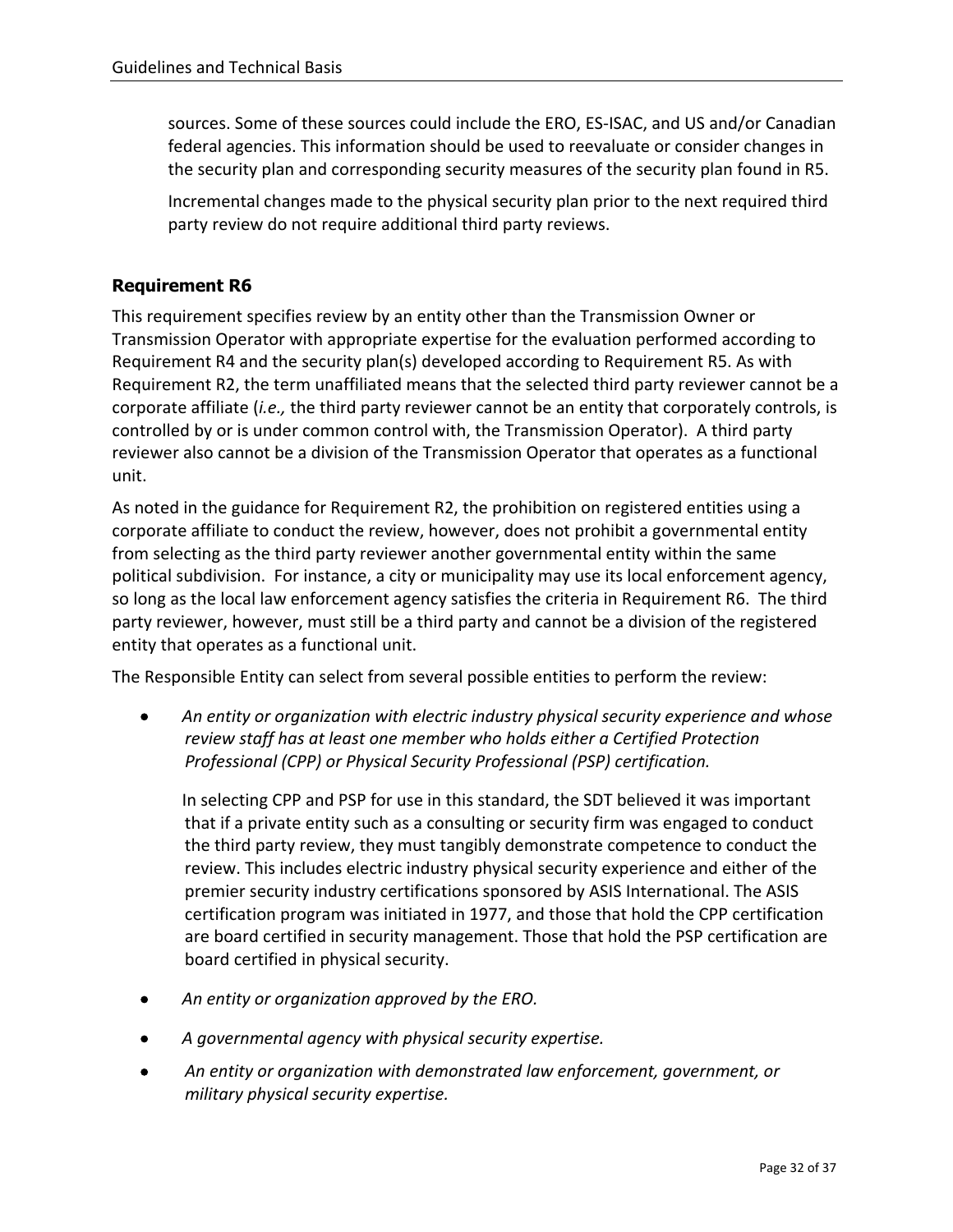As with the verification under Requirement R2, Requirement R6 provides that the "review may occur concurrently with or after completion of the evaluation performed under Requirement R4 and the security plan development under Requirement R5." This provision is designed to provide applicable Transmission Owners and Transmission Operators the flexibility to work with the third party reviewer throughout (*i.e.,* concurrent with) the evaluation performed according to Requirement R4 and the security plan(s) developed according to Requirement R5, which for some Responsible Entities may be more efficient and effective. In other words, a Transmission Owner or Transmission Operator could collaborate with their unaffiliated third party reviewer to perform an evaluation of potential threats and vulnerabilities (Requirement R4) and develop a security plan (Requirement R5) to satisfy Requirements R4 through R6 simultaneously. The intent of Requirement R6 is to have an entity other than the owner or operator of the facility to be involved in the Requirement R4 evaluation and the development of the Requirement R5 security plans and have an opportunity to provide input on the evaluation and the security plan. Accordingly, Requirement R6 is designed to allow entities the discretion to have a two-step process, where the Transmission Owner performs the evaluation and develops the security plan itself and then has a third party review that assessment, or a one-step process, where the entity collaborates with a third party to perform the evaluation and develop the security plan.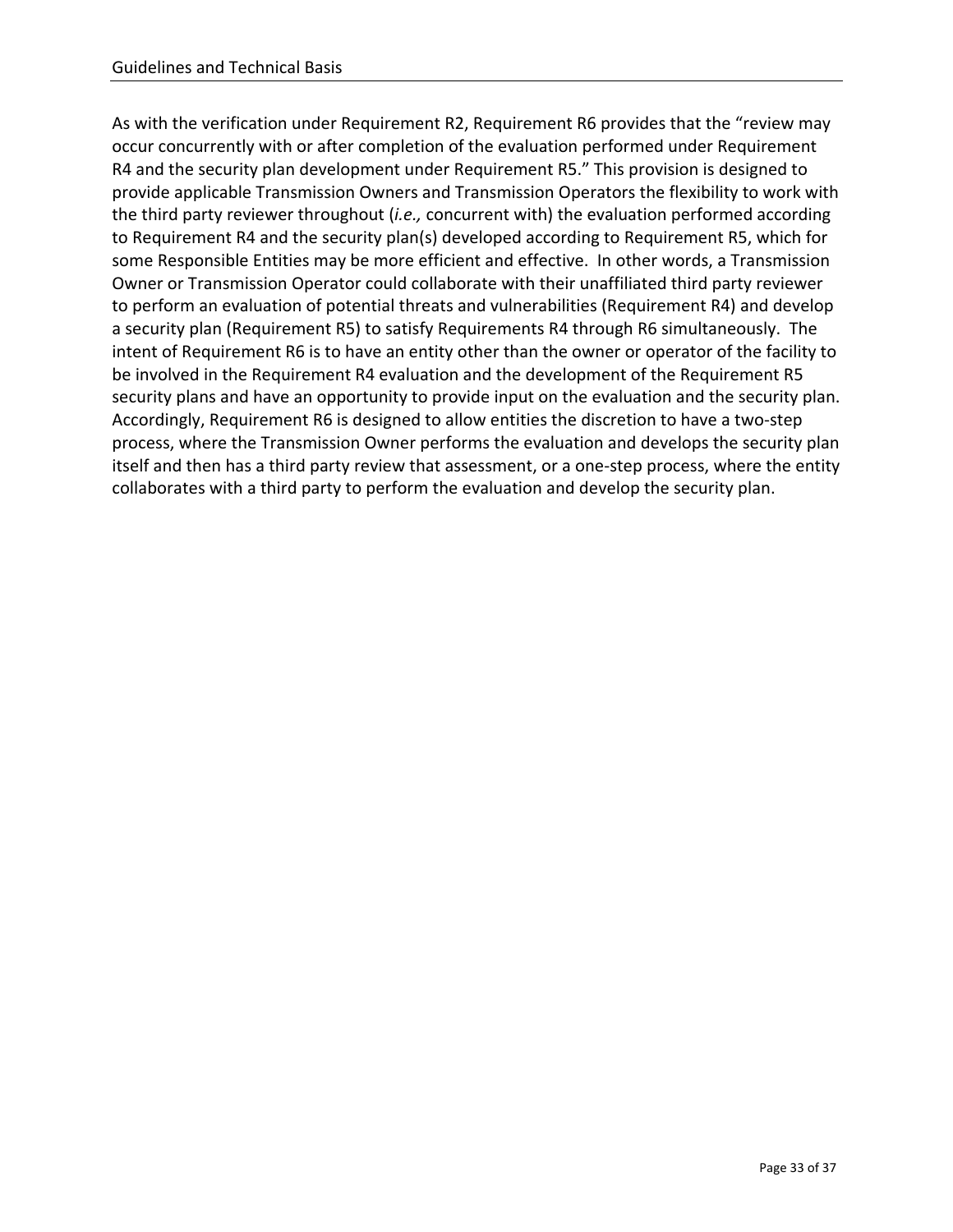## **Timeline**

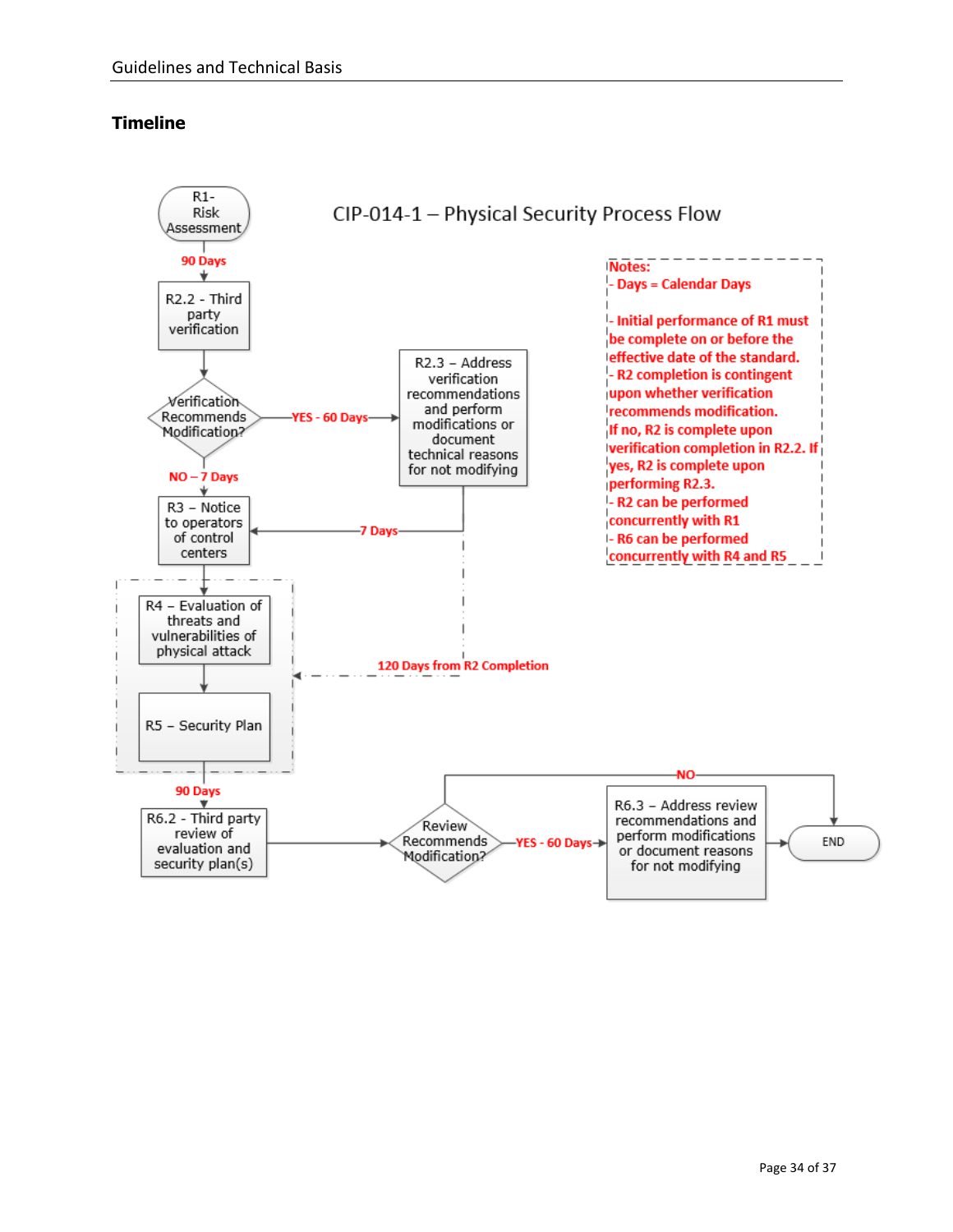# **Rationale**

During development of this standard, text boxes were embedded within the standard to explain the rationale for various parts of the standard. Upon BOT approval, the text from the rationale text boxes was moved to this section.

### **Rationale for Requirement R1:**

This requirement meets the FERC directive from paragraph 6 of its March 7, 2014 order on physical security to perform a risk assessment to identify which facilities if rendered inoperable or damaged could impact an Interconnection through instability, uncontrolled separation, or cascading failures. The requirement is not intended to bring within the scope of the standard a Transmission station or Transmission substation unless the applicable Transmission Owner determines through technical studies and analyses based on objective analysis, technical expertise, operating experience and experienced judgment that the loss of such facility would have a critical impact on the operation of the Interconnection in the event the asset is rendered inoperable or damaged. In the November 20, 2014 Order, FERC reiterated that "only an instability that has a "critical impact on the operation of the interconnection" warrants finding that the facility causing the instability is critical under Requirement R1." The Transmission Owner may determine the criteria for critical impact by considering, among other criteria, any of the following:

- Criteria or methodology used by Transmission Planners or Planning Coordinators in TPL-001-4, Requirement R6
- NERC EOP-004-2 reporting criteria
- Area or magnitude of potential impact

Requirement R1 also meets the FERC directive for periodic reevaluation of the risk assessment by requiring the risk assessment to be performed every 30 months (or 60 months for an entity that has not identified in a previous risk assessment any Transmission stations or Transmission substations that if rendered inoperable or damaged could result in instability, uncontrolled separation, or Cascading within an Interconnection).

After identifying each Transmission station and Transmission substation that meets the criteria in Requirement R1, it is important to additionally identify the primary control center that operationally controls that Transmission station or Transmission substation (*i.e.,* the control center whose electronic actions can cause direct physical actions at the identified Transmission station and Transmission substation, such as opening a breaker, compared to a control center that only has the ability to monitor the Transmission station and Transmission substation and, therefore, must coordinate direct physical action through another entity).

#### **Rationale for Requirement R2:**

This requirement meets the FERC directive from paragraph 11 in the order on physical security requiring verification by an entity other than the owner or operator of the risk assessment performed under Requirement R1.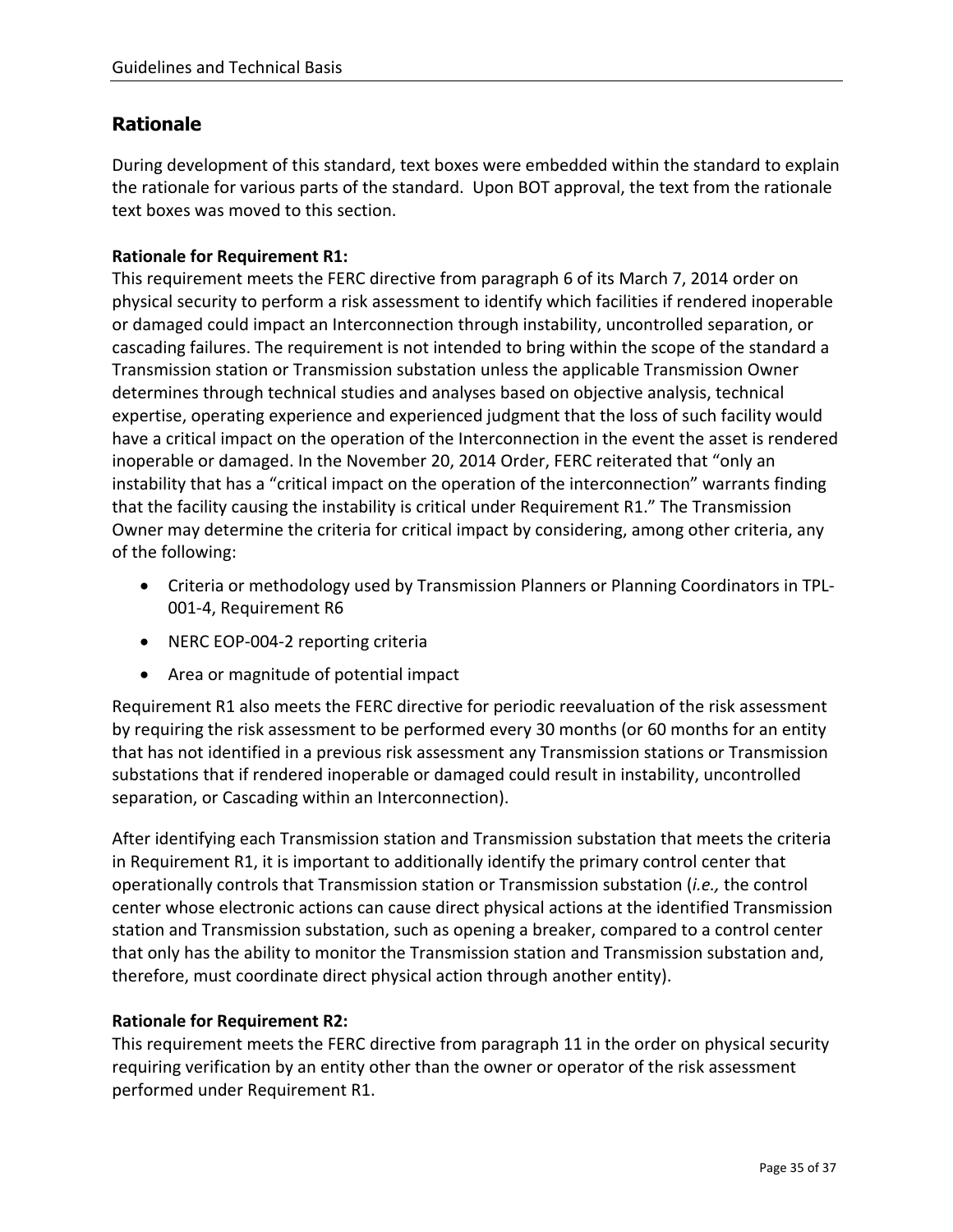This requirement provides the flexibility for a Transmission Owner to select registered and nonregistered entities with transmission planning or analysis experience to perform the verification of the Requirement R1 risk assessment. The term "unaffiliated" means that the selected verifying entity cannot be a corporate affiliate (*i.e.*, the verifying entity cannot be an entity that controls, is controlled by, or is under common control with, the Transmission owner). The verifying entity also cannot be a division of the Transmission Owner that operates as a functional unit. The term "unaffiliated" is not intended to prohibit a governmental entity from using another government entity to be a verifier under Requirement R2.

Requirement R2 also provides the Transmission Owner the flexibility to work with the verifying entity throughout the Requirement R1 risk assessment, which for some Transmission Owners may be more efficient and effective. In other words, a Transmission Owner could coordinate with their unaffiliated verifying entity to perform a Requirement R1 risk assessment to satisfy both Requirement R1 and Requirement R2 concurrently.

Planning Coordinator is a functional entity listed in Part 2.1. The Planning Coordinator and Planning Authority are the same entity as shown in the NERC Glossary of Terms Used in NERC Reliability Standards.

#### **Rationale for Requirement R3:**

Some Transmission Operators will have obligations under this standard for certain primary control centers. Those obligations, however, are contingent upon a Transmission Owner first identifying which Transmission stations and Transmission substations meet the criteria specified by Requirement R1, as verified according to Requirement R2. This requirement is intended to ensure that a Transmission Operator that has operational control of a primary control center identified in Requirement R1, Part 1.2 of a Transmission station or Transmission substation verified according to Requirement R2 receives notice of such identification so that the Transmission Operator may timely fulfill its resulting obligations under Requirements R4 through R6. Since the timing obligations in Requirements R4 through R6 are based upon completion of Requirement R2, the Transmission Owner must also include notice of the date of completion of Requirement R2. Similarly, the Transmission Owner must notify the Transmission Operator of any removals from identification that result from a subsequent risk assessment under Requirement R1 or the verification process under Requirement R2.

#### **Rationale for Requirement R4**:

This requirement meets the FERC directive from paragraph 8 in the order on physical security that the reliability standard must require tailored evaluation of potential threats and vulnerabilities to facilities identified in Requirement R1 and verified according to Requirement R2. Threats and vulnerabilities may vary from facility to facility based on factors such as the facility's location, size, function, existing protections, and attractiveness of the target. As such, the requirement does not mandate a one-size-fits-all approach but requires entities to account for the unique characteristics of their facilities.

Requirement R4 does not explicitly state when the evaluation of threats and vulnerabilities must occur or be completed. However, Requirement R5 requires that the entity's security